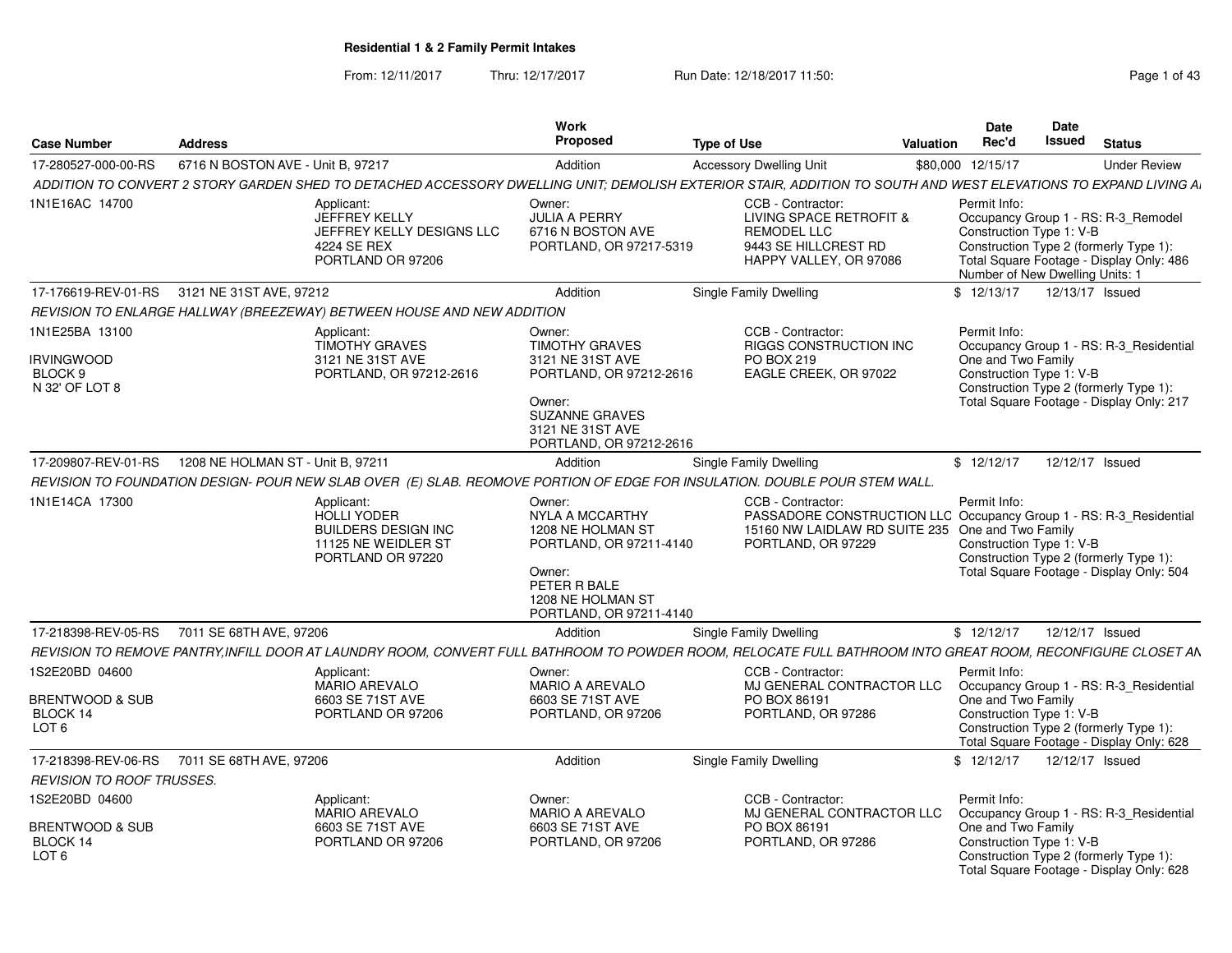From: 12/11/2017Thru: 12/17/2017 **Run Date: 12/18/2017 11:50: Page 2 of 43** Page 2 of 43

| 7-277721-000-00-RS 7657 N WILLIAMS AVE, 97217<br>MRAA - FIRE DAMAGE; ADDITION TO THE WEST SIDE OF THE HOUSE FOR NEW STAIRS AND LAUNDRY ROOM ON MAIN FLOOR; SECOND FLOOR TO INCLUDE CONVERSION OF ATTIC TO LIVING<br>1N1E10DC 01400<br>Applicant:<br>SHAFER ENTERPRISES INC<br><b>LOVELEIGH</b><br>710 NE CLARK AVE<br>BLOCK <sub>2</sub><br>BATTLE GROUND, WA 98604<br>8 TO_<br>17-279055-000-00-RS    646 SW WESTWOOD DR, 97201<br>MRAA - ADDITION TO NORTH ELEVATION; ON MAIN FLOOR, COMPLETE REMODEL WITH ADDITION CREATING NEW ENTRY, BATHROOM, EXPANDED MASTER BEDROOM, BATHROOM AND WALK-I<br>1S1E16DA 03700<br>Applicant:<br>DALE KRASKEY<br><b>TERWILLIGER HTS</b><br>1256 WILLAGILLESPIE ROAD<br>BLOCK 9<br>EUGENE, OR 97401<br>LOT 5<br>MRAA: SECOND FLOOR ADDITION FOR NEW BEDROOMS; BATHROOM; REMODEL FIRST FLOOR; REMOVE WALLS ON FIRST FLOOR; REPLACE WITH BEAMS; CONVERT BASEMENT TO HABITABLI<br>1S2E07BB 06900<br>Applicant:<br>KEN WIESLER<br>MCMAHONS ADD<br>324 NE 24TH AV<br>BLOCK 12<br>PORTLAND, OR 97232<br>LOT <sub>7</sub><br>17-283004-000-00-RS 61 NE 43RD AVE, 97213<br>EXPAND FOOTPRINT OF EXISTING MUDROOM.<br>1N2E31CB 15200<br>Applicant:<br>DAVID LIPKIND | Addition<br>Owner:                                                                                                                                                                                                                | Single Family Dwelling                                                                                                              | \$275,000 12/13/17                                                                                                                                                                                   | <b>Under Review</b>                     |
|---------------------------------------------------------------------------------------------------------------------------------------------------------------------------------------------------------------------------------------------------------------------------------------------------------------------------------------------------------------------------------------------------------------------------------------------------------------------------------------------------------------------------------------------------------------------------------------------------------------------------------------------------------------------------------------------------------------------------------------------------------------------------------------------------------------------------------------------------------------------------------------------------------------------------------------------------------------------------------------------------------------------------------------------------------------------------------------------------------------------------------------------------------------------------------------------|-----------------------------------------------------------------------------------------------------------------------------------------------------------------------------------------------------------------------------------|-------------------------------------------------------------------------------------------------------------------------------------|------------------------------------------------------------------------------------------------------------------------------------------------------------------------------------------------------|-----------------------------------------|
|                                                                                                                                                                                                                                                                                                                                                                                                                                                                                                                                                                                                                                                                                                                                                                                                                                                                                                                                                                                                                                                                                                                                                                                             |                                                                                                                                                                                                                                   |                                                                                                                                     |                                                                                                                                                                                                      |                                         |
|                                                                                                                                                                                                                                                                                                                                                                                                                                                                                                                                                                                                                                                                                                                                                                                                                                                                                                                                                                                                                                                                                                                                                                                             |                                                                                                                                                                                                                                   |                                                                                                                                     |                                                                                                                                                                                                      |                                         |
|                                                                                                                                                                                                                                                                                                                                                                                                                                                                                                                                                                                                                                                                                                                                                                                                                                                                                                                                                                                                                                                                                                                                                                                             | LISA M GASPEED<br>7657 N WILLIAMS AVE<br>PORTLAND, OR 97217-1471<br>Owner:<br><b>GOGOLENO GASPEED</b><br>7657 N WILLIAMS AVE<br>PORTLAND, OR 97217-1471                                                                           | CCB - Contractor:<br>SHAFER ENTERPRISES INC<br>710 NE CLARK AVE<br>BATTLE GROUND, WA 98604                                          | Permit Info:<br>Occupancy Group 1 - RS: R-3_Remodel<br>Construction Type 1: V-B<br>Construction Type 2 (formerly Type 1): V-B                                                                        |                                         |
|                                                                                                                                                                                                                                                                                                                                                                                                                                                                                                                                                                                                                                                                                                                                                                                                                                                                                                                                                                                                                                                                                                                                                                                             | Addition                                                                                                                                                                                                                          | Single Family Dwelling                                                                                                              | \$350,000 12/15/17                                                                                                                                                                                   | <b>Under Review</b>                     |
|                                                                                                                                                                                                                                                                                                                                                                                                                                                                                                                                                                                                                                                                                                                                                                                                                                                                                                                                                                                                                                                                                                                                                                                             |                                                                                                                                                                                                                                   |                                                                                                                                     |                                                                                                                                                                                                      |                                         |
|                                                                                                                                                                                                                                                                                                                                                                                                                                                                                                                                                                                                                                                                                                                                                                                                                                                                                                                                                                                                                                                                                                                                                                                             | Owner:<br><b>JAMES STARKES</b><br>646 SW WESTWOOD DR<br>PORTLAND, OR 97239<br>Owner:<br><b>VICTORIA SON AB LVG</b><br>646 SW WESTWOOD DR<br>PORTLAND, OR 97239<br>Owner:<br><b>JAMES STARKES</b><br>Owner:<br><b>VICTORIA SON</b> | CCB - Contractor:<br>JOHN WEBB CONSTRUCTION &<br><b>DESIGN LLC</b><br>1256 WILLAGILLESPIE RD<br>EUGENE, OR 97401-1824               | Permit Info:<br>Occupancy Group 1 - RS: R-3_Residential<br>One and Two Family<br>Construction Type 1: V-B<br>Construction Type 2 (formerly Type 1): V-B<br>Total Square Footage - Display Only: 1603 |                                         |
|                                                                                                                                                                                                                                                                                                                                                                                                                                                                                                                                                                                                                                                                                                                                                                                                                                                                                                                                                                                                                                                                                                                                                                                             | Addition                                                                                                                                                                                                                          | <b>Single Family Dwelling</b>                                                                                                       | \$100,000 12/13/17                                                                                                                                                                                   | <b>Under Review</b>                     |
|                                                                                                                                                                                                                                                                                                                                                                                                                                                                                                                                                                                                                                                                                                                                                                                                                                                                                                                                                                                                                                                                                                                                                                                             |                                                                                                                                                                                                                                   |                                                                                                                                     |                                                                                                                                                                                                      |                                         |
|                                                                                                                                                                                                                                                                                                                                                                                                                                                                                                                                                                                                                                                                                                                                                                                                                                                                                                                                                                                                                                                                                                                                                                                             | Owner:<br>JONATHAN L GERLACH<br>2639 SE STEPHENS ST<br>PORTLAND, OR 97214                                                                                                                                                         | CCB - Contractor:<br>JON GERLACH<br><b>COLONIAL HEIGHTS</b><br><b>CONSTRUCTION INC</b><br>2639 SE STEPHENS ST<br>PORTLAND, OR 97214 | Permit Info:<br>Occupancy Group 1 - RS: R-3 Remodel<br>Construction Type 1: V-B<br>Construction Type 2 (formerly Type 1):<br>Total Square Footage - Display Only: 530                                |                                         |
|                                                                                                                                                                                                                                                                                                                                                                                                                                                                                                                                                                                                                                                                                                                                                                                                                                                                                                                                                                                                                                                                                                                                                                                             | Addition                                                                                                                                                                                                                          | <b>Single Family Dwelling</b>                                                                                                       | \$3,985 12/13/17  12/17/17  Issued                                                                                                                                                                   |                                         |
|                                                                                                                                                                                                                                                                                                                                                                                                                                                                                                                                                                                                                                                                                                                                                                                                                                                                                                                                                                                                                                                                                                                                                                                             |                                                                                                                                                                                                                                   |                                                                                                                                     |                                                                                                                                                                                                      |                                         |
| LAURELHURST<br>SHELBYVILLE PROPERTIES LLC<br>BLOCK 107<br>1239 NE SUMMER ST<br><b>LOT 16</b><br>PORTLAND, OR 97211<br>Owner:<br>SHARON K DALEO<br>61 NE 43RD AVE<br>PORTLAND, OR 97213                                                                                                                                                                                                                                                                                                                                                                                                                                                                                                                                                                                                                                                                                                                                                                                                                                                                                                                                                                                                      | Owner:<br>SAM L DALEO<br>61 NE 43RD AVE<br>PORTLAND, OR 97213                                                                                                                                                                     | CCB - Contractor:<br>DAVID LIPKIND<br>SHELBYVILLE PROPERTIES LLC<br>1239 NE SUMMER ST<br>PORTLAND, OR 97211                         | Permit Info:<br>Occupancy Group 1 - RS: R-3_Residential<br>One and Two Family<br>Construction Type 1: V-B<br>Construction Type 2 (formerly Type 1):                                                  | Total Square Footage - Display Only: 35 |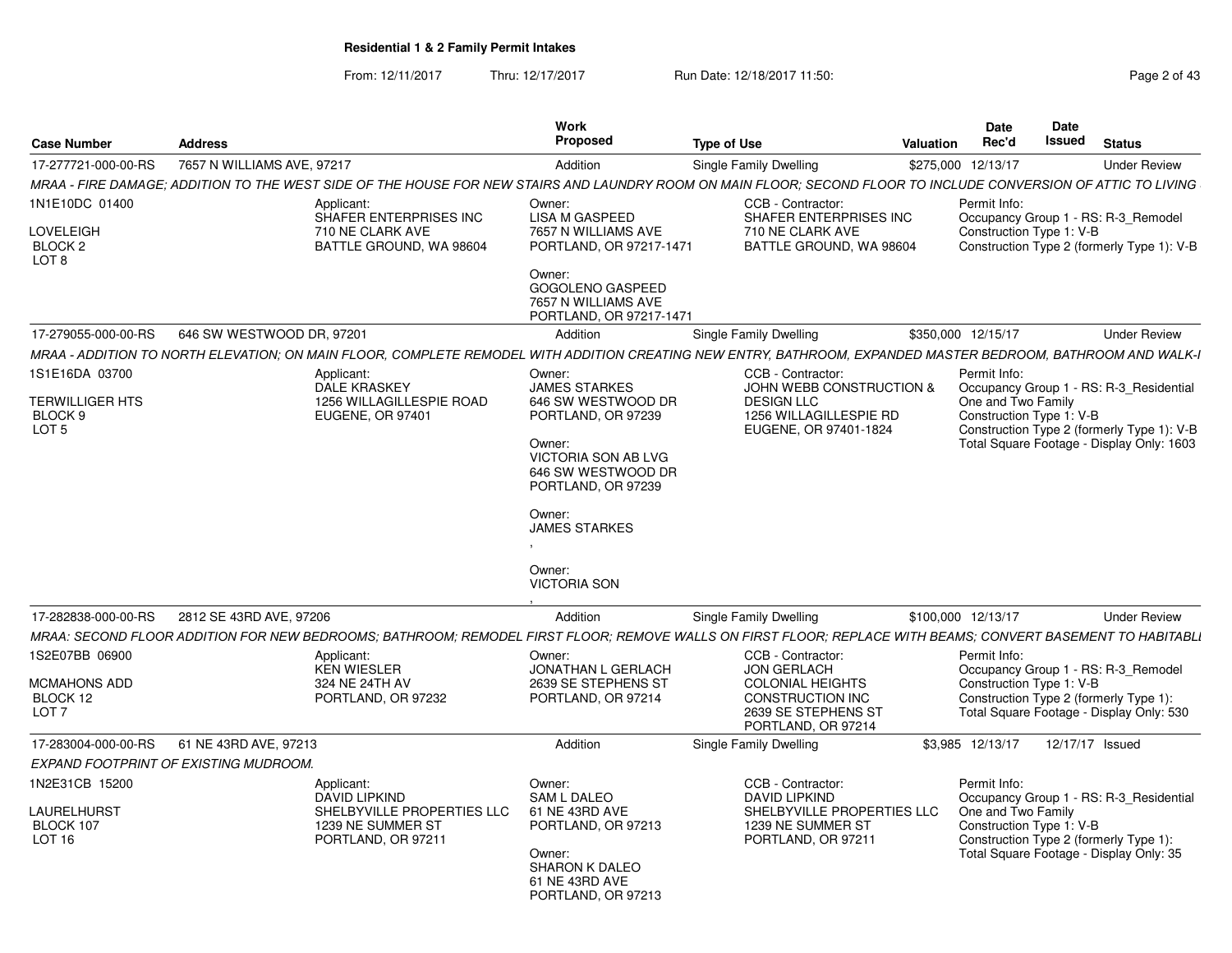From: 12/11/2017Thru: 12/17/2017 **Run Date: 12/18/2017 11:50: Page 3 of 43** Page 3 of 43

| <b>Case Number</b>                                 | <b>Address</b>                     |                                                                                                                                                                | <b>Work</b><br>Proposed                                                                                              | <b>Type of Use</b>                                                                                             | Valuation | Date<br>Rec'd                                                                     | Date<br>Issued  | <b>Status</b>                                                                                                             |
|----------------------------------------------------|------------------------------------|----------------------------------------------------------------------------------------------------------------------------------------------------------------|----------------------------------------------------------------------------------------------------------------------|----------------------------------------------------------------------------------------------------------------|-----------|-----------------------------------------------------------------------------------|-----------------|---------------------------------------------------------------------------------------------------------------------------|
| 17-284148-000-00-RS                                | 14 NE 56TH AVE, 97213              |                                                                                                                                                                | Addition                                                                                                             | Single Family Dwelling                                                                                         |           | \$70,000 12/15/17                                                                 |                 | <b>Under Review</b>                                                                                                       |
|                                                    |                                    | MRAA: ADD DORMER, AND EXTERIOR STAIRS TO CONVERT SECOND FLOOR TO ACCESSORY DWELLING UNIT. **ELECTRICAL, MECHANICAL AND PLUMBING PERMITS TO BE OBTAINED SEPART. |                                                                                                                      |                                                                                                                |           |                                                                                   |                 |                                                                                                                           |
| 1N2E31DB 03100                                     |                                    | Applicant:<br><b>BRETT SCHULZ</b>                                                                                                                              | Owner:<br><b>JASON S WINER</b>                                                                                       | CCB - Contractor:<br><b>RAYMOND M WILSON</b>                                                                   |           | Permit Info:                                                                      |                 | Occupancy Group 1 - RS: R-3 Residential                                                                                   |
| SUNSET PK & ADD 2<br>BLOCK <sub>9</sub><br>LOT 5&6 |                                    | 2500 NE SANDY BLVD STE D<br>PORTLAND OR                                                                                                                        | <b>14 NE 56TH AVE</b><br>PORTLAND, OR 97213-3702<br>Owner:<br><b>MEGAN J PICKEREL-WINER</b><br><b>14 NE 56TH AVE</b> | RAYMOND MICHAEL WILSON<br>2833 N BRYANT ST<br>PORTLAND, OR 97217                                               |           | One and Two Family<br>Construction Type 1: V-B<br>Number of New Dwelling Units: 1 |                 | Construction Type 2 (formerly Type 1):                                                                                    |
| Total # of RS Addition permit intakes: 10          |                                    |                                                                                                                                                                | PORTLAND, OR 97213-3702                                                                                              |                                                                                                                |           |                                                                                   |                 | Total valuation of RS Addition permit intakes: \$878,985                                                                  |
| 17-262811-000-00-RS                                | 2835 SE 71ST AVE - Unit B, 97206   |                                                                                                                                                                | Alteration                                                                                                           | <b>Accessory Dwelling Unit</b>                                                                                 |           | \$500 12/15/17                                                                    | 12/15/17 Issued |                                                                                                                           |
|                                                    |                                    | SOLAR INSTALLATION - 2.88KW ROOF MOUNTED PV SYSTEM - NON- PRESCRIPTIVE                                                                                         |                                                                                                                      |                                                                                                                |           |                                                                                   |                 |                                                                                                                           |
| 1S2E08BA 09300                                     |                                    | Applicant:<br>NEIL KELLY CO INC<br>804 N ALBERTA ST<br>PORTLAND, OR 97217-2693                                                                                 | Owner:<br>APPLEWOOD CORNER<br><b>CONDOMINIUM</b><br>4751 NE GOING ST<br>PORTLAND, OR 97218                           | CCB - Contractor:<br>NEIL KELLY CO INC<br>804 N ALBERTA ST<br>PORTLAND, OR 97217-2693                          |           | Permit Info:<br>One and Two Family<br>Construction Type 1: V-B                    |                 | Occupancy Group 1 - RS: R-3 Residential<br>Construction Type 2 (formerly Type 1):                                         |
| 17-281088-000-00-RS                                | 6731 N KNOWLES AVE - Unit B, 97217 |                                                                                                                                                                | Alteration                                                                                                           | <b>Accessory Dwelling Unit</b>                                                                                 |           | \$55,000 12/14/17                                                                 | 12/14/17 Issued |                                                                                                                           |
|                                                    |                                    | ALTERATION TO EXISTING GARAGE TO CONVERT PORTION INTO AN ADU. TO INCLUDE BEDROOM, BATHROOM, LIVING ROOM AND KITCHEN                                            |                                                                                                                      |                                                                                                                |           |                                                                                   |                 |                                                                                                                           |
| 1N1E16BC 08200                                     |                                    | Applicant:<br>JASON OVERSTREET<br><b>FASTER PERMITS</b><br>2000 SW 1st Avenue Suite 420<br>PORTLAND, OR 97201                                                  | Owner:<br>CHRISTOPHER J LE BLANC<br>6731 N KNOWLES AVE<br>PORTLAND, OR 97217-5112                                    | CCB - Contractor:<br><b>GARNER ELECTRIC CO</b><br>2920 SE BROOKWOOD AVE<br>HILLSBORO, OR 97123                 |           | Permit Info:<br>Construction Type 1: V-B                                          |                 | Occupancy Group 1 - RS: R-3_Remodel<br>Construction Type 2 (formerly Type 1):<br>Total Square Footage - Display Only: 407 |
|                                                    |                                    |                                                                                                                                                                | Owner:<br><b>ESTELLE K BLANC</b><br>6731 N KNOWLES AVE<br>PORTLAND, OR 97217-5112                                    | CCB - Contractor:<br><b>RIGID PLUMBING INC</b><br><b>PO BOX 345</b><br>FOREST GROVE, OR 97116-0345             |           | Number of New Dwelling Units: 1                                                   |                 |                                                                                                                           |
|                                                    |                                    |                                                                                                                                                                |                                                                                                                      | CCB - Contractor:<br><b>JOE ROBERTSON</b><br>SHELTER SOLUTIONS LLC<br>1973 SE DUNCAN DR<br>HILLSBORO, OR 97123 |           |                                                                                   |                 |                                                                                                                           |
| 17-186524-REV-01-RS                                | 4815 NE WASCO ST, 97213            |                                                                                                                                                                | Alteration                                                                                                           | Decks, Fences, Retaining Walls                                                                                 |           | \$12/11/17                                                                        | 12/11/17 Issued |                                                                                                                           |
|                                                    |                                    | REVISION TO REMOVE RETAINING WALL ON PROPERTY LINE AND RECONFIGURE 8' RETAINING WALL; ADD PERFERATED WALL DRAIN PIPE WITH DRYWELL                              |                                                                                                                      |                                                                                                                |           |                                                                                   |                 |                                                                                                                           |
| 1N2E31BA 12900<br>EUCLID HTS & ANX                 |                                    | Applicant:<br><b>BENJAMIN ELLIOTT</b><br>INTERLOCK RETAINING WALL, LLC 4815 NE WASCO ST                                                                        | Owner:<br>JAMES WOOD                                                                                                 | CCB - Contractor:<br><b>INTERLOCK RETAINING WALLS</b><br>$\sqcup$ C                                            |           | Permit Info:<br>One and Two Family                                                |                 | Occupancy Group 1 - RS: R-3 Residential                                                                                   |
| BLOCK <sub>2</sub><br><b>LOT 15</b>                |                                    | 719 W 31ST ST,<br>VANCOVER WA 98660                                                                                                                            | PORTLAND, OR 97213-2119<br>Owner:<br>ERIN WOOD<br>4815 NE WASCO ST<br>PORTLAND, OR 97213-2119                        | 675 GREENWOOD RD<br>KALAMA, WA 98625                                                                           |           | Construction Type 1: V-B                                                          |                 | Construction Type 2 (formerly Type 1):                                                                                    |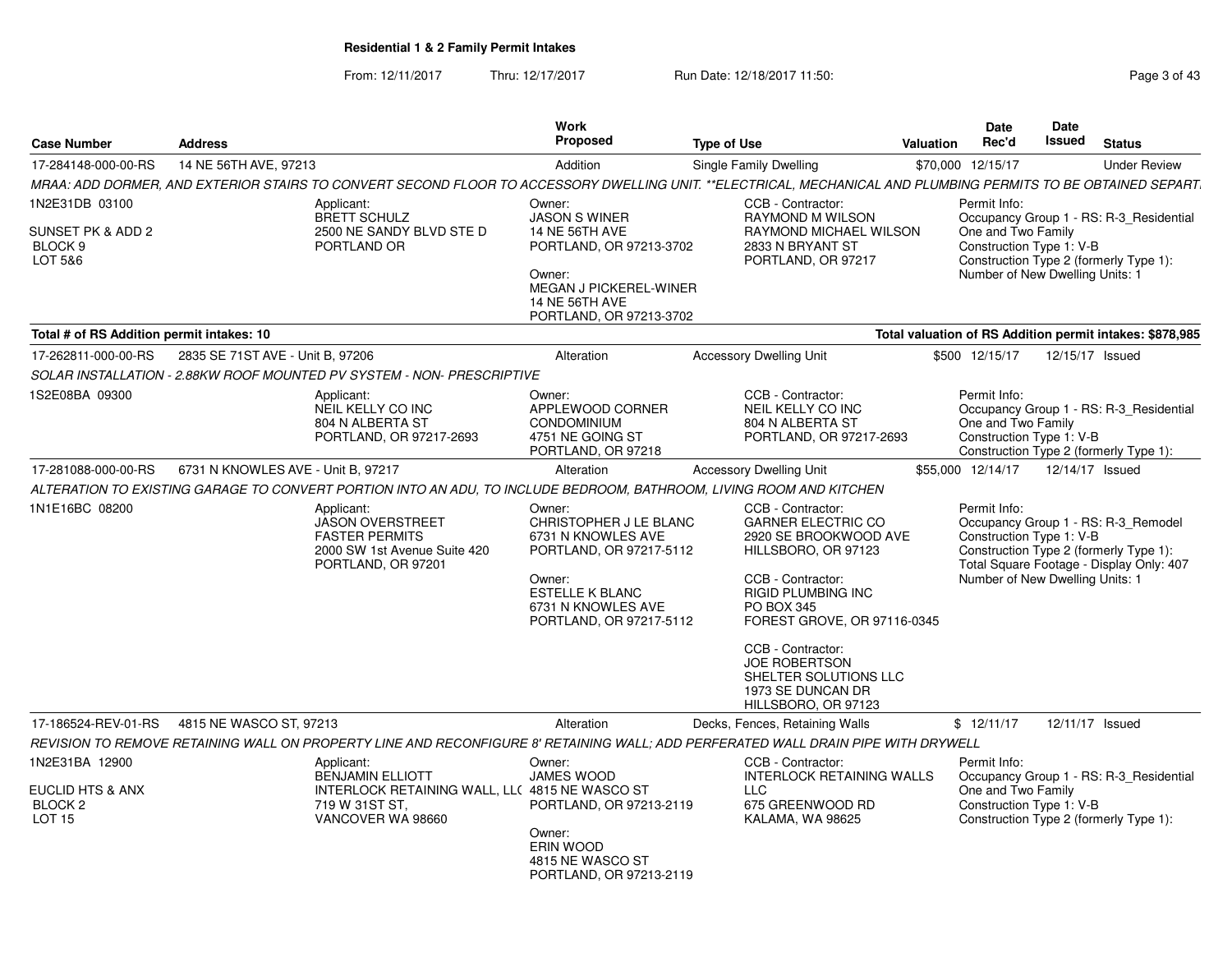From: 12/11/2017Thru: 12/17/2017 **Run Date: 12/18/2017 11:50: Page 4 of 43** 

|                                                                                |                            |                                                                                                                                               | <b>Work</b>                                                                                                                                    |                    |                                                                                                                                     |           | <b>Date</b>                                                                                               | <b>Date</b>     |                                                                                                                           |
|--------------------------------------------------------------------------------|----------------------------|-----------------------------------------------------------------------------------------------------------------------------------------------|------------------------------------------------------------------------------------------------------------------------------------------------|--------------------|-------------------------------------------------------------------------------------------------------------------------------------|-----------|-----------------------------------------------------------------------------------------------------------|-----------------|---------------------------------------------------------------------------------------------------------------------------|
| <b>Case Number</b>                                                             | <b>Address</b>             |                                                                                                                                               | <b>Proposed</b>                                                                                                                                | <b>Type of Use</b> |                                                                                                                                     | Valuation | Rec'd                                                                                                     | <b>Issued</b>   | <b>Status</b>                                                                                                             |
| 17-186533-REV-01-RS                                                            | 1321 NE EUCLID AVE, 97213  |                                                                                                                                               | Alteration                                                                                                                                     |                    | Decks, Fences, Retaining Walls                                                                                                      |           | \$12/11/17                                                                                                | 12/11/17 Issued |                                                                                                                           |
|                                                                                |                            | REVISION TO REMOVE RETAINING WALL ON PROPERTY LINE; ADD PERFERATED WALL DRAIN PIPE, ADD DRYWELL. RECONFIGURE RETAINING WALL. WALL UNDER 48" . |                                                                                                                                                |                    |                                                                                                                                     |           |                                                                                                           |                 |                                                                                                                           |
| 1N2E31BA 10300<br><b>EUCLID HTS &amp; ANX</b><br>BLOCK 2<br>LOT 16&17 TL 10300 |                            | Applicant:<br><b>BENJAMIN ELLIOTT</b><br>INTERLOCK RETAINING WALL, LL( 1321 NE EUCLID AVE<br>719 W 31ST ST,<br>VANCOVER WA 98660              | Owner:<br><b>DANIEL L SHIREY</b><br>PORTLAND, OR 97213-2157<br>Owner:<br><b>LYNN C SHIREY</b><br>1321 NE EUCLID AVE<br>PORTLAND, OR 97213-2157 |                    | CCB - Contractor:<br><b>INTERLOCK RETAINING WALLS</b><br><b>LLC</b><br>675 GREENWOOD RD<br>KALAMA, WA 98625                         |           | Permit Info:<br>One and Two Family<br>Construction Type 1: V-B                                            |                 | Occupancy Group 1 - RS: R-3_Residential<br>Construction Type 2 (formerly Type 1):                                         |
| 17-280998-000-00-RS                                                            | 6825 SW 4TH AVE, 97219     |                                                                                                                                               | Alteration                                                                                                                                     |                    | Decks, Fences, Retaining Walls                                                                                                      |           | \$20,000 12/15/17                                                                                         | 12/15/17 Issued |                                                                                                                           |
| Replace existing deck with new deck                                            |                            |                                                                                                                                               |                                                                                                                                                |                    |                                                                                                                                     |           |                                                                                                           |                 |                                                                                                                           |
| 1S1E21AA 00100<br>FULTON PK<br>BLOCK 26<br>LOT 17 TL 100                       |                            | Applicant:<br><b>MATT BUTLER</b><br>THREE RIVERS CUSTOM DECKS<br><b>INC</b><br>23885 S MOUNTAIN TERR<br>BEAVERTON OR 97004                    | Owner:<br>PATTY R NELSON<br>6825 SW 4TH AVE<br>PORTLAND, OR 97219-2215                                                                         |                    | CCB - Contractor:<br><b>DUSTIN GRAY</b><br>THREE RIVERS CUSTOM DECKS<br><b>INC</b><br>23885 S MOUNTAIN TER<br>BEAVERCREEK, OR 97004 |           | Permit Info:<br>Occupancy Group 1 - RS: U_Decks,<br>Patios, Porches, Carports<br>Construction Type 1: V-B |                 | Construction Type 2 (formerly Type 1):                                                                                    |
| 17-256321-REV-02-RS                                                            | 318 N FREMONT ST, 97227    |                                                                                                                                               | Alteration                                                                                                                                     | Garage/Carport     |                                                                                                                                     |           | \$12/13/17                                                                                                | 12/13/17 Issued |                                                                                                                           |
| REVISION TO REVERT BACK TO ORIGINAL FOOTINGS                                   |                            |                                                                                                                                               |                                                                                                                                                |                    |                                                                                                                                     |           |                                                                                                           |                 |                                                                                                                           |
| 1N1E27AB 03000<br>SECTION 27 1N 1E<br>TL 3000 0.15 ACRES                       |                            | Applicant:<br><b>RAYS HOME IMPROVEMENT LLC</b><br>13786 SE BRIARFIELD COURT<br>MILWAUKIE, OR 97222                                            | Owner:<br><b>LISA D WATTS</b><br>318 N FREMONT ST<br>PORTLAND, OR 97227                                                                        |                    | CCB - Contractor:<br>RAYS HOME IMPROVEMENT LLC<br>13786 SE BRIARFIELD COURT<br>MILWAUKIE, OR 97222                                  |           | Permit Info:<br>Occupancy Group 1 - RS: U Private<br>Garage\Utility Misc.<br>Construction Type 1: V-B     |                 | Construction Type 2 (formerly Type 1):                                                                                    |
| 17-170691-REV-01-RS                                                            | 9232 SE HARRISON ST, 97216 |                                                                                                                                               | Alteration                                                                                                                                     |                    | Single Family Dwelling                                                                                                              |           | \$12/15/17                                                                                                | 12/15/17 Issued |                                                                                                                           |
| <b>REVISION TO FOUNDATION FOOTING DETAIL</b>                                   |                            |                                                                                                                                               |                                                                                                                                                |                    |                                                                                                                                     |           |                                                                                                           |                 |                                                                                                                           |
| 1S2E04DB 03001<br>PARTITION PLAT 1993-144<br>LOT <sub>1</sub>                  |                            | Applicant:<br><b>JARED LAZARSKI</b><br>10880 NW SEAVEY RD<br>FOREST GROVE, OR 97116                                                           | Owner:<br>AMBROOKE LLC<br>BEAVERTON, OR 97006                                                                                                  |                    | CCB - Contractor:<br>URS CORPORATION<br>1915 NW AMBERGLEN PKWY #400 111 COLUMBIA ST STE 1500<br>PORTLAND, OR 97201-5850             |           | Permit Info:<br>One and Two Family<br>Construction Type 1: V-B                                            |                 | Occupancy Group 1 - RS: R-3_Residential<br>Construction Type 2 (formerly Type 1):                                         |
| 17-178860-REV-01-RS                                                            | 4523 SE 77TH AVE, 97206    |                                                                                                                                               | Alteration                                                                                                                                     |                    | <b>Single Family Dwelling</b>                                                                                                       |           | \$12/12/17                                                                                                | 12/12/17 Issued |                                                                                                                           |
|                                                                                |                            | REVISION TO RECONFIGURE BATHROOM AND BEDROOM WALLS: RELOCATE DRYER AND WASHER:                                                                |                                                                                                                                                |                    |                                                                                                                                     |           |                                                                                                           |                 |                                                                                                                           |
| 1S2E17AB 02800<br>LOOMIS PK<br>BLOCK 3&11 TL 2800                              |                            | Applicant:<br><b>FLORIAN VORWERK</b><br>4523 SE 77TH<br>PORTLAND OR 97206                                                                     | Owner:<br><b>FLORIAN VORWERK</b><br>4523 SE 77TH AVE<br>PORTLAND, OR 97206-4364                                                                |                    |                                                                                                                                     |           | Permit Info:<br>Construction Type 1: V-B                                                                  |                 | Occupancy Group 1 - RS: R-3_Remodel<br>Construction Type 2 (formerly Type 1):<br>Total Square Footage - Display Only: 980 |
| 17-232829-REV-01-RS                                                            | 3538 N ALBINA AVE, 97227   |                                                                                                                                               | Alteration                                                                                                                                     |                    | Single Family Dwelling                                                                                                              |           | \$12/15/17                                                                                                | 12/15/17 Issued |                                                                                                                           |
|                                                                                |                            | REVISION TOE REPLACE PROPOSED 21.5" WINDOWS BESIDE DOOR WITH NEW SMALLER 12" WIDE WINDOWS.                                                    |                                                                                                                                                |                    |                                                                                                                                     |           |                                                                                                           |                 |                                                                                                                           |
| 1N1E22CD 15800                                                                 |                            | Applicant:                                                                                                                                    | Owner:                                                                                                                                         |                    | CCB - Contractor:                                                                                                                   |           | Permit Info:                                                                                              |                 |                                                                                                                           |
| CENTRAL ALBINA<br>BLOCK 31<br>LOT 11 EXC PT IN ST                              |                            | <b>KEVIN FREENY</b><br>3538 N ALBINA AVE<br>PORTLAND, OR 97227                                                                                | <b>KEVIN FREENY</b><br>3538 N ALBINA AVE<br>PORTLAND, OR 97227-1202                                                                            |                    | ORBIT HEATING AND COOLING LL Occupancy Group 1 - RS: U_Decks,<br>7243 NE GLISAN ST #D<br>PORTLAND, OR 97213                         |           | Patios, Porches, Carports<br>Construction Type 1: V-B                                                     |                 | Construction Type 2 (formerly Type 1):<br>Total Square Footage - Display Only: 112                                        |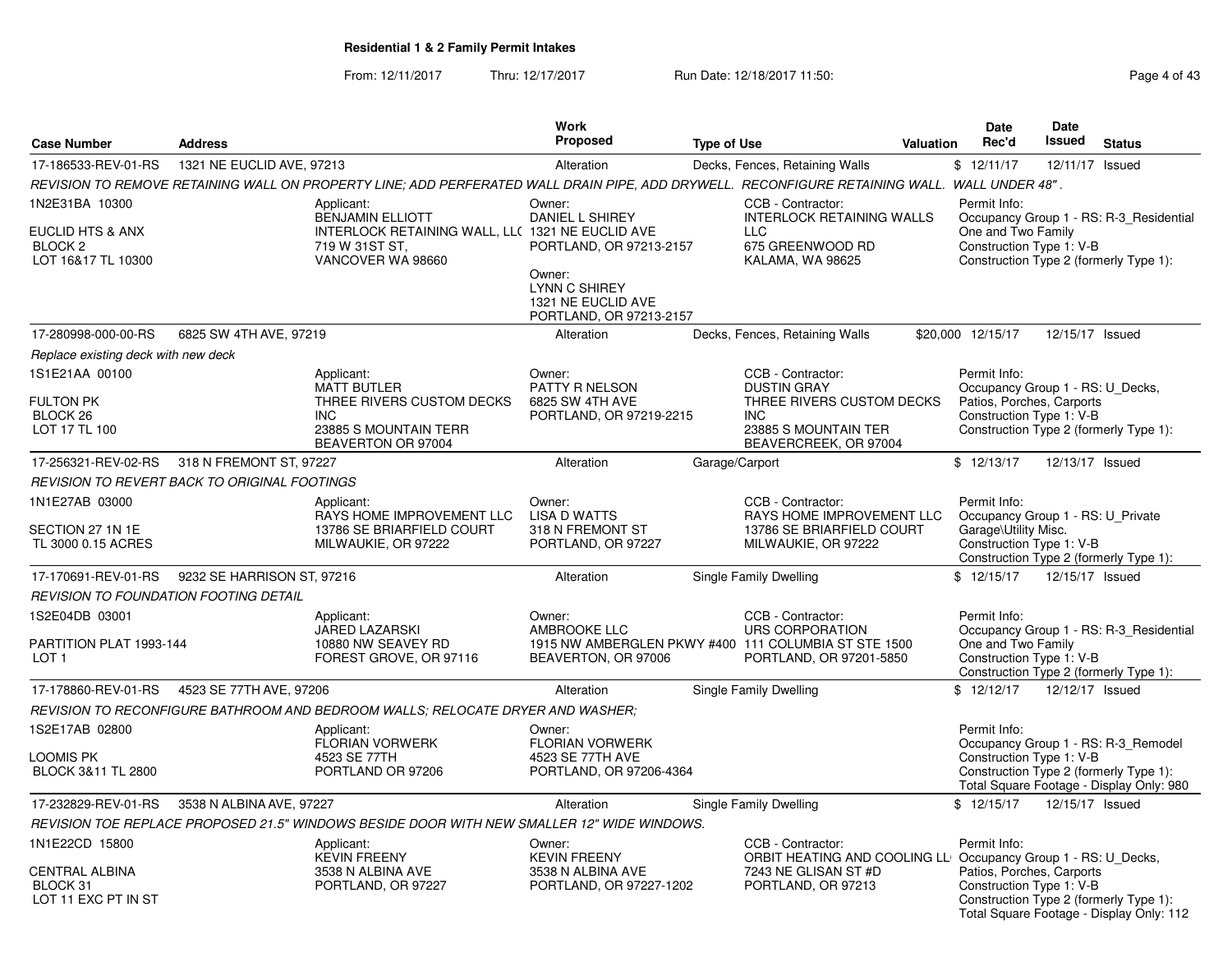From: 12/11/2017Thru: 12/17/2017 **Run Date: 12/18/2017 11:50: Page 5 of 43** Page 5 of 43

| <b>Case Number</b>                                                    | <b>Address</b>                                                                                                                                                     | <b>Work</b><br><b>Proposed</b>                                                                    | <b>Type of Use</b>                                                   | Valuation               | Date<br>Rec'd                                                  | Date<br><b>Issued</b> | <b>Status</b>                                                                     |
|-----------------------------------------------------------------------|--------------------------------------------------------------------------------------------------------------------------------------------------------------------|---------------------------------------------------------------------------------------------------|----------------------------------------------------------------------|-------------------------|----------------------------------------------------------------|-----------------------|-----------------------------------------------------------------------------------|
| 17-249001-REV-01-RS                                                   | 7513 N IVANHOE ST, 97203                                                                                                                                           | Alteration                                                                                        | Single Family Dwelling                                               |                         | \$200 12/15/17                                                 | 12/15/17 Issued       |                                                                                   |
|                                                                       | VALUE-ADDED REVISION TO INCLUDE GUARDRAIL IN SCOPE, CLARIFY STRUCTURAL DETAIL, GUARDRAIL DETAIL, AND EXISTING ENTRY STAIR DETAIL, PER INSPECTOR'S CORRECTION NOTIC |                                                                                                   |                                                                      |                         |                                                                |                       |                                                                                   |
| 1N1W12AD 05100                                                        | Applicant:<br><b>PAUL TRAN</b>                                                                                                                                     | Owner:<br>JETSET INVESTMENT LLC                                                                   |                                                                      |                         | Permit Info:                                                   |                       | Occupancy Group 1 - RS: R-3_Residential                                           |
| ST JOHNS HTS & SUB<br>BLOCK <sub>9</sub><br>LOT <sub>17</sub>         | <b>JETSET INVESTMENT</b><br>7834 SE YAMHILL ST<br>PORTLAND, OR 97215                                                                                               | 7834 SE YAMHILL ST<br>PORTLAND, OR 97215                                                          |                                                                      |                         | One and Two Family<br>Construction Type 1: V-B                 |                       | Construction Type 2 (formerly Type 1):                                            |
|                                                                       |                                                                                                                                                                    | Owner:<br><b>KELLY T LE</b><br>7834 SE YAMHILL ST<br>PORTLAND, OR 97215                           |                                                                      |                         |                                                                |                       |                                                                                   |
| 17-262143-000-00-RS                                                   | 5523 SE 80TH AVE, 97206                                                                                                                                            | Alteration                                                                                        | Single Family Dwelling                                               |                         | \$500 12/15/17                                                 | 12/15/17 Issued       |                                                                                   |
|                                                                       | SOLAR- 5.13 KW ROOF MOUNTED PV SYSTEM- NON PRESCRIPTIVE                                                                                                            |                                                                                                   |                                                                      |                         |                                                                |                       |                                                                                   |
| 1S2E17DA 18900<br>CHICAGO<br>BLOCK 1                                  | Applicant:<br>ZACH SCHOFIELD<br><b>BLUE RAVEN SOLAR</b><br>1220 S 630 STE 430                                                                                      | Owner:<br><b>SCOTT NASBURG</b><br>5523 SE 80TH AVE<br>PORTLAND, OR 97206                          | CCB - Contractor:<br>BLUE RAVEN SOLAR LLC<br>1220 S 630 EAST STE 430 | AMERICAN FORK, UT 84003 | Permit Info:<br>One and Two Family<br>Construction Type 1: V-B |                       | Occupancy Group 1 - RS: R-3_Residential                                           |
| N 1/2 OF LOT 23&24<br>17-262154-000-00-RS                             | AMERICAN FORK, UT 84003<br>8235 SE 75TH PL, 97206                                                                                                                  | Alteration                                                                                        | Single Family Dwelling                                               |                         | \$8,074 12/12/17                                               | 12/12/17 Issued       | Construction Type 2 (formerly Type 1):                                            |
|                                                                       | SOLAR - INSTALL 3.42 KW ROOF MOUNTED ARRAY, NON-PRESCRIPTIVE.                                                                                                      |                                                                                                   |                                                                      |                         |                                                                |                       |                                                                                   |
| 1S2E20DC 03600                                                        | Applicant:                                                                                                                                                         | Owner:                                                                                            | CCB - Contractor:                                                    |                         | Permit Info:                                                   |                       |                                                                                   |
| JUDY PK<br>BLOCK <sub>1</sub><br>LOT <sub>7</sub>                     | ZACH SCHOFIELD<br><b>BLUE RAVEN SOLAR</b><br>1220 S 630 STE 430<br>AMERICAN FORK, UT 84003                                                                         | MARGARITA MARTINEZ-ARROYO<br>8235 SE 75TH PL<br>PORTLAND, OR 97206-8625                           | BLUE RAVEN SOLAR LLC<br>1220 S 630 EAST STE 430                      | AMERICAN FORK, UT 84003 | One and Two Family<br>Construction Type 1: V-B                 |                       | Occupancy Group 1 - RS: R-3_Residential<br>Construction Type 2 (formerly Type 1): |
| 17-265321-000-00-RS                                                   | 9003 NE WYGANT ST, 97220                                                                                                                                           | Alteration                                                                                        | Single Family Dwelling                                               |                         | \$5,000 12/11/17                                               | 12/11/17 Issued       |                                                                                   |
|                                                                       | CONVERSION OF BASEMENT TO HABITABLE SPACE INCLUDING OFFICE, LIVING ROOM AND BATHROOM. REVISED CEILING HEIGHT TO MEET CODE, REFRAMED STARCASE ****MECHANICAL, P.    |                                                                                                   |                                                                      |                         |                                                                |                       |                                                                                   |
| 1N2E21BD 11800<br>ROSEWAY & PLAT 2<br>BLOCK <sub>26</sub>             | Applicant:<br><b>HOLLY YODER</b><br>11125 NE WEIDLER STREET<br>PORTLAND OR 97220                                                                                   | Owner:<br><b>CATHERINE MARSHALL</b><br>9003 NE WYGANT ST<br>PORTLAND, OR 97220                    | CCB - Contractor:<br><b>COMPANY LLC</b><br>PO BOX 33391              | NORTHWEST RENOVATION    | Permit Info:<br>One and Two Family<br>Construction Type 1: V-B |                       | Occupancy Group 1 - RS: R-3_Residential                                           |
| LOT 16<br>17-265418-000-00-RS                                         | 4803 SE 63RD AVE, 97206                                                                                                                                            |                                                                                                   | PORTLAND, OR 97292<br>Single Family Dwelling                         |                         | \$8,074 12/12/17                                               | 12/12/17 Issued       | Construction Type 2 (formerly Type 1):                                            |
|                                                                       | SOLAR - INSTALL 3.42 kW ROOF MOUNTED ARRAY, NON-PRESCRIPTIVE.                                                                                                      | Alteration                                                                                        |                                                                      |                         |                                                                |                       |                                                                                   |
| 1S2E17BB 11700                                                        | Applicant:                                                                                                                                                         | Owner:                                                                                            | CCB - Contractor:                                                    |                         | Permit Info:                                                   |                       |                                                                                   |
| ARLETA PK 3<br>BLOCK <sub>2</sub><br>N 20' OF LOT 14<br><b>LOT 15</b> | ZACH SCHOFIELD<br>BLUE RAVEN SOLAR<br>1220 S 630 STE 430<br>AMERICAN FORK, UT 84003                                                                                | <b>LENORE OOYEVAAR</b><br>4803 SE 63RD AVE<br>PORTLAND, OR 97206-4623<br>Owner:<br>TED A OOYEVAAR | BLUE RAVEN SOLAR LLC<br>1220 S 630 EAST STE 430                      | AMERICAN FORK, UT 84003 | One and Two Family<br>Construction Type 1: V-B                 |                       | Occupancy Group 1 - RS: R-3_Residential<br>Construction Type 2 (formerly Type 1): |
|                                                                       |                                                                                                                                                                    | 4803 SE 63RD AVE<br>PORTLAND, OR 97206-4623                                                       |                                                                      |                         |                                                                |                       |                                                                                   |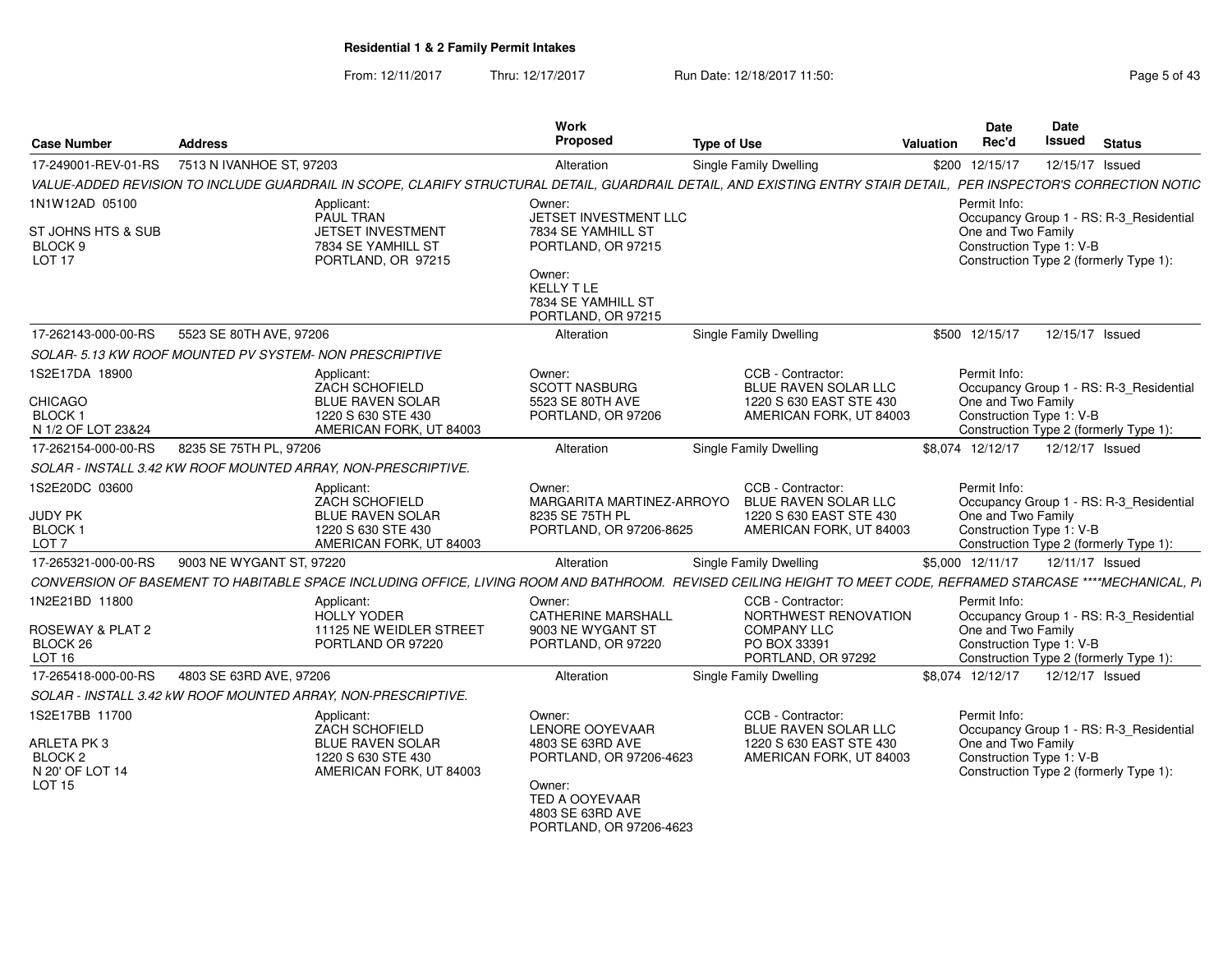From: 12/11/2017Thru: 12/17/2017 **Run Date: 12/18/2017 11:50: Page 6 of 43** 

| <b>Case Number</b>                                                                      | <b>Address</b>                |                                                                                                             | <b>Work</b><br>Proposed                                                                                                                           | <b>Type of Use</b>                                                                                                                                      | Valuation | <b>Date</b><br>Rec'd                                             | <b>Date</b><br>Issued | <b>Status</b>                                                                     |
|-----------------------------------------------------------------------------------------|-------------------------------|-------------------------------------------------------------------------------------------------------------|---------------------------------------------------------------------------------------------------------------------------------------------------|---------------------------------------------------------------------------------------------------------------------------------------------------------|-----------|------------------------------------------------------------------|-----------------------|-----------------------------------------------------------------------------------|
| 17-265430-000-00-RS                                                                     | 6839 N SKY ST, 97203          |                                                                                                             | Alteration                                                                                                                                        | <b>Single Family Dwelling</b>                                                                                                                           |           | \$6,750 12/11/17                                                 |                       | 12/11/17 Issued                                                                   |
|                                                                                         |                               | SOLAR - INSTALL 3.135kW ROOF MOUNTED ARRAY, NON-PRESCRIPTIVE.                                               |                                                                                                                                                   |                                                                                                                                                         |           |                                                                  |                       |                                                                                   |
| 1N1E07BA 09700<br><b>HIGH SCHOOL ADD</b><br>BLOCK <sub>1</sub><br>LOT <sub>18</sub>     |                               | Applicant:<br>ZACH SCHOFIELD<br><b>BLUE RAVEN SOLAR</b><br>1220 S 630 STE 430<br>AMERICAN FORK, UT 84003    | Owner:<br><b>BENEDICTO S MARIANO</b><br>6839 N SKY ST<br>PORTLAND, OR 97203<br>Owner:<br>LEONIDA J MARIANO<br>6839 N SKY ST<br>PORTLAND, OR 97203 | CCB - Contractor:<br>BLUE RAVEN SOLAR LLC<br>1220 S 630 EAST STE 430<br>AMERICAN FORK, UT 84003                                                         |           | Permit Info:<br>One and Two Family<br>Construction Type 1: V-B   |                       | Occupancy Group 1 - RS: R-3_Residential<br>Construction Type 2 (formerly Type 1): |
| 17-266643-000-00-RS                                                                     | 4314 SE 42ND AVE, 97206       |                                                                                                             | Alteration                                                                                                                                        | <b>Single Family Dwelling</b>                                                                                                                           |           | \$500 12/15/17                                                   |                       | 12/15/17 Issued                                                                   |
| SOLAR 5.27 KW PV ARRAY ON ROOF - PRESCRIPTIVE                                           |                               |                                                                                                             |                                                                                                                                                   |                                                                                                                                                         |           |                                                                  |                       |                                                                                   |
| 1S2E07CC 15100<br>LENOX<br>BLOCK 10<br>W 27.44' OF S 1/2 OF LOT 12<br>LOT <sub>14</sub> |                               | Applicant:<br>ROB SMITH<br><b>AURIC SOLAR LLC</b><br>9530 SW TUALATIN-SHERWOOD<br>RD.<br>TUALATIN, OR 97062 | Owner:<br>MELISSA C GREGG<br>4314 SE 42ND AVE<br>PORTLAND, OR 97206<br>Owner:<br>JASON A WILSON<br>4314 SE 42ND AVE<br>PORTLAND, OR 97206         | CCB - Contractor:<br>DAVID VOYTON<br>AURIC SOLAR LLC<br>2310 SOUTH 1300 WEST<br>SALT LAKE CITY, UT 84119                                                |           | Permit Info:<br>Garage\Utility Misc.<br>Construction Type 1: V-B |                       | Occupancy Group 1 - RS: U Private<br>Construction Type 2 (formerly Type 1):       |
| 17-266750-000-00-RS                                                                     | 12500 NE STANTON ST, 97230    |                                                                                                             | Alteration                                                                                                                                        | Single Family Dwelling                                                                                                                                  |           | \$6,750 12/13/17                                                 |                       | 12/13/17 Issued                                                                   |
|                                                                                         |                               | Solar/PV panel SOLAR - 5.4 kW ROOF-MOUNTED SOLAR ARRAY, NON-PRESCRIPTIVE.                                   |                                                                                                                                                   |                                                                                                                                                         |           |                                                                  |                       |                                                                                   |
| 1N2E26BC 06800<br><b>MERRILAINE</b><br>BLOCK 4<br>LOT <sub>7</sub>                      |                               | Applicant:<br>MELISSA FARIAS<br>SOLAR CITY CORPORATION<br>6132 NE 112TH AVE<br>PORTLAND, OR 97220           | Owner:<br>YUKARI J KUBO<br>12500 NE STANTON ST<br>PORTLAND, OR 97230<br>Owner:<br><b>DREW KRAUSS</b><br>12500 NE STANTON ST<br>PORTLAND, OR 97230 |                                                                                                                                                         |           | Permit Info:<br>One and Two Family<br>Construction Type 1: V-B   |                       | Occupancy Group 1 - RS: R-3_Residential<br>Construction Type 2 (formerly Type 1): |
| 17-274862-000-00-RS                                                                     | 4209 NE LAURELHURST PL, 97213 |                                                                                                             | Alteration                                                                                                                                        | Single Family Dwelling                                                                                                                                  |           | \$15,000 12/15/17                                                |                       | 12/15/17 Issued                                                                   |
|                                                                                         |                               |                                                                                                             |                                                                                                                                                   | REMODEL SECOND FLOOR - WALLS TO CREATE TWO BEDROOMS. PERMIT EXISTING NONPERMITTED BATHROOM, REPLACE WINDOWS IN BEDROOMS. MAIN FLOOR: REMOVING WALL/DOOR |           |                                                                  |                       |                                                                                   |
| 1N2E31BC 16500<br>LAURELHURST<br><b>BLOCK 54</b><br><b>LOT 31</b>                       |                               | Applicant:<br>LIS MORAN<br>1161 NW OVERTON #1501<br>PORTLAND, OR 97209                                      | Owner:<br><b>NORMAN EVANS</b><br>404 HUNTINGTON DRIVE<br>CAMBRIA, CA                                                                              |                                                                                                                                                         |           | Permit Info:<br>One and Two Family<br>Construction Type 1: V-B   |                       | Occupancy Group 1 - RS: R-3_Residential<br>Construction Type 2 (formerly Type 1): |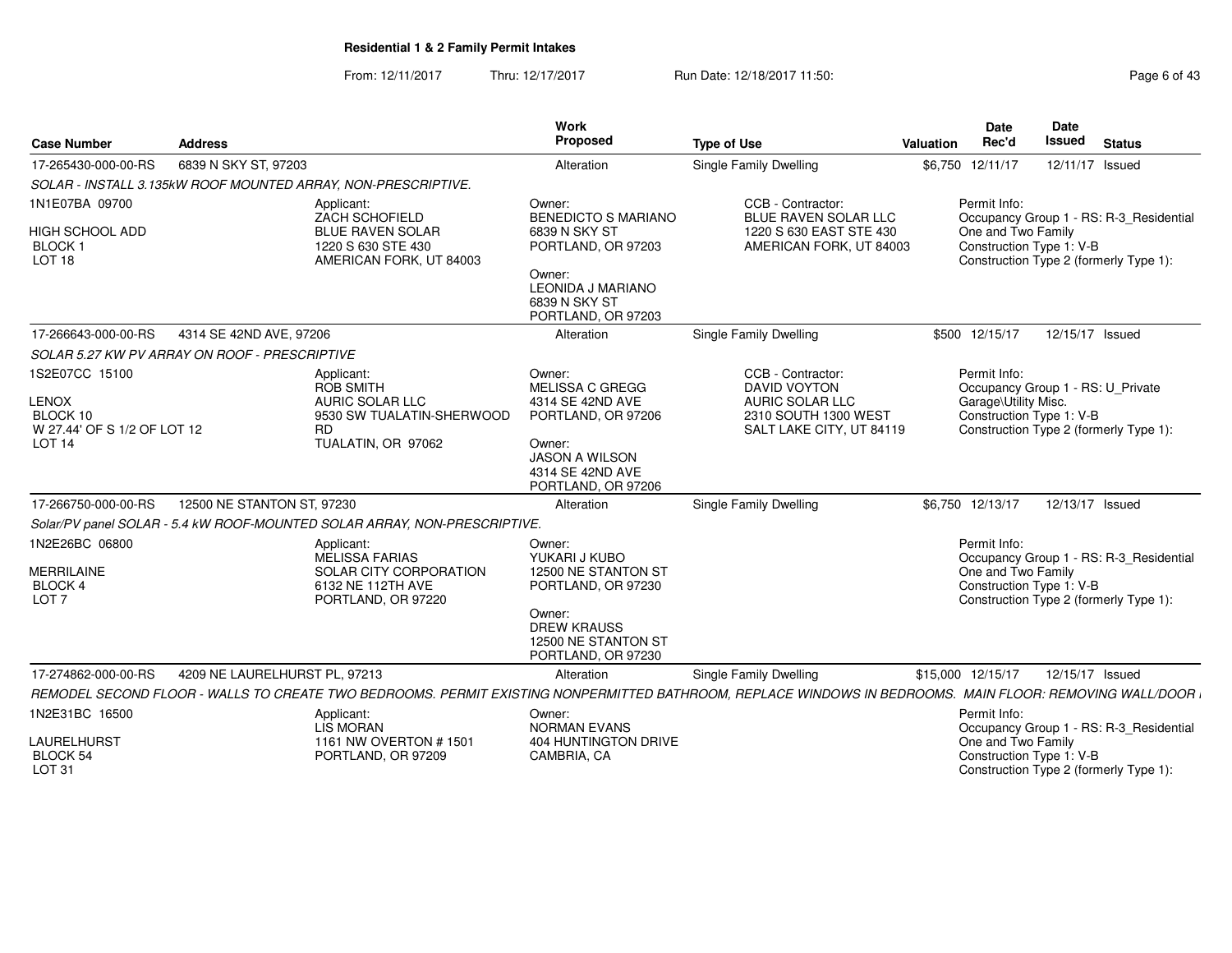From: 12/11/2017Thru: 12/17/2017 **Run Date: 12/18/2017 11:50: Page 7 of 43** Page 7 of 43

| <b>Case Number</b>                                                               | <b>Address</b>                                         |                                                                                                          | <b>Work</b><br><b>Proposed</b>                                                  | <b>Type of Use</b>                                                                             | <b>Valuation</b> | Date<br>Rec'd                                                  | Date<br>Issued  | <b>Status</b>                                                                                                             |
|----------------------------------------------------------------------------------|--------------------------------------------------------|----------------------------------------------------------------------------------------------------------|---------------------------------------------------------------------------------|------------------------------------------------------------------------------------------------|------------------|----------------------------------------------------------------|-----------------|---------------------------------------------------------------------------------------------------------------------------|
| 17-276188-000-00-RS                                                              | 8404 SE 16TH AVE, 97202                                |                                                                                                          | Alteration                                                                      | Single Family Dwelling                                                                         |                  | \$24,500 12/11/17                                              |                 | 12/11/17 Under Inspection                                                                                                 |
|                                                                                  |                                                        | CONVERT PORTION OF BASEMENT TO HABITABLE SPACE; NEW BEDROOM; BATHROOM; AND INCREASE SIZE OF WINDOW       |                                                                                 |                                                                                                |                  |                                                                |                 |                                                                                                                           |
| 1S1E23DC 04800                                                                   |                                                        | Applicant:                                                                                               | Owner:                                                                          | CCB - Contractor:                                                                              |                  | Permit Info:                                                   |                 |                                                                                                                           |
| SELLWOOD<br>BLOCK 79<br>W 1/2 OF LOT 13                                          |                                                        | OMAR MARTINEZ BARRERA<br><b>CASA BONITA LLC</b><br>1631 NE BROADWAY #721<br>PORTLAND, OR 97232           | <b>KATHY WU</b><br>8404 SE 16TH AVE<br>PORTLAND, OR 97202                       | AC ELECTRICAL CONTRACTOR<br>LLC<br>5 CENTER POINTE DR SUITE 400<br>LAKE OSWEGO, OR 97035       |                  | Construction Type 1: V-B                                       |                 | Occupancy Group 1 - RS: R-3_Remodel<br>Construction Type 2 (formerly Type 1):<br>Total Square Footage - Display Only: 336 |
|                                                                                  |                                                        |                                                                                                          |                                                                                 | CCB - Contractor:<br><b>CASA BONITA LLC</b><br>1631 NE BROADWAY #721<br>PORTLAND, OR 97232     |                  |                                                                |                 |                                                                                                                           |
|                                                                                  |                                                        |                                                                                                          |                                                                                 | CCB - Contractor:<br>ASSURED PLUMBING INC<br>PO BOX 230816<br>PORTLAND, OR 97281               |                  |                                                                |                 |                                                                                                                           |
|                                                                                  |                                                        |                                                                                                          |                                                                                 | CCB - Contractor:<br>AIR MAXX HEATING & COOLING<br>LLC.<br>PO BOX 230178<br>PORTLAND, OR 97281 |                  |                                                                |                 |                                                                                                                           |
| 17-276408-000-00-RS                                                              | 1312 NE 116TH AVE, 97220                               |                                                                                                          | Alteration                                                                      | <b>Single Family Dwelling</b>                                                                  |                  | \$6,750 12/13/17                                               | 12/13/17 Issued |                                                                                                                           |
|                                                                                  | SOLAR- 3. KW ROOF MOUNTED PV SYSTEM: NON -PRESCRIPTIVE |                                                                                                          |                                                                                 |                                                                                                |                  |                                                                |                 |                                                                                                                           |
| 1N2E34AB 01000<br>JOHN SCHILLING ADD<br>BLOCK <sub>2</sub><br>LOT <sub>3</sub>   |                                                        | Applicant:<br><b>MELISSA FARIAS</b><br>SOLAR CITY CORPORATION<br>6132 NE 112TH AVE<br>PORTLAND, OR 97220 | Owner:<br><b>COLLIN L JANKE</b><br>1312 NE 116TH AVE<br>PORTLAND, OR 97220-2217 | CCB - Contractor:<br>SOLARCITY CORPORATION<br>3055 CLEARVIEW WAY<br>SAN MATEO, CA 94402        |                  | Permit Info:<br>One and Two Family<br>Construction Type 1: V-B |                 | Occupancy Group 1 - RS: R-3_Residential<br>Construction Type 2 (formerly Type 1):                                         |
| 17-276568-000-00-RS                                                              | 8971 N FORTUNE AVE, 97203                              |                                                                                                          | Alteration                                                                      | <b>Single Family Dwelling</b>                                                                  |                  | \$6,750 12/11/17                                               | 12/11/17 Issued |                                                                                                                           |
|                                                                                  | SOLAR 3.135KW ROOF MOUNTED SYSTEM. NON-PRESCRIPTIVE.   |                                                                                                          |                                                                                 |                                                                                                |                  |                                                                |                 |                                                                                                                           |
| 1N1E07AC 03800                                                                   |                                                        | Applicant:<br>BLUE RAVEN SOLAR LLC                                                                       | Owner:<br>PATRICIA J OPDYKE                                                     | CCB - Contractor:<br>BLUE RAVEN SOLAR LLC                                                      |                  | Permit Info:                                                   |                 | Occupancy Group 1 - RS: R-3_Residential                                                                                   |
| NORTH BANK ADD<br>BLOCK <sub>5</sub><br>S 26 2/3' OF LOT 3<br>N 26 2/3' OF LOT 4 |                                                        | 1220 S 630 EAST STE 430<br>AMERICAN FORK, UT 84003                                                       | 8971 N FORTUNE AVE<br>PORTLAND, OR 97203                                        | 1220 S 630 EAST STE 430<br>AMERICAN FORK, UT 84003                                             |                  | One and Two Family<br>Construction Type 1: V-B                 |                 | Construction Type 2 (formerly Type 1):                                                                                    |
| 17-278493-000-00-RS                                                              | 2835 SE 25TH AVE, 97202                                |                                                                                                          | Alteration                                                                      | <b>Single Family Dwelling</b>                                                                  |                  | \$6,750 12/13/17                                               | 12/13/17 Issued |                                                                                                                           |
|                                                                                  |                                                        | SOLAR - 3.575 KW ROOF MOUNTED PV ARRAY - NON-PRESCRIPTIVE                                                |                                                                                 |                                                                                                |                  |                                                                |                 |                                                                                                                           |
| 1S1E12BB 09300                                                                   |                                                        | Applicant:<br><b>MELISSA FARIAS</b>                                                                      | Owner:<br><b>MATT BUK</b>                                                       | CCB - Contractor:<br>SOLARCITY CORPORATION                                                     |                  | Permit Info:                                                   |                 | Occupancy Group 1 - RS: R-3 Residential                                                                                   |
| SIMONS ADD<br><b>BLOCK7</b><br>LOT <sub>8</sub>                                  |                                                        | SOLAR CITY CORPORATION<br>6132 NE 112TH AVE<br>PORTLAND, OR 97220                                        | 4006 SE MAIN ST<br>PORTLAND, OR 97214                                           | 3055 CLEARVIEW WAY<br>SAN MATEO, CA 94402                                                      |                  | One and Two Family<br>Construction Type 1: V-B                 |                 | Construction Type 2 (formerly Type 1):                                                                                    |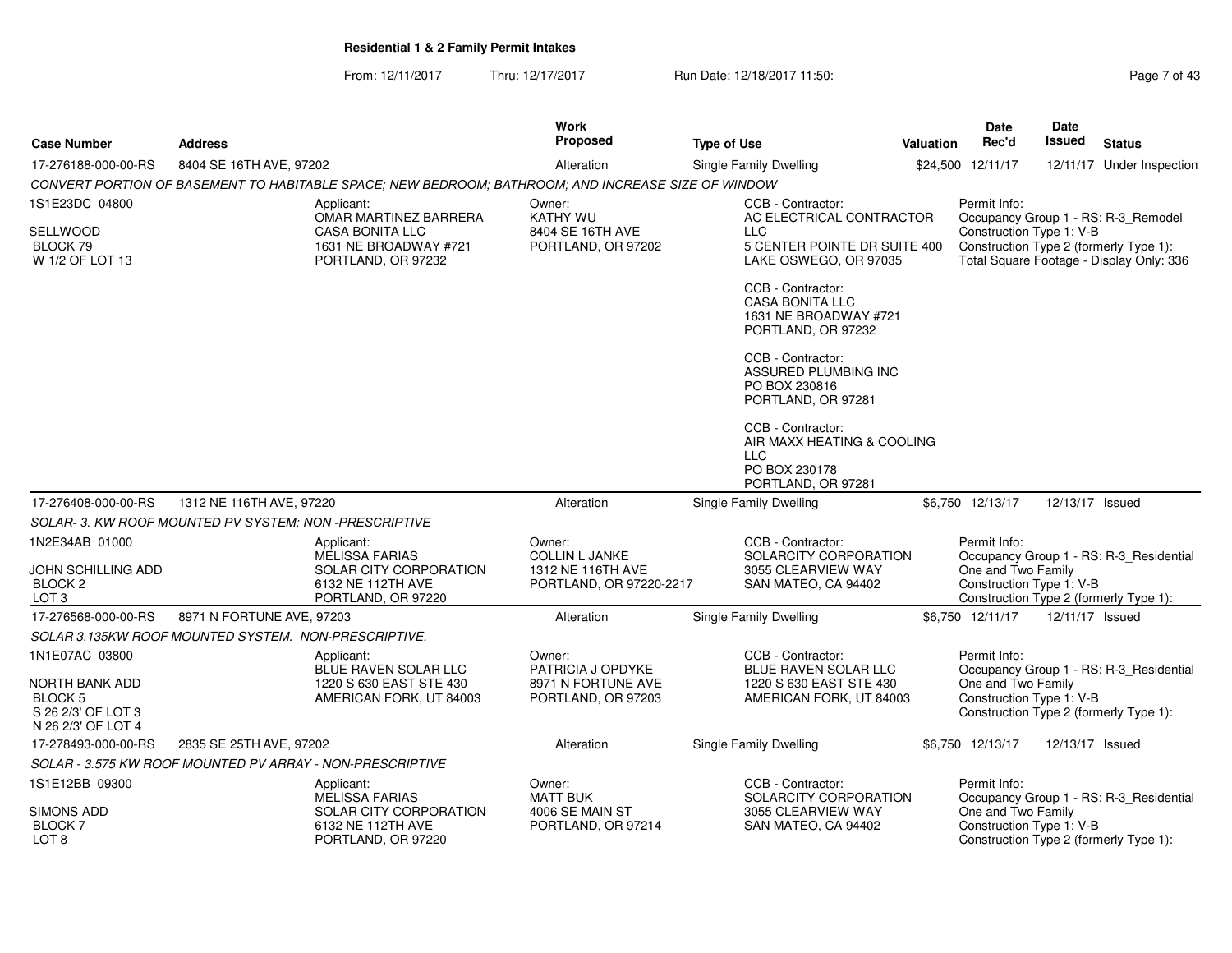From: 12/11/2017Thru: 12/17/2017 **Run Date: 12/18/2017 11:50: Page 8 of 43** Page 8 of 43

| <b>Case Number</b>           | <b>Address</b>                                                                                                                                                   | <b>Work</b><br><b>Proposed</b>                                                 | <b>Type of Use</b>                                                                                        | <b>Valuation</b> | Date<br>Rec'd                                                                     | Date<br>Issued  | <b>Status</b>   |                                           |
|------------------------------|------------------------------------------------------------------------------------------------------------------------------------------------------------------|--------------------------------------------------------------------------------|-----------------------------------------------------------------------------------------------------------|------------------|-----------------------------------------------------------------------------------|-----------------|-----------------|-------------------------------------------|
| 17-278506-000-00-RS          | 12479 SE SALMON CT, 97233                                                                                                                                        | Alteration                                                                     | Single Family Dwelling                                                                                    | \$6,750          | 12/13/17                                                                          |                 | 12/13/17 Issued |                                           |
|                              | SOLAR - 7.2 KW ROOF MOUNTED PV ARRAY - NON-PRESCRIPTIVE                                                                                                          |                                                                                |                                                                                                           |                  |                                                                                   |                 |                 |                                           |
| 1S2E02BB 04000               | Applicant:<br><b>MELISSA FARIAS</b>                                                                                                                              | Owner:<br><b>DUSTIN C RIGGS</b>                                                | CCB - Contractor:<br>SOLARCITY CORPORATION                                                                |                  | Permit Info:                                                                      |                 |                 | Occupancy Group 1 - RS: R-3_Residential   |
| <b>JANET ADD</b>             | SOLAR CITY CORPORATION                                                                                                                                           | 12479 SE SALMON CT                                                             | 3055 CLEARVIEW WAY                                                                                        |                  | One and Two Family                                                                |                 |                 |                                           |
| BLOCK 2<br>LOT <sub>11</sub> | 6132 NE 112TH AVE<br>PORTLAND, OR 97220                                                                                                                          | PORTLAND, OR 97233                                                             | SAN MATEO, CA 94402                                                                                       |                  | Construction Type 1: V-B<br>Construction Type 2 (formerly Type 1):                |                 |                 |                                           |
| 17-278670-000-00-RS          | 2144 NE 18TH AVE, 97212                                                                                                                                          | Alteration                                                                     | Single Family Dwelling                                                                                    |                  | \$85,000 12/13/17                                                                 | 12/13/17 Issued |                 |                                           |
|                              |                                                                                                                                                                  |                                                                                |                                                                                                           |                  |                                                                                   |                 |                 |                                           |
|                              | CONVERSION OF BASEMENT TO LIVING SPACE, INCLUDES MEDIA ROOM W/ SINK, LAUNDRY, BATH, BEDROOM, & MECH ROOM (NOT AN ADU); REMOVE WALLS AT MAIN FLOOR KITCHEN; REMOI |                                                                                |                                                                                                           |                  |                                                                                   |                 |                 |                                           |
| 1N1E26DB 12100               | Applicant:<br><b>NATHAN ARNOLD</b>                                                                                                                               | Owner:<br>LUKE W MELOY                                                         | CCB - Contractor:<br>MANZOS CONSTRUCTION LLC                                                              |                  | Permit Info:<br>Occupancy Group 1 - RS: R-3 Remodel                               |                 |                 |                                           |
| <b>IRVINGTON</b><br>BLOCK 36 | <b>FASTER PERMITS</b><br>2000 SW 1ST AVE #420                                                                                                                    | 2144 NE 18TH AVE<br>PORTLAND, OR 97212                                         | 706 NE LIBERTY ST<br>PORTLAND, OR 97211                                                                   |                  | Construction Type 1: V-B<br>Construction Type 2 (formerly Type 1):                |                 |                 |                                           |
| <b>LOT 15</b>                | PORTLAND OR 97207                                                                                                                                                |                                                                                |                                                                                                           |                  |                                                                                   |                 |                 | Total Square Footage - Display Only: 1744 |
| 17-279029-000-00-RS          | 14008 NE BEECH ST. 97230                                                                                                                                         | Alteration                                                                     | Single Family Dwelling                                                                                    |                  | \$500 12/13/17                                                                    | 12/13/17 Issued |                 |                                           |
|                              | SOLAR - 6.5 KW ROOF TOP MOUNTED PV SYSTEM                                                                                                                        |                                                                                |                                                                                                           |                  |                                                                                   |                 |                 |                                           |
| 1N2E23DD 09600               | Applicant:<br>SOLARCITY CORPORATION                                                                                                                              | Owner:<br><b>DANIETTE WEST</b>                                                 | CCB - Contractor:<br>SOLARCITY CORPORATION                                                                |                  | Permit Info:                                                                      |                 |                 | Occupancy Group 1 - RS: R-3_Residential   |
| <b>STRATHMORE</b>            | 3055 CLEARVIEW WAY                                                                                                                                               | 14008 NE BEECH ST                                                              | 3055 CLEARVIEW WAY                                                                                        |                  | One and Two Family                                                                |                 |                 |                                           |
| BLOCK 6                      | SAN MATEO, CA 94402                                                                                                                                              | PORTLAND, OR 97230                                                             | SAN MATEO, CA 94402                                                                                       |                  | Construction Type 1: V-B                                                          |                 |                 |                                           |
| LOT <sub>2</sub>             |                                                                                                                                                                  |                                                                                |                                                                                                           |                  | Construction Type 2 (formerly Type 1):                                            |                 |                 |                                           |
|                              |                                                                                                                                                                  | Owner:<br><b>BENJAMIN WEST</b><br>14008 NE BEECH ST<br>PORTLAND, OR 97230      |                                                                                                           |                  |                                                                                   |                 |                 |                                           |
| 17-279169-000-00-RS          | 10237 N OSWEGO AVE, 97203                                                                                                                                        | Alteration                                                                     | <b>Single Family Dwelling</b>                                                                             |                  | \$6,750 12/15/17                                                                  | 12/15/17 Issued |                 |                                           |
|                              | SOLAR - 7.41 KW ROOF TOP MOUNTED PV SYSTEM - NON-PRESCRIPTIVE                                                                                                    |                                                                                |                                                                                                           |                  |                                                                                   |                 |                 |                                           |
| 1N1W01AD 01200               | Applicant:                                                                                                                                                       | Owner:                                                                         | CCB - Contractor:                                                                                         |                  | Permit Info:                                                                      |                 |                 |                                           |
|                              | ZACH SCHOFIELD                                                                                                                                                   | DAWN K ROGERS                                                                  | BLUE RAVEN SOLAR LLC                                                                                      |                  |                                                                                   |                 |                 | Occupancy Group 1 - RS: R-3 Residential   |
| OAK PARK ADD 2               | <b>BLUE RAVEN SOLAR</b>                                                                                                                                          | 10237 N OSWEGO AVE                                                             | 1220 S 630 EAST STE 430                                                                                   |                  | One and Two Family                                                                |                 |                 |                                           |
| <b>BLOCK A</b>               | 1220 S 630 STE 430<br>NELY 49' OF SWLY 144.5' OF ELY 1/2 OF LOT<br>AMERICAN FORK, UT 84003                                                                       | PORTLAND, OR 97203                                                             | AMERICAN FORK, UT 84003                                                                                   |                  | Construction Type 1: V-B<br>Construction Type 2 (formerly Type 1):                |                 |                 |                                           |
| $\mathbf{2}$                 |                                                                                                                                                                  | Owner:<br><b>WADE S ROGERS</b><br>10237 N OSWEGO AVE<br>PORTLAND, OR 97203     |                                                                                                           |                  |                                                                                   |                 |                 |                                           |
| 17-280566-000-00-RS          | 5106 NE SUMNER ST, 97218                                                                                                                                         | Alteration                                                                     | Single Family Dwelling                                                                                    |                  | \$11.000 12/11/17                                                                 |                 |                 | 12/11/17 Under Inspection                 |
|                              | ADD WALLS IN UNFINISHED BASEMENT TO CREATE LAUNDRY ROOM AND BATHROOM. FURR OUT WALLS                                                                             |                                                                                |                                                                                                           |                  |                                                                                   |                 |                 |                                           |
| 1N2E19BA 06400               | Applicant:<br><b>DARRYL O'BEIRNE</b>                                                                                                                             | Owner:<br><b>COREY D ANDERSON</b>                                              | CCB - Contractor:<br>CAMPBELLS PLUMBING INC                                                               |                  | Permit Info:<br>Occupancy Group 1 - RS: R-3_Remodel                               |                 |                 |                                           |
| <b>ANHOURY TR</b>            | <b>SOLAS LLC</b>                                                                                                                                                 | 5106 NE SUMMNER ST                                                             | 14755 SE 232ND DR                                                                                         |                  | Construction Type 1: V-B                                                          |                 |                 |                                           |
| LOT <sub>12</sub>            | 6230 SE 34TH AVE<br>PORTLAND, OR 97202                                                                                                                           | PORTLAND, OR 97218                                                             | DAMASCUS, OR 97089                                                                                        |                  | Construction Type 2 (formerly Type 1):<br>Total Square Footage - Display Only: 84 |                 |                 |                                           |
|                              |                                                                                                                                                                  | Owner:<br><b>JEANNE R ANDERSON</b><br>5106 NE SUMMNER ST<br>PORTLAND, OR 97218 | CCB - Contractor:<br><b>DARRYL O'BEIRNE</b><br><b>SOLAS LLC</b><br>6230 SE 34TH AVE<br>PORTLAND, OR 97202 |                  |                                                                                   |                 |                 |                                           |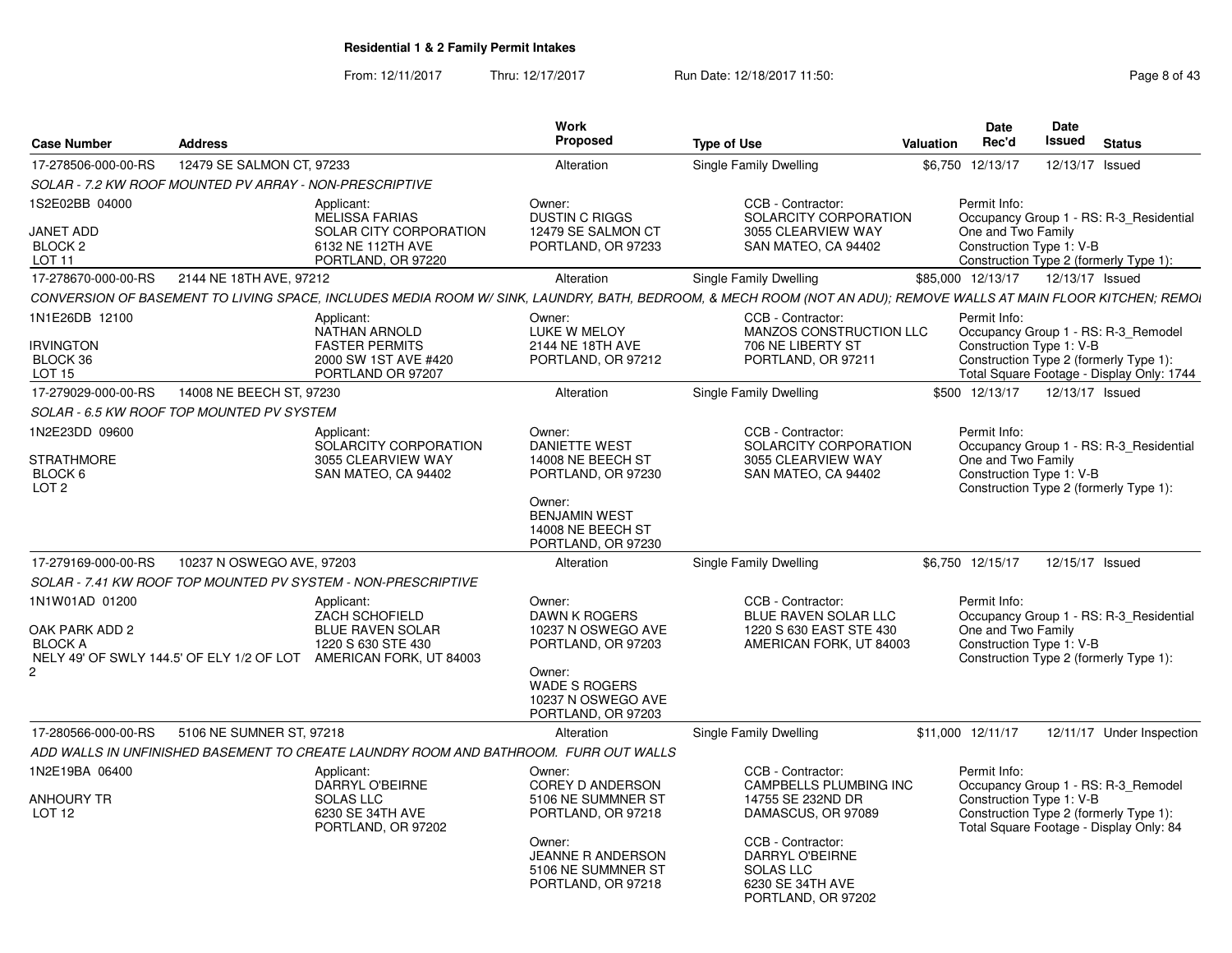From: 12/11/2017Thru: 12/17/2017 **Run Date: 12/18/2017 11:50: Page 9 of 43** Page 9 of 43

| <b>Case Number</b>                                                    | <b>Address</b>           |                                                                                                          | Work<br>Proposed                                                                                                                               | <b>Type of Use</b>                                                                                                                                                                                                                                                                                                                                                    | Date<br>Rec'd<br>Valuation                                     | <b>Date</b><br>Issued<br><b>Status</b>                                                                                                                |
|-----------------------------------------------------------------------|--------------------------|----------------------------------------------------------------------------------------------------------|------------------------------------------------------------------------------------------------------------------------------------------------|-----------------------------------------------------------------------------------------------------------------------------------------------------------------------------------------------------------------------------------------------------------------------------------------------------------------------------------------------------------------------|----------------------------------------------------------------|-------------------------------------------------------------------------------------------------------------------------------------------------------|
| 17-280778-000-00-RS                                                   | 1146 NE LENORE ST. 97211 |                                                                                                          | Alteration                                                                                                                                     | Single Family Dwelling                                                                                                                                                                                                                                                                                                                                                | \$500 12/13/17                                                 | 12/13/17 Issued                                                                                                                                       |
|                                                                       |                          | SOLAR - 10.075 KW ROOF TOP MOUNTED PV SYSTEM - PRESCRIPTIVE                                              |                                                                                                                                                |                                                                                                                                                                                                                                                                                                                                                                       |                                                                |                                                                                                                                                       |
| 1N1E14CA 04100<br>WOODLAWN<br>BLOCK 29<br>LOT <sub>5</sub>            |                          | Applicant:<br><b>MELISSA FARIAS</b><br>SOLAR CITY CORPORATION<br>6132 NE 112TH AVE<br>PORTLAND, OR 97220 | Owner:<br>DAVID C ANDERSON<br>1146 NE LENORE ST<br>PORTLAND, OR 97211                                                                          | CCB - Contractor:<br>SOLARCITY CORPORATION<br>3055 CLEARVIEW WAY<br>SAN MATEO, CA 94402                                                                                                                                                                                                                                                                               | Permit Info:<br>One and Two Family<br>Construction Type 1: V-B | Occupancy Group 1 - RS: R-3_Residential<br>Construction Type 2 (formerly Type 1):                                                                     |
| 17-280808-000-00-RS                                                   | 2845 SE 145TH AVE, 97236 |                                                                                                          | Alteration                                                                                                                                     | Single Family Dwelling                                                                                                                                                                                                                                                                                                                                                | \$7.500 12/15/17                                               | 12/14/17 Issued                                                                                                                                       |
|                                                                       |                          | CONVERT EXISTING BEDROOM INTO BATHROOM AND WALK IN CLOSET; NO CHANGE TO WINDOW                           |                                                                                                                                                |                                                                                                                                                                                                                                                                                                                                                                       |                                                                |                                                                                                                                                       |
| 1S2E12BB 03401                                                        |                          | Applicant:                                                                                               | Owner:                                                                                                                                         |                                                                                                                                                                                                                                                                                                                                                                       | Permit Info:                                                   |                                                                                                                                                       |
| PARTITION PLAT 1996-31<br>LOT <sub>1</sub>                            |                          | <b>DEREK BRADFORD</b><br>2845 SE 145TH<br>PORTLAND OR 97236                                              | <b>DEREK L BRADFORD</b><br>2845 SE 145TH AVE<br>PORTLAND, OR 97236<br>Owner:<br>HEIDI D BRADFORD<br>2845 SE 145TH AVE<br>PORTLAND, OR 97236    |                                                                                                                                                                                                                                                                                                                                                                       |                                                                | Occupancy Group 1 - RS: R-3_Remodel<br>Construction Type 1: V-B<br>Construction Type 2 (formerly Type 1):<br>Total Square Footage - Display Only: 120 |
| 17-280962-000-00-RS                                                   | 927 NE FAILING ST. 97212 |                                                                                                          | Alteration                                                                                                                                     | <b>Single Family Dwelling</b>                                                                                                                                                                                                                                                                                                                                         | \$500 12/13/17                                                 | 12/13/17 Issued                                                                                                                                       |
|                                                                       |                          | SOLAR - 3.99 KW ROOF TOP MOUNTED PV SYSTEM - PRESCRIPTIVE                                                |                                                                                                                                                |                                                                                                                                                                                                                                                                                                                                                                       |                                                                |                                                                                                                                                       |
| 1N1E23CD 07300<br><b>NORTH IRVINGTON</b><br>BLOCK 6<br>W 50' OF LOT 9 |                          | Applicant:<br>CHARLOTTE SHUFF<br>SUNLIGHT SOLAR ENERGY<br>7935 E BURNSIDE ST<br>PORTLAND OR 97215        | Owner:<br><b>ANTHONY RICE</b><br>1750 SW SKYLINE BLVD #102<br>PORTLAND, OR 97221-2544                                                          | CCB - Contractor:<br>SUNLIGHT SOLAR ENERGY INC<br>50 SE SCOTT STREET #13<br><b>BEND, OR 97702</b>                                                                                                                                                                                                                                                                     | Permit Info:<br>One and Two Family<br>Construction Type 1: V-B | Occupancy Group 1 - RS: R-3 Residential<br>Construction Type 2 (formerly Type 1):                                                                     |
| 17-281023-000-00-RS   2738 NE 19TH AVE, 97212                         |                          |                                                                                                          | Alteration                                                                                                                                     | Single Family Dwelling                                                                                                                                                                                                                                                                                                                                                | \$145,000 12/14/17                                             | 12/14/17 Issued                                                                                                                                       |
|                                                                       |                          |                                                                                                          |                                                                                                                                                | INTERIOR REMODEL OF MAIN FLOOR TO CREATE NEW BATHROOM, ALTER OPENINGS TO DINING & LIVING ROOMS; ALTER WALL AT ENTRY, MODIFY WINDOWS PER 17-214150LU; REMOVE INTE                                                                                                                                                                                                      |                                                                |                                                                                                                                                       |
| 1N1E26AD 07100                                                        |                          | Applicant:                                                                                               | Owner:                                                                                                                                         | CCB - Contractor:                                                                                                                                                                                                                                                                                                                                                     | Permit Info:                                                   |                                                                                                                                                       |
| <b>IRVINGTON</b><br>BLOCK 32<br>N 40' OF LOT 14<br>S 10' OF LOT 15    |                          | MICHELLE RUBER<br>ENCIRCLE DESIGN + BUILD, LLC<br>4623 NE 18TH AVE<br>PORTLAND OR 97211                  | <b>AARON M WINER</b><br>2738 NE 19TH AVE<br>PORTLAND, OR 97212-3318<br>Owner:<br>RACHEL E WINER<br>2738 NE 19TH AVE<br>PORTLAND, OR 97212-3318 | MORRISON HEATING & COOLING  Occupancy Group 1 - RS: R-3_Residential<br>LLC<br>9260 SE 74TH AVE<br>PORTLAND, OR 97206<br>CCB - Contractor:<br>MICHAEL MCDONALD<br>PRECISION NW ELECTRICAL<br><b>CONTRACTORS LLC</b><br>12020 SE ANNA CT<br>DAMASCUS, OR 97089<br>CCB - Contractor:<br><b>ENCIRCLE DESIGN &amp; BUILD LLC</b><br>4623 NE 18TH AVE<br>PORTLAND, OR 97211 | One and Two Family<br>Construction Type 1: V-B                 | Construction Type 2 (formerly Type 1):                                                                                                                |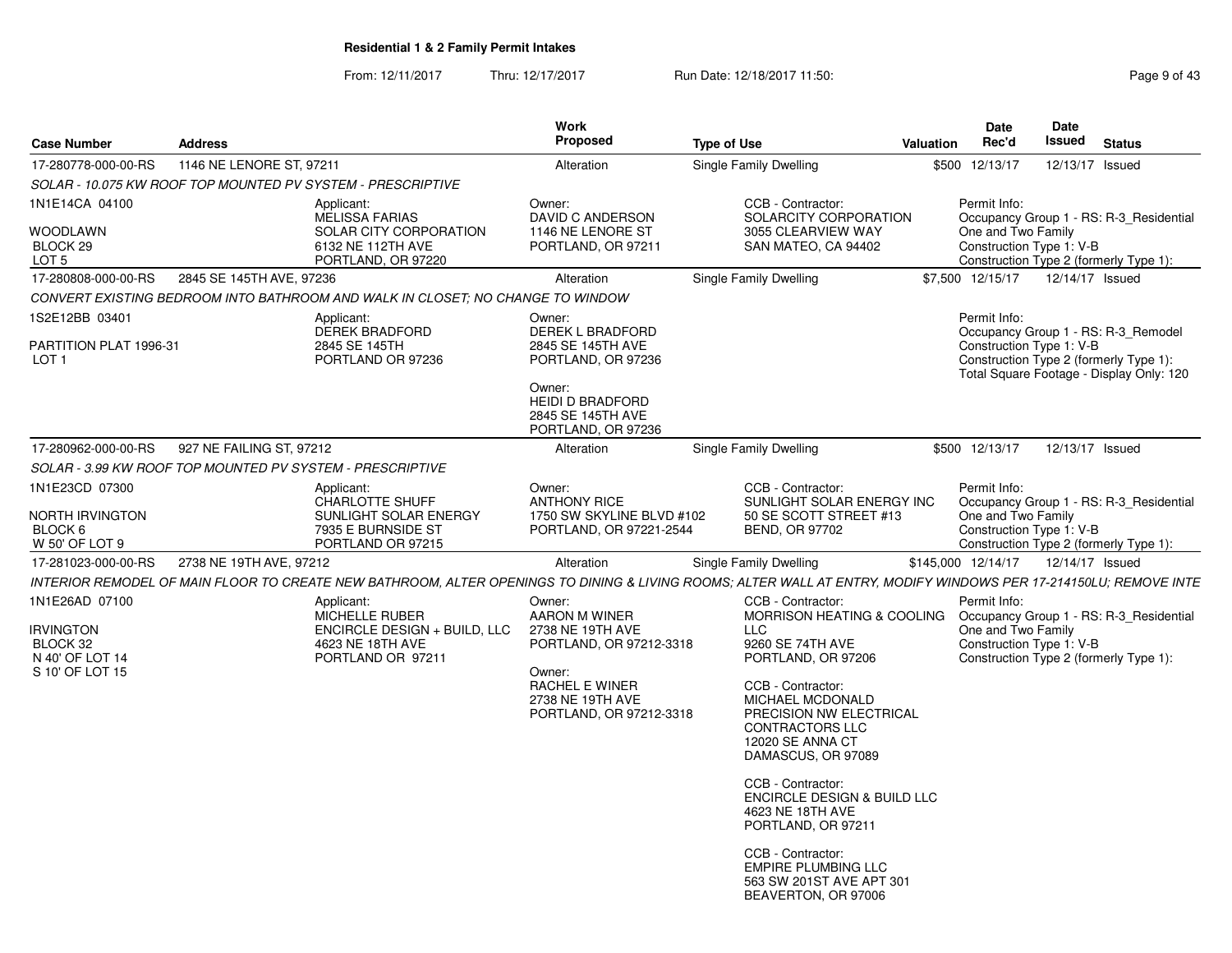From: 12/11/2017Thru: 12/17/2017 **Run Date: 12/18/2017 11:50: Page 10 of 43** 

| <b>Case Number</b>                                                                                    | <b>Address</b>                   |                                                                                                   | <b>Work</b><br>Proposed                                                                                                                      | <b>Type of Use</b>                                                                                                                                         | Valuation         | <b>Date</b><br>Rec'd                                                                                                                                | Date<br>Issued  | <b>Status</b> |  |
|-------------------------------------------------------------------------------------------------------|----------------------------------|---------------------------------------------------------------------------------------------------|----------------------------------------------------------------------------------------------------------------------------------------------|------------------------------------------------------------------------------------------------------------------------------------------------------------|-------------------|-----------------------------------------------------------------------------------------------------------------------------------------------------|-----------------|---------------|--|
| 17-281249-000-00-RS                                                                                   | 7234 N WASHBURNE AVE, 97217      |                                                                                                   | Alteration                                                                                                                                   | <b>Single Family Dwelling</b>                                                                                                                              |                   | \$500 12/15/17                                                                                                                                      | 12/15/17 Issued |               |  |
|                                                                                                       |                                  | SOLAR - 2.835 KW ROOF TOP MOUNTED PV SYSTEM - PRESCRIPTIVE                                        |                                                                                                                                              |                                                                                                                                                            |                   |                                                                                                                                                     |                 |               |  |
| 1N1E17AA 10800<br><b>MOCK CREST</b><br>BLOCK 98<br><b>LOT 28</b>                                      |                                  | Applicant:<br><b>GARRET LITTLE</b><br>SUNBRIDGE SOLAR<br>706 W 17TH STREET<br>VANCOUVER, WA 98660 | Owner:<br><b>HILARY K UNSWORTH</b><br>7234 N WASHBURNE AVE<br>PORTLAND, OR 97217                                                             | CCB - Contractor:<br><b>JORDAN WEISMAN</b><br>SUNBRIDGE SOLAR LLC<br>706 W 17TH STREET<br>VANCOUVER, WA 98660                                              |                   | Permit Info:<br>Occupancy Group 1 - RS: R-3_Residential<br>One and Two Family<br>Construction Type 1: V-B<br>Construction Type 2 (formerly Type 1): |                 |               |  |
| 17-281267-000-00-RS                                                                                   | 2233 SE 58TH AVE - Unit A. 97215 |                                                                                                   | Alteration                                                                                                                                   | Single Family Dwelling                                                                                                                                     |                   | \$500 12/15/17                                                                                                                                      | 12/15/17 Issued |               |  |
|                                                                                                       |                                  | SOLAR - 4.62 KW ROOF TOP MOUNTED PV SYSTEM - PRESCRIPTIVE                                         |                                                                                                                                              |                                                                                                                                                            |                   |                                                                                                                                                     |                 |               |  |
| 1S2E06DD 04000<br><b>HUTCHINSONS ADD</b><br><b>BLOCK 5</b><br>INC 30' VAC E SHERMAN ST S OF & ADJ LOT |                                  | Applicant:<br><b>GARRET LITTLE</b><br>SUNBRIDGE SOLAR<br>706 W 17TH STREET<br>VANCOUVER, WA 98660 | Owner:<br><b>CATHERINE DOWNEY</b><br>2233 SE 58TH AVE<br>PORTLAND, OR 97215-4009                                                             | CCB - Contractor:<br><b>JORDAN WEISMAN</b><br>SUNBRIDGE SOLAR LLC<br>706 W 17TH STREET<br>VANCOUVER, WA 98660                                              |                   | Permit Info:<br>Occupancy Group 1 - RS: R-3 Residential<br>One and Two Family<br>Construction Type 1: V-B<br>Construction Type 2 (formerly Type 1): |                 |               |  |
| 17-281282-000-00-RS                                                                                   | 4005 SE 66TH AVE, 97206          |                                                                                                   | Alteration                                                                                                                                   | Single Family Dwelling                                                                                                                                     |                   | \$500 12/15/17                                                                                                                                      | 12/15/17 Issued |               |  |
|                                                                                                       |                                  | SOLAR - 4.62 KW ROOF TOP MOUNTED PV SYSTEM - PRESCRIPTIVE                                         |                                                                                                                                              |                                                                                                                                                            |                   |                                                                                                                                                     |                 |               |  |
| 1S2E08CC 02700<br>LAURELWOOD<br>BLOCK 4<br>INC 41' STRIP E OF & ADJ LOT 32                            |                                  | Applicant:<br><b>GARRET LITTLE</b><br>SUNBRIDGE SOLAR<br>706 W 17TH STREET<br>VANCOUVER, WA 98660 | Owner:<br><b>JOSEPH MAGILL</b><br>4005 SE 66TH AVE<br>PORTLAND, OR 97206<br>Owner:<br>AMANDA KLEHR<br>4005 SE 66TH AVE<br>PORTLAND, OR 97206 | CCB - Contractor:<br><b>JORDAN WEISMAN</b><br>SUNBRIDGE SOLAR LLC<br>706 W 17TH STREET<br>VANCOUVER, WA 98660                                              |                   | Permit Info:<br>Occupancy Group 1 - RS: R-3_Residential<br>One and Two Family<br>Construction Type 1: V-B<br>Construction Type 2 (formerly Type 1): |                 |               |  |
| 17-281470-000-00-RS                                                                                   | 2104 NE EMERSON ST. 97211        |                                                                                                   | Alteration                                                                                                                                   | Single Family Dwelling                                                                                                                                     | \$20,000 12/11/17 |                                                                                                                                                     | 12/11/17 Issued |               |  |
|                                                                                                       |                                  |                                                                                                   |                                                                                                                                              | CONVERT ATTACHED GARAGE TO HABITABLE SPACE INCLUDES: BEDROOM, BATHROOM AND CLOSET, NOT AN ADU; INFILL GARAGE DOOR WITH NEW WINDOWS; REPLACE WEST WINDOW WI |                   |                                                                                                                                                     |                 |               |  |
| 1N1E23AA 07600                                                                                        |                                  | Applicant:<br><b>FELIX ROTH</b>                                                                   | Owner:<br><b>FELIX ROTH</b>                                                                                                                  |                                                                                                                                                            |                   | Permit Info:<br>Occupancy Group 1 - RS: R-3 Remodel                                                                                                 |                 |               |  |
| <b>VERNON</b><br>BLOCK 14                                                                             |                                  | 2104 NE EMERSON ST<br>PORTLAND OR 97211                                                           | 2104 NE EMERSON ST<br>PORTLAND, OR 97211                                                                                                     |                                                                                                                                                            |                   | Construction Type 1: V-B<br>Construction Type 2 (formerly Type 1):                                                                                  |                 |               |  |
| LOT <sub>1</sub>                                                                                      |                                  |                                                                                                   |                                                                                                                                              |                                                                                                                                                            |                   | Total Square Footage - Display Only: 400                                                                                                            |                 |               |  |
| 17-281726-000-00-RS                                                                                   | 600 SE 71ST AVE, 97215           |                                                                                                   | Alteration                                                                                                                                   | Single Family Dwelling                                                                                                                                     | \$8,000 12/11/17  |                                                                                                                                                     | 12/11/17 Issued |               |  |
|                                                                                                       |                                  |                                                                                                   |                                                                                                                                              | CONVERT BASEMENT UTILITY ROOM TO BATHROOM AND RELOCATE FURNACE TO GARAGE ON MAIN FLOOR.***MECH. ELEC. PLUMBING PERMITS TO BE OBTAINED SEPARATELY***        |                   |                                                                                                                                                     |                 |               |  |
| 1S2E05AB 15000                                                                                        |                                  | Applicant:<br>BRANDT KAEMINGK                                                                     | Owner:<br><b>LOUIS CASSO</b>                                                                                                                 | CCB - Contractor:<br>CHIC DESIGN INVESTMENTS LLC                                                                                                           |                   | Permit Info:<br>Occupancy Group 1 - RS: R-3_Remodel                                                                                                 |                 |               |  |
| RUMSEYS ADD                                                                                           |                                  | <b>KAEMINGK DESIGN LLC</b>                                                                        | 600 SE 71ST AVE                                                                                                                              | 2321 N ALBERTA ST                                                                                                                                          |                   | Construction Type 1: V-B                                                                                                                            |                 |               |  |
| <b>BLOCK1</b><br>LOT 5 EXC PT IN ST                                                                   |                                  | 2321 N ALBERTA ST<br>PORTLAND OR 97217                                                            | PORTLAND, OR 97215                                                                                                                           | PORTLAND, OR 97217                                                                                                                                         |                   | Construction Type 2 (formerly Type 1):<br>Total Square Footage - Display Only: 94                                                                   |                 |               |  |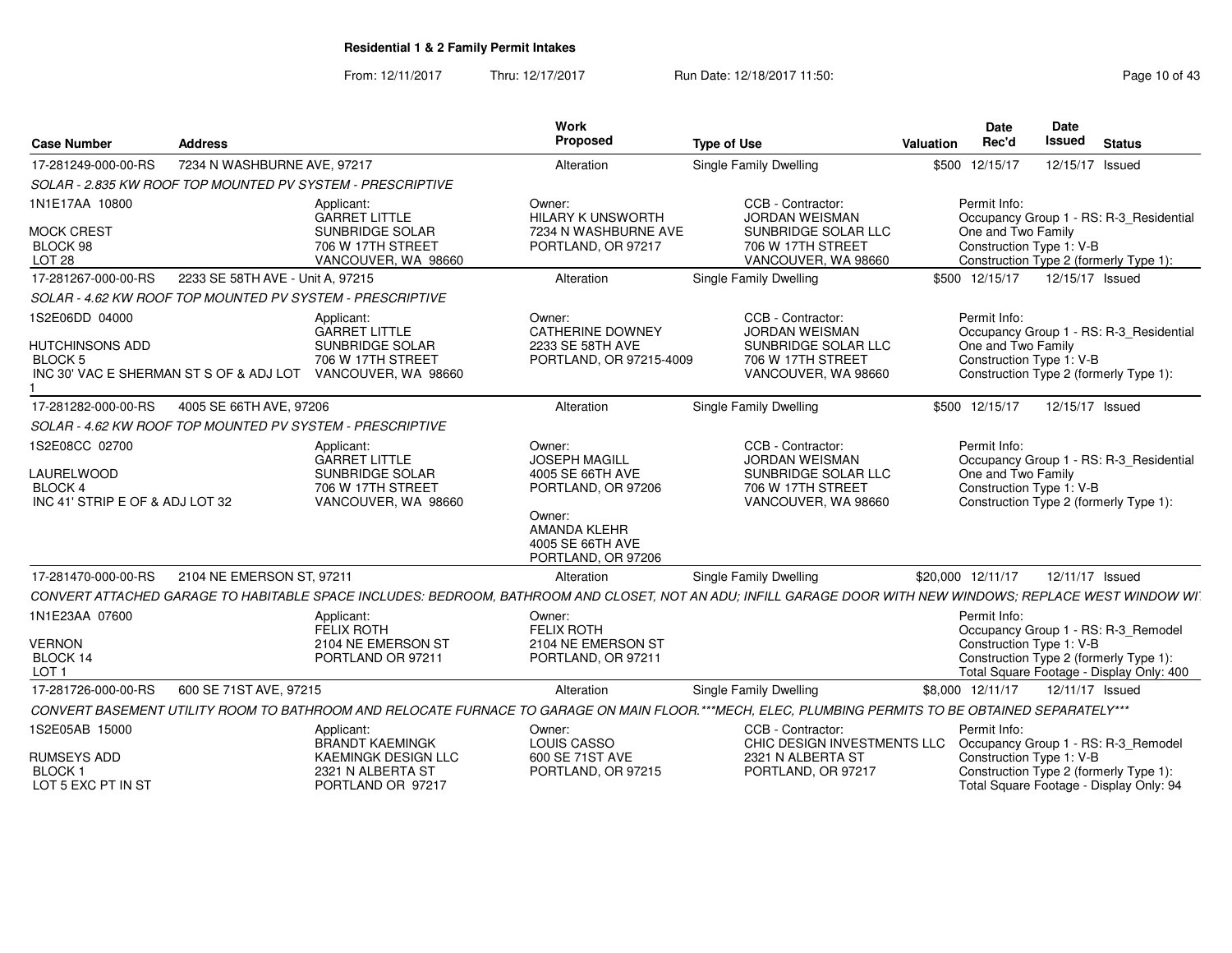From: 12/11/2017Thru: 12/17/2017 **Run Date: 12/18/2017 11:50: Page 11 of 43** 

| Case Number                                                                                  | <b>Address</b>                   |                                                                                                                   | Work<br>Proposed                                                                                                                                            | <b>Type of Use</b>                                                                                                                                         | <b>Valuation</b>  | <b>Date</b><br>Rec'd                                                                              | <b>Date</b><br>Issued | <b>Status</b>                                                                                                             |
|----------------------------------------------------------------------------------------------|----------------------------------|-------------------------------------------------------------------------------------------------------------------|-------------------------------------------------------------------------------------------------------------------------------------------------------------|------------------------------------------------------------------------------------------------------------------------------------------------------------|-------------------|---------------------------------------------------------------------------------------------------|-----------------------|---------------------------------------------------------------------------------------------------------------------------|
| 17-281752-000-00-RS                                                                          | 3657 NE 115TH AVE, 97220         |                                                                                                                   | Alteration                                                                                                                                                  | Single Family Dwelling                                                                                                                                     | \$19,420 12/11/17 |                                                                                                   | 12/11/17 Issued       |                                                                                                                           |
|                                                                                              |                                  |                                                                                                                   |                                                                                                                                                             | CONVERT PART OF BASEMENT TO LIVING SPACE; NEW WALLS TO CREATE TWO NEW BEDROOMS WITH CLOSETS AND NEW EGRESS WINDOWS; NEW WALL TO RELOCATE LAUNDRY IN UNFINI |                   |                                                                                                   |                       |                                                                                                                           |
| 1N2E22DC 06400<br><b>VIEW RIDGE</b><br>BLOCK <sub>3</sub><br>LOT 30                          |                                  | Applicant:<br>JOEL COOMBS GENERAL<br><b>CONTRACTOR INC</b><br>12429 NE MULTNOMAH<br>PORTLAND, OR 97230            | Owner:<br><b>ANTHONY BENEDETTO</b><br>3657 NE 115TH AVE<br>PORTLAND, OR 97220<br>Owner:<br>ARIANNE BENEDETTO<br>3657 NE 115TH AVE<br>PORTLAND, OR 97220     | CCB - Contractor:<br>JOEL COOMBS GENERAL<br><b>CONTRACTOR INC</b><br>12429 NE MULTNOMAH<br>PORTLAND, OR 97230                                              |                   | Permit Info:<br>Construction Type 1: V-B                                                          |                       | Occupancy Group 1 - RS: R-3_Remodel<br>Construction Type 2 (formerly Type 1):<br>Total Square Footage - Display Only: 300 |
| 17-281769-000-00-RS                                                                          | 4709 SW FLOWER CT                |                                                                                                                   | Alteration                                                                                                                                                  | Single Family Dwelling                                                                                                                                     |                   | \$500 12/11/17                                                                                    | 12/11/17 Issued       |                                                                                                                           |
|                                                                                              |                                  | SOLAR - 7.32 KW ROOF TOP MOUNTED PV SYSTEM - PRESCRIPTIVE                                                         |                                                                                                                                                             |                                                                                                                                                            |                   |                                                                                                   |                       |                                                                                                                           |
| 1S1E18DA 00804<br>PARTITION PLAT 2001-129<br>LOT <sub>3</sub>                                |                                  | Applicant:<br><b>BRIAN BUTTERFIELD</b><br><b>GREEN RIDGE POWER</b><br>25263 SW LABROUSSE RD<br>SHERWOOD, OR 97140 | Owner:<br>JOSEPH G CONWAY<br>4709 SW FLOWER CT<br>PORTLAND, OR 97221<br>Owner:<br><b>HILARY B CONWAY</b><br>4709 SW FLOWER CT<br>PORTLAND, OR 97221         | CCB - Contractor:<br><b>GCB SOLAR INC</b><br>PO BOX 1336<br>SHERWOOD, OR 97140                                                                             |                   | Permit Info:<br>One and Two Family<br>Construction Type 1: V-B                                    |                       | Occupancy Group 1 - RS: R-3_Residential<br>Construction Type 2 (formerly Type 1):                                         |
| 17-281784-000-00-RS                                                                          | 7016 SE MALL ST, 97206           |                                                                                                                   | Alteration                                                                                                                                                  | Single Family Dwelling                                                                                                                                     |                   | \$500 12/11/17                                                                                    | 12/11/17 Issued       |                                                                                                                           |
|                                                                                              |                                  | SOLAR - 5.00 KW ROOF TOP MOUNTED PV SYSTEM - PRESCRIPTIVE                                                         |                                                                                                                                                             |                                                                                                                                                            |                   |                                                                                                   |                       |                                                                                                                           |
| 1S2E08CD 08600<br>KERN PK<br>BLOCK <sub>1</sub><br><b>LOT 15</b><br>POTENTIAL ADDITIONAL TAX |                                  | Applicant:<br>ELEMENTAL ENERGY LLC<br>6819 SE FOSTER RD<br>PORTLAND, OR 97206                                     | Owner:<br><b>DANIEL R LIMA</b><br>7016 SE MALL ST<br>PORTLAND, OR 97206                                                                                     | CCB - Contractor:<br>ELEMENTAL ENERGY LLC<br>6819 SE FOSTER RD<br>PORTLAND, OR 97206                                                                       |                   | Permit Info:<br>One and Two Family<br>Construction Type 1: V-B                                    |                       | Occupancy Group 1 - RS: R-3 Residential<br>Construction Type 2 (formerly Type 1):                                         |
| 17-281787-000-00-RS                                                                          | 3126 SE 63RD AVE, 97206          |                                                                                                                   | Alteration                                                                                                                                                  | Single Family Dwelling                                                                                                                                     |                   | \$500 12/11/17                                                                                    | 12/11/17 Issued       |                                                                                                                           |
|                                                                                              |                                  | SOLAR - 3.44 KW ROOF TOP MOUNTED PV SYSTEM - PRESCRIPTIVE                                                         |                                                                                                                                                             |                                                                                                                                                            |                   |                                                                                                   |                       |                                                                                                                           |
| IS2E08BC 12500<br>CHULA VISTA<br>BLOCK <sub>2</sub><br>LOT <sub>4</sub>                      |                                  | Applicant:<br>ELEMENTAL ENERGY LLC<br>6819 SE FOSTER RD<br>PORTLAND, OR 97206                                     | Owner:<br><b>BRIAN D ELLIS</b><br>3126 SE 63RD AVE<br>PORTLAND, OR 97206<br>Owner:<br><b>VIRGINIA KOITO ELLIS</b><br>3126 SE 63RD AVE<br>PORTLAND, OR 97206 | CCB - Contractor:<br>ELEMENTAL ENERGY LLC<br>6819 SE FOSTER RD<br>PORTLAND, OR 97206                                                                       |                   | Permit Info:<br>One and Two Family<br>Construction Type 1: V-B                                    |                       | Occupancy Group 1 - RS: R-3 Residential<br>Construction Type 2 (formerly Type 1):                                         |
| 17-281902-000-00-RS                                                                          | 4720 SE 52ND AVE - Unit B, 97206 |                                                                                                                   | Alteration                                                                                                                                                  | Single Family Dwelling                                                                                                                                     | \$1,500 12/12/17  |                                                                                                   | 12/12/17 Issued       |                                                                                                                           |
|                                                                                              |                                  | CONVERT ATTACHED SHOP TO ACCESSORY DWELLING UNIT.**PLUMBING, ELECTRICAL, MECHANICAL PERMITS SEPARATE.**           |                                                                                                                                                             |                                                                                                                                                            |                   |                                                                                                   |                       |                                                                                                                           |
| 1S2E18AB 07500                                                                               |                                  | Applicant:<br>OLGA L ROZANOVA<br>18 ABELARD ST<br>LAKE OSWEGO, OR 97034                                           | Owner:<br>OLGA L ROZANOVA<br>18 ABELARD ST<br>LAKE OSWEGO, OR 97034                                                                                         |                                                                                                                                                            |                   | Permit Info:<br>One and Two Family<br>Construction Type 1: V-B<br>Number of New Dwelling Units: 1 |                       | Occupancy Group 1 - RS: R-3_Residential<br>Construction Type 2 (formerly Type 1):                                         |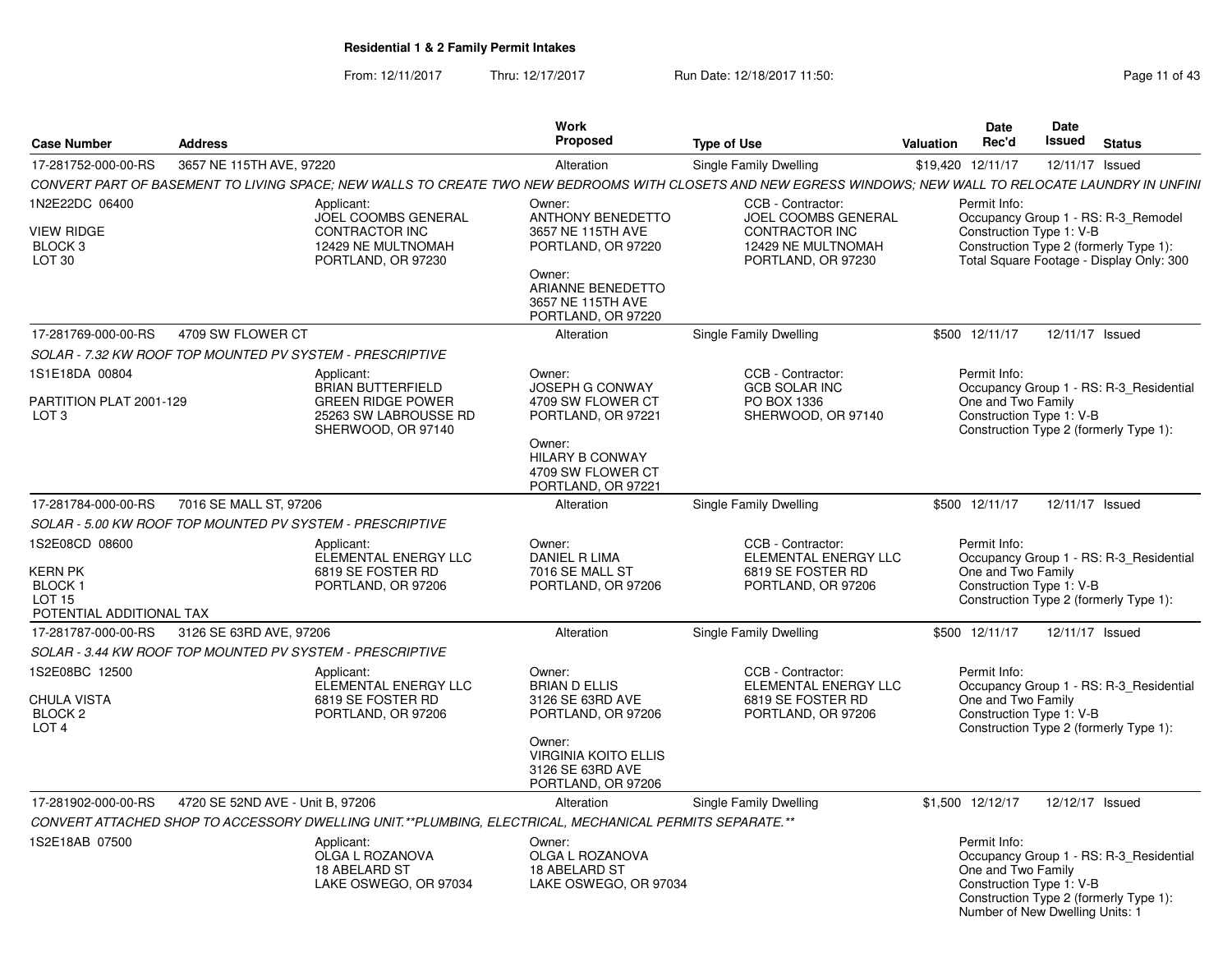From: 12/11/2017Thru: 12/17/2017 **Run Date: 12/18/2017 11:50: Page 12 of 43** 

| <b>Case Number</b>                                              | <b>Address</b>                |                                                                                                                                                               | Work<br><b>Proposed</b>                                                                                                                                              | <b>Type of Use</b> |                                                                                                                                     | Valuation | <b>Date</b><br>Rec'd                                                  | Date<br><b>Issued</b> | <b>Status</b>                                                                                                             |
|-----------------------------------------------------------------|-------------------------------|---------------------------------------------------------------------------------------------------------------------------------------------------------------|----------------------------------------------------------------------------------------------------------------------------------------------------------------------|--------------------|-------------------------------------------------------------------------------------------------------------------------------------|-----------|-----------------------------------------------------------------------|-----------------------|---------------------------------------------------------------------------------------------------------------------------|
| 17-281911-000-00-RS                                             | 5517 SE 68TH AVE, 97206       |                                                                                                                                                               | Alteration                                                                                                                                                           |                    | Single Family Dwelling                                                                                                              | \$6,750   | 12/11/17                                                              |                       | 12/11/17 Issued                                                                                                           |
|                                                                 |                               | SOLAR - 3.135 KW ROOF MOUNTED PV ARRAY - NON-PRESCRIPTIVE. INSTALL ADDITIONAL FRAMING TO SUPPORT PANELS AND RACKING.                                          |                                                                                                                                                                      |                    |                                                                                                                                     |           |                                                                       |                       |                                                                                                                           |
| 1S2E17CA 05300<br>TREMONT<br>BLOCK 37<br>LOT 1&2&22&23 TL 5300  |                               | Applicant:<br><b>ZACH SCHOFIELD</b><br><b>BLUE RAVEN SOLAR</b><br>1220 S 630 STE 430<br>AMERICAN FORK, UT 84003                                               | Owner:<br><b>CHRISTY S TURNER</b><br>5517 SE 68TH AVE<br>PORTLAND, OR 97206-5339<br>Owner:<br><b>MICHAEL T TURNER</b><br>5517 SE 68TH AVE<br>PORTLAND, OR 97206-5339 |                    | CCB - Contractor:<br><b>BLUE RAVEN SOLAR LLC</b><br>1220 S 630 EAST STE 430<br>AMERICAN FORK, UT 84003                              |           | Permit Info:<br>One and Two Family<br>Construction Type 1: V-B        |                       | Occupancy Group 1 - RS: R-3 Residential<br>Construction Type 2 (formerly Type 1):                                         |
| 17-281926-000-00-RS                                             | 8100 SE SALMON ST, 97215      |                                                                                                                                                               | Alteration                                                                                                                                                           |                    | Single Family Dwelling                                                                                                              |           | \$19,819 12/11/17                                                     |                       | 12/11/17 Issued                                                                                                           |
|                                                                 |                               | REMOVE AND REPLACE ROOF SHEATHING AND COMPOSITE ROOFING FOR ENTIRE ROOF OF SINGLE FAMILY RESIDENCE.                                                           |                                                                                                                                                                      |                    |                                                                                                                                     |           |                                                                       |                       |                                                                                                                           |
| 1S2E05AD 04401<br>CORONA PK<br>BLOCK 1<br>LOT 12&13             |                               | Applicant:<br><b>JENNIFER CEVELLO</b><br>NORTHWEST PERMIT INC.<br>9803 31ST ST SE<br>EVERETT WA, 98057                                                        | Owner:<br><b>GRETCHEN A WOOFF</b><br>8100 SE SALMON ST<br>PORTLAND, OR 97215-3044<br>Owner:<br>MICHAEL H WOOFF<br>8100 SE SALMON ST<br>PORTLAND, OR 97215-3044       |                    | CCB - Contractor:<br>HOME DEPOT USA INC<br>2455 PACES FERRY RD C11<br>HOME SERVICES COMPLIANCE<br>ATLANTA, GA 30339                 |           | Permit Info:<br>One and Two Family<br>Construction Type 1: V-B        |                       | Occupancy Group 1 - RS: R-3 Residential<br>Construction Type 2 (formerly Type 1):                                         |
| 17-281950-000-00-RS                                             | 2408 N WILLAMETTE BLVD, 97217 |                                                                                                                                                               | Alteration                                                                                                                                                           |                    | Single Family Dwelling                                                                                                              |           | \$24,000 12/13/17                                                     |                       | 12/13/17 Issued                                                                                                           |
|                                                                 |                               | INFILL WINDOWS ON EAST, WEST ELEVATIONS, INFILL DOORWAY AT KITCHEN, NEW WALL FOR CLOSET. REMODEL BASEMENT WITH NEW BEDROOM AND ENLARGED BATHROOM, FURR AND IN |                                                                                                                                                                      |                    |                                                                                                                                     |           |                                                                       |                       |                                                                                                                           |
| 1N1E21AB 05700<br>TERMINUS ADD<br>BLOCK 7<br>LOT <sub>9</sub>   |                               | Applicant:<br><b>JOSH PATRICK</b><br><b>CASCADIAN DESIGN CO</b><br>1327 SE TACOMA ST #123<br>PORTLAND, OR 97202                                               | Owner:<br>LIBERTY NW HOMES LLC<br>16542 SE ORCHARD VIEW LN<br>DAMASCUS, OR 97089-5810                                                                                |                    | CCB - Contractor:<br><b>ALICIA LIBERTY</b><br>LIBERTY NW HOMES LLC<br>16542 SE ORCHARD VIEW LANE<br>DAMASCUS, OR 97089              |           | Permit Info:<br>Construction Type 1: V-B                              |                       | Occupancy Group 1 - RS: R-3 Remodel<br>Construction Type 2 (formerly Type 1):<br>Total Square Footage - Display Only: 500 |
| 17-282008-000-00-RS                                             | 6925 SE 18TH AVE, 97202       |                                                                                                                                                               | Alteration                                                                                                                                                           |                    | Single Family Dwelling                                                                                                              |           | \$25,000 12/11/17                                                     |                       | 12/11/17 Issued                                                                                                           |
|                                                                 |                               | ALTERATION TO COVERT BASEMENT TO LIVING SPACE TO INCLUDE NEW INTERIOR WALLS TO CREATE BEDROOM, BATHROOM, CLOSET AND CLOSE OFF PORTION OF FURNACE AREA. MECH   |                                                                                                                                                                      |                    |                                                                                                                                     |           |                                                                       |                       |                                                                                                                           |
| IS1E23AB 06100<br>WESTMORELAND<br>BLOCK 10<br>LOT <sub>13</sub> |                               | Applicant:<br>Adam Withycombe                                                                                                                                 | Owner:<br>ADAM C WITHYCOMBE<br>6925 SE 18TH AVE<br>PORTLAND, OR 97202<br>Owner:                                                                                      |                    |                                                                                                                                     |           | Permit Info:<br>Construction Type 1: V-B                              |                       | Occupancy Group 1 - RS: R-3 Remodel<br>Construction Type 2 (formerly Type 1):<br>Total Square Footage - Display Only: 372 |
|                                                                 |                               |                                                                                                                                                               | JENNY L WITHYCOMBE<br>6925 SE 18TH AVE<br>PORTLAND, OR 97202                                                                                                         |                    |                                                                                                                                     |           |                                                                       |                       |                                                                                                                           |
| 17-282033-000-00-RS                                             | 3326 SW 13TH AVE, 97201       |                                                                                                                                                               | Alteration                                                                                                                                                           |                    | Single Family Dwelling                                                                                                              |           | \$8,000 12/11/17                                                      |                       | 12/11/17 Issued                                                                                                           |
|                                                                 |                               | REMOVE EXTERIOR STAIRS ON SOUTH ELEVATION, NEW EXTERIOR STAIRS ON EAST ELEVATION.                                                                             |                                                                                                                                                                      |                    |                                                                                                                                     |           |                                                                       |                       |                                                                                                                           |
| IS1E09BD 04200<br>PORTLAND CITY HMSTD<br>BLOCK 68<br>LOT 5&6    |                               | Applicant:<br><b>DAN WILLIAMS</b><br><b>FASTER PERMITS</b><br>2000 SW 1ST AVE SUITE 420<br>PORTLAND OR 97201                                                  | Owner:<br>2SI DIANA LLC<br>4804 NW BETHANY BLVD #12-232<br>PORTLAND, OR 97229                                                                                        |                    | CCB - Contractor:<br><b>ENCOMPASS DESIGN AND</b><br><b>RENOVATION LLC</b><br>10220 SW GREENBURG RD STE<br>100<br>PORTLAND, OR 97223 |           | Permit Info:<br>Patios, Porches, Carports<br>Construction Type 1: V-B |                       | Occupancy Group 1 - RS: U_Decks,<br>Construction Type 2 (formerly Type 1):                                                |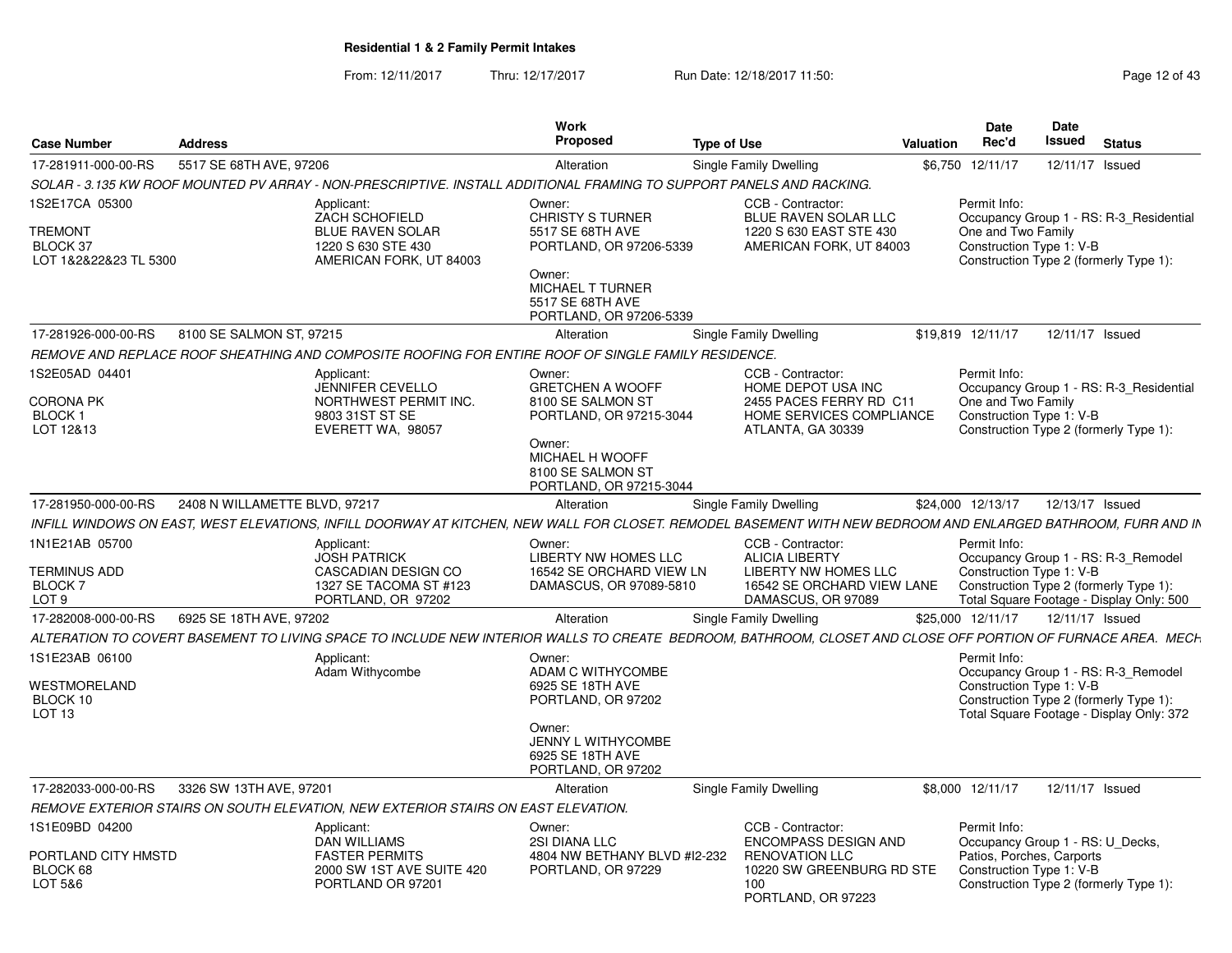From: 12/11/2017Thru: 12/17/2017 **Run Date: 12/18/2017 11:50: Page 13 of 43** 

| <b>Case Number</b>                                                       | <b>Address</b>                                                                                                                                                         | <b>Work</b><br>Proposed                                                                                                               | <b>Type of Use</b>                                                                                                                                                                                                                                                                                                                                    | <b>Valuation</b> | <b>Date</b><br>Rec'd                                           | Date<br>Issued  | <b>Status</b>                                                                                                             |
|--------------------------------------------------------------------------|------------------------------------------------------------------------------------------------------------------------------------------------------------------------|---------------------------------------------------------------------------------------------------------------------------------------|-------------------------------------------------------------------------------------------------------------------------------------------------------------------------------------------------------------------------------------------------------------------------------------------------------------------------------------------------------|------------------|----------------------------------------------------------------|-----------------|---------------------------------------------------------------------------------------------------------------------------|
| 17-282242-000-00-RS                                                      | 716 NE 28TH AVE, 97232                                                                                                                                                 | Alteration                                                                                                                            | Single Family Dwelling                                                                                                                                                                                                                                                                                                                                |                  | \$45,000 12/13/17                                              |                 | 12/13/17 Issued                                                                                                           |
|                                                                          | NEW TUCKED UNDER PORCH DRIVEWAY AND PARKING SPACE WITH APPROACH: NEW RETAINING WALLS AND DRAINAGE: NEW BEAMS FOR PORCH SUPPORT: REPLACING WINDOWS IN LIVIN(            |                                                                                                                                       |                                                                                                                                                                                                                                                                                                                                                       |                  |                                                                |                 |                                                                                                                           |
| 1N1E36BC 02900<br>YORK<br>BLOCK 8<br>LOT <sub>7</sub>                    | Applicant:<br><b>ERIC GAMER</b><br><b>ERIC R GAMER DESIGN</b><br>3305 NE 59TH AVE<br>PORTLAND OR 97213                                                                 | Owner:<br>DAVID A LEE<br>716 NE 28TH AVE<br>PORTLAND, OR 97232                                                                        | CCB - Contractor:<br><b>TERRY LONG</b><br><b>SUSAN K LONG</b><br>8577 SW DAKOTA DR<br>TUALATIN, OR 97062                                                                                                                                                                                                                                              |                  | Permit Info:<br>Construction Type 1: V-B                       |                 | Occupancy Group 1 - RS: R-3_Remodel<br>Construction Type 2 (formerly Type 1):<br>Total Square Footage - Display Only: 250 |
| 17-282304-000-00-RS                                                      | 4636 NE 37TH AVE, 97211                                                                                                                                                | Alteration                                                                                                                            | Single Family Dwelling                                                                                                                                                                                                                                                                                                                                |                  | \$1,500 12/12/17                                               | 12/12/17 Issued |                                                                                                                           |
|                                                                          | VOLUNTARY INSTALLATION OF ANCHORS BETWEEN EXISTING FRAMED STRUCTURE AND CONCRETE FOUNDATION                                                                            |                                                                                                                                       |                                                                                                                                                                                                                                                                                                                                                       |                  |                                                                |                 |                                                                                                                           |
| 1N1E24AD 03700<br><b>GOING ST ADD</b><br><b>BLOCK 5</b><br><b>LOT 15</b> | Applicant:<br><b>KAREN HILL</b><br><b>TERRAFIRMA FOUNDATION</b><br><b>SYSTEMS</b><br>7910 SW HUNZIKER ST<br><b>TIGARD OR 97223</b>                                     | Owner:<br><b>BRIDGET VENNE</b><br>4636 NE 37TH AVE<br>PORTLAND, OR 97211-8104                                                         | CCB - Contractor:<br><b>TERRAFIRMA FOUNDATION</b><br><b>REPAIR INC</b><br>761 NE GARDEN VALLEY BLVD<br>ROSEBURG, OR 97470                                                                                                                                                                                                                             |                  | Permit Info:<br>One and Two Family<br>Construction Type 1: V-B |                 | Occupancy Group 1 - RS: R-3 Residential<br>Construction Type 2 (formerly Type 1):                                         |
| 17-282310-000-00-RS                                                      | 3550 SW DOLPH CT, 97219                                                                                                                                                | Alteration                                                                                                                            | <b>Single Family Dwelling</b>                                                                                                                                                                                                                                                                                                                         |                  | \$500 12/14/17                                                 |                 | 12/14/17 Issued                                                                                                           |
|                                                                          | SOLAR - 4.62 KW ROOF TOP MOUNTED PV SYSTEM - PRESCRIPTIVE                                                                                                              |                                                                                                                                       |                                                                                                                                                                                                                                                                                                                                                       |                  |                                                                |                 |                                                                                                                           |
| 1S1E29BA 03401<br>ARA VISTA<br>BLOCK <sub>2</sub><br>LOT <sub>2</sub>    | Applicant:<br><b>TINA KAYSER</b><br>A AND R SOLAR CORP<br>1887 SE MILPORT RD.<br>MILWAUKIE, OR 97222                                                                   | Owner:<br>LEE S SHAVER<br>3550 SW DOLPH CT<br>PORTLAND, OR 97219<br>Owner:<br>ANN M GRIFFIN<br>3550 SW DOLPH CT<br>PORTLAND, OR 97219 | CCB - Contractor:<br><b>TINA KAYSER</b><br>A AND R SOLAR CORP<br>1887 SE MILPORT RD.<br>MILWAUKIE, OR 97222                                                                                                                                                                                                                                           |                  | Permit Info:<br>One and Two Family<br>Construction Type 1: V-B |                 | Occupancy Group 1 - RS: R-3_Residential<br>Construction Type 2 (formerly Type 1):                                         |
| 17-282544-000-00-RS                                                      | 4644 SE 46TH AVE, 97206                                                                                                                                                | Alteration                                                                                                                            | Single Family Dwelling                                                                                                                                                                                                                                                                                                                                |                  | \$29,601 12/12/17                                              |                 | 12/12/17 Issued                                                                                                           |
|                                                                          | CONVERSION OF BASEMENT TO LIVING SPACE, INCLUDES (2) BEDROOMS, BATH, UNFINISHED UTILITY, LIVING ROOM, & (2) WINDOW WELLS; FURR OUT WALLS *** NOT AN ADU *** ELECTRICAL |                                                                                                                                       |                                                                                                                                                                                                                                                                                                                                                       |                  |                                                                |                 |                                                                                                                           |
| 1S2E18BA 10500<br>THAYER<br><b>BLOCK1</b><br>LOT 11&12 TL 10500          | Applicant:<br><b>JONATHAN BROWN</b><br><b>J&amp;L HOME RENEWAL, INC.</b><br>10615 SE LEXINGTON ST<br>PORTLAND, OR 97266                                                | Owner:<br><b>J&amp;L HOME RENEWAL INC</b><br>10615 SE LEXINGTON ST<br>PORTLAND, OR 97266                                              | CCB - Contractor:<br><b>ROBERT M MASLEN</b><br><b>ROBERT M MASLEN</b><br><b>PO BOX 193</b><br>DUNDEE, OR 97115<br>CCB - Contractor:<br><b>RUPP FAMILY BUILDERS</b><br><b>INCORPORATED</b><br>29030 SW TOWN CENTER LOOP E<br><b>SUITE 202 BOX 429</b><br>WILSONVILLE, OR 97070<br>CCB - Contractor:<br>J & L HOME RENEWAL INC<br>10615 SE LEXINGTON ST |                  | Permit Info:<br>Construction Type 1: V-B                       |                 | Occupancy Group 1 - RS: R-3_Remodel<br>Construction Type 2 (formerly Type 1):<br>Total Square Footage - Display Only: 780 |
|                                                                          |                                                                                                                                                                        |                                                                                                                                       | PORTLAND, OR 97266                                                                                                                                                                                                                                                                                                                                    |                  |                                                                |                 |                                                                                                                           |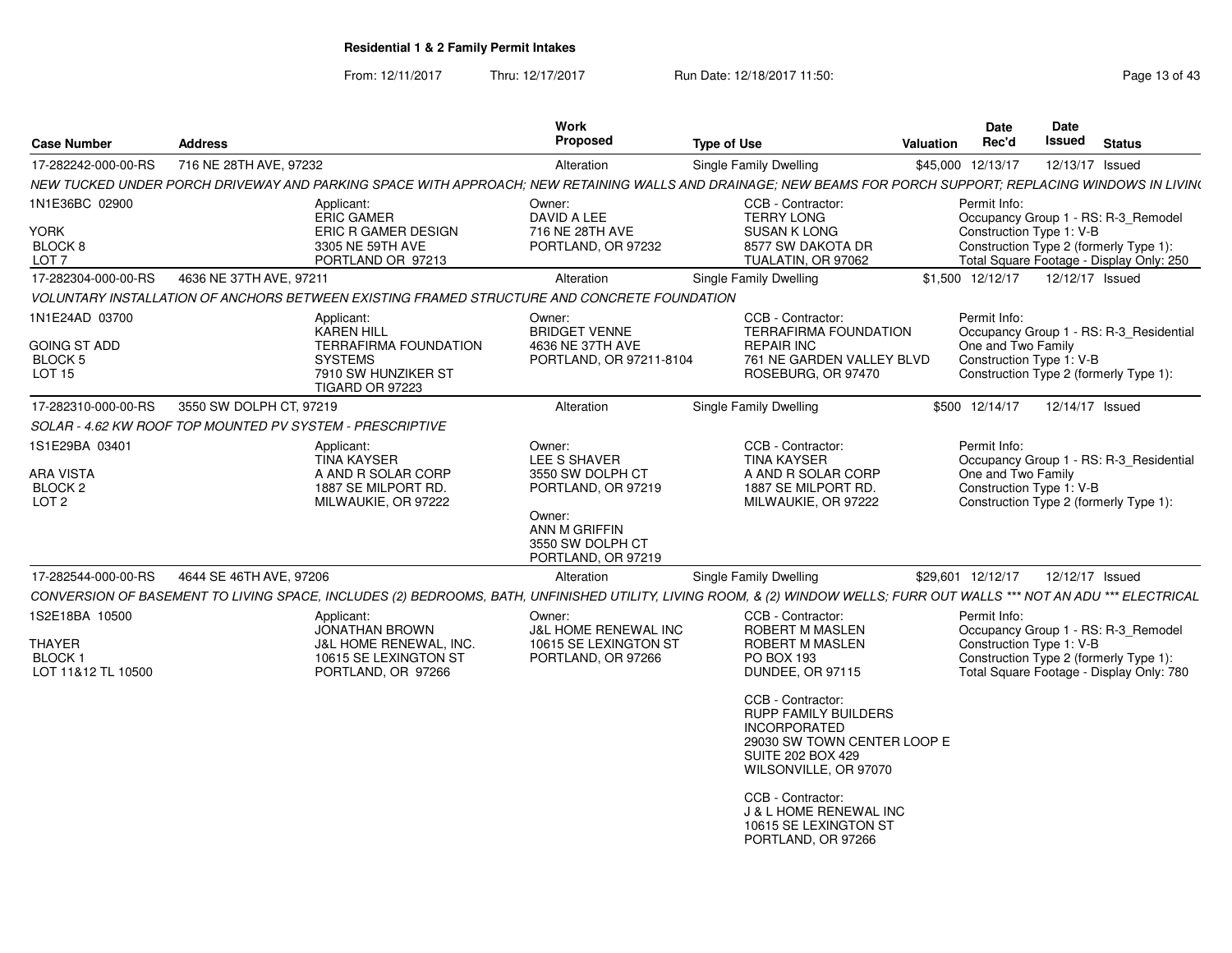From: 12/11/2017Thru: 12/17/2017 **Run Date: 12/18/2017 11:50: Page 14 of 43** 

| <b>Case Number</b>                                     | <b>Address</b>                                           |                                                                         | <b>Work</b><br><b>Proposed</b>                                                   | <b>Type of Use</b>                                                                                                                                             | <b>Valuation</b> | <b>Date</b><br>Rec'd                           | Date<br>Issued  | <b>Status</b>                                                                 |
|--------------------------------------------------------|----------------------------------------------------------|-------------------------------------------------------------------------|----------------------------------------------------------------------------------|----------------------------------------------------------------------------------------------------------------------------------------------------------------|------------------|------------------------------------------------|-----------------|-------------------------------------------------------------------------------|
| 17-282891-000-00-RS                                    | 10104 N TYLER AVE, 97203                                 |                                                                         | Alteration                                                                       | <b>Single Family Dwelling</b>                                                                                                                                  |                  | \$500 12/13/17                                 | 12/13/17 Issued |                                                                               |
|                                                        | SOLAR - 5.9 KW ROOF TOP MOUNTED PV SYSTEM - PRESCRIPTIVE |                                                                         |                                                                                  |                                                                                                                                                                |                  |                                                |                 |                                                                               |
| 1N1E06CB 14200                                         | Applicant:                                               | <b>BRIAN BUTTERFIELD</b>                                                | Owner:<br><b>GEORGE YOLLAND</b>                                                  | CCB - Contractor:<br>TAURUS POWER & CONTROLS IN(Occupancy Group 1 - RS: R-3_Residential                                                                        |                  | Permit Info:                                   |                 |                                                                               |
| SECTION 06 1N 1E<br>TL 14200 0.12 ACRES                |                                                          | <b>GREEN RIDGE POWER</b><br>25263 SW LABROUSSE RD<br>SHERWOOD, OR 97140 | 10104 N TYLER AVE<br>PORTLAND, OR 97203-1666                                     | 9999 SW AVERY ST<br>TUALATIN, OR 97062-9517                                                                                                                    |                  | One and Two Family<br>Construction Type 1: V-B |                 | Construction Type 2 (formerly Type 1):                                        |
|                                                        |                                                          |                                                                         | Owner:<br><b>CYNTHIA YOLLAND</b><br>10104 N TYLER AVE<br>PORTLAND, OR 97203-1666 | CCB - Contractor:<br><b>GCB SOLAR INC</b><br>PO BOX 1336<br>SHERWOOD, OR 97140                                                                                 |                  |                                                |                 |                                                                               |
| 17-282915-000-00-RS                                    | 6331 SE 89TH AVE, 97266                                  |                                                                         | Alteration                                                                       | Single Family Dwelling                                                                                                                                         |                  | \$500 12/13/17                                 | 12/13/17 Issued |                                                                               |
|                                                        | SOLAR - 2.4 KW ROOF TOP MOUNTED PV SYSTEM - PRESCRIPTIVE |                                                                         |                                                                                  |                                                                                                                                                                |                  |                                                |                 |                                                                               |
| 1S2E16CD 16300                                         | Applicant:                                               | <b>BRIAN BUTTERFIELD</b>                                                | Owner:<br>SHAUNA L STEVENSON                                                     | CCB - Contractor:<br>TAURUS POWER & CONTROLS IN( Occupancy Group 1 - RS: R-3_Residential                                                                       |                  | Permit Info:                                   |                 |                                                                               |
| ARLETA PK 2<br>BLOCK <sub>2</sub><br>LOT <sub>11</sub> |                                                          | <b>GREEN RIDGE POWER</b><br>25263 SW LABROUSSE RD<br>SHERWOOD, OR 97140 | 6331 SE 89TH AVE<br>PORTLAND, OR 97266                                           | 9999 SW AVERY ST<br>TUALATIN, OR 97062-9517                                                                                                                    |                  | One and Two Family<br>Construction Type 1: V-B |                 | Construction Type 2 (formerly Type 1):                                        |
|                                                        |                                                          |                                                                         |                                                                                  | CCB - Contractor:<br><b>GCB SOLAR INC</b><br>PO BOX 1336<br>SHERWOOD, OR 97140                                                                                 |                  |                                                |                 |                                                                               |
| 17-282928-000-00-RS                                    | 7628 N CURTIS AVE, 97217                                 |                                                                         | Alteration                                                                       | Single Family Dwelling                                                                                                                                         |                  | \$500 12/13/17                                 | 12/13/17 Issued |                                                                               |
|                                                        | SOLAR - 3.24 ROOF TOP MOUNTED PV SYSTEM - PRESCRIPTIVE   |                                                                         |                                                                                  |                                                                                                                                                                |                  |                                                |                 |                                                                               |
| 1N1E09CC 05100                                         | Applicant:                                               | <b>BRIAN BUTTERFIELD</b>                                                | Owner:<br>ROBERT ELLESTAD                                                        | CCB - Contractor:<br>TAURUS POWER & CONTROLS IN(Occupancy Group 1 - RS: R-3_Residential                                                                        |                  | Permit Info:                                   |                 |                                                                               |
| PENINSULAR ADD 5                                       |                                                          | <b>GREEN RIDGE POWER</b>                                                | 7628 N CURTIS AVE                                                                | 9999 SW AVERY ST                                                                                                                                               |                  | One and Two Family                             |                 |                                                                               |
| BLOCK 74<br>LOT <sub>5</sub>                           |                                                          | 25263 SW LABROUSSE RD<br>SHERWOOD, OR 97140                             | PORTLAND, OR 97217                                                               | TUALATIN, OR 97062-9517                                                                                                                                        |                  | Construction Type 1: V-B                       |                 | Construction Type 2 (formerly Type 1):                                        |
|                                                        |                                                          |                                                                         | Owner:<br><b>CHRISTIAN BAEFF</b><br>7628 N CURTIS AVE<br>PORTLAND, OR 97217      | CCB - Contractor:<br><b>GCB SOLAR INC</b><br>PO BOX 1336<br>SHERWOOD, OR 97140                                                                                 |                  |                                                |                 |                                                                               |
| 17-282956-000-00-RS                                    | 3633 NE SENATE ST, 97232                                 |                                                                         | Alteration                                                                       | Single Family Dwelling                                                                                                                                         |                  | \$30,000 12/13/17                              | 12/13/17 Issued |                                                                               |
|                                                        |                                                          |                                                                         |                                                                                  | BASEMENT CONVERSION TO HABITABLE SPACE INCLUDES BEDROOM, FAMILY ROOM, BATHROOM, LAUNDRY AND OFFICE; FUR OUT WALLS.***MECH, ELEC, PLUMBING PERMITS TO BE OBTAIN |                  |                                                |                 |                                                                               |
| 1N1E36AB 02100<br><b>LAURELHURST</b><br>BLOCK 32       | Applicant:<br><b>VEIKKO VALLI</b>                        | 3633 NE SENATE<br>PORTLAND OR 97232                                     | Owner:<br><b>ERICA P VALLI</b><br>3633 NE SENATE ST<br>PORTLAND, OR 97232        |                                                                                                                                                                |                  | Permit Info:<br>Construction Type 1: V-B       |                 | Occupancy Group 1 - RS: R-3_Remodel<br>Construction Type 2 (formerly Type 1): |
| LOT <sub>22</sub>                                      |                                                          |                                                                         | Owner:<br><b>VEIKKO F VALLI</b><br>3633 NE SENATE ST<br>PORTLAND, OR 97232       |                                                                                                                                                                |                  |                                                |                 | Total Square Footage - Display Only: 850                                      |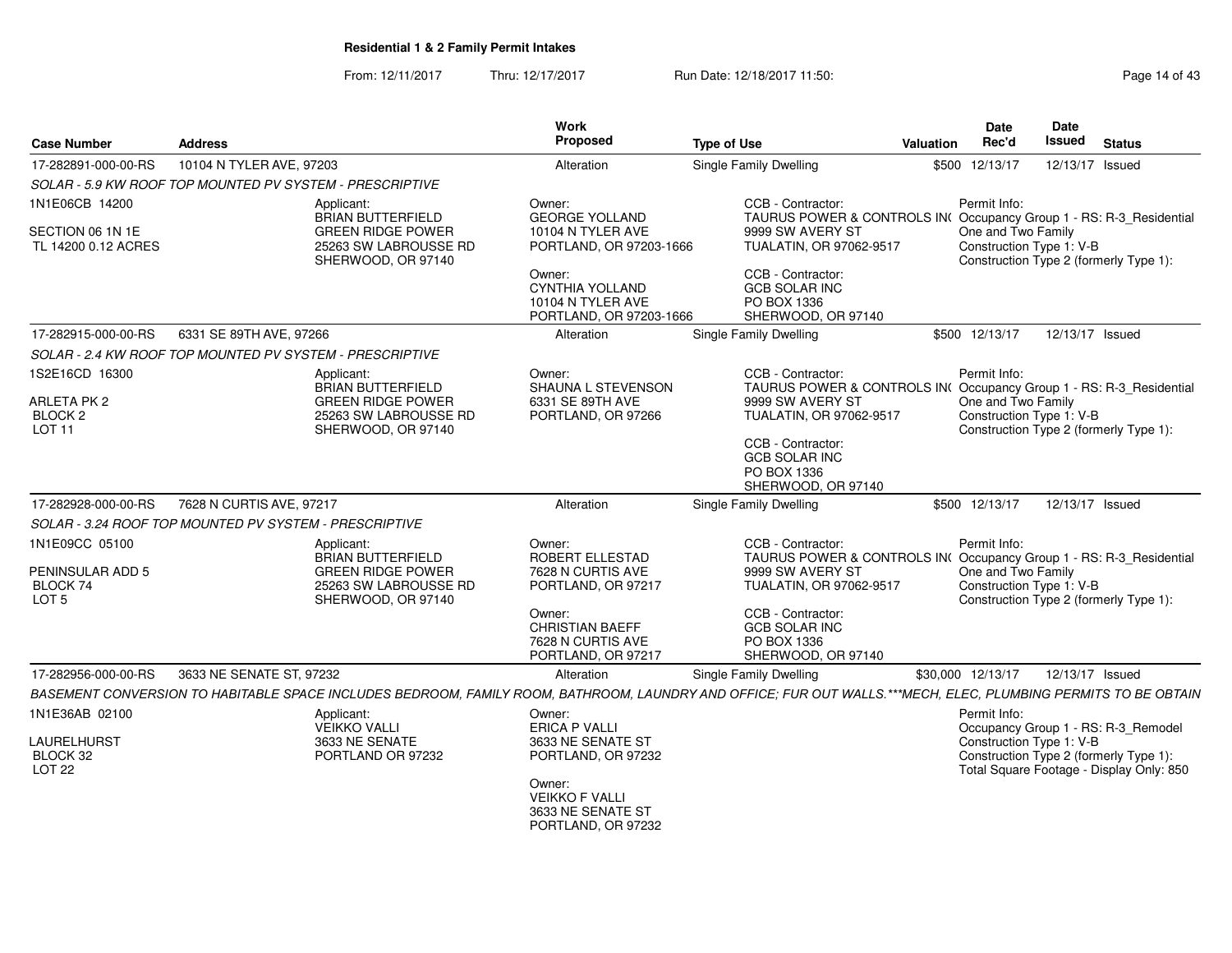From: 12/11/2017Thru: 12/17/2017 **Run Date: 12/18/2017 11:50: Page 15 of 43** 

| <b>Case Number</b>                                       | <b>Address</b>                  |                                                                                                                                                               | Work<br><b>Proposed</b>                                                       | <b>Type of Use</b> |                                                                                   | <b>Valuation</b> | Date<br>Rec'd                      | Date<br>Issued           | <b>Status</b>                                                                      |
|----------------------------------------------------------|---------------------------------|---------------------------------------------------------------------------------------------------------------------------------------------------------------|-------------------------------------------------------------------------------|--------------------|-----------------------------------------------------------------------------------|------------------|------------------------------------|--------------------------|------------------------------------------------------------------------------------|
| 17-283008-000-00-RS                                      | 2311 SE 46TH AVE, 97215         |                                                                                                                                                               | Alteration                                                                    |                    | <b>Single Family Dwelling</b>                                                     |                  | \$35,000 12/13/17                  | 12/13/17 Issued          |                                                                                    |
|                                                          |                                 | REMOVE LOAD BEARING WALL BETWEEN KITCHEN AND LIVING ROOM ON FIRST FLOOR; NEW POST AND BEAM IN BASEMENT (NO HABITABLE SPACE) CHANGE EXISTING BATHROOM ON 2ND F |                                                                               |                    |                                                                                   |                  |                                    |                          |                                                                                    |
| 1S2E06CC 11900                                           |                                 | Applicant:<br><b>CARL MCMAHON</b>                                                                                                                             | Owner:                                                                        |                    | CCB - Contractor:<br>BLOODHOUND INVESTMENTS LLC CUSTOM REMODELING &               |                  | Permit Info:                       |                          | Occupancy Group 1 - RS: R-3_Remodel                                                |
| DIVISION ST ADD<br>BLOCK 3<br>LOT <sub>8</sub>           |                                 | 13047 SE CLAYBOURNE ST<br>PORTLAND OR 97236                                                                                                                   | 6920 SE BREHAUT ST<br>MILWAUKIE, OR 97222                                     |                    | MAINTENANCE LLC<br>18225 SE ADDIE ST # A<br>MILWAUKIE, OR 97267                   |                  |                                    | Construction Type 1: V-B | Construction Type 2 (formerly Type 1):<br>Total Square Footage - Display Only: 175 |
| 17-283021-000-00-RS                                      | 6009 SW TAYLORS FERRY RD, 97219 |                                                                                                                                                               | Alteration                                                                    |                    | Single Family Dwelling                                                            |                  | \$6,000 12/13/17                   | 12/13/17 Issued          |                                                                                    |
| MODIFY (E) CLOSET TO NEW BATHROOM                        |                                 |                                                                                                                                                               |                                                                               |                    |                                                                                   |                  |                                    |                          |                                                                                    |
| 1S1E30BD 04400<br><b>TUALATIN AC</b><br>BLOCK 1<br>LOT 4 |                                 | Applicant:<br><b>HOLLY YOES</b><br>6009 SW TAYLORS FERRY RD<br>PORTLAND, OR 97219                                                                             | Owner:<br><b>HOLLY YOES</b><br>6009 SW TAYLORS FERRY RD<br>PORTLAND, OR 97219 |                    |                                                                                   |                  | Permit Info:<br>One and Two Family | Construction Type 1: V-B | Occupancy Group 1 - RS: R-3_Residential<br>Construction Type 2 (formerly Type 1):  |
| 17-283040-000-00-RS                                      | 3120 NW MONTE VISTA TER, 97210  |                                                                                                                                                               | Alteration                                                                    |                    | Single Family Dwelling                                                            |                  | \$12,000 12/13/17                  | 12/13/17 Issued          |                                                                                    |
|                                                          |                                 | ADDING 2 NEW WINDOWS TO NORTH ELEVATION AND 1 ON THE EAST ELEVATION 2ND LEVEL OF GARAGE AND ENLARGE PATIO DOOR ON REAR UPPER FLOOR                            |                                                                               |                    |                                                                                   |                  |                                    |                          |                                                                                    |
| 1N1E32CA 00800                                           |                                 | Applicant:<br>CUTTING EDGE CONTRACTING A                                                                                                                      | Owner:<br><b>TODD S CROCENZI</b>                                              |                    | CCB - Contractor:<br>CUTTING EDGE CONTRACTING A                                   |                  | Permit Info:                       |                          | Occupancy Group 1 - RS: R-3_Residential                                            |
| KINGS HTS & RPLT<br>BLOCK 21<br>LOT 5-7&25-27 TL 800     |                                 | <b>WASHINGTON CORPORATION</b><br>14407 NE 13TH AVE STE 112<br>VANCOUVER, WA 98665                                                                             | 3120 NW MONTE VISTA TER<br>PORTLAND, OR 97210                                 |                    | <b>WASHINGTON CORPORATION</b><br>14407 NE 13TH AVE STE 112<br>VANCOUVER, WA 98665 |                  | One and Two Family                 | Construction Type 1: V-B | Construction Type 2 (formerly Type 1):                                             |
|                                                          |                                 |                                                                                                                                                               | Owner:<br><b>KELLY OH</b><br>3120 NW MONTE VISTA TER<br>PORTLAND, OR 97210    |                    |                                                                                   |                  |                                    |                          |                                                                                    |
| 17-283116-000-00-RS                                      | 2928 SE 45TH AVE, 97206         |                                                                                                                                                               | Alteration                                                                    |                    | <b>Single Family Dwelling</b>                                                     |                  | \$1,500 12/13/17                   | 12/13/17 Issued          |                                                                                    |
|                                                          |                                 | VOLUNTARY INSTALLATION OF ANCHORS BETWEEN EXISTING FRAMED STRUCTURE AND CONCRETE FOUNDATION                                                                   |                                                                               |                    |                                                                                   |                  |                                    |                          |                                                                                    |
| 1S2E07BB 04200                                           |                                 | Applicant:<br><b>GUIDO BLAT</b>                                                                                                                               | Owner:<br>STACEY L FLETCHER                                                   |                    | CCB - Contractor:<br>OREGON SEISMIC LLC                                           |                  | Permit Info:                       |                          | Occupancy Group 1 - RS: R-3_Residential                                            |
| SECTION 07 1S 2E<br>TL 4200 0.92 ACRES                   |                                 | OREGON SEISMIC LLC<br>4936 NE WISTARIA<br>PORTLAND, OR 97213                                                                                                  | 2928 SE 45TH AVE<br>PORTLAND, OR 97206-2203                                   |                    | 2425 NE 50TH AVE UNIT 13165<br>PORTLAND, OR 97213                                 |                  | One and Two Family                 | Construction Type 1: V-B | Construction Type 2 (formerly Type 1):                                             |
|                                                          |                                 |                                                                                                                                                               | Owner:<br>PHILIP S DOLLAR<br>2928 SE 45TH AVE<br>PORTLAND, OR 97206-2203      |                    |                                                                                   |                  |                                    |                          |                                                                                    |
| 17-283256-000-00-RS                                      | 3035 SW FAIRVIEW BLVD, 97201    |                                                                                                                                                               | Alteration                                                                    |                    | <b>Single Family Dwelling</b>                                                     |                  | \$4,000 12/13/17                   | 12/13/17 Issued          |                                                                                    |
|                                                          |                                 | TWO NEW POSTS WITH STEEL AND CONCRETE PIERS FOR FUTURE DECK AT NW SIDE OF SFR (NEW DECK TO BE CONNECTED TO (E) DECK)                                          |                                                                               |                    |                                                                                   |                  |                                    |                          |                                                                                    |
| 1N1E32DC 11700                                           |                                 | Applicant:<br>MICHAEL TODD                                                                                                                                    | Owner:<br>OLIVIA J HARRIS                                                     |                    | CCB - Contractor:<br><b>TERRAFIRMA FOUNDATION</b>                                 |                  | Permit Info:                       |                          | Occupancy Group 1 - RS: R-3_Residential                                            |
| ARLINGTON HTS & RPLT<br>BLOCK 16<br>LOT 11&12 TL 11700   |                                 | <b>SFA DESIGN GROUP</b><br>9020 SW WASHINGTON SQ DR,<br><b>STE 505</b><br>PORTLAND, OR 97223                                                                  | <b>151 BROADHURST GARDENS</b><br>LONDON NW6, UK                               |                    | <b>REPAIR INC</b><br>761 NE GARDEN VALLEY BLVD<br>ROSEBURG, OR 97470              |                  | One and Two Family                 | Construction Type 1: V-B | Construction Type 2 (formerly Type 1):                                             |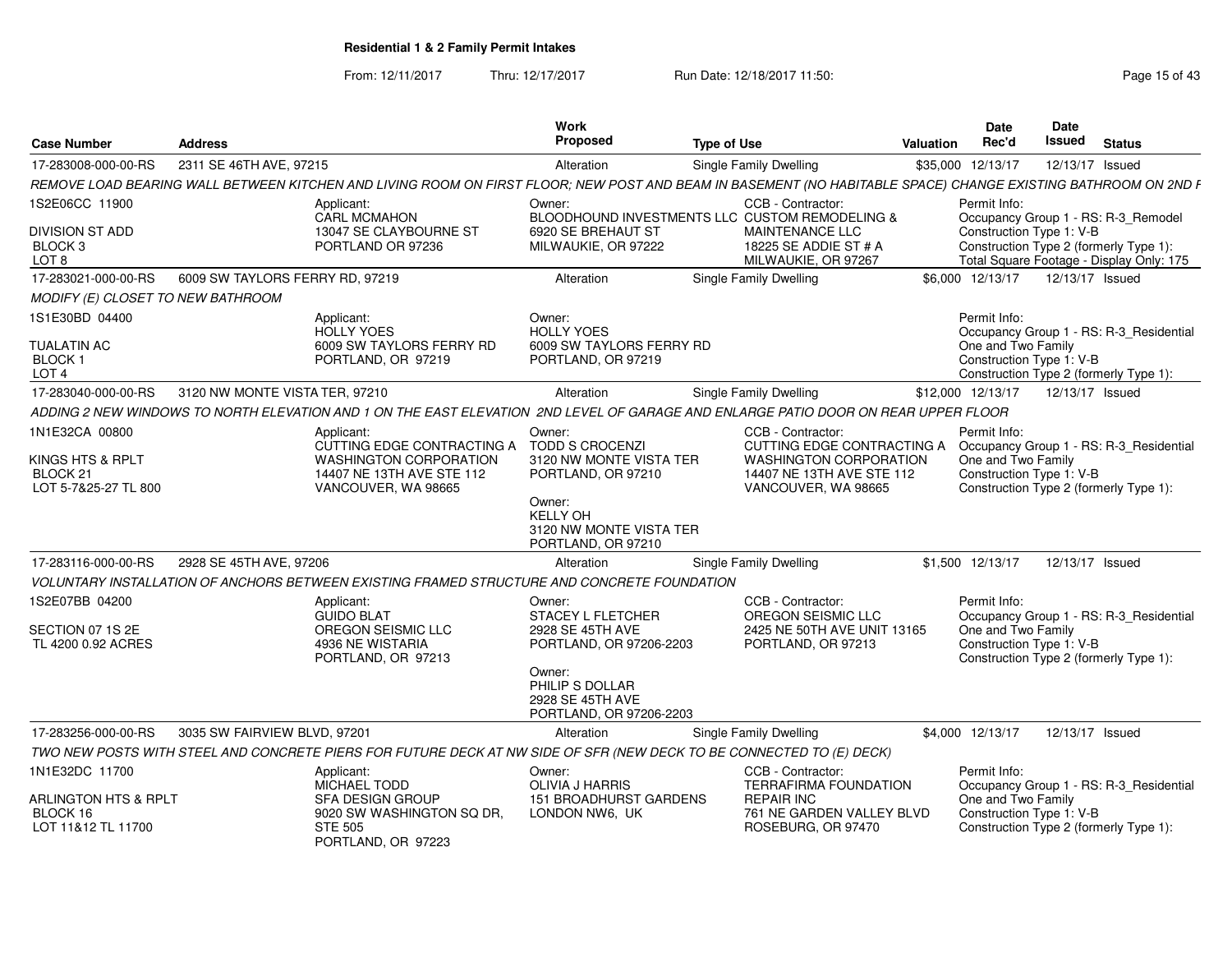From: 12/11/2017Thru: 12/17/2017 **Run Date: 12/18/2017 11:50: Page 16 of 43** 

| <b>Case Number</b>                                                    | <b>Address</b>                      |                                                                                                                                                                  | Work<br>Proposed                                                                                                                                                                                                                                                                         | <b>Type of Use</b>                                                                                                                                                         | <b>Valuation</b> | Date<br>Rec'd                                                                                                                                                                                   | <b>Date</b><br><b>Issued</b> | <b>Status</b>   |                     |
|-----------------------------------------------------------------------|-------------------------------------|------------------------------------------------------------------------------------------------------------------------------------------------------------------|------------------------------------------------------------------------------------------------------------------------------------------------------------------------------------------------------------------------------------------------------------------------------------------|----------------------------------------------------------------------------------------------------------------------------------------------------------------------------|------------------|-------------------------------------------------------------------------------------------------------------------------------------------------------------------------------------------------|------------------------------|-----------------|---------------------|
| 17-283542-000-00-RS                                                   | 4725 NE MALLORY AVE - Unit B. 97211 |                                                                                                                                                                  | Alteration                                                                                                                                                                                                                                                                               | Single Family Dwelling                                                                                                                                                     |                  | \$70,000 12/15/17                                                                                                                                                                               |                              | 12/15/17 Issued |                     |
|                                                                       |                                     | CONVERT BASEMENT TO LIVING SPACE INCLUDES; KITCHENETT, BATHROOM, STORAGE ROOM, BEDROOM, MECHANICAL ROOM, ANDFAMILY ROOM; FUR OUT WALLS.***ELEC & MECH PERMIT;    |                                                                                                                                                                                                                                                                                          |                                                                                                                                                                            |                  |                                                                                                                                                                                                 |                              |                 |                     |
| 1N1E22AD 13200                                                        |                                     | Applicant:<br><b>PAUL SCHMITT</b><br><b>SCHMITT CONST</b><br>PO BOX 2297<br>CLACKAMAS OR 97015                                                                   | Owner:<br>MUNEERA U SPENCE<br>4725 NE MALLORY AVE<br>PORTLAND, OR 97211-3334                                                                                                                                                                                                             | CCB - Contractor:<br><b>CAMPBELLS PLUMBING INC</b><br>14755 SE 232ND DR<br>DAMASCUS, OR 97089<br>CCB - Contractor:<br>PAUL G SCHMITT<br>PO BOX 2297<br>CLACKAMAS, OR 97015 |                  | Permit Info:<br>Occupancy Group 1 - RS: R-3_Residential<br>One and Two Family<br>Construction Type 1: V-B<br>Construction Type 2 (formerly Type 1):                                             |                              |                 |                     |
| 17-283606-000-00-RS                                                   | 5908 SE 86TH AVE, 97266             |                                                                                                                                                                  | Alteration                                                                                                                                                                                                                                                                               | Single Family Dwelling                                                                                                                                                     |                  | \$120,000 12/14/17                                                                                                                                                                              |                              |                 | <b>Under Review</b> |
|                                                                       |                                     | REPLACE FOUNDATION AND POUR NEW SLAB, CONVERT TO BASEMENT HABITABLE SPACE TO INCLUDE FAMILY ROOM, BAR, BATHROOM AND BEDROOM. FURR OUT WALLS. BUILD NEW STAIR     |                                                                                                                                                                                                                                                                                          |                                                                                                                                                                            |                  |                                                                                                                                                                                                 |                              |                 |                     |
| 1S2E16CB 13100<br><b>EVELYN</b><br>BLOCK 9<br>LOT <sub>7</sub>        |                                     | Applicant:<br>ALEX BEGLETS<br>3728 NE 115TH AVE<br>PORTLAND, OR 97220                                                                                            | Owner:<br>ALEKSANDR BEGLETS<br>3728 NE 115TH AVE<br>PORTLAND, OR 97220-1522                                                                                                                                                                                                              | <b>Primary Contractor:</b><br><b>TO BID</b>                                                                                                                                |                  | Permit Info:<br>Occupancy Group 1 - RS: R-3_Residential<br>One and Two Family<br>Construction Type 1: V-B<br>Construction Type 2 (formerly Type 1):                                             |                              |                 |                     |
| 17-283622-000-00-RS                                                   | 7906 SE 36TH AVE, 97202             |                                                                                                                                                                  | Alteration                                                                                                                                                                                                                                                                               | Single Family Dwelling                                                                                                                                                     |                  | \$4,600 12/14/17                                                                                                                                                                                |                              | 12/14/17 Issued |                     |
|                                                                       |                                     | INTERIOR BATHROOM REMODEL ON MAIN FLOOR: REMOVE NON LOAD BEARING WALLS AT CLOSET TO CREATE MORE SPACE FOR BATHROOM. REPLACE EXISTING WINDOW. **ELECTRICAL,       |                                                                                                                                                                                                                                                                                          |                                                                                                                                                                            |                  |                                                                                                                                                                                                 |                              |                 |                     |
| 1S1E24DB 12200<br>EASTMORELAND<br><b>BLOCK 56</b><br>LOT <sub>1</sub> |                                     | Applicant:<br><b>ROBERT E MILLS</b><br>RE MILLS CONSTRUCTION INC<br>3501 SE ROETHE RD<br>MILWAUKIE, OR 97267                                                     | Owner:<br><b>JODI ALFANO</b><br>7906 SE 36TH AVE<br>PORTLAND, OR 97202-8422                                                                                                                                                                                                              | CCB - Contractor:<br><b>ROBERT E MILLS</b><br>RE MILLS CONSTRUCTION INC<br>3501 SE ROETHE RD<br>MILWAUKIE, OR 97267                                                        |                  | Permit Info:<br>Occupancy Group 1 - RS: R-3 Remodel<br>Construction Type 1: V-B<br>Construction Type 2 (formerly Type 1):                                                                       |                              |                 |                     |
| 17-283673-000-00-RS                                                   | 4628 SE 47TH AVE, 97206             |                                                                                                                                                                  | Alteration                                                                                                                                                                                                                                                                               | <b>Single Family Dwelling</b>                                                                                                                                              |                  | \$500 12/14/17                                                                                                                                                                                  | 12/14/17 Issued              |                 |                     |
|                                                                       |                                     | ALTERATION OF SINGLE FAMILY RESIDENCE TO LEGALIZE REMOVAL OF ATTACHED STORAGE SHED AT REAR OF BUILDING ***PLUMBING. ELECTRICAL AND MECHANICAL PERMITS TO BE OBTA |                                                                                                                                                                                                                                                                                          |                                                                                                                                                                            |                  |                                                                                                                                                                                                 |                              |                 |                     |
| 1S2E18BA 08500<br><b>BROCKTON</b><br>BLOCK 6<br>LOT <sub>9</sub>      |                                     | Applicant:<br><b>PAUL OREFICE</b><br>650 SE JUNIPER CT W<br>GRESHAM, OR 97080                                                                                    | Owner:<br><b>PAUL OREFICE</b><br>650 SE JUNIPER CT W<br>GRESHAM, OR 97080<br>Owner:<br>PHILLIP OREFICE<br>650 SE JUNIPER CT W<br>GRESHAM, OR 97080<br>Owner:<br>PRO INVESTMENT OREFICE<br>650 SE JUNIPER CT W<br>GRESHAM, OR 97080<br>Owner:<br>CONST LLC OREFICE<br>650 SE JUNIPER CT W |                                                                                                                                                                            |                  | Permit Info:<br>Occupancy Group 1 - RS: R-3 Residential<br>One and Two Family<br>Construction Type 1: V-B<br>Construction Type 2 (formerly Type 1):<br>Total Square Footage - Display Only: 279 |                              |                 |                     |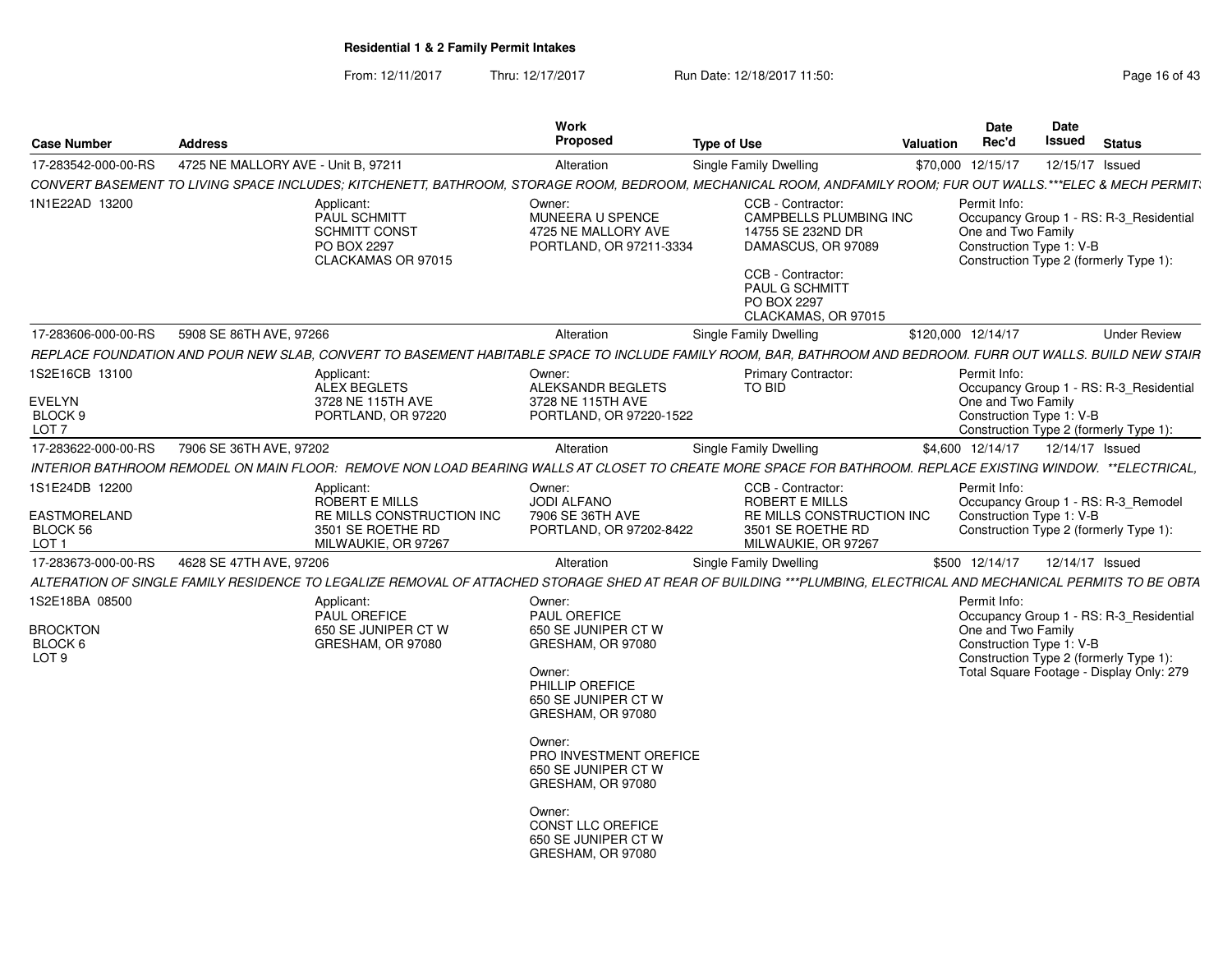From: 12/11/2017Thru: 12/17/2017 **Run Date: 12/18/2017 11:50: Page 17 of 43** 

| <b>Case Number</b>                                                                                   | <b>Address</b>                     |                                                                                                                                                              | <b>Work</b><br>Proposed                                                                                                                                                   | <b>Type of Use</b> |                                                                                                      | <b>Valuation</b> | <b>Date</b><br>Rec'd                                                        | <b>Date</b><br><b>Issued</b> | <b>Status</b>                                                                                                             |
|------------------------------------------------------------------------------------------------------|------------------------------------|--------------------------------------------------------------------------------------------------------------------------------------------------------------|---------------------------------------------------------------------------------------------------------------------------------------------------------------------------|--------------------|------------------------------------------------------------------------------------------------------|------------------|-----------------------------------------------------------------------------|------------------------------|---------------------------------------------------------------------------------------------------------------------------|
| 17-283694-000-00-RS                                                                                  | 4617 SE HARRISON ST, 97215         |                                                                                                                                                              | Alteration                                                                                                                                                                |                    | Single Family Dwelling                                                                               |                  | \$1,500 12/14/17                                                            |                              | 12/14/17 Under Inspection                                                                                                 |
|                                                                                                      |                                    | VOLUNTARY SEISMIC UPGRADE - ANCHORS ON EXISTING FOUNDATION. NO EXTERIOR WORK.                                                                                |                                                                                                                                                                           |                    |                                                                                                      |                  |                                                                             |                              |                                                                                                                           |
| 1S2E06CA 25600<br><b>FAILING ADD</b><br><b>BLOCK1</b><br>$E$ 40' OF LOT 8<br>E 40' OF S 10' OF LOT 9 |                                    | Applicant:<br><b>GREENSAVERS USA INC</b><br><b>4 NW FRANKLIN AVE</b><br><b>BEND, OR 97703</b>                                                                | Owner:<br>SAMUEL L JR FREELAND<br>393 BARTON DR<br>FREMONT, CA 94536                                                                                                      |                    | CCB - Contractor:<br><b>GREENSAVERS USA INC</b><br><b>4 NW FRANKLIN AVE</b><br><b>BEND, OR 97703</b> |                  | Permit Info:<br>Construction Type 1: V-B                                    |                              | Occupancy Group 1 - RS: R-3 Remodel<br>Construction Type 2 (formerly Type 1):                                             |
| 17-283792-000-00-RS                                                                                  | 4711 NE 35TH AVE, 97211            |                                                                                                                                                              | Alteration                                                                                                                                                                |                    | Single Family Dwelling                                                                               |                  | \$500 12/15/17                                                              | 12/15/17 Issued              |                                                                                                                           |
|                                                                                                      |                                    | SOLAR - 4.64KW PV ARRAY ON ROOF - PRESCRIPTIVE ***ELECTRICAL PERMIT TO BE OBTAINED SEPARATELY***                                                             |                                                                                                                                                                           |                    |                                                                                                      |                  |                                                                             |                              |                                                                                                                           |
| 1N1E24AC 08000                                                                                       |                                    | Applicant:<br><b>Casey Phillips</b><br>Neil Kelly<br>804 N Alberta St.<br>Portland, OR 97217                                                                 | Owner:<br><b>JOHN MAY</b><br>4711 NE 35TH AVE<br>PORTLAND, OR 97211                                                                                                       |                    | CCB - Contractor:<br>NEIL KELLY CO INC<br>804 N ALBERTA ST<br>PORTLAND, OR 97217-2693                |                  | Permit Info:<br>One and Two Family<br>Construction Type 1: V-B              |                              | Occupancy Group 1 - RS: R-3_Residential<br>Construction Type 2 (formerly Type 1):                                         |
| 17-283950-000-00-RS                                                                                  | 1737 SE CESAR E CHAVEZ BLVD, 97214 |                                                                                                                                                              | Alteration                                                                                                                                                                |                    | Single Family Dwelling                                                                               |                  | \$120,000 12/14/17                                                          | 12/14/17 Issued              |                                                                                                                           |
|                                                                                                      |                                    | CONVERTING SECOND FLOOR TO GUEST QUARTERS. ADDING STARTS FROM GRADE TO SECOND FLOOR BALCONY.                                                                 |                                                                                                                                                                           |                    |                                                                                                      |                  |                                                                             |                              |                                                                                                                           |
| 1S1E01DA 09700<br><b>OBERST</b><br><b>BLOCK 4</b><br>LOT <sub>10</sub>                               |                                    | Applicant:<br><b>CHADWICK DANIEL RAYON</b><br>START TO FINISH CONSTRUCTION 1737 SE CESAR E CHAVEZ BLVD<br>14137 SW FANNO CREEK DR<br><b>TIGARD, OR 97224</b> | Owner:<br><b>ALLISON L TORPEY</b><br>PORTLAND, OR 97214<br>Owner:<br><b>JACOB M BOWEN</b><br>1737 SE CESAR E CHAVEZ BLVD<br>PORTLAND, OR 97214                            |                    | CCB - Contractor:<br><b>CHADWICK DANIEL RAYON</b><br>44715 SE PHELPS ROAD<br><b>SANDY, OR 97055</b>  |                  | Permit Info:<br>One and Two Family<br>Construction Type 1: V-B              |                              | Occupancy Group 1 - RS: R-3 Residential<br>Construction Type 2 (formerly Type 1):                                         |
| 17-284075-000-00-RS                                                                                  | 5102 SE 132ND AVE - Unit B, 97236  |                                                                                                                                                              | Alteration                                                                                                                                                                |                    | <b>Single Family Dwelling</b>                                                                        |                  | \$500 12/15/17                                                              | 12/15/17 Issued              |                                                                                                                           |
|                                                                                                      |                                    | ALTERATION TO CONVERT PORTION OF EXISTING HOME TO AN ADU, NO CONSTRUCTION WORK***MECHANICAL, ELECTRICAL, AND PLUMBING PERMITS TO BE OBTAINED SEPARATELY***   |                                                                                                                                                                           |                    |                                                                                                      |                  |                                                                             |                              |                                                                                                                           |
| 1S2E14AC 05800                                                                                       |                                    | Applicant:<br><b>GREGORY BERKHOLTZ</b><br>25 NW 23RD PL #6-345<br>PORTLAND, OREGON                                                                           | Owner:<br><b>GREGORY J BERKHOLTZ</b><br>5102 SE 132ND AVE<br>PORTLAND, OR 97236-4171<br>Owner:<br>RACHAEL RYMANOWICZ-DUWE<br>5102 SE 132ND AVE<br>PORTLAND, OR 97236-4171 |                    |                                                                                                      |                  | Permit Info:<br>Construction Type 1: V-B<br>Number of New Dwelling Units: 1 |                              | Occupancy Group 1 - RS: R-3 Remodel<br>Construction Type 2 (formerly Type 1):<br>Total Square Footage - Display Only: 676 |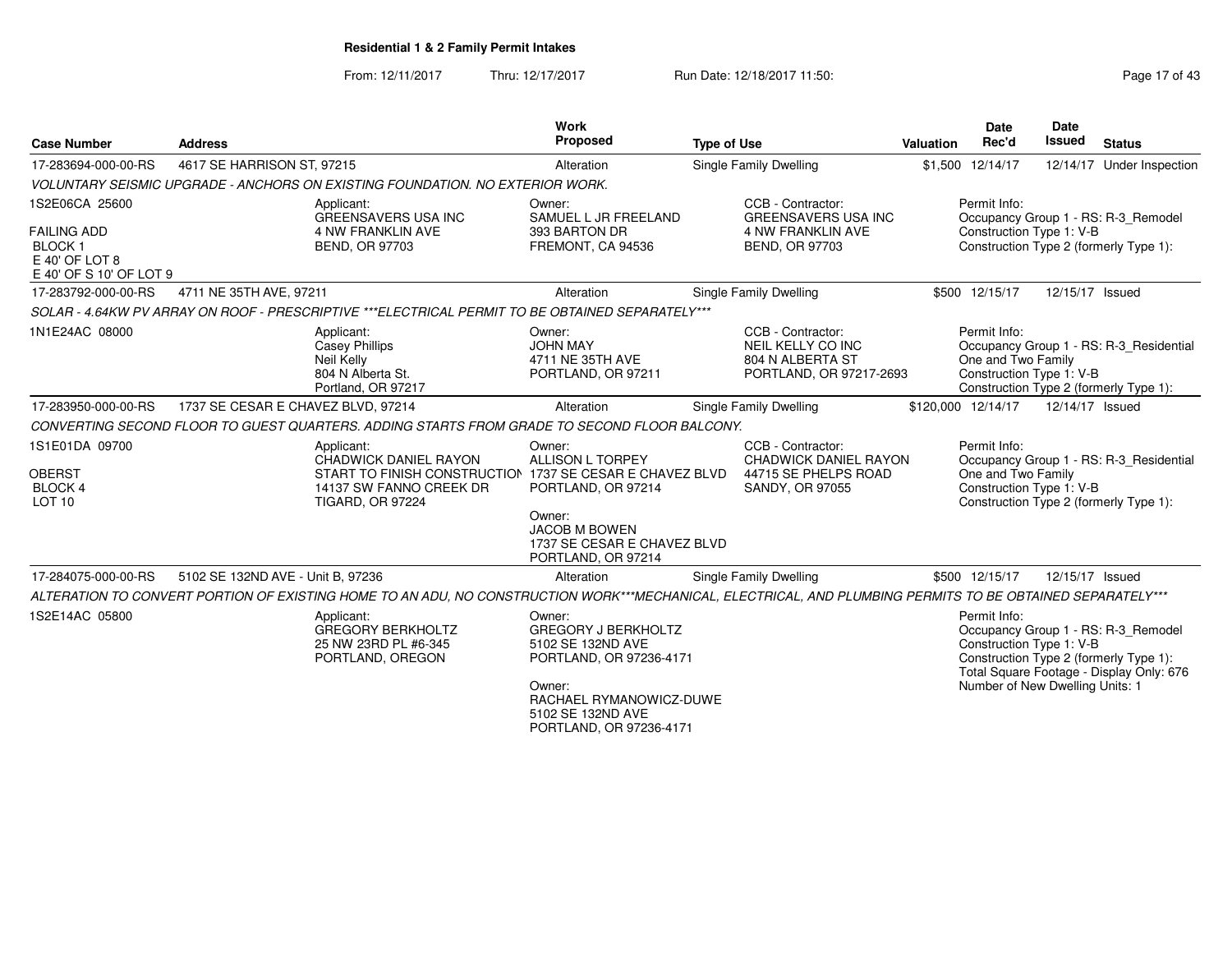From: 12/11/2017Thru: 12/17/2017 **Run Date: 12/18/2017 11:50: Page 18 of 43** 

| <b>Case Number</b>                                                                                                      | <b>Address</b>             |                                                                                                                                                                   | Work<br><b>Proposed</b>                                                                                                                                          | <b>Type of Use</b>                                                                                                                                                                                                                | Valuation | Date<br>Rec'd                                                  | <b>Date</b><br><b>Issued</b> | <b>Status</b>                                                                                                                 |
|-------------------------------------------------------------------------------------------------------------------------|----------------------------|-------------------------------------------------------------------------------------------------------------------------------------------------------------------|------------------------------------------------------------------------------------------------------------------------------------------------------------------|-----------------------------------------------------------------------------------------------------------------------------------------------------------------------------------------------------------------------------------|-----------|----------------------------------------------------------------|------------------------------|-------------------------------------------------------------------------------------------------------------------------------|
| 17-284123-000-00-RS                                                                                                     | 4818 NE 37TH AVE, 97211    |                                                                                                                                                                   | Alteration                                                                                                                                                       | Single Family Dwelling                                                                                                                                                                                                            |           | \$8,400 12/15/17                                               |                              | 12/15/17 Issued                                                                                                               |
|                                                                                                                         |                            | INTERIOR ALTERATION TO 2ND FLOOR HALLWAY. RELOCATE NON LOAD BEARING WALLS TO CREATE NEW CLOSET FOR BEDROOM AND EXPAND BATH FOOTPRINT.                             |                                                                                                                                                                  |                                                                                                                                                                                                                                   |           |                                                                |                              |                                                                                                                               |
| 1N1E24AD 03400<br><b>GOING ST ADD</b><br><b>BLOCK 5</b><br>N 20' OF LOT 18<br>S 35' OF LOT 19                           |                            | Applicant:<br>ANDREW ALMETER<br><b>URBAN CRAFTSMEN CO</b><br>4807 NE 21ST AVE<br>PORTLAND, OR 97211<br>PHONE NUMBER PRIVATE !!!!                                  | Owner:<br><b>KRISTEN A CHAMBERS</b><br>4818 NE 37TH AVE<br>PORTLAND, OR 97211-8106<br>Owner:<br>JOHN T III JESSEE<br>4818 NE 37TH AVE<br>PORTLAND, OR 97211-8106 | CCB - Contractor:<br><b>ANDREW ALMETER</b><br>URBAN CRAFTSMEN CO<br>4807 NE 21ST AVE<br>PORTLAND, OR 97211<br>PHONE NUMBER PRIVATE !!!!<br>CCB - Contractor:<br>POINT PLUMBING LLC<br>4510 SW 182ND AVE<br><b>ALOHA, OR 97007</b> |           | Permit Info:<br>One and Two Family<br>Construction Type 1: V-B |                              | Occupancy Group 1 - RS: R-3_Residential<br>Construction Type 2 (formerly Type 1):                                             |
| 17-284168-000-00-RS                                                                                                     | 1505 SW HIGHLAND RD, 97221 |                                                                                                                                                                   | Alteration                                                                                                                                                       | <b>Single Family Dwelling</b>                                                                                                                                                                                                     |           | \$110,000 12/15/17                                             |                              | <b>Under Review</b>                                                                                                           |
|                                                                                                                         |                            | INTERIOR ALTERATION: RELOCATE KITCHEN. UTILITY/LAUNDRY ROOMS ON MAIN LEVEL. REMODEL MASTER BATH. VAULT CEILING IN NEW KITCHEN AREA. REPLACE 4 WINDOWS AND ADD NEV |                                                                                                                                                                  |                                                                                                                                                                                                                                   |           |                                                                |                              |                                                                                                                               |
| 1S1E05CB 02200<br>THE HIGHLANDS PLAT 1 & 2<br><b>BLOCK 4</b><br>LOT 3 TL 2200                                           |                            | Applicant:<br>PETER J BAGGENSTOS<br>8908 SW CAPITOL HWY<br>PORTLAND, OR 97219-5371                                                                                | Owner:<br><b>SADIK ESENER</b><br>1505 SW HIGHLAND RD<br>PORTLAND, OR 97221                                                                                       | CCB - Contractor:<br>PETER J BAGGENSTOS<br>8908 SW CAPITOL HWY<br>PORTLAND, OR 97219-5371                                                                                                                                         |           | Permit Info:<br>Construction Type 1: V-B                       |                              | Occupancy Group 1 - RS: R-3_Remodel<br>Construction Type 2 (formerly Type 1): V-A<br>Total Square Footage - Display Only: 973 |
| 17-284395-000-00-RS                                                                                                     | 6322 SE 83RD AVE           |                                                                                                                                                                   | Alteration                                                                                                                                                       | Single Family Dwelling                                                                                                                                                                                                            |           | \$1,500 12/15/17                                               | 12/15/17 Issued              |                                                                                                                               |
|                                                                                                                         |                            | VOLUNTARY INSTALLATION OF ANCHORS BETWEEN EXISTING FRAMED STRUCTURE AND CONCRETE FOUNDATION                                                                       |                                                                                                                                                                  |                                                                                                                                                                                                                                   |           |                                                                |                              |                                                                                                                               |
| 1S2E16CC 14500A1<br>ARLETA PK 4<br><b>BLOCK 5</b><br>LOT <sub>4</sub><br>IMPS ONLY SEE R108544 (R037000960) FOR<br>LAND |                            | Applicant:<br>WESLEY FRANK JOHNSON SR<br><b>WESLEY FRANK JOHNSON SR</b><br>6106 NE RODNEY<br>PORTLAND, OR 97211-2558                                              | Owner:<br><b>ISAAC J GERVAIS</b><br>6322 SE 83RD AVE<br>PORTLAND, OR 97266-5429                                                                                  | CCB - Contractor:<br><b>WESLEY FRANK JOHNSON SR</b><br><b>WESLEY FRANK JOHNSON SR</b><br>6106 NE RODNEY<br>PORTLAND, OR 97211-2558                                                                                                |           | Permit Info:<br>One and Two Family<br>Construction Type 1: V-B |                              | Occupancy Group 1 - RS: R-3 Residential<br>Construction Type 2 (formerly Type 1):                                             |
| 17-284698-000-00-RS                                                                                                     | 3549 SE MAIN ST, 97214     |                                                                                                                                                                   | Alteration                                                                                                                                                       | <b>Single Family Dwelling</b>                                                                                                                                                                                                     |           | \$3,500 12/17/17                                               |                              | <b>Under Review</b>                                                                                                           |
|                                                                                                                         |                            | RE MOVE WALL AND REINSTALL GARAGE DOOR IN PREVIOUS LOCATION TO RESTORE PREVIOUS GARAGE. NO CHANGES PROPOSED TO RIGHT OF WAY. EXISTING APPROACH IN PLACE.          |                                                                                                                                                                  |                                                                                                                                                                                                                                   |           |                                                                |                              |                                                                                                                               |
| 1S1E01AC 09900<br>SUNNYSIDE & PLAT 2 & 3<br>BLOCK 47<br>LOT <sub>13</sub>                                               |                            | Applicant:<br>THOMAS ALVAH HUCKABEE<br>THOMAS ALVAH HUCKABEE<br>1343 SE SPOKANE ST<br>PORTLAND, OR 97202                                                          | Owner:<br><b>BRENNAN MORRIGAN REV LIV</b><br>1369 G ST<br>ARCATA, CA 95521<br>Owner:<br>PETER E MARTIN                                                           | CCB - Contractor:<br>THOMAS ALVAH HUCKABEE<br>1343 SE SPOKANE ST<br>PORTLAND, OR 97202                                                                                                                                            |           | Permit Info:<br>One and Two Family<br>Construction Type 1: V-B |                              | Occupancy Group 1 - RS: R-3_Residential<br>Construction Type 2 (formerly Type 1):                                             |

,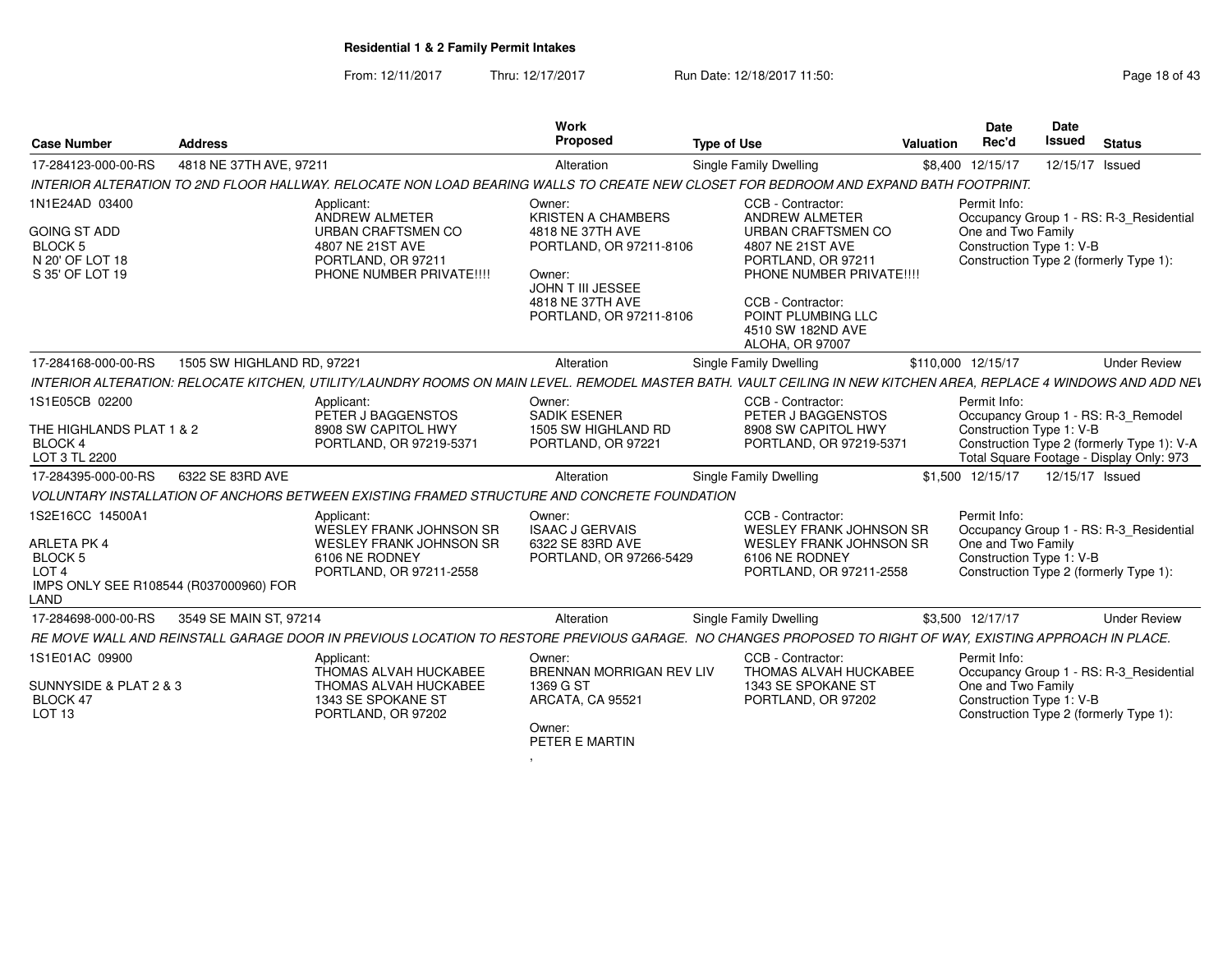From: 12/11/2017Thru: 12/17/2017 **Run Date: 12/18/2017 11:50: Page 19 of 43** 

|                                                                                            |                               |                                                                                                                                            | <b>Work</b>                                                                                                                                           |                                                                                                                                       |           | <b>Date</b>                                                                                               | Date            |                                                                                   |
|--------------------------------------------------------------------------------------------|-------------------------------|--------------------------------------------------------------------------------------------------------------------------------------------|-------------------------------------------------------------------------------------------------------------------------------------------------------|---------------------------------------------------------------------------------------------------------------------------------------|-----------|-----------------------------------------------------------------------------------------------------------|-----------------|-----------------------------------------------------------------------------------|
| <b>Case Number</b>                                                                         | <b>Address</b>                |                                                                                                                                            | Proposed                                                                                                                                              | <b>Type of Use</b>                                                                                                                    | Valuation | Rec'd                                                                                                     | <b>Issued</b>   | <b>Status</b>                                                                     |
| 17-282505-000-00-RS                                                                        | 2038 NW MARSHALL ST, 97209    |                                                                                                                                            | Alteration                                                                                                                                            | Townhouse (2 Units)                                                                                                                   |           | \$1,500 12/15/17                                                                                          | 12/15/17        | Issued                                                                            |
|                                                                                            |                               | REPLACE (E) 5 FT WIDE DOUBLE DOORS W/ SIDELIGHTS WITH NEW 8 FT WIDE GLASS PATIO DOORS ON WEST ELEVATION                                    |                                                                                                                                                       |                                                                                                                                       |           |                                                                                                           |                 |                                                                                   |
| 1N1E33BA 02900<br>NOB HILL ROWHOMES<br>BLOCK <sub>1</sub><br>LOT <sub>7</sub>              |                               | Applicant:<br>TREVAN PENROD<br>RENEWAL BY ANDERSEN<br>18151 SW BOONES FERRY RD<br>PORTLAND OR 97224                                        | Owner:<br>THOMAS PRZYBYLOWICZ<br>2038 NW MARSHALL ST<br>PORTLAND, OR 97209<br>Owner:<br>CATHERINE S PRZYBYLOWICZ                                      | CCB - Contractor:<br><b>GLV ENTERPRISES INC</b><br>18151 SW BOONES FERRY RD.<br>PORTLAND, OR 97224                                    |           | Permit Info:<br>One and Two Family<br>Construction Type 1: V-B                                            |                 | Occupancy Group 1 - RS: R-3_Residential<br>Construction Type 2 (formerly Type 1): |
|                                                                                            |                               |                                                                                                                                            | 2038 NW MARSHALL ST<br>PORTLAND, OR 97209                                                                                                             |                                                                                                                                       |           |                                                                                                           |                 |                                                                                   |
| Total # of RS Alteration permit intakes: 72                                                |                               |                                                                                                                                            |                                                                                                                                                       |                                                                                                                                       |           |                                                                                                           |                 | Total valuation of RS Alteration permit intakes: \$1,179,188                      |
| 17-279844-000-00-RS                                                                        | 5320 SE WOODSTOCK BLVD, 97206 |                                                                                                                                            | Demolition                                                                                                                                            | <b>Accessory Structure</b>                                                                                                            |           | \$2,000 12/15/17                                                                                          | 12/15/17 Issued |                                                                                   |
| DEMOLISH ACCESSORY STRUCTURE                                                               |                               |                                                                                                                                            |                                                                                                                                                       |                                                                                                                                       |           |                                                                                                           |                 |                                                                                   |
| 1S2E18DC 04300<br>HENRYS 4TH ADD<br>BLOCK <sub>2</sub><br>LOT 1-4                          |                               | Applicant:<br><b>FRANK STOCK</b><br><b>WDC PROPERTIES</b><br>2330 nw 31st ave.<br>PORTLAND, OR 97210                                       | Owner:<br><b>WOODSTOCK PDX LLC</b><br>5320 SE WOODSTOCK BLVD<br>PORTLAND, OR 97206                                                                    | CCB - Contractor:<br><b>FRANK STOCK</b><br><b>WDC CONSTRUCTION LLC</b><br>2330 NW 31ST AVE<br>PORTLAND, OR 97210                      |           | Permit Info:<br>Occupancy Group 1 - RS: U_Private<br>Garage\Utility Misc.<br>Construction Type 1: V-B     |                 | Construction Type 2 (formerly Type 1):                                            |
| 17-280119-000-00-RS                                                                        | 4404 SE UMATILLA ST, 97206    |                                                                                                                                            | Demolition                                                                                                                                            | <b>Accessory Structure</b>                                                                                                            |           | \$500 12/15/17                                                                                            |                 | Approved to Issue                                                                 |
| <b>DEMO DETACHED SHED</b>                                                                  |                               |                                                                                                                                            |                                                                                                                                                       |                                                                                                                                       |           |                                                                                                           |                 |                                                                                   |
| 1S2E19CC 01600<br><b>STANFORD HTS</b><br>BLOCK 18<br><b>LOT 11</b><br>INC PT VAC ST LOT 12 |                               | Applicant:<br><b>COLLEEN MITCHELL</b><br><b>BUREAU OF ENVIRONMENTAL</b><br><b>SERVICES</b><br>1120 SW 5TH AVE RM 1000<br>PORTLAND OR 97204 | Owner:<br>PORTLAND CITY OF<br>1120 SW 5TH AVE #1000<br>PORTLAND, OR 97204-1912                                                                        | <b>Primary Contractor:</b><br><b>TO BID</b>                                                                                           |           | Permit Info:<br>Occupancy Group 1 - RS: U_Private<br>Garage\Utility Misc.<br>Construction Type 1: V-B     |                 | Construction Type 2 (formerly Type 1):                                            |
| 17-284228-000-00-RS                                                                        | 4730 NE 52ND AVE, 97218       |                                                                                                                                            | Demolition                                                                                                                                            | <b>Accessory Structure</b>                                                                                                            |           | \$1,500 12/15/17                                                                                          | 12/15/17 Issued |                                                                                   |
|                                                                                            |                               | DEMOLISH 270 S.F. ACCESSORY STRUCTURE ( SHED & AWNING) NO FILL GREATER THAN 24"                                                            |                                                                                                                                                       |                                                                                                                                       |           |                                                                                                           |                 |                                                                                   |
| 1N2E19AC 07100<br>NORTH RIGLER ADD<br>BLOCK <sub>2</sub><br>LOT <sub>2</sub>               |                               | Applicant:<br><b>SHOOGS NARELLE</b><br>HARTWOOD CONSTRUCTION<br>AND DESIGN LLC<br>6833 NE 29TH AVE<br>PORTLAND, OR 97211                   | Owner:<br><b>JODI M DARBY</b><br>4730 NE 52ND AVE<br>PORTLAND, OR 97218<br>Owner:<br><b>MARISA ANDERSON</b><br>4730 NE 52ND AVE<br>PORTLAND, OR 97218 | CCB - Contractor:<br><b>SHOOGS NARELLE</b><br>HARTWOOD CONSTRUCTION<br>AND DESIGN LLC<br>6833 NE 29TH AVE<br>PORTLAND, OR 97211       |           | Permit Info:<br>Occupancy Group 1 - RS: U_Private<br>Garage\Utility Misc.<br>Construction Type 1: V-B     |                 | Construction Type 2 (formerly Type 1):                                            |
| 17-275115-000-00-RS                                                                        | 3204 NE OREGON ST, 97232      |                                                                                                                                            | Demolition                                                                                                                                            | Garage/Carport                                                                                                                        |           | \$800 12/13/17                                                                                            |                 | <b>Under Review</b>                                                               |
| <i>DEMOLISH 220 S.F. DETACHED GARAGE</i>                                                   |                               |                                                                                                                                            |                                                                                                                                                       |                                                                                                                                       |           |                                                                                                           |                 |                                                                                   |
| 1N1E36BD 02900<br>LAURELHURST<br>BLOCK 18<br>INC PT VAC ST LOT 6                           |                               | Applicant:<br><b>GENE HUBBELL</b><br>PORTLAND DEVELOPMENT GRP<br><b>LLC</b><br>11124 NE HALSEY ST #643<br>PORTLAND OR 97220                | Owner:<br><b>VICKEY BAILEY</b><br>3204 NE OREGON ST<br>PORTLAND, OR 97232-2544                                                                        | CCB - Contractor:<br><b>GENE HUBBELL</b><br>PORTLAND DEVELOPMENT<br><b>GROUP LLC</b><br>11124 NE HALSEY PMB 643<br>PORTLAND, OR 97220 |           | Permit Info:<br>Occupancy Group 1 - RS: U_Decks,<br>Patios, Porches, Carports<br>Construction Type 1: V-B |                 | Construction Type 2 (formerly Type 1):                                            |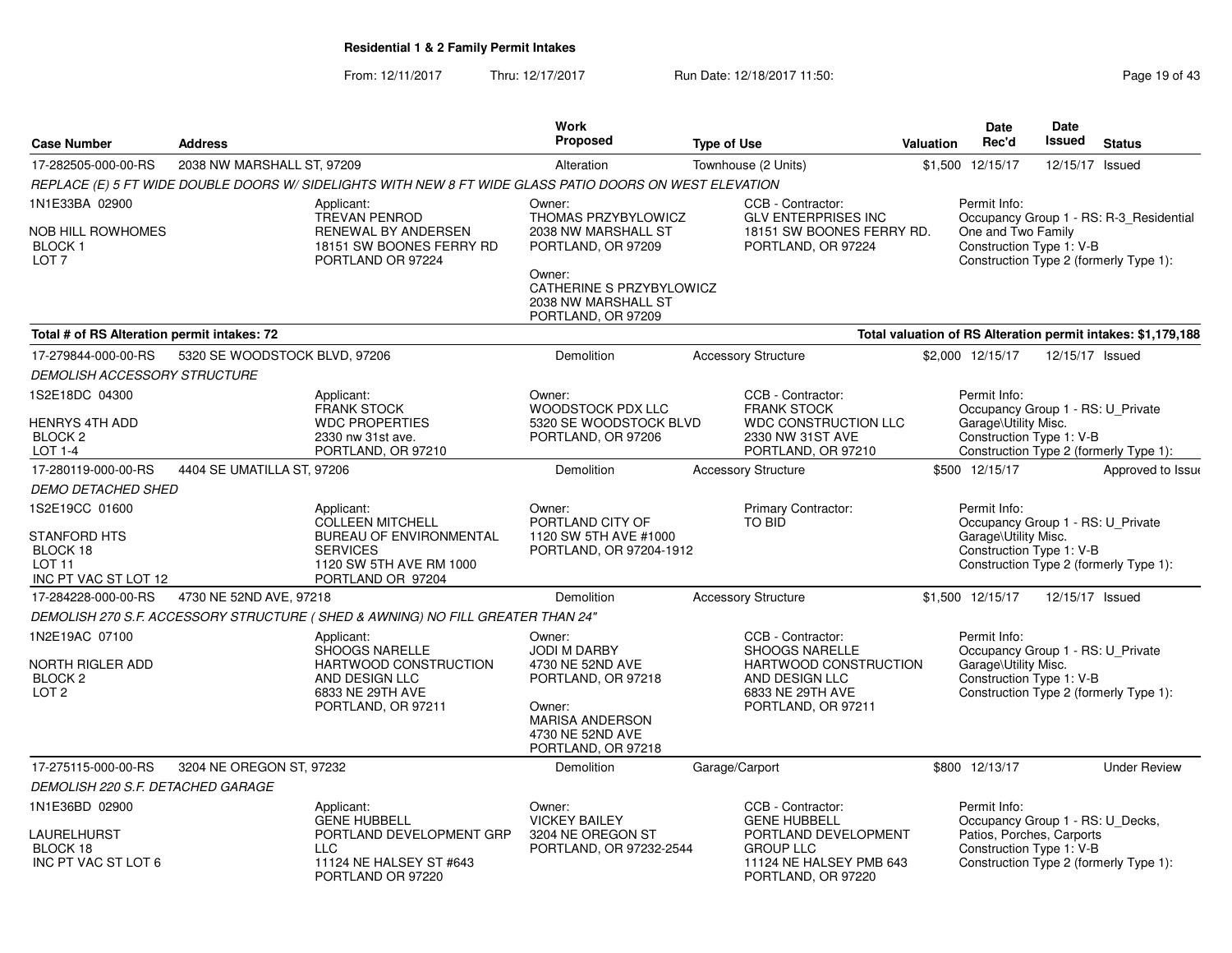From: 12/11/2017Thru: 12/17/2017 **Run Date: 12/18/2017 11:50: Page 20 of 43** 

| <b>Case Number</b>                                                           | Address                                     |                                                                                                   | <b>Work</b><br>Proposed                                                       | <b>Type of Use</b>                                                                                                                                                    | <b>Valuation</b> | <b>Date</b><br>Rec'd                                             | Date<br>Issued | <b>Status</b>                                                                     |
|------------------------------------------------------------------------------|---------------------------------------------|---------------------------------------------------------------------------------------------------|-------------------------------------------------------------------------------|-----------------------------------------------------------------------------------------------------------------------------------------------------------------------|------------------|------------------------------------------------------------------|----------------|-----------------------------------------------------------------------------------|
| 17-280125-000-00-RS                                                          | 4404 SE UMATILLA ST. 97206                  |                                                                                                   | Demolition                                                                    | Garage/Carport                                                                                                                                                        |                  | \$500 12/15/17                                                   |                | Approved to Issue                                                                 |
| <b>DEMO DETACHED GARAGE</b>                                                  |                                             |                                                                                                   |                                                                               |                                                                                                                                                                       |                  |                                                                  |                |                                                                                   |
| 1S2E19CC 01600                                                               |                                             | Applicant:<br><b>COLLEEN MITCHELL</b>                                                             | Owner:<br>PORTLAND CITY OF                                                    | <b>Primary Contractor:</b><br>TO BID                                                                                                                                  |                  | Permit Info:                                                     |                | Occupancy Group 1 - RS: U Private                                                 |
| <b>STANFORD HTS</b><br>BLOCK 18<br>LOT <sub>11</sub><br>INC PT VAC ST LOT 12 |                                             | <b>BUREAU OF ENVIRONMENTAL</b><br><b>SERVICES</b><br>1120 SW 5TH AVE RM 1000<br>PORTLAND OR 97204 | 1120 SW 5TH AVE #1000<br>PORTLAND, OR 97204-1912                              |                                                                                                                                                                       |                  | Garage\Utility Misc.<br>Construction Type 1: V-B                 |                | Construction Type 2 (formerly Type 1):                                            |
| 17-283986-000-00-RS                                                          | 5615 NE 36TH AVE, 97211                     |                                                                                                   | Demolition                                                                    | Garage/Carport                                                                                                                                                        |                  | \$5,000 12/14/17                                                 |                | 12/14/17 Issued                                                                   |
|                                                                              |                                             | DEMO FOR DETACHED GARAGE. NOTE NO TREES 12" OR GREATER ON LOT.                                    |                                                                               |                                                                                                                                                                       |                  |                                                                  |                |                                                                                   |
| 1N1E13DC 14200<br><b>KENNEDYS ADD</b><br>BLOCK 4                             |                                             | Applicant:<br>Scott Wacker<br><b>WACKER REMODEL, LLC</b><br>2121 SE BELMONT ST # 223              | Owner:<br><b>GWC PARTNERS LLC</b><br>PO BOX 18016<br>PORTLAND, OR 97218-0016  | CCB - Contractor:<br><b>SCOTT A WACKER</b><br><b>WACKER REMODEL LLC</b><br>2121 SE BELMONT #223                                                                       |                  | Permit Info:<br>Garage\Utility Misc.<br>Construction Type 1: V-B |                | Occupancy Group 1 - RS: U Private                                                 |
| LOT 11&12                                                                    |                                             | Portland, OR 97214                                                                                |                                                                               | PORTLAND, OR 97214                                                                                                                                                    |                  |                                                                  |                | Construction Type 2 (formerly Type 1):                                            |
| 17-284133-000-00-RS                                                          | 1227 SE RHONE ST, 97202                     |                                                                                                   | Demolition                                                                    | Garage/Carport                                                                                                                                                        |                  | \$1,000 12/15/17                                                 |                | 12/15/17 Issued                                                                   |
|                                                                              | DEMO OF DETACHED GARAGE. REMOVE ALL DEBRIS. |                                                                                                   |                                                                               |                                                                                                                                                                       |                  |                                                                  |                |                                                                                   |
| 1S1E11CA 12900                                                               |                                             | Applicant:<br><b>JOHN D FARLEY</b>                                                                | Owner:<br><b>JOHN D FARLEY</b>                                                |                                                                                                                                                                       |                  | Permit Info:                                                     |                | Occupancy Group 1 - RS: U_Private                                                 |
| <b>FEURERS ADD</b><br>BLOCK <sub>27</sub><br>LOT <sub>10</sub>               |                                             | PO BOX 10655<br>PORTLAND, OR 97296-0655                                                           | PO BOX 10655<br>PORTLAND, OR 97296-0655                                       |                                                                                                                                                                       |                  | Garage\Utility Misc.<br>Construction Type 1: V-B                 |                | Construction Type 2 (formerly Type 1):                                            |
| 17-275106-000-00-RS                                                          | 3204 NE OREGON ST. 97232                    |                                                                                                   | Demolition                                                                    | Single Family Dwelling                                                                                                                                                |                  | \$8,200 12/13/17                                                 |                | <b>Under Review</b>                                                               |
|                                                                              |                                             |                                                                                                   |                                                                               | DEMOLISH SINGLE FAMILY RESIDENCE WITH BASEMENT. CAVITY TO REMAIN OPEN. CAP SEWER, REMOVE ALL FOUNDATIONS AND DEBRIS.***SUBJECT TO 35 DAY DEMO DELAY***Demolition del  |                  |                                                                  |                |                                                                                   |
| 1N1E36BD 02900                                                               |                                             | Applicant                                                                                         | Owner:                                                                        | CCB - Contractor:                                                                                                                                                     |                  | Permit Info:                                                     |                |                                                                                   |
| LAURELHURST<br>BLOCK 18<br>INC PT VAC ST LOT 6                               |                                             | <b>GENE HUBBELL</b><br>PORTLAND DEVELOPMENT GRP<br><b>LLC</b><br>11124 NE HALSEY ST #643          | PORTLAND DEVELOPMENT<br>11124 NE HALSEY ST PMB 643<br>PORTLAND, OR 97220-2021 | <b>GENE HUBBELL</b><br>PORTLAND DEVELOPMENT<br><b>GROUP LLC</b><br>11124 NE HALSEY PMB 643                                                                            |                  | One and Two Family<br>Construction Type 1: V-B                   |                | Occupancy Group 1 - RS: R-3 Residential<br>Construction Type 2 (formerly Type 1): |
|                                                                              |                                             | PORTLAND OR 97220                                                                                 |                                                                               | PORTLAND, OR 97220                                                                                                                                                    |                  |                                                                  |                |                                                                                   |
| 17-279838-000-00-RS                                                          | 5320 SE WOODSTOCK BLVD, 97206               |                                                                                                   | <b>Demolition</b>                                                             | Single Family Dwelling                                                                                                                                                |                  | \$10,000 12/15/17                                                |                | 12/15/17 Issued                                                                   |
|                                                                              |                                             |                                                                                                   |                                                                               | DEMOLISH SINGLE FAMILY RESIDENCE WITH BASEMENT. CAP SEWER, REMOVE ALL DEBRIS. NON-RESIDENTIAL COMPREHENSIVE PLAN DESIGNATION. NOT SUBJECT TO 35-DAY DEMOLITION        |                  |                                                                  |                |                                                                                   |
| 1S2E18DC 04300                                                               |                                             | Applicant:<br><b>FRANK STOCK</b>                                                                  | Owner:<br>WOODSTOCK PDX LLC                                                   | CCB - Contractor:<br><b>FRANK STOCK</b>                                                                                                                               |                  | Permit Info:                                                     |                | Occupancy Group 1 - RS: R-3 Residential                                           |
| HENRYS 4TH ADD<br>BLOCK <sub>2</sub><br><b>LOT 1-4</b>                       |                                             | <b>WDC PROPERTIES</b><br>2330 nw 31st ave.<br>PORTLAND, OR 97210                                  | 5320 SE WOODSTOCK BLVD<br>PORTLAND, OR 97206                                  | <b>WDC CONSTRUCTION LLC</b><br>2330 NW 31ST AVE<br>PORTLAND, OR 97210                                                                                                 |                  | One and Two Family<br>Construction Type 1: V-B                   |                | Construction Type 2 (formerly Type 1):                                            |
| 17-280118-000-00-RS                                                          | 4404 SE UMATILLA ST, 97206                  |                                                                                                   | Demolition                                                                    | Single Family Dwelling                                                                                                                                                |                  | \$1,000 12/15/17                                                 |                | <b>Under Review</b>                                                               |
|                                                                              |                                             |                                                                                                   |                                                                               | DECONSTRUCTION OF SFR; NO BASEMENT; SUBJECT TO 35 DAY DEMOLITION DELAY; RESIDENTIAL COMPREHENSIVE PLAN DESIGNATION; REMOVE ALL DEBRIS. Demolition delay 35-day appeal |                  |                                                                  |                |                                                                                   |
| 1S2E19CC 01600                                                               |                                             | Applicant:<br><b>COLLEEN MITCHELL</b>                                                             | Owner:<br>PORTLAND CITY OF                                                    | Primary Contractor:<br><b>TO BID</b>                                                                                                                                  |                  | Permit Info:                                                     |                | Occupancy Group 1 - RS: R-3_Residential                                           |
| STANFORD HTS<br>BLOCK 18<br>LOT <sub>11</sub><br>INC PT VAC ST LOT 12        |                                             | <b>BUREAU OF ENVIRONMENTAL</b><br><b>SERVICES</b><br>1120 SW 5TH AVE RM 1000<br>PORTLAND OR 97204 | 1120 SW 5TH AVE #1000<br>PORTLAND, OR 97204-1912                              |                                                                                                                                                                       |                  | One and Two Family<br>Construction Type 1: V-B                   |                | Construction Type 2 (formerly Type 1):                                            |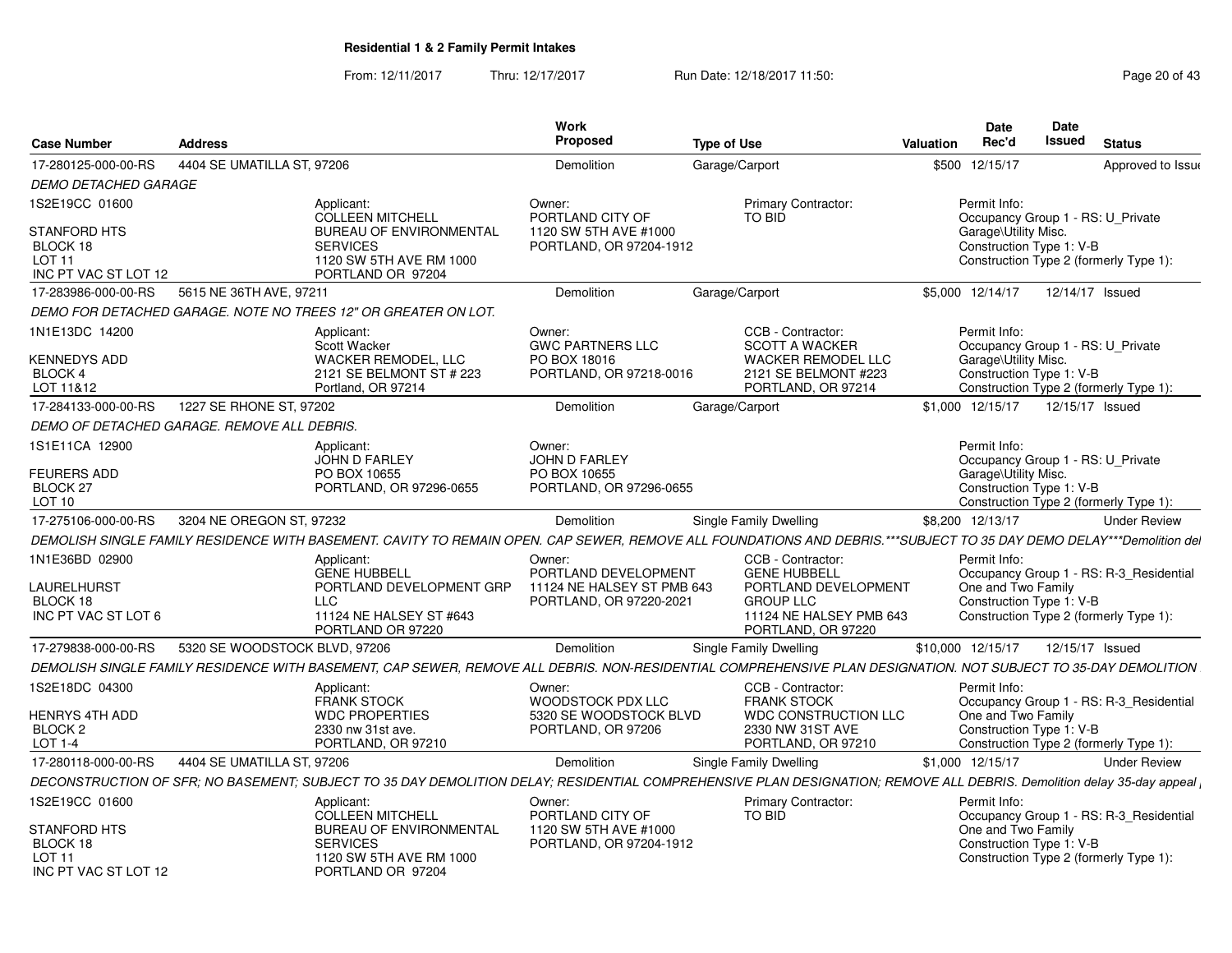From: 12/11/2017Thru: 12/17/2017 **Run Date: 12/18/2017 11:50: Page 21 of 43** 

| 1602 SE TACOMA ST, 97202<br>17-281675-000-00-RS<br>Demolition<br><b>Single Family Dwelling</b><br>\$1,000 12/11/17<br><b>Under Review</b><br>DEMOLISH SINGLE FAMILY RESIDENCE. CAP SEWER - REMOVE ALL DEBRIS. CAVITY TO BASEMENT FILL **** NOT SUBJECT TO 35 DAY DEMO DELAY****<br>1S1E23DC 09600<br>CCB - Contractor:<br>Permit Info:<br>Applicant:<br>Owner:<br><b>RYAN PICKREL</b><br>EDWARD L FERRERO<br><b>Scott Elliott</b><br>Occupancy Group 1 - RS: R-3 Residential<br>One and Two Family<br><b>FASTER PERMITS</b><br>1602 SE TACOMA ST<br>ELLIOTT PROPERTIES INC<br>BLOCK 76<br>2000 SW 1ST AVE #420<br>PORTLAND, OR 97202-6711<br>735 SW 20TH PL # 220<br>Construction Type 1: V-B<br>Construction Type 2 (formerly Type 1):<br>W 1/2 OF LOT 12&13<br>PORTLAND OR 97201<br>PORTLAND, OR 97205 |
|----------------------------------------------------------------------------------------------------------------------------------------------------------------------------------------------------------------------------------------------------------------------------------------------------------------------------------------------------------------------------------------------------------------------------------------------------------------------------------------------------------------------------------------------------------------------------------------------------------------------------------------------------------------------------------------------------------------------------------------------------------------------------------------------------------|
|                                                                                                                                                                                                                                                                                                                                                                                                                                                                                                                                                                                                                                                                                                                                                                                                          |
| SELLWOOD                                                                                                                                                                                                                                                                                                                                                                                                                                                                                                                                                                                                                                                                                                                                                                                                 |
| CCB - Contractor:<br>NORTHWEST DECONSTRUCTION<br><b>SERVICES LLC</b><br>1818 N KILLINGSWORTH                                                                                                                                                                                                                                                                                                                                                                                                                                                                                                                                                                                                                                                                                                             |
| PORTLAND, OR 97217                                                                                                                                                                                                                                                                                                                                                                                                                                                                                                                                                                                                                                                                                                                                                                                       |
| 6204 N KERBY AVE, 97217<br>17-282452-000-00-RS<br>Demolition<br>Single Family Dwelling<br>\$53.097 12/12/17<br><b>Under Review</b>                                                                                                                                                                                                                                                                                                                                                                                                                                                                                                                                                                                                                                                                       |
| DEMOLISH SINGLE FAMILY RESIDENCE WITH BASEMENT, CAP SEWER, REMOVE ALL FOUNDATIONS & DEBRIS. BASEMENT CAVITY TO REMAIN OPEN FOR FUTURE DEVELOPMENT. Demolition d                                                                                                                                                                                                                                                                                                                                                                                                                                                                                                                                                                                                                                          |
| 1N1E15CA 01400<br>CCB - Contractor:<br>Permit Info:<br>Applicant:<br>Owner:<br><b>BENJAMIN DOEBLER</b><br><b>CODY EISENMAN</b><br><b>BMD RESTORATIONS LLC</b><br>Occupancy Group 1 - RS: R-3 Residential                                                                                                                                                                                                                                                                                                                                                                                                                                                                                                                                                                                                 |
| LONGWOOD<br><b>BMD RESTORATIONS LLC</b><br>6204 N KERBY AVE<br>4804 NW BETHANY BLVD STE I2<br>One and Two Family<br>BLOCK 1<br>Construction Type 1: V-B<br>4804 NW BETHANY BLVD STE I-2<br>PORTLAND, OR 97217-2051<br>PORTLAND, OR 97229<br><b>LOT 14</b><br>PORTLAND, OR 97229<br>Construction Type 2 (formerly Type 1):<br>Owner:                                                                                                                                                                                                                                                                                                                                                                                                                                                                      |
| <b>MARISA BEAR</b><br>6204 N KERBY AVE<br>PORTLAND, OR 97217-2051                                                                                                                                                                                                                                                                                                                                                                                                                                                                                                                                                                                                                                                                                                                                        |
| 17-282532-000-00-RS<br>6059 SE LEXINGTON ST, 97206<br>Demolition<br>Single Family Dwelling<br>\$3,881 12/13/17<br><b>Under Review</b>                                                                                                                                                                                                                                                                                                                                                                                                                                                                                                                                                                                                                                                                    |
| DEMOLISH SINGLE FAMILY RESIDENCE (NO BASEMENT), CAP SEWER, REMOVE ALL DEBRIS ***SUBJECT TO 35 DAY DEMO DELAY. RESIDENTIAL COMPREHENSIVE PLAN DESIGNATION.***Demoli                                                                                                                                                                                                                                                                                                                                                                                                                                                                                                                                                                                                                                       |
| 1S2E19DA 05000<br>Owner:<br>CCB - Contractor:<br>Permit Info:<br>Applicant:<br>CARLOS VILLALVA-TORRES<br><b>GOLDEN EAGLE EXCAVATOR LLC</b><br>PISEY VILLALVA-TORRES<br>Occupancy Group 1 - RS: R-3_Residential<br>One and Two Family<br>9850 NE EVERETT PL #304E<br>17007 SE STEPHENS ST<br>DARLINGTON<br>9850 NE EVERETT PL 304E<br>BLOCK 13<br>PORTLAND OR 97220<br>PORTLAND, OR 97220<br>PORTLAND, OR 97233<br>Construction Type 1: V-B<br>LOT 37&38<br>Construction Type 2 (formerly Type 1):<br>E 10' OF LOT 39                                                                                                                                                                                                                                                                                     |
| \$15,000 12/13/17<br>17-283213-000-00-RS<br>9310 SW CAPITOL HWY, 97219<br>Demolition<br>Single Family Dwelling<br><b>Under Review</b>                                                                                                                                                                                                                                                                                                                                                                                                                                                                                                                                                                                                                                                                    |
| DEMOLISH SINGLE FAMILY RESIDENCE (NO BASEMENT), CAP SEWER, REMOVE ALL DEBRIS ***SUBJECT TO 35 DAY DEMO DELAY****Demolition delay 35-day appeal period until 4:30 PM, Wednesday,                                                                                                                                                                                                                                                                                                                                                                                                                                                                                                                                                                                                                          |
| 1S1E29BC 02600<br>Permit Info:<br>Applicant:<br>Primary Contractor:<br>Owner:<br>TO BID<br><b>ELI ROSTAMIAN</b><br><b>BAHRAM ROSTAMIAN</b><br>Occupancy Group 1 - RS: R-3_Residential                                                                                                                                                                                                                                                                                                                                                                                                                                                                                                                                                                                                                    |
| One and Two Family<br>WEST PORTLAND<br>3830 SW CALDEW<br>9310 SW CAPITOL HWY<br>BLOCK 78<br>PORTLAND OR 97219<br>PORTLAND, OR 97219<br>Construction Type 1: V-B<br>LOT 8-10<br>Construction Type 2 (formerly Type 1):                                                                                                                                                                                                                                                                                                                                                                                                                                                                                                                                                                                    |
| 17-283316-000-00-RS<br>7101 SE 36TH AVE, 97202<br>Demolition<br>Single Family Dwelling<br>\$8,700 12/15/17<br><b>Under Review</b>                                                                                                                                                                                                                                                                                                                                                                                                                                                                                                                                                                                                                                                                        |
| DEMOLISH SINGLE FAMILY RESIDENCE, RETAIN BASEMENT FOR FUTURE RESIDENCE  - CAP SEWER - REMOVE ALL DEBRIS "INCLUDES FUTURE COMPACTION AGREEMENT. SITE TO HAVE 6' P                                                                                                                                                                                                                                                                                                                                                                                                                                                                                                                                                                                                                                         |
| 1S1E24AC 02800<br>CCB - Contractor:<br>Owner:<br>Permit Info:<br>Applicant:<br><b>GENE HUBBELL</b><br><b>GENE HUBBELL</b><br>PORTLAND DEVELOPMENT<br>Occupancy Group 1 - RS: R-3_Residential                                                                                                                                                                                                                                                                                                                                                                                                                                                                                                                                                                                                             |
| PORTLAND DEVELOPMENT<br>One and Two Family<br>EASTMORELAND<br>PORTLAND DEVELOPMENT GRP<br>11124 NE HALSEY ST PMB 643<br><b>LLC</b><br>PORTLAND, OR 97220-2021<br><b>GROUP LLC</b><br>Construction Type 1: V-B<br>BLOCK 72<br>N 35' OF LOT 19<br>11124 NE HALSEY ST #643<br>11124 NE HALSEY PMB 643<br>Construction Type 2 (formerly Type 1):<br>S 30' OF LOT 20<br>PORTLAND OR 97220<br>PORTLAND, OR 97220                                                                                                                                                                                                                                                                                                                                                                                               |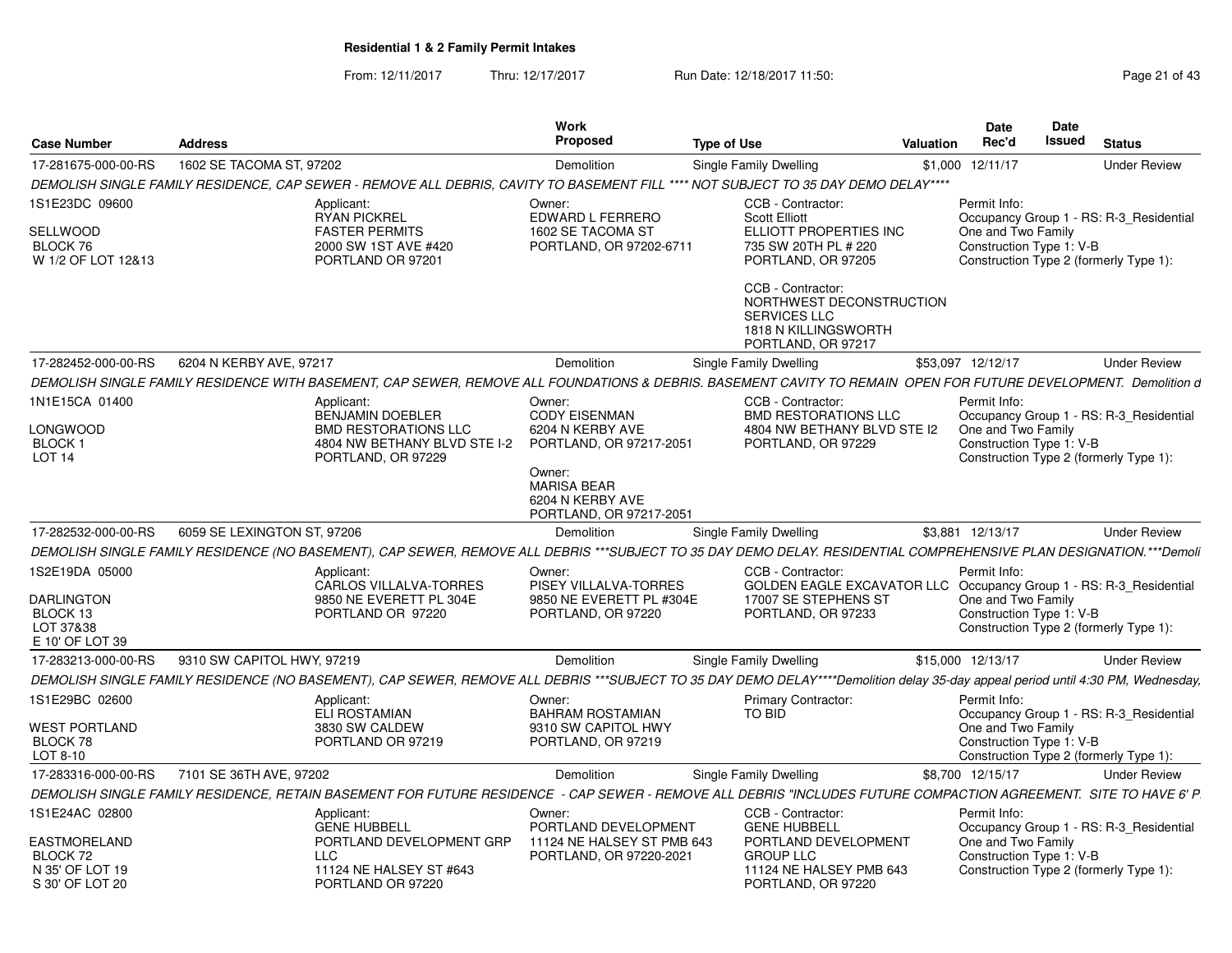From: 12/11/2017Thru: 12/17/2017 **Run Date: 12/18/2017 11:50: Page 22 of 43** 

| <b>Case Number</b>                                                         | <b>Address</b>                   |                                                                                                                                                                    | <b>Work</b><br>Proposed                                                                                                                                  | <b>Type of Use</b> |                                                                                                                                       | Valuation | <b>Date</b><br>Rec'd                                           | Date<br><b>Issued</b> | <b>Status</b>                                                                     |
|----------------------------------------------------------------------------|----------------------------------|--------------------------------------------------------------------------------------------------------------------------------------------------------------------|----------------------------------------------------------------------------------------------------------------------------------------------------------|--------------------|---------------------------------------------------------------------------------------------------------------------------------------|-----------|----------------------------------------------------------------|-----------------------|-----------------------------------------------------------------------------------|
| 17-283330-000-00-RS                                                        | 5614 NE 16TH AVE, 97211          |                                                                                                                                                                    | Demolition                                                                                                                                               |                    | Single Family Dwelling                                                                                                                |           | \$8,200 12/15/17                                               |                       | <b>Under Review</b>                                                               |
|                                                                            |                                  | DEMOLISH SINGLE FAMILY RESIDENCE WITH BASEMENT. CAVITY TO BE FILLED. CAP SEWER. REMOVE ALL DEBRIS. SPECIAL INSPECTION REQUIRED FOR BASEMENT FILL. "INCLUDES FUTURE |                                                                                                                                                          |                    |                                                                                                                                       |           |                                                                |                       |                                                                                   |
| 1N1E14DC 16400<br><b>OAKHURST</b><br>BLOCK <sub>3</sub><br><b>LOT 11</b>   |                                  | Applicant:<br><b>GENE HUBBELL</b><br>PORTLAND DEVELOPMENT GRP<br><b>LLC</b><br>11124 NE HALSEY ST #643<br>PORTLAND OR 97220                                        | Owner:<br>PORTLAND DEVELOPMENT<br>11124 NE HALSEY ST PMB 643<br>PORTLAND, OR 97220-2021                                                                  |                    | CCB - Contractor:<br><b>GENE HUBBELL</b><br>PORTLAND DEVELOPMENT<br><b>GROUP LLC</b><br>11124 NE HALSEY PMB 643<br>PORTLAND, OR 97220 |           | Permit Info:<br>One and Two Family<br>Construction Type 1: V-B |                       | Occupancy Group 1 - RS: R-3 Residential<br>Construction Type 2 (formerly Type 1): |
| 17-284220-000-00-RS                                                        | 0405 SW CALIFORNIA ST, 97219     |                                                                                                                                                                    | Demolition                                                                                                                                               |                    | Single Family Dwelling                                                                                                                |           | \$10,000 12/15/17                                              |                       | <b>Under Review</b>                                                               |
|                                                                            |                                  | DEMO SFR WITH ATTACHED GARAGE: SUBJECT TO 35-DAY DEMOLITION DELAY. RESIDENTIAL COMPREHENSIVE PLAN DESIGNATION: REMOVE ALL DEBRIS                                   |                                                                                                                                                          |                    |                                                                                                                                       |           |                                                                |                       |                                                                                   |
| 1S1E22BA 16300<br>SOUTHERN PORTLAND<br>BLOCK 19<br>LOT 22&24               |                                  | Applicant:<br><b>BAYARD MENTRUM</b><br><b>MENTRUM ARCHITECTURE</b><br>P.O. BOX 33196<br>PORTLAND OR 97292                                                          | Owner:<br><b>CALIFORNIA STREET PARTNERS</b><br><b>LLC</b><br>PO BOX 69506<br>PORTLAND, OR 97239                                                          |                    | CCB - Contractor:<br>LITTLE TACOMA CONSTRUCTION<br><b>LLC</b><br>PO BOX 69506<br>PORTLAND, OR 97239                                   |           | Permit Info:<br>One and Two Family<br>Construction Type 1: V-B |                       | Occupancy Group 1 - RS: R-3_Residential<br>Construction Type 2 (formerly Type 1): |
| Total # of RS Demolition permit intakes: 17                                |                                  |                                                                                                                                                                    |                                                                                                                                                          |                    |                                                                                                                                       |           |                                                                |                       | Total valuation of RS Demolition permit intakes: \$130,378                        |
| 17-281477-000-00-RS                                                        | 1307 SE 48TH AVE, 97215          |                                                                                                                                                                    | <b>Interior Alteration Only</b>                                                                                                                          |                    | Single Family Dwelling                                                                                                                |           | \$5.330 12/11/17                                               |                       | <b>Under Review</b>                                                               |
|                                                                            |                                  | VOLUNTARY FOUNDATION UNDER PINNING. OF THE CHIMNEY WITH 2 HELICAL PIERS                                                                                            |                                                                                                                                                          |                    |                                                                                                                                       |           |                                                                |                       |                                                                                   |
| 1S2E06BD 14200<br>HAWTHORNE TERR<br>BLOCK <sub>3</sub><br>LOT <sub>5</sub> |                                  | Applicant:<br><b>KAREN HILL</b><br><b>TERRAFIRMA FOUNDATION</b><br><b>SYSTEMS</b><br>7910 SW HUNZIKER ST<br><b>TIGARD OR 97223</b>                                 | Owner:<br><b>CHRISTIAN GIUSTO</b><br>1307 SE 48TH AVE<br>PORTLAND, OR 97206<br>Owner:<br><b>MELANIE GIUSTO</b><br>1307 SE 48TH AVE<br>PORTLAND, OR 97206 |                    | CCB - Contractor:<br><b>TERRAFIRMA FOUNDATION</b><br><b>REPAIR INC</b><br>761 NE GARDEN VALLEY BLVD<br>ROSEBURG, OR 97470             |           | Permit Info:<br>One and Two Family<br>Construction Type 1: V-B |                       | Occupancy Group 1 - RS: R-3 Residential<br>Construction Type 2 (formerly Type 1): |
| 17-281564-000-00-RS                                                        | 4829 NE 28TH AVE - Unit A, 97211 |                                                                                                                                                                    | Interior Alteration Only                                                                                                                                 |                    | Single Family Dwelling                                                                                                                |           | \$2,000 12/11/17                                               |                       | 12/11/17 Final                                                                    |
|                                                                            |                                  | VOLUNTARY INSTALLATION OF ANCHORS BETWEEN EXISTING FRAMED STRUCTURE AND CONCRETE FOUNDATION                                                                        |                                                                                                                                                          |                    |                                                                                                                                       |           |                                                                |                       |                                                                                   |
| 1N1E24BC 02600<br>ELBERTA<br>BLOCK <sub>2</sub><br>LOT 15                  |                                  | Applicant:<br><b>DREW CHADBOURNE</b><br><b>SECURE SEISMIC</b><br>1024 NE BUFFALO ST<br>PORTLAND, OR 97211                                                          | Owner:<br>ROBERT S SCHWENKLER<br>PO BOX 170322<br><b>BOISE, ID 83717</b><br>Owner:<br>PATRICIA A SCHWENKLER<br>PO BOX 170322<br><b>BOISE. ID 83717</b>   |                    | CCB - Contractor:<br>DARYL HARE<br>SECURE SEISMIC LLC<br>1024 NE BUFFALO ST<br>PORTLAND, OR 97211                                     |           | Permit Info:<br>One and Two Family<br>Construction Type 1: V-B |                       | Occupancy Group 1 - RS: R-3 Residential<br>Construction Type 2 (formerly Type 1): |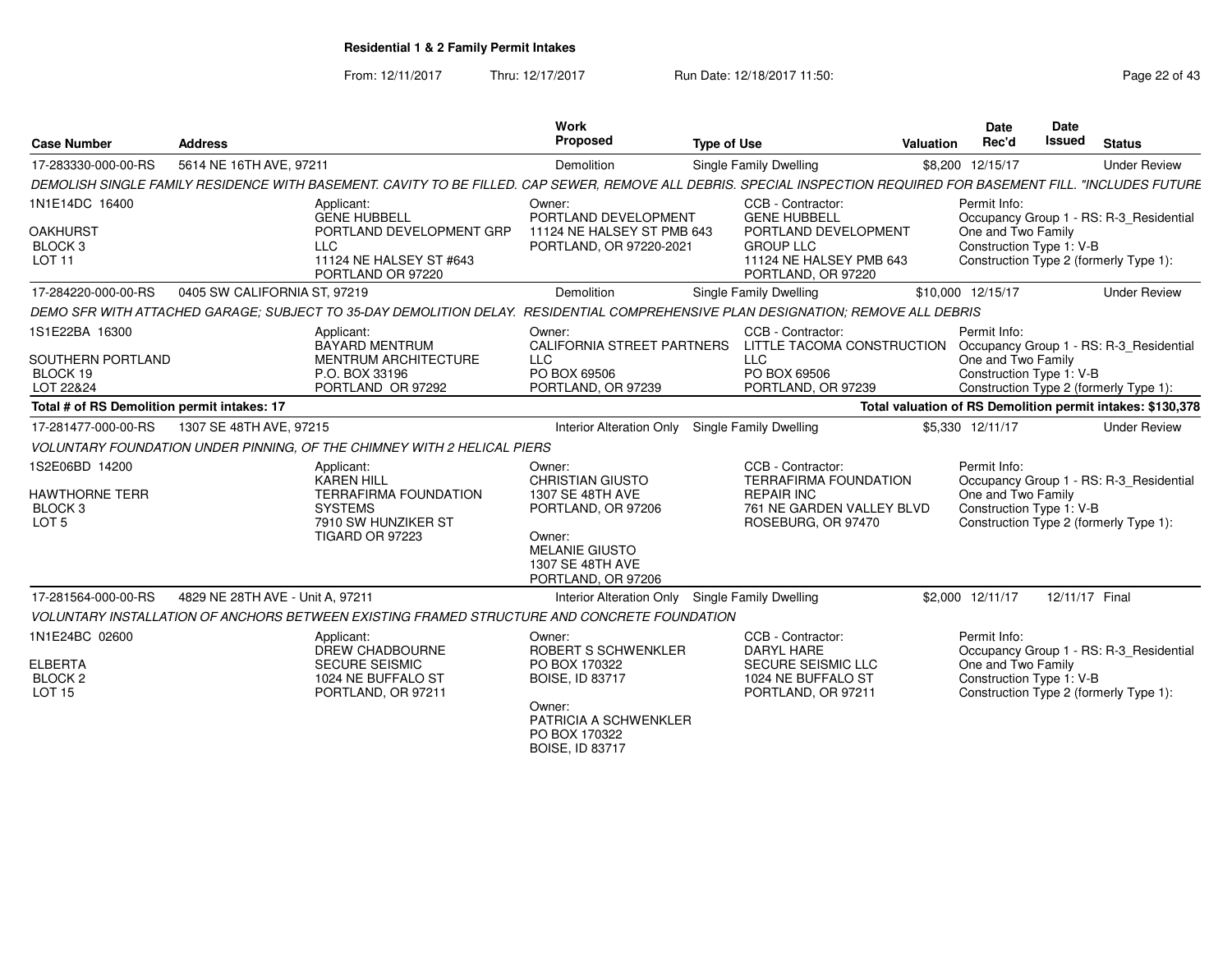From: 12/11/2017Thru: 12/17/2017 **Run Date: 12/18/2017 11:50: Page 23 of 43** 

|                                                                              |                            |                                                                                                                          | <b>Work</b>                                                                                                                                      |                                                                                                                                 |           | Date                                                           | Date            |                                                                                   |
|------------------------------------------------------------------------------|----------------------------|--------------------------------------------------------------------------------------------------------------------------|--------------------------------------------------------------------------------------------------------------------------------------------------|---------------------------------------------------------------------------------------------------------------------------------|-----------|----------------------------------------------------------------|-----------------|-----------------------------------------------------------------------------------|
| <b>Case Number</b>                                                           | <b>Address</b>             |                                                                                                                          | Proposed                                                                                                                                         | <b>Type of Use</b>                                                                                                              | Valuation | Rec'd                                                          | <b>Issued</b>   | <b>Status</b>                                                                     |
| 17-281760-000-00-RS                                                          | 1765 NE HIGHLAND ST, 97211 |                                                                                                                          | <b>Interior Alteration Only</b>                                                                                                                  | Single Family Dwelling                                                                                                          |           | \$4,341 12/11/17                                               | 12/11/17 Final  |                                                                                   |
|                                                                              |                            | VOLUNTARY INSTALLATION OF CONNECTORS BETWEEN FRAMING AND FOUNDATION OF HOUSE                                             |                                                                                                                                                  |                                                                                                                                 |           |                                                                |                 |                                                                                   |
| 1N1E14DB 03900<br><b>COLUMBIA HTS</b><br>BLOCK <sub>9</sub><br><b>LOT 15</b> |                            | Applicant:<br><b>STEVE GEMMELL</b><br><b>GEMMELL CONSTRUCTION LLC</b><br>210 SE MADISON ST SUITE 1<br>PORTLAND, OR 97214 | Owner:<br><b>HEIDI A ZIMMERMAN</b><br>1765 NE HIGHLAND ST<br>PORTLAND, OR 97211<br>Owner:<br>NATHAN M KRAMER<br>1765 NE HIGHLAND ST              | CCB - Contractor:<br><b>STEVE GEMMELL</b><br>GEMMELL CONSTRUCTION LLC<br>210 SE MADISON ST SUITE 1<br>PORTLAND, OR 97214        |           | Permit Info:<br>One and Two Family<br>Construction Type 1: V-B |                 | Occupancy Group 1 - RS: R-3 Residential<br>Construction Type 2 (formerly Type 1): |
| 17-281932-000-00-RS                                                          | 5210 SW HEWETT BLVD, 97221 |                                                                                                                          | PORTLAND, OR 97211<br>Interior Alteration Only                                                                                                   | Single Family Dwelling                                                                                                          |           | \$2,140 12/11/17                                               | 12/11/17 Issued |                                                                                   |
| INSTALL NEW RANGE HOOD AND DUCTWORK.                                         |                            |                                                                                                                          |                                                                                                                                                  |                                                                                                                                 |           |                                                                |                 |                                                                                   |
| 1S1E07AB 03100                                                               |                            | Applicant:                                                                                                               | Owner:                                                                                                                                           | CCB - Contractor:                                                                                                               |           | Permit Info:                                                   |                 |                                                                                   |
| <b>MIMOSA BLUFF</b><br>LOT <sub>4</sub>                                      |                            | <b>JAMES POGGI</b><br><b>JAMES POGGI INC</b><br>1319 SE MLK JR BLVD 200<br>PORTLAND, OR 97214                            | <b>TODD SBARRO</b><br>5210 SW HEWETT BLVD<br>PORTLAND, OR 97221<br>Owner:<br><b>HEATHER BISSELL</b><br>5210 SW HEWETT BLVD<br>PORTLAND, OR 97221 | <b>JAMES POGGI</b><br><b>JAMES POGGI INC</b><br>1319 SE MLK JR BLVD 200<br>PORTLAND, OR 97214                                   |           | One and Two Family<br>Construction Type 1: V-B                 |                 | Occupancy Group 1 - RS: R-3 Residential<br>Construction Type 2 (formerly Type 1): |
| 17-282005-000-00-RS                                                          | 3214 NE OREGON ST, 97232   |                                                                                                                          |                                                                                                                                                  | Interior Alteration Only Single Family Dwelling                                                                                 |           | \$2,900 12/11/17                                               | 12/11/17 Final  |                                                                                   |
| Voluntary seismic upgrade                                                    |                            |                                                                                                                          |                                                                                                                                                  |                                                                                                                                 |           |                                                                |                 |                                                                                   |
| 1N1E36BD 03000<br><b>LAURELHURST</b><br>BLOCK 18<br>INC PT VAC ST LOT 7      |                            | Applicant:<br>MICHAEL WIEBER<br><b>ELYSIUM CONSTRUCTION LLC</b><br>PO BOX 12010<br>PORTLAND, OR 97212                    | Owner:<br>DAVID J BODIN<br>3214 NE OREGON ST<br>PORTLAND, OR 97232<br>Owner:<br><b>JOANNE BODIN</b><br>3214 NE OREGON ST<br>PORTLAND, OR 97232   | CCB - Contractor:<br>MICHAEL WIEBER<br>ELYSIUM CONSTRUCTION LLC<br>PO BOX 12010<br>PORTLAND, OR 97212                           |           | Permit Info:<br>One and Two Family<br>Construction Type 1: V-B |                 | Occupancy Group 1 - RS: R-3 Residential<br>Construction Type 2 (formerly Type 1): |
| 17-282254-000-00-RS                                                          | 2825 SE 68TH AVE, 97206    |                                                                                                                          | Interior Alteration Only                                                                                                                         | Single Family Dwelling                                                                                                          |           | \$8,735 12/12/17                                               | 12/16/17 Final  |                                                                                   |
|                                                                              |                            | VOLUNTARY INSTALLATION OF CONNECTORS BETWEEN FRAMING AND FOUNDATION OF A HOUSE                                           |                                                                                                                                                  |                                                                                                                                 |           |                                                                |                 |                                                                                   |
| 1S2E08BA 13600<br><b>CRATER VIEW ADD</b><br>BLOCK 1<br>LOT <sub>4</sub>      |                            | Applicant:<br><b>MICHAEL WIEBER</b><br>ELYSIUM CONSTRUCTION LLC<br>PO BOX 12010<br>PORTLAND, OR 97212                    | Owner:<br>ANDERSON L RICE<br>2825 SE 68TH AVE<br>PORTLAND, OR 97206                                                                              | CCB - Contractor:<br><b>MICHAEL WIEBER</b><br>ELYSIUM CONSTRUCTION LLC<br>PO BOX 12010<br>PORTLAND, OR 97212                    |           | Permit Info:<br>One and Two Family<br>Construction Type 1: V-B |                 | Occupancy Group 1 - RS: R-3_Residential<br>Construction Type 2 (formerly Type 1): |
| 17-282515-000-00-RS                                                          | 100 NE BRYANT ST, 97211    |                                                                                                                          | Interior Alteration Only                                                                                                                         | Single Family Dwelling                                                                                                          |           | \$5,055 12/12/17                                               | 12/12/17 Final  |                                                                                   |
|                                                                              |                            | VOLUNTARY INSTALLATION OF CONNECTORS BETWEEN FRAMING AND FOUNDATION OF HOUSE                                             |                                                                                                                                                  |                                                                                                                                 |           |                                                                |                 |                                                                                   |
| 1N1E15AD 04900<br><b>SARATOGA</b><br>BLOCK 8<br>INC VAC ST-E 1/2 OF LOT 8-10 |                            | Applicant:<br><b>STEVE GEMMELL</b><br>GEMMELL CONSTRUCTION LLC<br>210 SE MADISON ST SUITE 1<br>PORTLAND, OR 97214        | Owner:<br>DAVID A SNYDER<br>100 NE BRYANT ST<br>PORTLAND, OR 97211-2304                                                                          | CCB - Contractor:<br><b>STEVE GEMMELL</b><br><b>GEMMELL CONSTRUCTION LLC</b><br>210 SE MADISON ST SUITE 1<br>PORTLAND, OR 97214 |           | Permit Info:<br>One and Two Family<br>Construction Type 1: V-B |                 | Occupancy Group 1 - RS: R-3 Residential<br>Construction Type 2 (formerly Type 1): |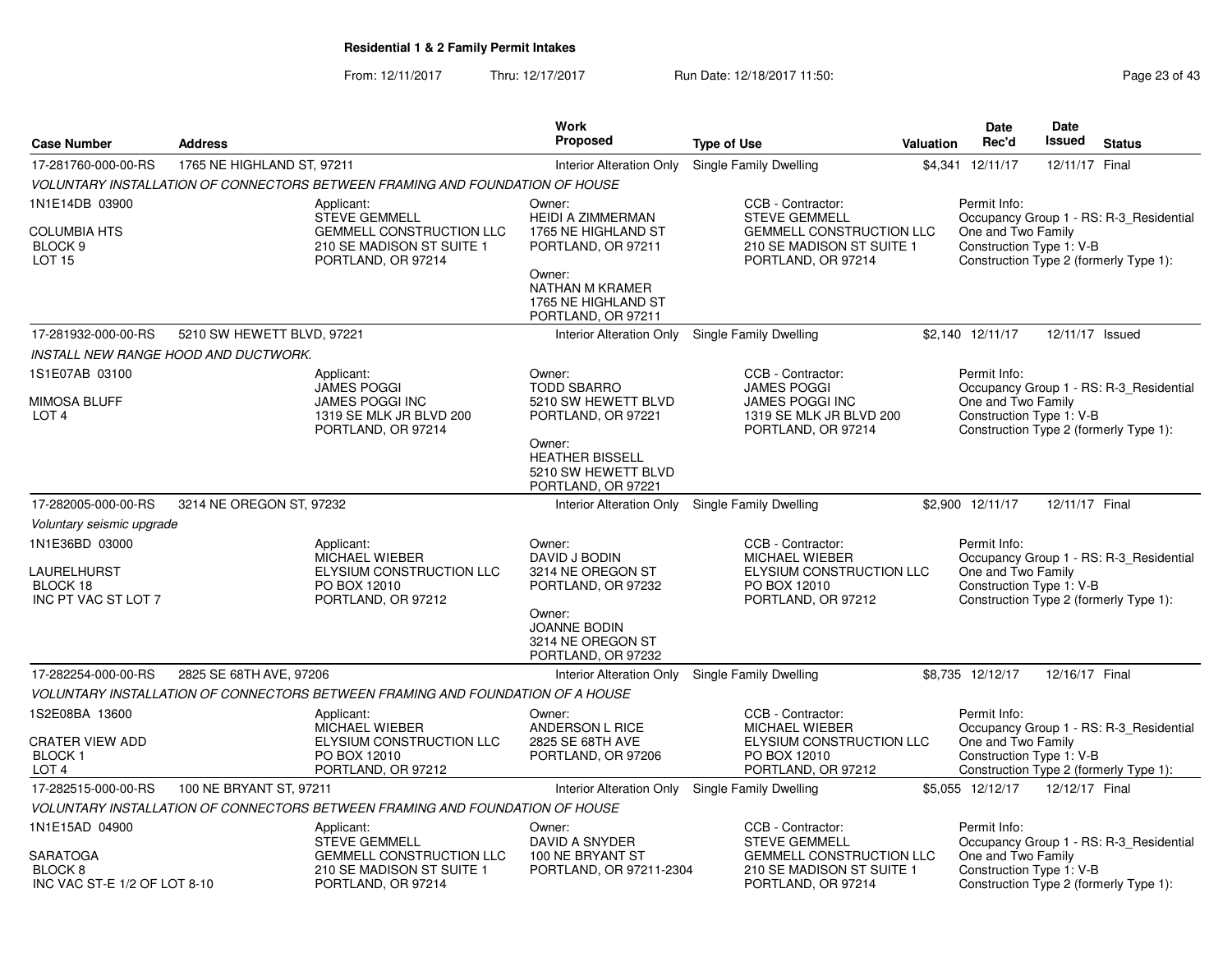From: 12/11/2017Thru: 12/17/2017 **Run Date: 12/18/2017 11:50: Page 24 of 43** 

| <b>Case Number</b>                                              | <b>Address</b>              |                                                                                                                                                           | <b>Work</b><br><b>Proposed</b>                                                | <b>Type of Use</b>                                                          | <b>Valuation</b> | Date<br>Rec'd                                                                     | <b>Date</b><br><b>Issued</b> | <b>Status</b>                                                                           |
|-----------------------------------------------------------------|-----------------------------|-----------------------------------------------------------------------------------------------------------------------------------------------------------|-------------------------------------------------------------------------------|-----------------------------------------------------------------------------|------------------|-----------------------------------------------------------------------------------|------------------------------|-----------------------------------------------------------------------------------------|
| 17-283258-000-00-RS                                             | 7605 NE ALAMEDA ST, 97213   |                                                                                                                                                           | Interior Alteration Only Single Family Dwelling                               |                                                                             |                  | \$20.000 12/13/17                                                                 | 12/13/17                     | Issued                                                                                  |
| REMODEL BATHROOM. ADD LAV. TRADE WORK ONLY - NO PLANS.          |                             |                                                                                                                                                           |                                                                               |                                                                             |                  |                                                                                   |                              |                                                                                         |
| 1N2E29AC 08800                                                  |                             | Applicant:<br>ROBERT WOOD                                                                                                                                 | Owner:<br>ROBERT D PYLE                                                       | CCB - Contractor:<br>MOUNTAINWOOD HOMES INC                                 |                  | Permit Info:                                                                      |                              | Occupancy Group 1 - RS: R-3_Residential                                                 |
| MORGANS SUB<br>BLOCK 6<br>LOT 11 EXC E 32'<br>LOT <sub>12</sub> |                             | MOUNTAINWOOD HOMES<br>PO BOX 2257<br>PORTLAND, OR 97075                                                                                                   | 7605 NE ALAMEDA ST<br>PORTLAND, OR 97213<br>Owner:                            | PO BOX 2257<br>BEAVERTON, OR 97075-2257                                     |                  | One and Two Family<br>Construction Type 1: V-B                                    |                              | Construction Type 2 (formerly Type 1):                                                  |
|                                                                 |                             |                                                                                                                                                           | ESTHER L PYLE<br>7605 NE ALAMEDA ST<br>PORTLAND, OR 97213                     |                                                                             |                  |                                                                                   |                              |                                                                                         |
| 17-284495-000-00-RS                                             | 5001 NE 36TH AVE, 97211     |                                                                                                                                                           | Interior Alteration Only Single Family Dwelling                               |                                                                             |                  | \$6,000 12/15/17                                                                  | 12/15/17 Issued              |                                                                                         |
| <b>INSTALLATION OF AN EGRESS WINDOW</b>                         |                             |                                                                                                                                                           |                                                                               |                                                                             |                  |                                                                                   |                              |                                                                                         |
| 1N1E24AC 01200                                                  |                             | Applicant:<br>KAREN HILL                                                                                                                                  | Owner:<br>PAUL III SWAIN                                                      | CCB - Contractor:<br><b>TERRAFIRMA FOUNDATION</b>                           |                  | Permit Info:                                                                      |                              | Occupancy Group 1 - RS: R-3_Residential                                                 |
| WILLAMETTE ADD<br>BLOCK 19<br>N 1/2 OF LOT 30                   |                             | <b>TERRAFIRMA FOUNDATION</b><br><b>SYSTEMS</b><br>7910 SW HUNZIKER ST                                                                                     | 5001 NE 36TH AVE<br>PORTLAND, OR 97211-7623                                   | <b>REPAIR INC</b><br>761 NE GARDEN VALLEY BLVD<br>ROSEBURG, OR 97470        |                  | One and Two Family<br>Construction Type 1: V-B                                    |                              | Construction Type 2 (formerly Type 1):                                                  |
| LOT <sub>31</sub>                                               |                             | <b>TIGARD OR 97223</b>                                                                                                                                    | Owner:<br><b>CARLA N SWAIN</b><br>5001 NE 36TH AVE<br>PORTLAND, OR 97211-7623 |                                                                             |                  |                                                                                   |                              |                                                                                         |
| 17-284552-000-00-RS                                             | 4115 N LONGVIEW AVE, 97217  |                                                                                                                                                           | Interior Alteration Only Single Family Dwelling                               |                                                                             |                  | \$4.215 12/15/17                                                                  | 12/15/17 Issued              |                                                                                         |
|                                                                 |                             | VOLUNTARY INSTALLATION OF CONNECTORS BETWEEN FRAMING AND FOUNDATION OF HOUSE                                                                              |                                                                               |                                                                             |                  |                                                                                   |                              |                                                                                         |
| 1N1E21DA 06800                                                  |                             | Applicant:<br><b>STEVE GEMMELL</b>                                                                                                                        | Owner:<br><b>GREGORY C BERMAN</b>                                             | CCB - Contractor:<br><b>STEVE GEMMELL</b>                                   |                  | Permit Info:                                                                      |                              | Occupancy Group 1 - RS: R-3 Residential                                                 |
| OVERLOOK<br>BLOCK <sub>3</sub><br>LOT <sub>7</sub>              |                             | <b>GEMMELL CONSTRUCTION LLC</b><br>210 SE MADISON ST SUITE 1<br>PORTLAND, OR 97214                                                                        | 4115 N LONGVIEW AVE<br>PORTLAND, OR 97217                                     | GEMMELL CONSTRUCTION LLC<br>210 SE MADISON ST SUITE 1<br>PORTLAND, OR 97214 |                  | One and Two Family<br>Construction Type 1: V-B                                    |                              | Construction Type 2 (formerly Type 1):                                                  |
| 17-284699-000-00-RS                                             | 16731 SE POWELL BLVD, 97236 |                                                                                                                                                           | Interior Alteration Only Single Family Dwelling                               |                                                                             |                  | \$20,000 12/17/17                                                                 | 12/17/17 Issued              |                                                                                         |
|                                                                 |                             | COSMETIC REMODERL OF TWO EXISTING BATHROOMS AND KITCHEN. INSTALL NEW NON BEARING WALL TO CREATE NEW BEDROOM. CONVERT EXISTING OFFICE TO A NEW BEDROOM.    |                                                                               |                                                                             |                  |                                                                                   |                              |                                                                                         |
| 1S3E07CA 14300                                                  |                             | Applicant:<br>KATIE KIMBALL                                                                                                                               | Owner:<br>AAV ONE LLC                                                         | CCB - Contractor:<br><b>CHALET HOMES LLC</b>                                |                  | Permit Info:                                                                      |                              | Occupancy Group 1 - RS: R-3_Residential                                                 |
| SECTION 07 1S 3E<br>TL 14300 0.81 ACRES                         |                             | CHALET HOMES LLC<br>8733 SE DIVISION ST., STE 201<br>PORTLAND, OR 97266                                                                                   | 16731 SE POWELL BLVD<br>PORTLAND, OR 97236                                    | 8733 SE DIVISION ST 201<br>PORTLAND, OR 97266                               |                  | One and Two Family<br>Construction Type 1: V-B                                    |                              | Construction Type 2 (formerly Type 1):                                                  |
| Total # of RS Interior Alteration Only permit intakes: 11       |                             |                                                                                                                                                           |                                                                               |                                                                             |                  |                                                                                   |                              | Total valuation of RS Interior Alteration Only permit intakes: \$80,716                 |
| 17-281740-000-00-RS                                             | 533 NE BRAZEE ST, 97212     |                                                                                                                                                           | New Construction                                                              | <b>Accessory Dwelling Unit</b>                                              |                  | \$106,952 12/11/17                                                                |                              | <b>Under Review</b>                                                                     |
|                                                                 |                             | NEW ACCESSORY DWELLING UNIT, 2 STORY, 1 CAR GARAGE, FLAT LOT, COMPLEX **** TRADES TO BE SUBMITTED SEPARATELY FOR ELECTRICAL. MECHANICAL, PLUMBING ******* |                                                                               |                                                                             |                  |                                                                                   |                              |                                                                                         |
| 1N1E26CB 03400                                                  |                             | Applicant:<br><b>DYLAN SHORE</b>                                                                                                                          | Owner:<br><b>DYLAN SHORE</b>                                                  |                                                                             |                  | Permit Info:                                                                      |                              | Occupancy Group 1 - RS: R-3_Residential                                                 |
| <b>ALBINA</b><br><b>BLOCK 5</b><br><b>LOT 11</b>                |                             | 533 NE BRAZEE ST<br>PORTLAND, OR 97212                                                                                                                    | 533 NE BRAZEE ST<br>PORTLAND, OR 97212                                        |                                                                             |                  | One and Two Family<br>Construction Type 1: V-B<br>Number of New Dwelling Units: 1 |                              | Construction Type 2 (formerly Type 1): V-B<br>Total Square Footage - Display Only: 1152 |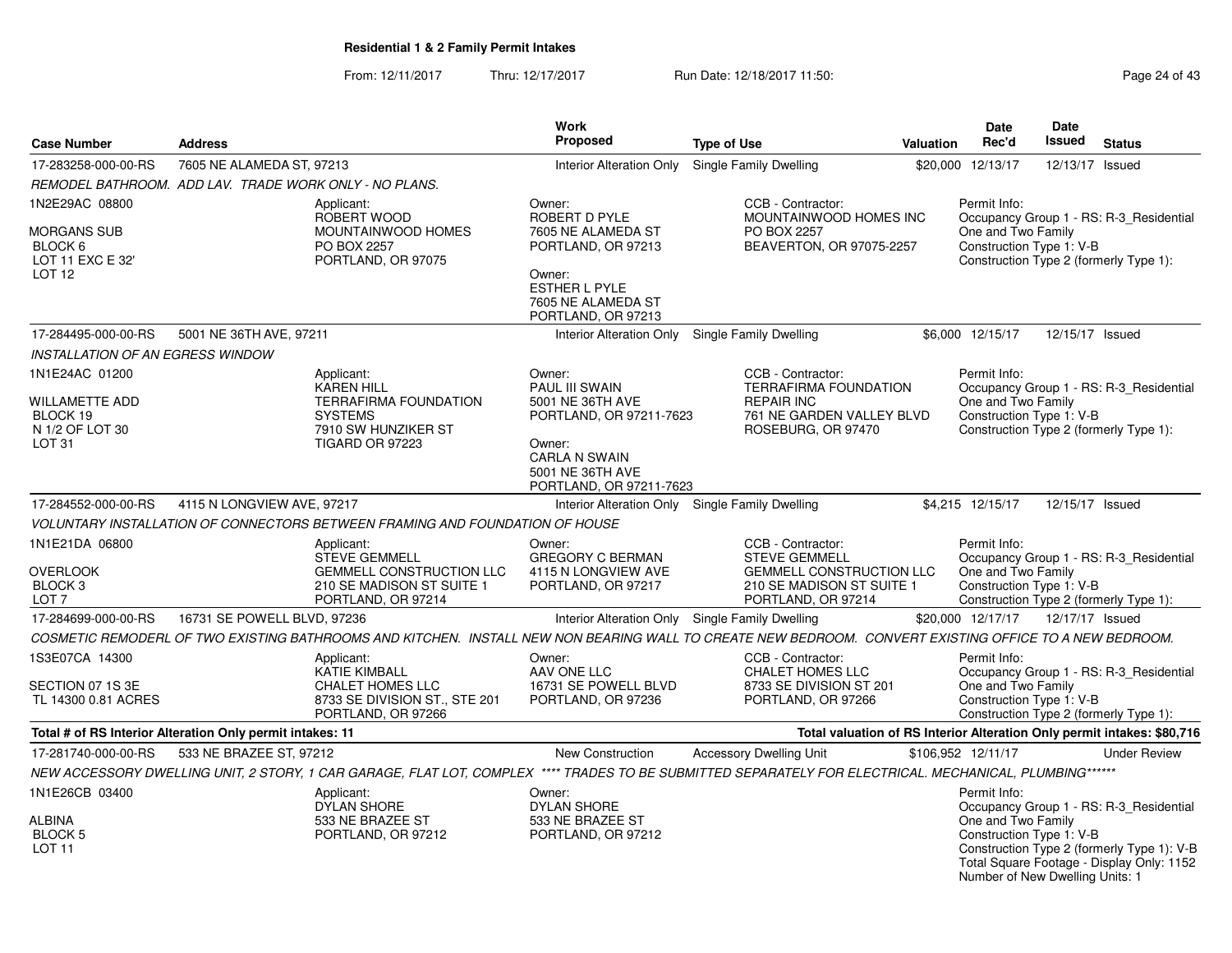From: 12/11/2017Thru: 12/17/2017 **Run Date: 12/18/2017 11:50: Page 25 of 43** 

|                                                                              |                                                                                                                                                                  | Work                                                                                                                                                            |                                                                                                                          |                  | <b>Date</b>                                                                                           | <b>Date</b>     |                                                                                                                               |
|------------------------------------------------------------------------------|------------------------------------------------------------------------------------------------------------------------------------------------------------------|-----------------------------------------------------------------------------------------------------------------------------------------------------------------|--------------------------------------------------------------------------------------------------------------------------|------------------|-------------------------------------------------------------------------------------------------------|-----------------|-------------------------------------------------------------------------------------------------------------------------------|
| <b>Case Number</b>                                                           | <b>Address</b>                                                                                                                                                   | Proposed                                                                                                                                                        | <b>Type of Use</b>                                                                                                       | <b>Valuation</b> | Rec'd                                                                                                 | <b>Issued</b>   | <b>Status</b>                                                                                                                 |
| 17-281799-000-00-RS                                                          | 3827 SE KELLY ST, 97202                                                                                                                                          | <b>New Construction</b>                                                                                                                                         | <b>Accessory Dwelling Unit</b>                                                                                           |                  | \$51,005 12/11/17                                                                                     |                 | <b>Under Review</b>                                                                                                           |
|                                                                              | NEW ACCESSORY DWELLING UNIT, 1 STORY, NO GARAGE, FLAT LOT, COMPLEX ***** TRADE PERMITS TO BE SUBMITTED SEPARATELY FOR MECHANICAL, ELECTRICAL, PLUMBING*****      |                                                                                                                                                                 |                                                                                                                          |                  |                                                                                                       |                 |                                                                                                                               |
| 1S1E12AD 10500<br>LINDA VISTA<br>BLOCK <sub>2</sub><br>LOT <sub>10</sub>     | Applicant:<br>PATRICK O QUINTON<br>2310 NE STANTON ST<br>PORTLAND, OR 97212-3439                                                                                 | Owner:<br><b>MELISSA MERMIN</b><br>3827 SE KELLY ST<br>PORTLAND, OR 97202                                                                                       | CCB - Contractor:<br><b>ALWAYS FAITHFUL</b><br><b>CONSTRUCTION LLC</b><br>8120 SW TAYLORS FERRY RD<br>PORTLAND, OR 97223 |                  | Permit Info:<br>One and Two Family<br>Construction Type 1: V-B<br>Number of New Dwelling Units: 1     |                 | Occupancy Group 1 - RS: R-3_Residential<br>Construction Type 2 (formerly Type 1):<br>Total Square Footage - Display Only: 448 |
| 17-283766-000-00-RS                                                          | 1807 NE MORGAN ST, 97211                                                                                                                                         | <b>New Construction</b>                                                                                                                                         | <b>Accessory Dwelling Unit</b>                                                                                           |                  | \$59,999 12/14/17                                                                                     |                 | <b>Under Review</b>                                                                                                           |
|                                                                              | NEW ACCESSORY DWELLING UNIT / 1-STORY / NO GARAGE / SLIGHTLY SLOPED LOT / COMPLEX / ***MECHANICAL, ELECTRICAL, AND PLUMBING PERMITS TO BE OBTAINED SEPARATELY*** |                                                                                                                                                                 |                                                                                                                          |                  |                                                                                                       |                 |                                                                                                                               |
| 1N1E14AB 09600<br><b>LAMONTE</b><br>BLOCK <sub>3</sub><br>LOT 14&15          | Applicant:<br><b>HOLLY M FRIXIONE</b><br>3425 NE 45TH AVE<br>PORTLAND OR 97213                                                                                   | Owner:<br><b>MORGAN M JOHNSON</b><br>1807 NE MORGAN ST<br>PORTLAND, OR 97211-5226                                                                               | Primary Contractor:<br>TO BID                                                                                            |                  | Permit Info:<br>One and Two Family<br>Construction Type 1: V-B<br>Number of New Dwelling Units: 1     |                 | Occupancy Group 1 - RS: R-3 Residential<br>Construction Type 2 (formerly Type 1):<br>Total Square Footage - Display Only: 527 |
| 17-284210-000-00-RS                                                          | 3033 SE FRANCIS ST, 97202                                                                                                                                        | <b>New Construction</b>                                                                                                                                         | <b>Accessory Dwelling Unit</b>                                                                                           |                  | \$82,086 12/15/17                                                                                     |                 | <b>Under Review</b>                                                                                                           |
|                                                                              | NEW ACCESSORY DWELLING UNIT/2-STORY/NO GARAGE/FLAT LOT/COMPLEX *** ELECTRICAL, MECHANICAL AND PLUMBING PERMITS TO BE OBTAINED SEPARATELY ***                     |                                                                                                                                                                 |                                                                                                                          |                  |                                                                                                       |                 |                                                                                                                               |
| 1S1E12CA 02900<br><b>TOMLINSONS ADD</b><br><b>BLOCK1</b><br>E 1/2 OF LOT 8&9 | Applicant:<br><b>JILL CROPP</b><br>STUDIO CROPP ARCHITECTURE<br>3556 SE WOODWARD ST<br>PORTLAND, OR 97202                                                        | Owner:<br><b>JANET L FUNK</b><br>3033 SE FRANCIS ST<br>PORTLAND, OR 97202<br>Owner:<br>JOHN J IV LEVENSON<br>3033 SE FRANCIS ST<br>PORTLAND, OR 97202           | CCB - Contractor:<br>DARRYL O'BEIRNE<br><b>SOLAS LLC</b><br>6230 SE 34TH AVE<br>PORTLAND, OR 97202                       |                  | Permit Info:<br>One and Two Family<br>Construction Type 1: V-B<br>Number of New Dwelling Units: 1     |                 | Occupancy Group 1 - RS: R-3_Residential<br>Construction Type 2 (formerly Type 1):<br>Total Square Footage - Display Only: 721 |
| 17-280809-000-00-RS                                                          | 621 NE SUMNER ST, 97211                                                                                                                                          | <b>New Construction</b>                                                                                                                                         | <b>Accessory Structure</b>                                                                                               |                  | \$50,000 12/13/17                                                                                     | 12/13/17 Issued |                                                                                                                               |
|                                                                              | NEW 192 SF DETACHED BEDROOM WITH BATHROOM AT FRONT OF LOT: PLUMBING. MECHANICAL AND ELECTRICAL PERMITS TO BE PULLED SEPARATELY                                   |                                                                                                                                                                 |                                                                                                                          |                  |                                                                                                       |                 |                                                                                                                               |
| 1N1E23BB 11900<br>ARLETA PK<br>LOT 75&80 TL 11900                            | Applicant:<br>DAVID J KENNEDY<br>621 NE SUMNER ST<br>PORTLAND, OR 97211                                                                                          | Owner:<br>DAVID J KENNEDY<br>621 NE SUMNER ST<br>PORTLAND, OR 97211                                                                                             |                                                                                                                          |                  | Permit Info:<br>One and Two Family<br>Construction Type 1: V-B                                        |                 | Occupancy Group 1 - RS: R-3 Residential<br>Construction Type 2 (formerly Type 1):<br>Total Square Footage - Display Only: 192 |
| 17-282851-000-00-RS                                                          | 3215 NE 52ND AVE, 97213                                                                                                                                          | <b>New Construction</b>                                                                                                                                         | <b>Accessory Structure</b>                                                                                               |                  | \$12,000 12/13/17                                                                                     | 12/13/17 Issued |                                                                                                                               |
|                                                                              | CONSTRUCT NEW 12' X 20' SQUARE FOOT UNHEATED TUFF SHED AT REAR OF PROPERTY; REAR POUR PORTION OF DRIVEWAY; CURB CUT TO REMAIN *ELECTRICAL SEPARATE               |                                                                                                                                                                 |                                                                                                                          |                  |                                                                                                       |                 |                                                                                                                               |
| 1N2E30BA 18300<br>ROSE CITY PK<br>BLOCK 151<br>LOT <sub>4</sub>              | Applicant:<br><b>MATTHEW LOCASCIO</b><br>3215 NE 52ND AVE<br>PORTLAND OR 97213                                                                                   | Owner:<br>SHU-PING CLEO TUNG<br>3215 NE 52ND AVE<br>PORTLAND, OR 97213-2431<br>Owner:<br><b>MATTHEW LOCASCIO</b><br>3215 NE 52ND AVE<br>PORTLAND, OR 97213-2431 | CCB - Contractor:<br>TUFF SHED INC<br>1777 S HARRISON ST STE 600<br>DENVER, CO 80210                                     |                  | Permit Info:<br>Occupancy Group 1 - RS: U_Private<br>Garage\Utility Misc.<br>Construction Type 1: V-B |                 | Construction Type 2 (formerly Type 1):<br>Total Square Footage - Display Only: 240                                            |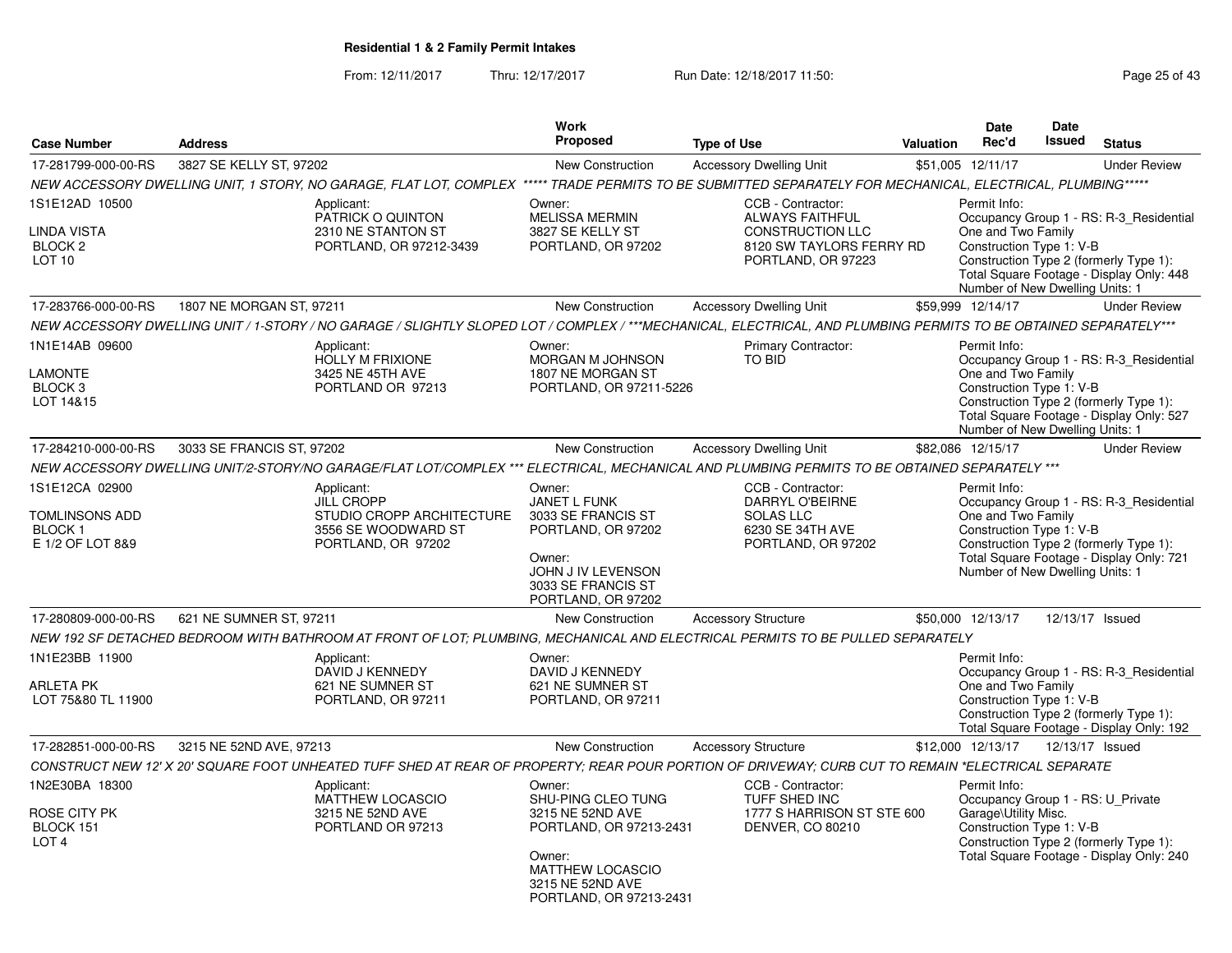From: 12/11/2017Thru: 12/17/2017 **Run Date: 12/18/2017 11:50: Page 26 of 43** 

| <b>Case Number</b>                                        | <b>Address</b>                                                                                                                                        | Work<br><b>Proposed</b>                                               | <b>Type of Use</b>                                                              | Date<br><b>Date</b><br><b>Issued</b><br>Rec'd<br><b>Status</b><br><b>Valuation</b>                                                                                                                                                  |
|-----------------------------------------------------------|-------------------------------------------------------------------------------------------------------------------------------------------------------|-----------------------------------------------------------------------|---------------------------------------------------------------------------------|-------------------------------------------------------------------------------------------------------------------------------------------------------------------------------------------------------------------------------------|
| 17-282895-000-00-RS                                       | 6558 NE KILLINGSWORTH ST, 97218                                                                                                                       | New Construction                                                      | <b>Accessory Structure</b>                                                      | \$57,264 12/13/17<br><b>Under Review</b>                                                                                                                                                                                            |
|                                                           | NEW 2-STORY ACCESSORY STRUCTURE WITH STORAGE ON 1ST FLOOR AND WORKSHOP WITH BATHROOM ON 2ND FLOOR. DO NOT ISSUE WITHOUT CCB#                          |                                                                       |                                                                                 |                                                                                                                                                                                                                                     |
| 1N2E20BB 00400                                            | Applicant:<br><b>CUONG NGUYEN</b>                                                                                                                     | Owner:<br><b>JOSEPH A MEDLIN</b>                                      | Primary Contractor:<br>TO BID                                                   | Permit Info:                                                                                                                                                                                                                        |
| SECTION 20 1N 2E<br>TL 400 0.17 ACRES                     | SWEET HOME DESIGN<br>16125 SE HAWTHORNE CT<br>PORTLAND, OR 97233                                                                                      | 4037 NE 8TH AVE<br>PORTLAND, OR 97212-1208                            |                                                                                 | Occupancy Group 1 - RS: U_Private<br>Garage\Utility Misc.<br>Construction Type 1: V-B<br>Construction Type 2 (formerly Type 1):<br>Total Square Footage - Display Only: 1270                                                        |
| 17-262340-000-00-RS                                       | 4736 NE GOING ST, 97218                                                                                                                               | New Construction                                                      | Duplex                                                                          | \$289,748 12/14/17<br><b>Under Review</b>                                                                                                                                                                                           |
|                                                           | NEW, BLDG D, UNITS 10a & 10b; DUPLEX on shared tax lot/2-STORY/NO GARAGE/FLAT LOT/COMPLEX***MECH, ELEC, PLUMBING PERMITS TO BE OBTAINED SEPARATELY*** |                                                                       |                                                                                 |                                                                                                                                                                                                                                     |
| 1N2E19BD 12200                                            | Applicant:<br>MELLISSA BERG                                                                                                                           |                                                                       | CCB - Contractor:<br>ORANGE SPLOT LLC                                           | Permit Info:<br>Occupancy Group 1 - RS: R-3_Residential                                                                                                                                                                             |
| SECTION 19 1N 2E<br>TL 12200 0.45 ACRES                   | <b>FASTER PERMITS</b><br>2000 SW 1ST AVE, STE 420<br>PORTLAND, OR 97201                                                                               |                                                                       | 4751 NE GOING ST<br>PORTLAND, OR 97218                                          | One and Two Family<br>Construction Type 1: V-B<br>Construction Type 2 (formerly Type 1):<br>Total Square Footage - Display Only: 2545<br>Number of New Dwelling Units: 2                                                            |
| 17-262342-000-00-RS                                       | 4540 NE 47TH AVE, 97218                                                                                                                               | <b>New Construction</b>                                               | Duplex                                                                          | \$236,808 12/14/17<br><b>Under Review</b>                                                                                                                                                                                           |
|                                                           | NEW, BLDG E, UNITS 11a & 11b; DUPLEX on shared tax lot/2-STORY/NO GARAGE/FLAT LOT/COMPLEX***MECH, ELEC, PLUMBING PERMITS TO BE OBTAINED SEPARATELY*** |                                                                       |                                                                                 |                                                                                                                                                                                                                                     |
| 1N2E19BD 12600<br>SECTION 19 1N 2E<br>TL 12600 0.49 ACRES | Applicant:<br><b>MELLISSA BERG</b><br><b>FASTER PERMITS</b><br>2000 SW 1ST AVE, STE 420<br>PORTLAND, OR 97201                                         | Owner:<br><b>ELI SPEVAK</b><br>4757 NE GOING ST<br>PORTLAND, OR 97218 | CCB - Contractor:<br>ORANGE SPLOT LLC<br>4751 NE GOING ST<br>PORTLAND, OR 97218 | Permit Info:<br>Occupancy Group 1 - RS: R-3_Residential<br>One and Two Family<br>Construction Type 1: V-B<br>Construction Type 2 (formerly Type 1):<br>Total Square Footage - Display Only: 2080<br>Number of New Dwelling Units: 2 |
| 17-262352-000-00-RS                                       | 4540 NE 47TH AVE, 97218                                                                                                                               | New Construction                                                      | Duplex                                                                          | \$292,139 12/14/17<br><b>Under Review</b>                                                                                                                                                                                           |
|                                                           | NEW, BLDG G, UNITS 15a & 15b DUPLEX on shared tax lot/2-STORY/NO GARAGE/FLAT LOT/COMPLEX***MECH, ELEC, PLUMBING PERMITS TO BE OBTAINED SEPARATELY***  |                                                                       |                                                                                 |                                                                                                                                                                                                                                     |
| 1N2E19BD 12600<br>SECTION 19 1N 2E<br>TL 12600 0.49 ACRES | Applicant:<br>MELLISSA BERG<br><b>FASTER PERMITS</b><br>2000 SW 1ST AVE, STE 420<br>PORTLAND, OR 97201                                                | Owner:<br><b>ELI SPEVAK</b><br>4757 NE GOING ST<br>PORTLAND, OR 97218 | CCB - Contractor:<br>ORANGE SPLOT LLC<br>4751 NE GOING ST<br>PORTLAND, OR 97218 | Permit Info:<br>Occupancy Group 1 - RS: R-3_Residential<br>One and Two Family<br>Construction Type 1: V-B<br>Construction Type 2 (formerly Type 1):<br>Total Square Footage - Display Only: 2566<br>Number of New Dwelling Units: 2 |
| 17-262359-000-00-RS                                       | 4736 NE GOING ST, 97218                                                                                                                               | New Construction                                                      | Duplex                                                                          | \$292,139 12/14/17<br><b>Under Review</b>                                                                                                                                                                                           |
|                                                           | NEW, BLDG I, UNITS 19a & 19b DUPLEX on shared tax lot/2-STORY/NO GARAGE/FLAT LOT/COMPLEX***MECH, ELEC, PLUMBING PERMITS TO BE OBTAINED SEPARATELY***  |                                                                       |                                                                                 |                                                                                                                                                                                                                                     |
| 1N2E19BD 12200                                            | Applicant:<br>MELLISSA BERG                                                                                                                           |                                                                       | CCB - Contractor:<br>ORANGE SPLOT LLC                                           | Permit Info:<br>Occupancy Group 1 - RS: R-3_Residential                                                                                                                                                                             |
| SECTION 19 1N 2E<br>TL 12200 0.45 ACRES                   | <b>FASTER PERMITS</b><br>2000 SW 1ST AVE, STE 420<br>PORTLAND, OR 97201                                                                               |                                                                       | 4751 NE GOING ST<br>PORTLAND, OR 97218                                          | One and Two Family<br>Construction Type 1: V-B<br>Construction Type 2 (formerly Type 1):<br>Total Square Footage - Display Only: 2566<br>Number of New Dwelling Units: 2                                                            |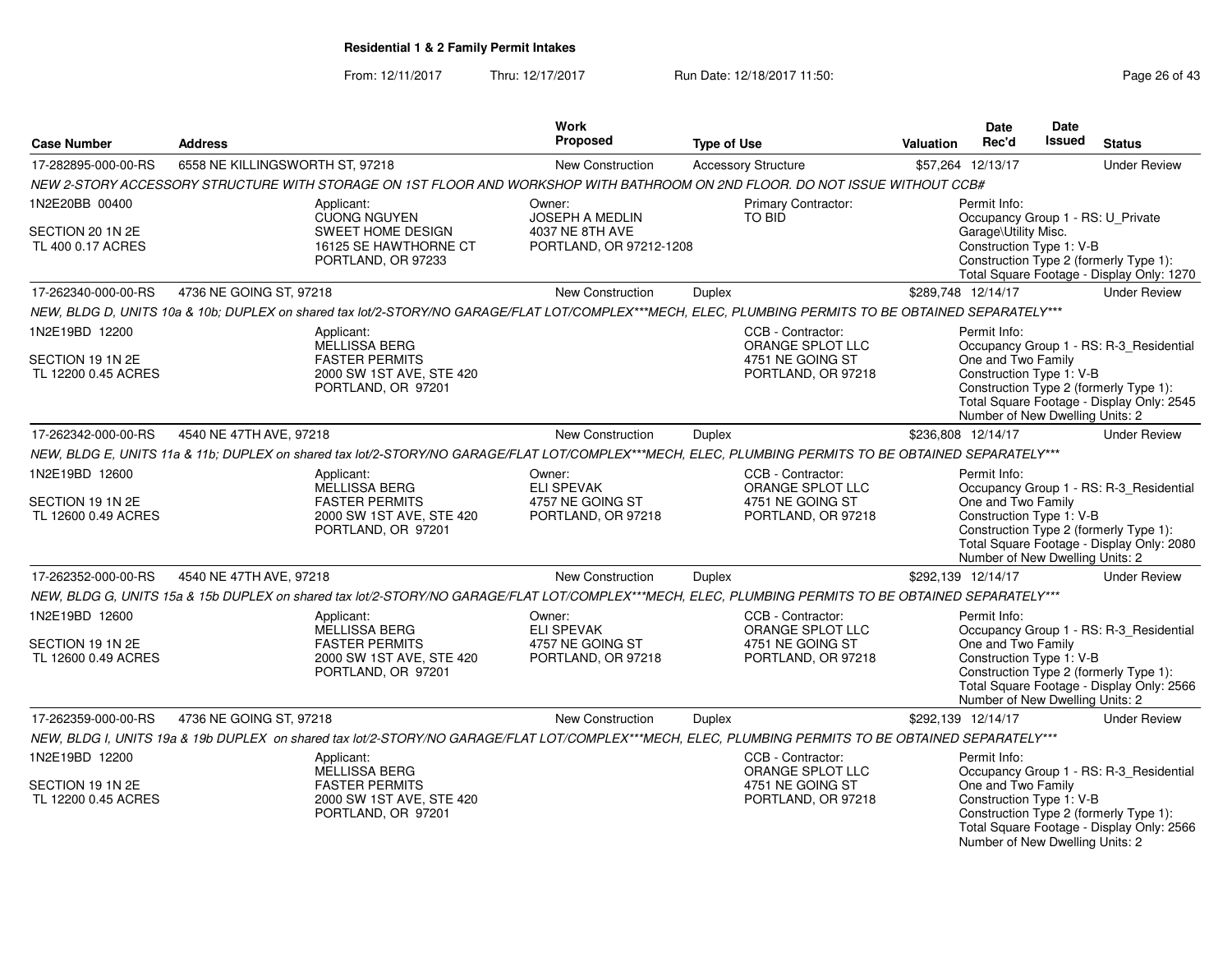From: 12/11/2017Thru: 12/17/2017 **Run Date: 12/18/2017 11:50: Page 27 of 43** 

| <b>Case Number</b>                                     | <b>Address</b>           |                                                                                                                                                                   | Work<br>Proposed                                                                       | <b>Type of Use</b> |                                                                                                                                | <b>Valuation</b> | <b>Date</b><br>Rec'd                                           | Date<br>Issued  | <b>Status</b>                                                                                                                      |
|--------------------------------------------------------|--------------------------|-------------------------------------------------------------------------------------------------------------------------------------------------------------------|----------------------------------------------------------------------------------------|--------------------|--------------------------------------------------------------------------------------------------------------------------------|------------------|----------------------------------------------------------------|-----------------|------------------------------------------------------------------------------------------------------------------------------------|
| 15-269073-REV-03-RS                                    | 4845 SW PATTON RD, 97221 |                                                                                                                                                                   | New Construction                                                                       |                    | <b>Single Family Dwelling</b>                                                                                                  |                  | \$1,500 12/15/17                                               | 12/15/17 Issued |                                                                                                                                    |
|                                                        |                          | REVISION TO ADD (2) SKYLIGHTS AT MASTER BATH & CLOSET; REPLACE BEAM WITH GIRDER TRUSS AT BEDROOMS; REPLACE GIRDER TRUSS WITH BEAM AT KITCHEN TO ALIGN WITH DFS FC |                                                                                        |                    |                                                                                                                                |                  |                                                                |                 |                                                                                                                                    |
| 1S1E07AD 05200                                         |                          | Applicant:<br>HANS KRETSCHMER                                                                                                                                     | Owner:<br>4845 SW PATTON LLC                                                           |                    | CCB - Contractor:<br>WEST SIDE ELECTRIC COMPANY                                                                                |                  | Permit Info:                                                   |                 | Occupancy Group 1 - RS: R-3_Residential                                                                                            |
| SECTION 07 1S 1E<br>TL 5200 1.22 ACRES                 |                          | 1807 NW VAUGHN<br>PORTLAND, OR 97209                                                                                                                              | 3625 SW 58TH DR<br>PORTLAND, OR 97221                                                  |                    | <b>INC</b><br>1834 SE 8TH AVE<br>PORTLAND, OR 97214-3532                                                                       |                  | One and Two Family<br>Construction Type 1: V-B                 |                 | Construction Type 2 (formerly Type 1): V-B<br>Total Square Footage - Display Only: 6135                                            |
|                                                        |                          |                                                                                                                                                                   |                                                                                        |                    | CCB - Contractor:<br>PIPELINE PLUMBING & DRAIN<br><b>CORP</b><br>333 S STATE ST PMB V108<br>LAKE OSWEGO, OR 97034              |                  |                                                                |                 |                                                                                                                                    |
|                                                        |                          |                                                                                                                                                                   |                                                                                        |                    | CCB - Contractor:<br><b>GREEN GABLES DESIGN &amp;</b><br><b>RESTORATION INC</b><br>1807 NW VAUGHN STREET<br>PORTLAND, OR 97209 |                  |                                                                |                 |                                                                                                                                    |
| 15-274438-REV-01-RS                                    | 3955 SE 36TH AVE         |                                                                                                                                                                   | New Construction                                                                       |                    | Single Family Dwelling                                                                                                         |                  | \$12/12/17                                                     | 12/12/17 Final  |                                                                                                                                    |
|                                                        |                          | REVISION TO CHANGE LAYOUT OF FLOOR JOISTS AND ROOF TRUSSES; CHANGED TRUSSES TO ADD SOFFIT                                                                         |                                                                                        |                    |                                                                                                                                |                  |                                                                |                 |                                                                                                                                    |
| 1S1E12DB 06906<br><b>CRESTON HEIGHTS</b><br>LOT 6      |                          | Applicant:<br><b>DAN WILLIAMS</b><br><b>FASTER PERMITS</b><br>2000 SW 1ST AVE SUITE 420<br>PORTLAND OR 97201                                                      | Owner:<br>EVERETT CUSTOM HOMES INC<br>3330 NW YEON AVE #100<br>PORTLAND, OR 97210-1531 |                    | CCB - Contractor:<br><b>VIC REMMERS</b><br>EVERETT CUSTOM HOMES INC<br>3330 NW YEON AVENUE #100<br>PORTLAND, OR 97210          |                  | Permit Info:<br>One and Two Family<br>Construction Type 1: V-B |                 | Occupancy Group 1 - RS: R-3_Residential<br>Construction Type 2 (formerly Type 1): V-B<br>Total Square Footage - Display Only: 1732 |
| 16-170966-REV-02-RS                                    | 1402 SW 58TH AVE, 97221  |                                                                                                                                                                   | New Construction                                                                       |                    | Single Family Dwelling                                                                                                         |                  | \$100 12/11/17                                                 | 12/11/17 Issued |                                                                                                                                    |
| VALUE ADDED REVISION TO ADD A BAR SINK IN FAMILY ROOM. |                          |                                                                                                                                                                   |                                                                                        |                    |                                                                                                                                |                  |                                                                |                 |                                                                                                                                    |
| 1S1E06BD 04300                                         |                          | Applicant:<br>PAUL GOODELL                                                                                                                                        | Owner:<br>KEYWAY CONSTRUCTION INC                                                      |                    | CCB - Contractor:<br><b>KEYWAY CONSTRUCTION INC</b>                                                                            |                  | Permit Info:                                                   |                 | Occupancy Group 1 - RS: R-3_Residential                                                                                            |
| SECTION 06 1S 1E<br>TL 4300 0.24 ACRES                 |                          | <b>KEYWAY CONSTRUCTION</b><br>6685 W BURNSIDE, UNIT 334<br>PORTLAND, OR 97210                                                                                     | PO BOX 25185<br>PORTLAND, OR 97298-0185                                                |                    | PO BOX 25185<br>PORTLAND, OR 97298                                                                                             |                  | One and Two Family<br>Construction Type 1: V-B                 |                 | Construction Type 2 (formerly Type 1): V-B<br>Total Square Footage - Display Only: 22                                              |
| 16-283512-DFS-01-RS                                    | 3220 SW UPPER DR, 97201  |                                                                                                                                                                   | New Construction                                                                       |                    | Single Family Dwelling                                                                                                         |                  | \$4,080 12/13/17                                               |                 | <b>Under Review</b>                                                                                                                |
| <b>DFS FOR FIRE SPRINKLERS</b>                         |                          |                                                                                                                                                                   |                                                                                        |                    |                                                                                                                                |                  |                                                                |                 |                                                                                                                                    |
| 1S1E05DC 03000                                         |                          | Applicant:<br>SANDII CHASE                                                                                                                                        | Owner:<br>REDEMPTION HOUSE BUYER LLC SANDII CHASE                                      |                    | CCB - Contractor:                                                                                                              |                  | Permit Info:                                                   |                 | Occupancy Group 1 - RS: R-3_Residential                                                                                            |
| SMITHS ADD TO P<br><b>BLOCK E</b><br>LOT 4 TL 3000     |                          | WYATT FIRE PROTECTION INC<br>9095 SW BURNHAM ST<br>TIGARD, OR 97223-6104                                                                                          | 2888 RAINIER PL<br>WEST LINN, OR 97068                                                 |                    | WYATT FIRE PROTECTION INC<br>9095 SW BURNHAM ST<br>TIGARD, OR 97223-6104                                                       |                  | One and Two Family<br>Construction Type 1: V-B                 |                 | Construction Type 2 (formerly Type 1): V-B<br>Total Square Footage - Display Only: 3748                                            |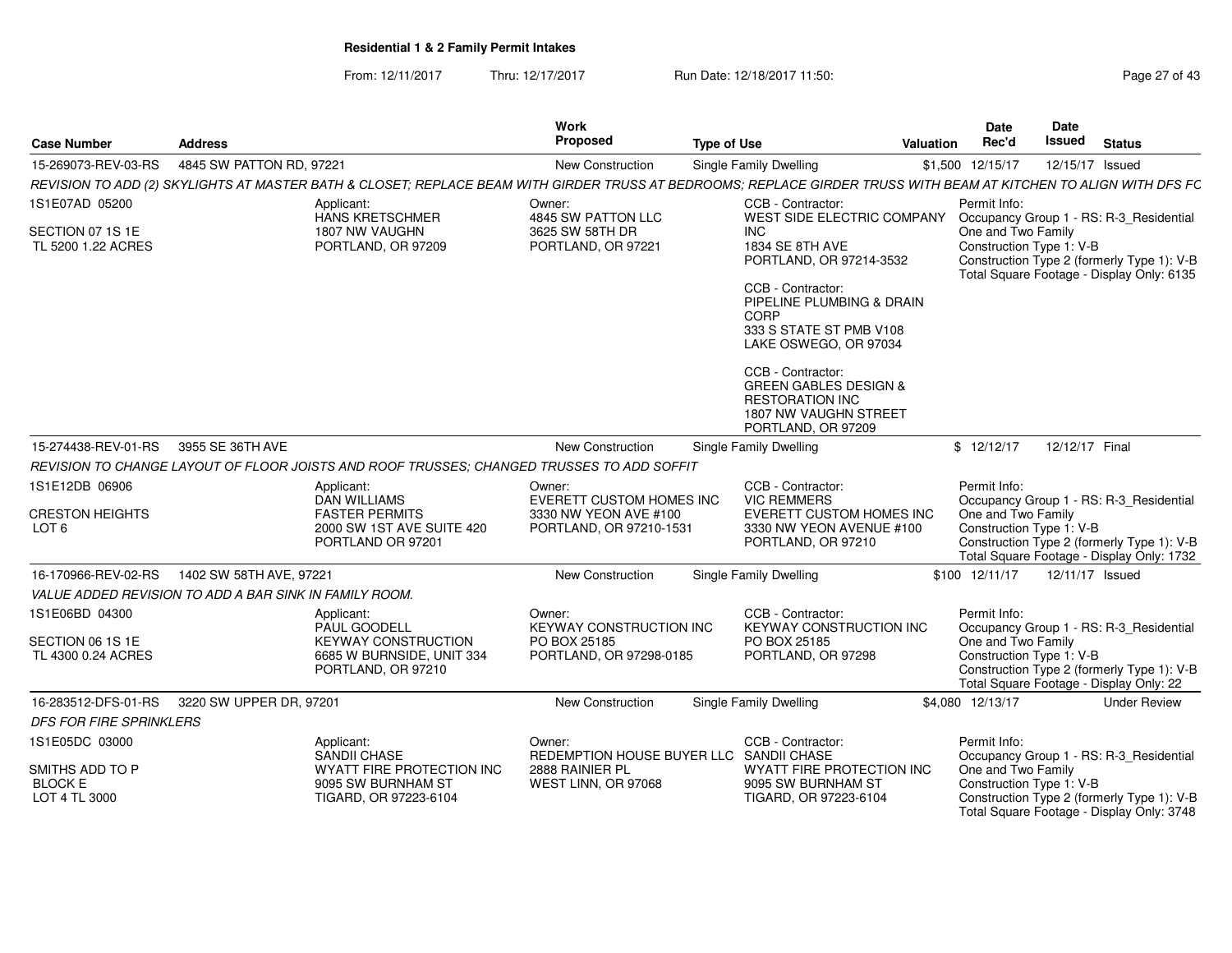From: 12/11/2017Thru: 12/17/2017 **Run Date: 12/18/2017 11:50: Page 28 of 43** 

| <b>Case Number</b>                                                                  | <b>Address</b>             |                                                                                                                            | Work<br>Proposed                                                                                | <b>Type of Use</b> |                                                                                                                                                                                            | <b>Valuation</b> | Date<br>Rec'd                                                                                                    | Date<br><b>Issued</b> | <b>Status</b>                                                                                                                      |
|-------------------------------------------------------------------------------------|----------------------------|----------------------------------------------------------------------------------------------------------------------------|-------------------------------------------------------------------------------------------------|--------------------|--------------------------------------------------------------------------------------------------------------------------------------------------------------------------------------------|------------------|------------------------------------------------------------------------------------------------------------------|-----------------------|------------------------------------------------------------------------------------------------------------------------------------|
| 17-137086-DFS-01-RS                                                                 | 11708 SE WOODWARD CT       |                                                                                                                            | New Construction                                                                                |                    | Single Family Dwelling                                                                                                                                                                     |                  | \$3,482 12/14/17                                                                                                 |                       | <b>Under Review</b>                                                                                                                |
| <b>DEFERRED FIRE SPRINKLERS</b>                                                     |                            |                                                                                                                            |                                                                                                 |                    |                                                                                                                                                                                            |                  |                                                                                                                  |                       |                                                                                                                                    |
| 1S2E10AD 10803<br>PARTITION PLAT 2017-17<br>LOT <sub>3</sub><br>INC UND INT TRACT A |                            | Applicant:<br><b>TODD SEXTON</b><br>TRIAD FIRE PROTECTION<br>1927 NE RODNEY AVE<br>PORTLAND OR 97212                       | Owner:<br><b>BIG RIVER INVESTMENTS LLC</b><br>15080 S FORSYTHE RD<br>OREGON CITY, OR 97045-9463 |                    |                                                                                                                                                                                            |                  | Permit Info:<br>One and Two Family<br>Construction Type 1: V-B                                                   |                       | Occupancy Group 1 - RS: R-3_Residential<br>Construction Type 2 (formerly Type 1): V-B<br>Total Square Footage - Display Only: 2203 |
| 17-137133-DFS-03-RS<br><b>DEFERRED SPRINKLERS</b>                                   | 11724 SE WOODWARD CT       |                                                                                                                            | <b>New Construction</b>                                                                         |                    | <b>Single Family Dwelling</b>                                                                                                                                                              |                  | \$3,117 12/14/17                                                                                                 |                       | <b>Under Review</b>                                                                                                                |
| 1S2E10AD 10802<br>PARTITION PLAT 2017-17<br>LOT 2<br>INC UND INT TRACT A            |                            | Applicant:<br><b>TODD SEXTON</b><br>TRIAD FIRE PROTECTION<br>1927 NE RODNEY AVE<br>PORTLAND OR 97212                       | Owner:<br><b>BIG RIVER INVESTMENTS LLC</b><br>15080 S FORSYTHE RD<br>OREGON CITY, OR 97045-9463 |                    |                                                                                                                                                                                            |                  | Permit Info:<br>One and Two Family<br>Construction Type 1: V-B<br>Total Square Footage - Display Only:<br>2113.5 |                       | Occupancy Group 1 - RS: R-3_Residential<br>Construction Type 2 (formerly Type 1): V-B                                              |
| 17-169712-REV-02-RS                                                                 | 9258 N BUCHANAN AVE, 97203 |                                                                                                                            | New Construction                                                                                |                    | Single Family Dwelling                                                                                                                                                                     |                  | \$12/13/17                                                                                                       | 12/13/17 Issued       |                                                                                                                                    |
|                                                                                     |                            | REVISION TO REMOVE CONCRETE PATIO AT SE SIDE OF SFR AND REPLACE WITH NEW DECK                                              |                                                                                                 |                    |                                                                                                                                                                                            |                  |                                                                                                                  |                       |                                                                                                                                    |
| 1N1E06CC 11900                                                                      |                            | Applicant:<br><b>JOSHUA PATRICK</b><br><b>COLUMBIA PACIFIC HOMES LLC</b><br>919 NE 19TH AVE SUITE 160<br>PORTLAND OR 97232 | Owner:<br><b>COLUMBIA PACIFIC HOMES LLC</b><br>919 NE 19TH AVE #160N<br>PORTLAND, OR 97232-2210 |                    | CCB - Contractor:<br>PETER<br>MHC HEATING AND COOLING LLC<br>4 NE 202 AVE<br>PORTLAND, OR 97230<br>CCB - Contractor:<br>SUNLIGHT ELECTRIC INC<br>2804 NE 65TH AVE D<br>VANCOUVER, WA 98661 |                  | Permit Info:<br>One and Two Family<br>Construction Type 1: V-B                                                   |                       | Occupancy Group 1 - RS: R-3_Residential<br>Construction Type 2 (formerly Type 1): V-B<br>Total Square Footage - Display Only: 2259 |
|                                                                                     |                            |                                                                                                                            |                                                                                                 |                    | CCB - Contractor:<br>SIMPSON PLUMBING LLC<br>24605 NE 14TH ST<br>CAMAS, WA 98607                                                                                                           |                  |                                                                                                                  |                       |                                                                                                                                    |
|                                                                                     |                            |                                                                                                                            |                                                                                                 |                    | CCB - Contractor:<br><b>COLUMBIA PACIFIC HOMES LLC</b><br>919 NE 19TH AVE # 160 N<br>PORTLAND, OR 97232                                                                                    |                  |                                                                                                                  |                       |                                                                                                                                    |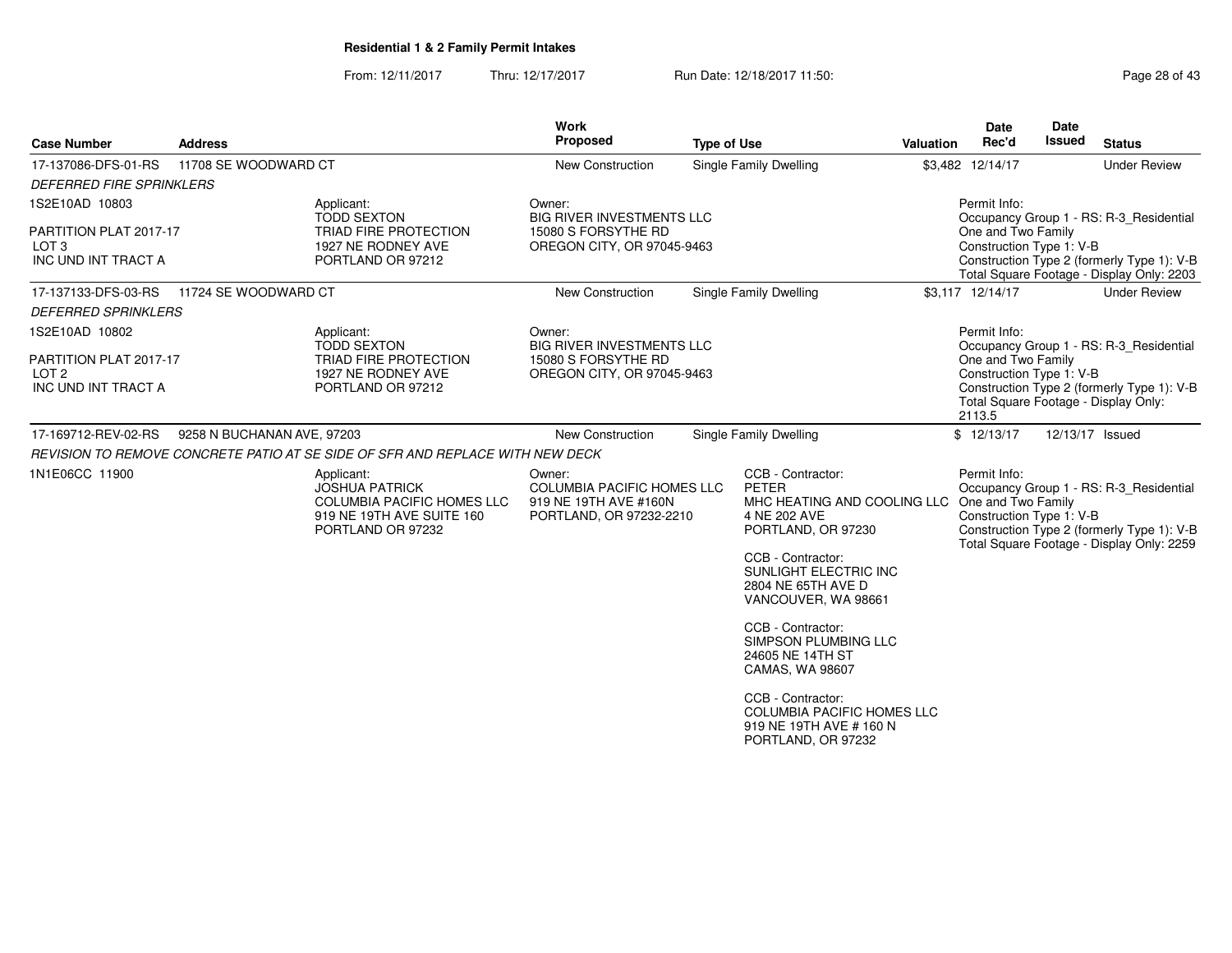From: 12/11/2017Thru: 12/17/2017 Run Date: 12/18/2017 11:50:

| Page 29 of 43 |  |
|---------------|--|
|---------------|--|

|                          |                                                                                                    |                                                    | <b>Work</b>                                                            |                               |                                                                                                             |           | <b>Date</b>                                    | Date            |                                                                                                                                    |
|--------------------------|----------------------------------------------------------------------------------------------------|----------------------------------------------------|------------------------------------------------------------------------|-------------------------------|-------------------------------------------------------------------------------------------------------------|-----------|------------------------------------------------|-----------------|------------------------------------------------------------------------------------------------------------------------------------|
| <b>Case Number</b>       | <b>Address</b>                                                                                     |                                                    | <b>Proposed</b>                                                        | <b>Type of Use</b>            |                                                                                                             | Valuation | Rec'd                                          | Issued          | <b>Status</b>                                                                                                                      |
| 17-173277-REV-01-RS      | 8986 SE HARNEY CT                                                                                  |                                                    | <b>New Construction</b>                                                | <b>Single Family Dwelling</b> |                                                                                                             |           | \$12/14/17                                     | 12/14/17 Issued |                                                                                                                                    |
|                          | REVISION TO MODIFY ADDITIONAL ENERGY MEASURES FROM "5" AND "A" TO "2" AND "A"                      |                                                    |                                                                        |                               |                                                                                                             |           |                                                |                 |                                                                                                                                    |
| 1S2E21CD 01320           | Applicant:                                                                                         |                                                    | Owner:                                                                 |                               | CCB - Contractor:                                                                                           |           | Permit Info:                                   |                 |                                                                                                                                    |
| HARNEY CROSSING<br>LOT 8 | <b>ANTE SKORO</b><br>PO BOX 2885                                                                   | CLACKAMAS, OR 97015                                | <b>CLEARWATER HOMES LLC</b><br>PO BOX 2885<br>CLACKAMAS, OR 97015-2885 | <b>INC</b>                    | <b>SCHROEDER &amp; SONS ELECTRIC</b><br><b>PO BOX 748</b><br><b>BORING, OR 97009</b>                        |           | One and Two Family<br>Construction Type 1: V-B |                 | Occupancy Group 1 - RS: R-3 Residential<br>Construction Type 2 (formerly Type 1): V-B<br>Total Square Footage - Display Only: 2040 |
|                          |                                                                                                    |                                                    |                                                                        | <b>INC</b>                    | CCB - Contractor:<br>FLOW TECH HEATING & COOLING<br>11960 SE 222ND<br>DAMASCUS, OR 97089                    |           |                                                |                 |                                                                                                                                    |
|                          |                                                                                                    |                                                    |                                                                        |                               | CCB - Contractor:<br><b>CLEARWATER HOMES LLC</b><br>PO BOX 2885<br>CLACKAMAS, OR 97015                      |           |                                                |                 |                                                                                                                                    |
|                          |                                                                                                    |                                                    |                                                                        |                               | CCB - Contractor:<br><b>CORNEL CUREA</b><br>FIVE STAR PLUMBING LLC<br>6138 SE 136 AVE<br>PORTLAND, OR 97236 |           |                                                |                 |                                                                                                                                    |
| 17-173822-REV-01-RS      | 8965 SE HARNEY CT<br>REVISION TO MODIFY ADDITIONAL ENERGY MEASURES FROM "5" AND "A" TO "2" AND "A" |                                                    | <b>New Construction</b>                                                | <b>Single Family Dwelling</b> |                                                                                                             |           | \$12/14/17                                     | 12/14/17 Issued |                                                                                                                                    |
| 1S2E21CD 01317           | Applicant:                                                                                         |                                                    | Owner:                                                                 |                               | CCB - Contractor:                                                                                           |           | Permit Info:                                   |                 |                                                                                                                                    |
| HARNEY CROSSING<br>LOT 5 | <b>ANTE SKORO</b><br>PO BOX 2885                                                                   | <b>CLEARWATER HOMES LLC</b><br>CLACKAMAS, OR 97015 | <b>CLEARWATER HOMES LLC</b><br>PO BOX 2885<br>CLACKAMAS, OR 97015-2885 | <b>INC</b>                    | <b>SCHROEDER &amp; SONS ELECTRIC</b><br><b>PO BOX 748</b><br><b>BORING, OR 97009</b>                        |           | One and Two Family<br>Construction Type 1: V-B |                 | Occupancy Group 1 - RS: R-3_Residential<br>Construction Type 2 (formerly Type 1): V-B<br>Total Square Footage - Display Only: 2084 |
|                          |                                                                                                    |                                                    |                                                                        | <b>INC</b>                    | CCB - Contractor:<br>FLOW TECH HEATING & COOLING<br>11960 SE 222ND<br>DAMASCUS, OR 97089                    |           |                                                |                 |                                                                                                                                    |
|                          |                                                                                                    |                                                    |                                                                        |                               | CCB - Contractor:<br><b>CLEARWATER HOMES LLC</b><br>PO BOX 2885<br>CLACKAMAS, OR 97015                      |           |                                                |                 |                                                                                                                                    |
|                          |                                                                                                    |                                                    |                                                                        |                               | CCB - Contractor:<br><b>CORNEL CUREA</b><br>FIVE STAR PLUMBING LLC<br>6138 SE 136 AVE<br>PORTLAND, OR 97236 |           |                                                |                 |                                                                                                                                    |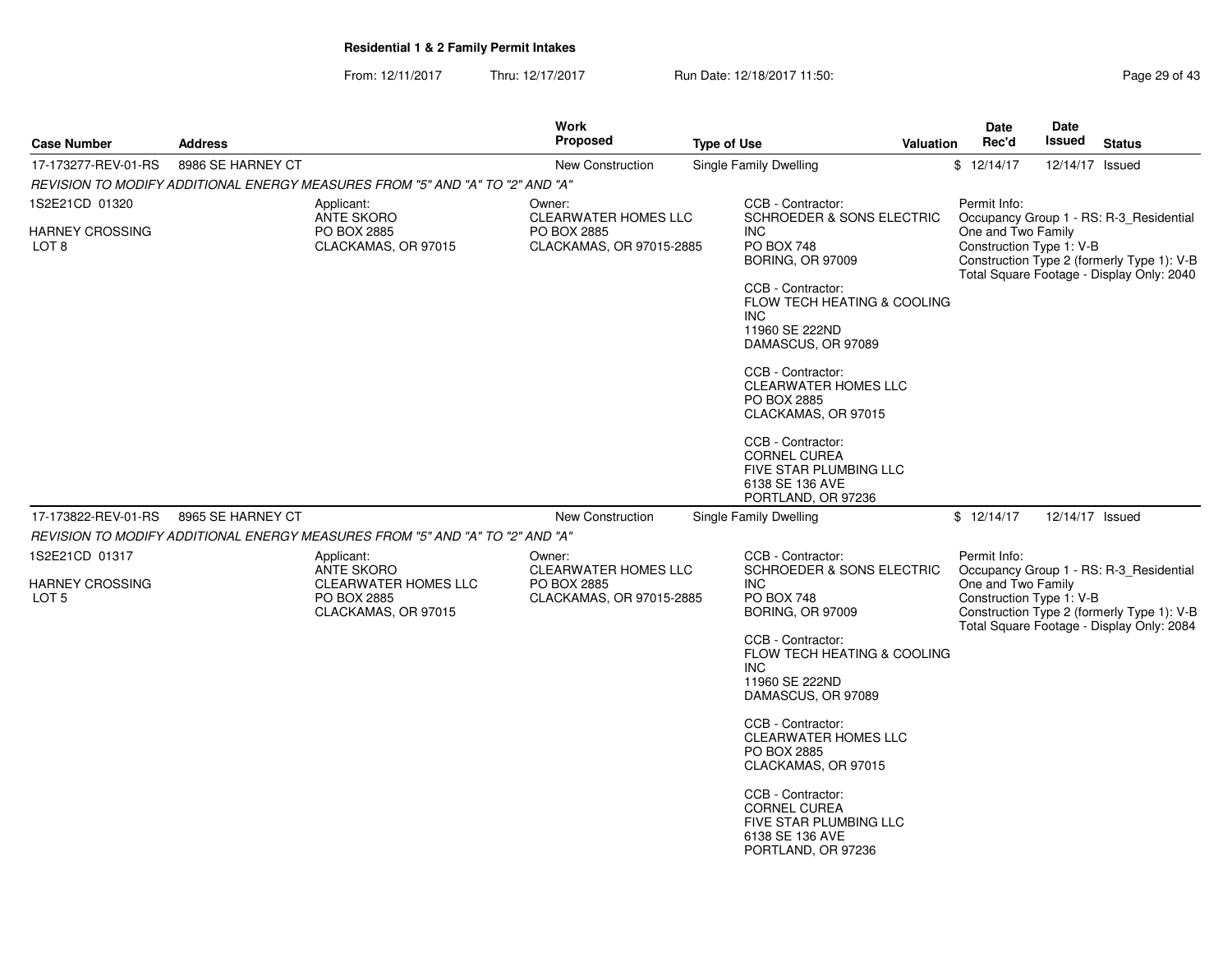From: 12/11/2017Thru: 12/17/2017 **Run Date: 12/18/2017 11:50: Page 30 of 43 of 43 of 43 of 43 of 43 of 43** Page

| <b>Case Number</b>                                           | <b>Address</b>                                                                |                                                                 | Work<br><b>Proposed</b>                                                          | <b>Type of Use</b> |                                                                                                                                                                                                                                                                                                                                                                        | <b>Valuation</b> | Date<br>Rec'd                                                  | Date<br>Issued  | <b>Status</b>                                                                           |
|--------------------------------------------------------------|-------------------------------------------------------------------------------|-----------------------------------------------------------------|----------------------------------------------------------------------------------|--------------------|------------------------------------------------------------------------------------------------------------------------------------------------------------------------------------------------------------------------------------------------------------------------------------------------------------------------------------------------------------------------|------------------|----------------------------------------------------------------|-----------------|-----------------------------------------------------------------------------------------|
|                                                              | 8935 SE HARNEY CT                                                             |                                                                 | New Construction                                                                 |                    | Single Family Dwelling                                                                                                                                                                                                                                                                                                                                                 |                  |                                                                | 12/14/17 Issued |                                                                                         |
| 17-173874-REV-01-RS                                          | REVISION TO MODIFY ADDITIONAL ENERGY MEASURES FROM "5" AND "A" TO "2" AND "A" |                                                                 |                                                                                  |                    |                                                                                                                                                                                                                                                                                                                                                                        |                  | \$12/14/17                                                     |                 |                                                                                         |
| 1S2E21CD 01314<br><b>HARNEY CROSSING</b><br>LOT <sub>2</sub> | Applicant:<br><b>ANTE SKORO</b><br>PO BOX 2885                                | CLACKAMAS, OR 97015                                             | Owner:<br><b>CLEARWATER HOMES LLC</b><br>PO BOX 2885<br>CLACKAMAS, OR 97015-2885 |                    | CCB - Contractor:<br><b>SCHROEDER &amp; SONS ELECTRIC</b><br>INC<br><b>PO BOX 748</b>                                                                                                                                                                                                                                                                                  |                  | Permit Info:<br>One and Two Family<br>Construction Type 1: V-B |                 | Occupancy Group 1 - RS: R-3_Residential                                                 |
|                                                              |                                                                               |                                                                 |                                                                                  |                    | <b>BORING, OR 97009</b><br>CCB - Contractor:<br>FLOW TECH HEATING & COOLING<br><b>INC</b><br>11960 SE 222ND<br>DAMASCUS, OR 97089<br>CCB - Contractor:<br><b>CLEARWATER HOMES LLC</b><br>PO BOX 2885<br>CLACKAMAS, OR 97015<br>CCB - Contractor:<br><b>CORNEL CUREA</b><br>FIVE STAR PLUMBING LLC<br>6138 SE 136 AVE<br>PORTLAND, OR 97236                             |                  |                                                                |                 | Construction Type 2 (formerly Type 1): V-B<br>Total Square Footage - Display Only: 2084 |
| 17-175973-REV-01-RS                                          | 8976 SE HARNEY CT                                                             |                                                                 | New Construction                                                                 |                    | Single Family Dwelling                                                                                                                                                                                                                                                                                                                                                 |                  | \$12/14/17                                                     | 12/14/17 Issued |                                                                                         |
|                                                              | REVISION TO MODIFY ADDITIONAL ENERGY MEASURES FROM "5" AND "A" TO "2" AND "A" |                                                                 |                                                                                  |                    |                                                                                                                                                                                                                                                                                                                                                                        |                  |                                                                |                 |                                                                                         |
| 1S2E21CD 01321                                               | Applicant:<br><b>ANTE SKORO</b>                                               |                                                                 | Owner:<br><b>CLEARWATER HOMES LLC</b>                                            |                    | CCB - Contractor:<br><b>SCHROEDER &amp; SONS ELECTRIC</b>                                                                                                                                                                                                                                                                                                              |                  | Permit Info:                                                   |                 | Occupancy Group 1 - RS: R-3_Residential                                                 |
| <b>HARNEY CROSSING</b><br>LOT <sub>9</sub>                   | PO BOX 2885<br>Applicant:<br>KYM NGUYEN<br><b>ASSOCIATES</b><br>PO BOX 8464   | CLACKAMAS, OR 97015<br>CONCEPT DESIGN AND<br>PORTLAND, OR 97207 | PO BOX 2885<br>CLACKAMAS, OR 97015-2885                                          |                    | <b>INC</b><br><b>PO BOX 748</b><br><b>BORING, OR 97009</b><br>CCB - Contractor:<br>FLOW TECH HEATING & COOLING<br><b>INC</b><br>11960 SE 222ND<br>DAMASCUS, OR 97089<br>CCB - Contractor:<br>CLEARWATER HOMES LLC<br>PO BOX 2885<br>CLACKAMAS, OR 97015<br>CCB - Contractor:<br><b>CORNEL CUREA</b><br>FIVE STAR PLUMBING LLC<br>6138 SE 136 AVE<br>PORTLAND, OR 97236 |                  | One and Two Family<br>Construction Type 1: V-B                 |                 | Construction Type 2 (formerly Type 1): V-B<br>Total Square Footage - Display Only: 2084 |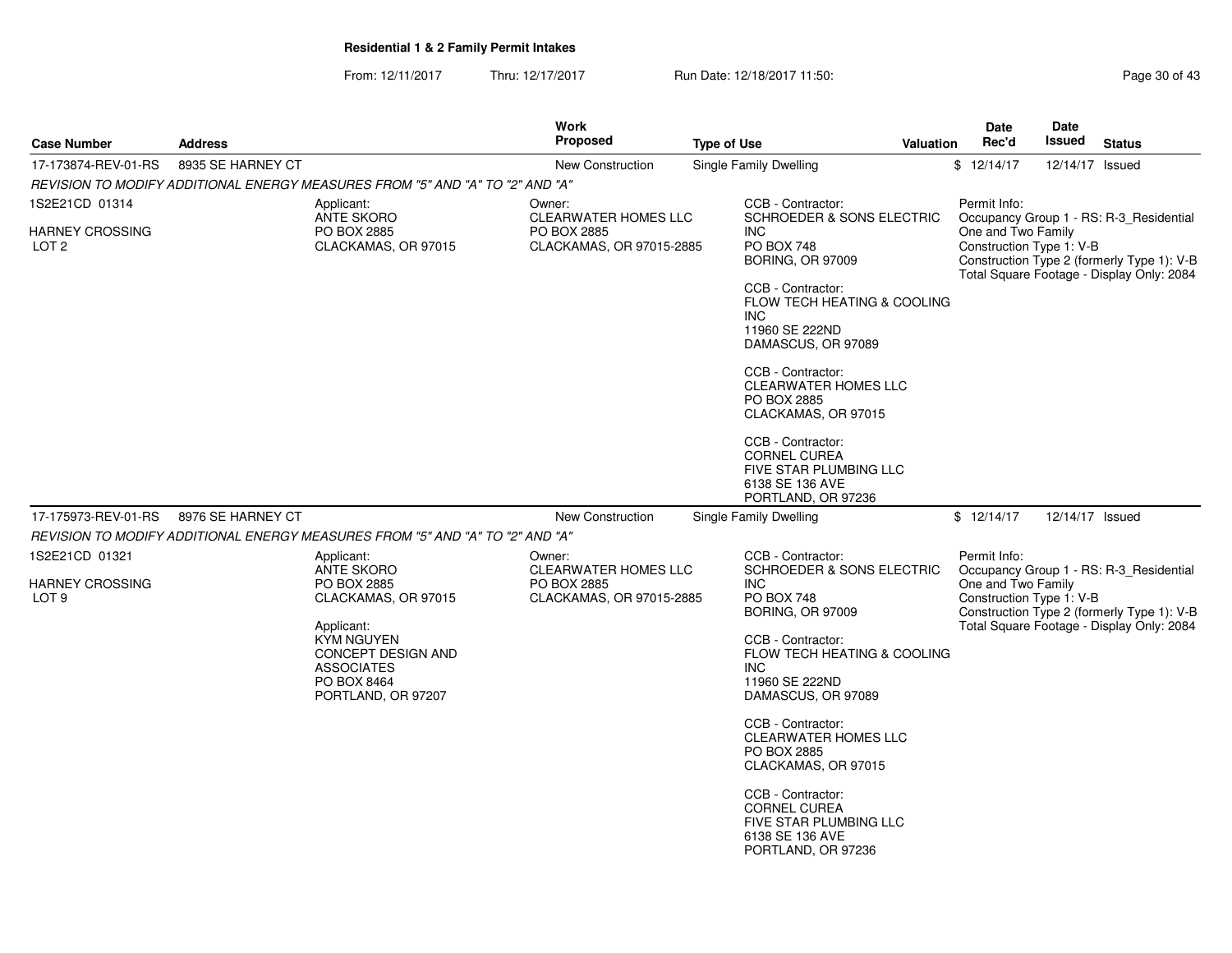From: 12/11/2017Thru: 12/17/2017 **Run Date: 12/18/2017 11:50: Page 31 of 43** 

| <b>Case Number</b>                   | <b>Address</b>                                                                | <b>Work</b><br><b>Proposed</b> |                             | <b>Type of Use</b>                                                                                          | Valuation | <b>Date</b><br>Rec'd                           | <b>Date</b><br>Issued | <b>Status</b>                                                                           |
|--------------------------------------|-------------------------------------------------------------------------------|--------------------------------|-----------------------------|-------------------------------------------------------------------------------------------------------------|-----------|------------------------------------------------|-----------------------|-----------------------------------------------------------------------------------------|
| 17-175986-REV-01-RS                  | 8953 SE HARNEY CT                                                             | <b>New Construction</b>        |                             | <b>Single Family Dwelling</b>                                                                               |           | \$12/14/17                                     | 12/14/17 Issued       |                                                                                         |
|                                      | REVISION TO MODIFY ADDITIONAL ENERGY MEASURES FROM "5" AND "A" TO "2" AND "A" |                                |                             |                                                                                                             |           |                                                |                       |                                                                                         |
| 1S2E21CD 01316                       | Applicant:<br><b>ANTE SKORO</b>                                               | Owner:                         | <b>CLEARWATER HOMES LLC</b> | CCB - Contractor:<br><b>SCHROEDER &amp; SONS ELECTRIC</b>                                                   |           | Permit Info:                                   |                       | Occupancy Group 1 - RS: R-3_Residential                                                 |
| HARNEY CROSSING<br>LOT <sub>4</sub>  | PO BOX 2885<br>CLACKAMAS, OR 97015                                            | PO BOX 2885                    | CLACKAMAS, OR 97015-2885    | <b>INC</b><br><b>PO BOX 748</b><br>BORING, OR 97009                                                         |           | One and Two Family<br>Construction Type 1: V-B |                       | Construction Type 2 (formerly Type 1): V-B<br>Total Square Footage - Display Only: 2084 |
|                                      |                                                                               |                                |                             | CCB - Contractor:<br>FLOW TECH HEATING & COOLING<br><b>INC</b><br>11960 SE 222ND<br>DAMASCUS, OR 97089      |           |                                                |                       |                                                                                         |
|                                      |                                                                               |                                |                             | CCB - Contractor:<br><b>CLEARWATER HOMES LLC</b><br>PO BOX 2885<br>CLACKAMAS, OR 97015                      |           |                                                |                       |                                                                                         |
|                                      |                                                                               |                                |                             | CCB - Contractor:<br>CORNEL CUREA<br>FIVE STAR PLUMBING LLC<br>6138 SE 136 AVE<br>PORTLAND, OR 97236        |           |                                                |                       |                                                                                         |
| 17-176615-REV-01-RS                  | 8962 SE HARNEY CT                                                             |                                | New Construction            | <b>Single Family Dwelling</b>                                                                               |           | \$12/14/17                                     | 12/14/17 Issued       |                                                                                         |
|                                      | REVISION TO MODIFY ADDITIONAL ENERGY MEASURES FROM "5" AND "A" TO "2" AND "A" |                                |                             |                                                                                                             |           |                                                |                       |                                                                                         |
| 1S2E21CD 01322                       | Applicant:<br>KYM NGUYEN                                                      | Owner:                         | <b>CLEARWATER HOMES LLC</b> | CCB - Contractor:<br><b>SCHROEDER &amp; SONS ELECTRIC</b>                                                   |           | Permit Info:                                   |                       | Occupancy Group 1 - RS: R-3_Residential                                                 |
| HARNEY CROSSING<br>LOT <sub>10</sub> | CONCEPT DESIGN AND<br><b>ASSOCIATES</b><br>PO BOX 8464<br>PORTLAND, OR 97207  | PO BOX 2885                    | CLACKAMAS, OR 97015-2885    | <b>INC</b><br>PO BOX 748<br><b>BORING, OR 97009</b>                                                         |           | One and Two Family<br>Construction Type 1: V-B |                       | Construction Type 2 (formerly Type 1): V-B<br>Total Square Footage - Display Only: 2065 |
|                                      |                                                                               |                                |                             | CCB - Contractor:<br>FLOW TECH HEATING & COOLING<br><b>INC</b><br>11960 SE 222ND<br>DAMASCUS, OR 97089      |           |                                                |                       |                                                                                         |
|                                      |                                                                               |                                |                             | CCB - Contractor:<br><b>CLEARWATER HOMES LLC</b><br>PO BOX 2885<br>CLACKAMAS, OR 97015                      |           |                                                |                       |                                                                                         |
|                                      |                                                                               |                                |                             | CCB - Contractor:<br><b>CORNEL CUREA</b><br>FIVE STAR PLUMBING LLC<br>6138 SE 136 AVE<br>PORTLAND, OR 97236 |           |                                                |                       |                                                                                         |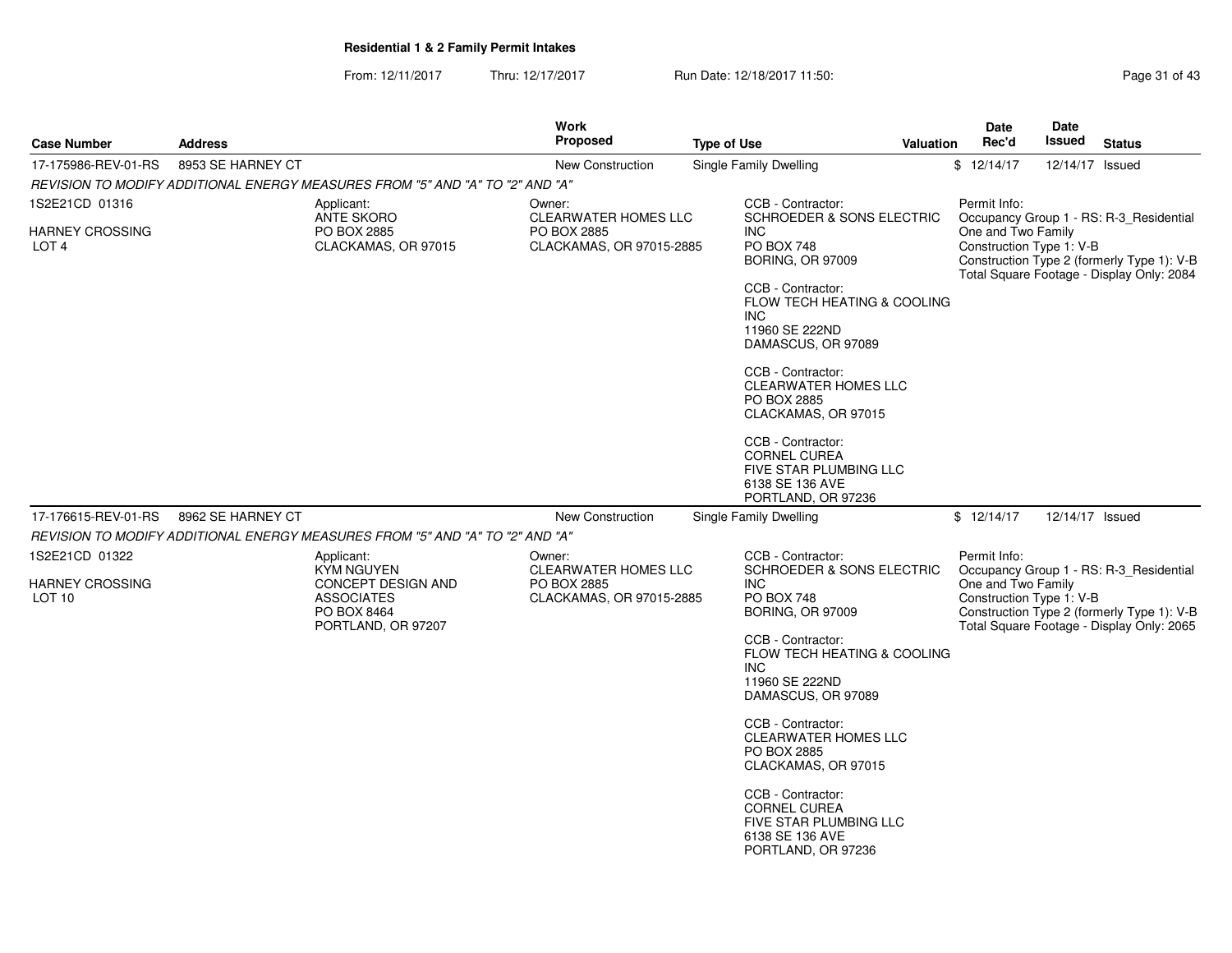From: 12/11/2017Thru: 12/17/2017 **Run Date: 12/18/2017 11:50: Page 32 of 43** 

| <b>Case Number</b>                                           | <b>Address</b>                                                                                                                                                          | Work<br>Proposed                                                                           | <b>Type of Use</b>                                                                                                                                                                                                                                                                                                                                                                                                              | Valuation | <b>Date</b><br>Rec'd                                                                              | Date<br><b>Issued</b> | <b>Status</b>                                                                                                                      |
|--------------------------------------------------------------|-------------------------------------------------------------------------------------------------------------------------------------------------------------------------|--------------------------------------------------------------------------------------------|---------------------------------------------------------------------------------------------------------------------------------------------------------------------------------------------------------------------------------------------------------------------------------------------------------------------------------------------------------------------------------------------------------------------------------|-----------|---------------------------------------------------------------------------------------------------|-----------------------|------------------------------------------------------------------------------------------------------------------------------------|
| 17-176633-REV-01-RS                                          | 8973 SE HARNEY CT                                                                                                                                                       | New Construction                                                                           | Single Family Dwelling                                                                                                                                                                                                                                                                                                                                                                                                          |           | \$12/14/17                                                                                        | 12/14/17 Issued       |                                                                                                                                    |
|                                                              | REVISION TO MODIFY ADDITIONAL ENERGY MEASURES FROM "5" AND "A" TO "2" AND "A"                                                                                           |                                                                                            |                                                                                                                                                                                                                                                                                                                                                                                                                                 |           |                                                                                                   |                       |                                                                                                                                    |
| 1S2E21CD 01318<br><b>HARNEY CROSSING</b><br>LOT <sub>6</sub> | Applicant:<br><b>ANTE SKORO</b><br>PO BOX 2885<br>CLACKAMAS, OR 97015                                                                                                   | Owner:<br><b>CLEARWATER HOMES LLC</b><br>PO BOX 2885<br>CLACKAMAS, OR 97015-2885           | CCB - Contractor:<br><b>SCHROEDER &amp; SONS ELECTRIC</b><br><b>INC</b><br><b>PO BOX 748</b><br><b>BORING, OR 97009</b><br>CCB - Contractor:<br><b>FLOW TECH HEATING &amp; COOLING</b><br><b>INC</b><br>11960 SE 222ND<br>DAMASCUS, OR 97089<br>CCB - Contractor:<br><b>CLEARWATER HOMES LLC</b><br>PO BOX 2885<br>CLACKAMAS, OR 97015<br>CCB - Contractor:<br><b>CORNEL CUREA</b><br>FIVE STAR PLUMBING LLC<br>6138 SE 136 AVE |           | Permit Info:<br>One and Two Family<br>Construction Type 1: V-B                                    |                       | Occupancy Group 1 - RS: R-3 Residential<br>Construction Type 2 (formerly Type 1): V-B<br>Total Square Footage - Display Only: 2026 |
| 17-276548-000-00-RS                                          | 2425 NE 162ND AVE, 97230                                                                                                                                                | New Construction                                                                           | PORTLAND, OR 97236<br>Single Family Dwelling                                                                                                                                                                                                                                                                                                                                                                                    |           | \$290.260 12/15/17                                                                                |                       | <b>Under Review</b>                                                                                                                |
|                                                              | NEW SINGLE FAMILY RESIDENCE / 2-STORY / 2-CAR GARAGE / SLIGHTLY SLOPED LOT / SIMPLE / ***TRUSSES TO BE DEFERRED ***MECHANICAL, ELECTRICAL, AND PLUMBING PERMITS TO BE ( |                                                                                            |                                                                                                                                                                                                                                                                                                                                                                                                                                 |           |                                                                                                   |                       |                                                                                                                                    |
| 1N2E25DA 00500<br>SECTION 25 1N 2E<br>TL 500 1.50 ACRES      | Applicant:<br><b>NATHAN ARNOLD</b><br><b>FASTER PERMITS</b><br>2000 SW 1ST AVE #420<br>PORTLAND OR 97207                                                                | Owner:<br>SILVER V CONSTRUCTION INC<br>10117 SE SUNNYSIDE RD #F1178<br>CLACKAMAS, OR 97015 | CCB - Contractor:<br><b>ROB VENEMA</b><br>SILVER V CONSTRUCTION INC<br>10117 SE SUNNYSIDE RD SUITE F<br>1178<br>CLACKAMAS, OR 97015                                                                                                                                                                                                                                                                                             |           | Permit Info:<br>One and Two Family<br>Construction Type 1: V-B<br>Number of New Dwelling Units: 1 |                       | Occupancy Group 1 - RS: R-3_Residential<br>Construction Type 2 (formerly Type 1): V-B<br>Total Square Footage - Display Only: 2779 |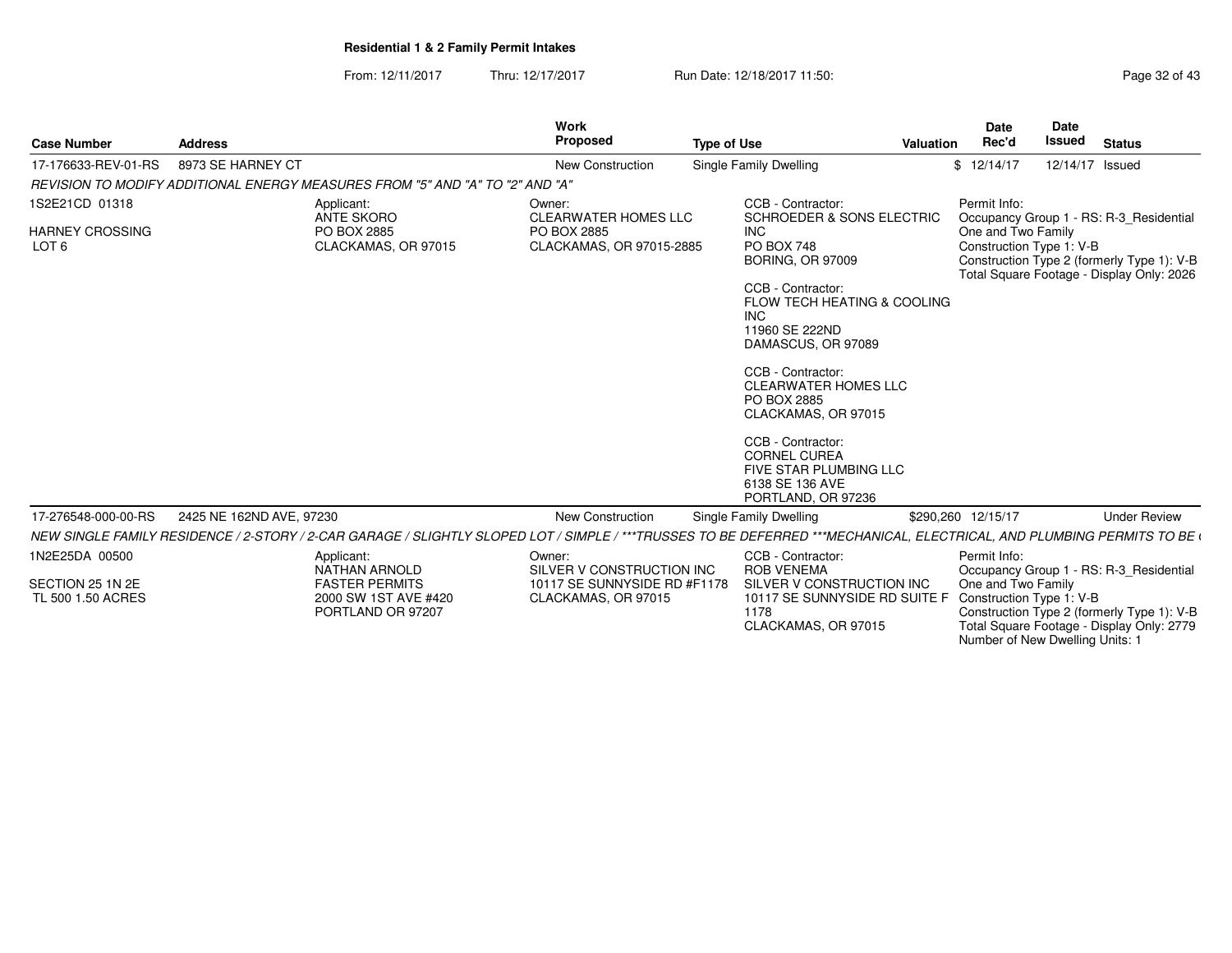From: 12/11/2017Thru: 12/17/2017 **Run Date: 12/18/2017 11:50: Page 33 of 43** 

| <b>Case Number</b>                                          | <b>Address</b> |                                                                                          | <b>Work</b><br><b>Proposed</b>                                      | <b>Type of Use</b> |                                                                                                                                                                                                                                                                                                      | Valuation | Date<br>Rec'd                                                                     | Date<br><b>Issued</b> | <b>Status</b>                                                                           |
|-------------------------------------------------------------|----------------|------------------------------------------------------------------------------------------|---------------------------------------------------------------------|--------------------|------------------------------------------------------------------------------------------------------------------------------------------------------------------------------------------------------------------------------------------------------------------------------------------------------|-----------|-----------------------------------------------------------------------------------|-----------------------|-----------------------------------------------------------------------------------------|
| 17-278955-000-00-RS                                         |                |                                                                                          | New Construction                                                    |                    | <b>Single Family Dwelling</b>                                                                                                                                                                                                                                                                        |           | \$368,329 12/15/17                                                                |                       | <b>Under Review</b>                                                                     |
|                                                             |                | NEW SINGLE FAMILY RESIDENCE WITH BASEMENT ADU/3-STORY/TUCK UNDER GARAGE/FLAT LOT/COMPLEX |                                                                     |                    |                                                                                                                                                                                                                                                                                                      |           |                                                                                   |                       |                                                                                         |
| 1S1E11BC 08601                                              |                | Applicant:<br><b>KEVIN PARTAIN</b>                                                       | Owner:<br>JEFFREY S WEDDLE                                          |                    | CCB - Contractor:<br>WHITE LIGHTNING ELECTRIC INC Occupancy Group 1 - RS: R-3_Residential                                                                                                                                                                                                            |           | Permit Info:                                                                      |                       |                                                                                         |
| <b>MANHATTAN HTS</b><br><b>BLOCK D</b><br>LOT <sub>1</sub>  |                | <b>URBAN VISIONS</b><br><b>223 NE 56TH AVE</b><br>PORTLAND OR 97213                      | 4107 SE CRYSTAL SPRINGS BLVD 2310 NE 82ND AVE<br>PORTLAND, OR 97202 |                    | PORTLAND, OR 97220<br>CCB - Contractor:<br><b>SANDU INC</b><br>2406 NE 387 TH AVE<br>WASHOUGAL, WA 98671<br>WASHOUGAL WA 98671<br>CCB - Contractor:<br>CONNELLY CONSTRUCTION LLC<br>13373 SE SNOWFIRE DR<br>HAPPY VALLEY, OR 97086<br>CCB - Contractor:<br>AIR 1 PLUMBING INC<br>9012 NE 89TH CIRCLE |           | One and Two Family<br>Construction Type 1: V-B<br>Number of New Dwelling Units: 2 |                       | Construction Type 2 (formerly Type 1): V-B<br>Total Square Footage - Display Only: 3478 |
|                                                             |                |                                                                                          |                                                                     |                    | VANCOUVER, WA 98662                                                                                                                                                                                                                                                                                  |           |                                                                                   |                       |                                                                                         |
| 17-281913-000-00-RS                                         |                |                                                                                          | New Construction                                                    |                    | Single Family Dwelling                                                                                                                                                                                                                                                                               |           | \$230,269 12/11/17                                                                |                       | <b>Under Review</b>                                                                     |
|                                                             |                | NEW SINGLE FAMILY RESIDENCE/3-STORY/1-CAR GARAGE/FLAT LOT/COMPLEX                        |                                                                     |                    |                                                                                                                                                                                                                                                                                                      |           |                                                                                   |                       |                                                                                         |
| 1N1E35DA 13601                                              |                | Applicant:<br>TIMUR TURSUNBAEV                                                           | Owner:<br><b>TIMUR TURSUNBAEV</b>                                   |                    | CCB - Contractor:<br>SUNLIGHT ELECTRIC INC                                                                                                                                                                                                                                                           |           | Permit Info:                                                                      |                       | Occupancy Group 1 - RS: R-3 Residential                                                 |
| <b>KEYSTONE ADD</b><br>BLOCK <sub>2</sub><br>LOT 9 TL 13601 |                | 5716 SW HAMILTON ST<br>PORTLAND, OR 97221                                                | 5716 SW HAMILTON ST<br>PORTLAND, OR 97221                           |                    | 2804 NE 65TH AVE D<br>VANCOUVER, WA 98661                                                                                                                                                                                                                                                            |           | One and Two Family<br>Construction Type 1: V-B                                    |                       | Construction Type 2 (formerly Type 1): V-B                                              |
|                                                             |                |                                                                                          |                                                                     |                    | CCB - Contractor:<br><b>TIMUR TURSUNBAEV</b><br>TIMURLAND CONSTRUCTION LLC<br>5716 SW HAMILTON ST<br>PORTLAND, OR 97221                                                                                                                                                                              |           | Number of New Dwelling Units: 1                                                   |                       | Total Square Footage - Display Only: 2150                                               |
|                                                             |                |                                                                                          |                                                                     |                    | CCB - Contractor:<br>DANNYS HEATING & COOLING INC<br>16303 NE 36TH ST<br>VANCOUVER, WA 98682                                                                                                                                                                                                         |           |                                                                                   |                       |                                                                                         |
|                                                             |                |                                                                                          |                                                                     |                    | CCB - Contractor:<br><b>GEO PLUMBING LLC</b><br>1710 NE 199TH ST<br>RIDGEFIELD, WA 98642                                                                                                                                                                                                             |           |                                                                                   |                       |                                                                                         |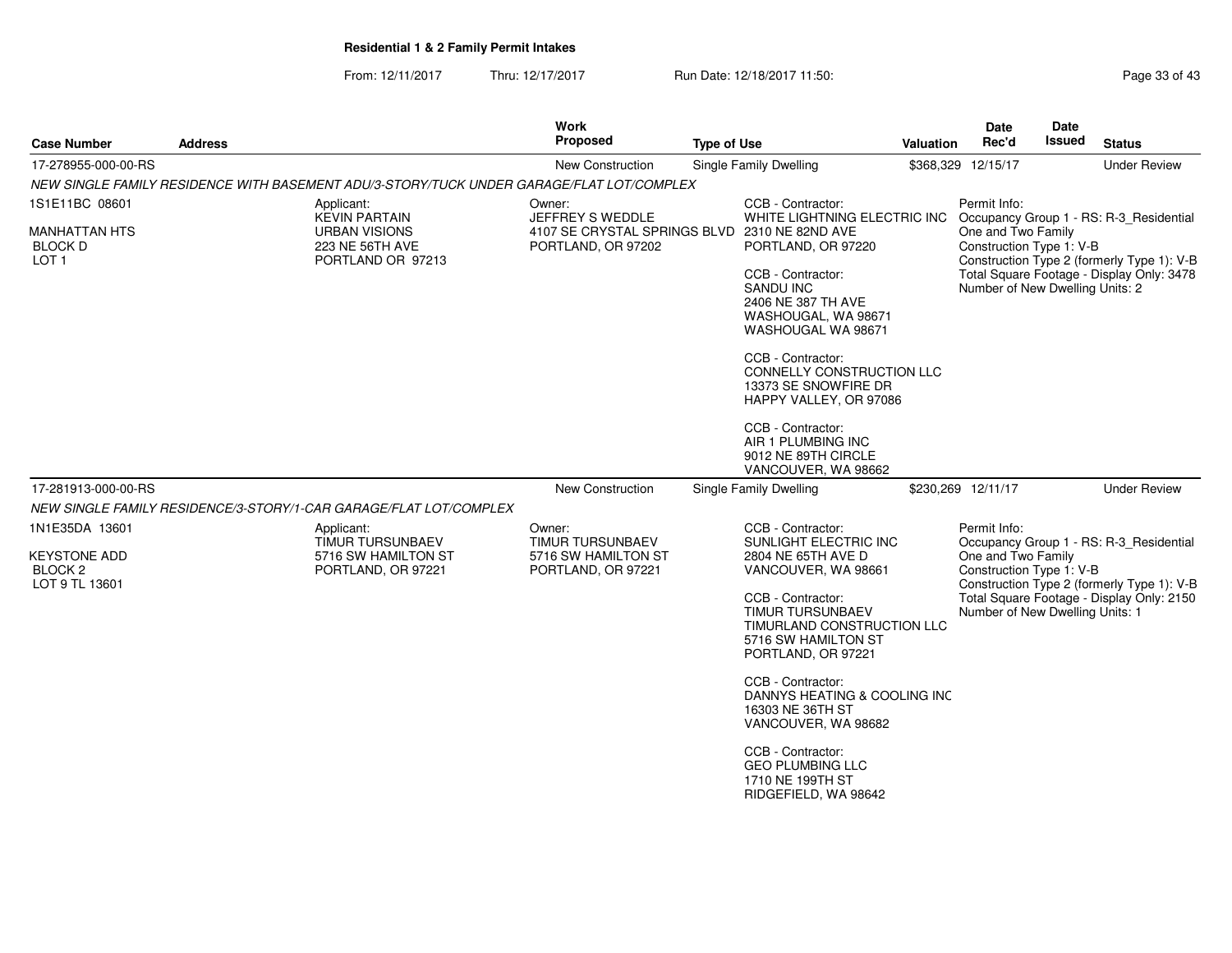From: 12/11/2017Thru: 12/17/2017 **Run Date: 12/18/2017 11:50: Page 34 of 43** 

| <b>Case Number</b>                     | <b>Address</b>                                                                                                                                                        | Work<br>Proposed                                   | <b>Type of Use</b>                                                                                 | <b>Valuation</b> | Date<br>Rec'd                                                                                                                                                                | Date<br><b>Issued</b> | <b>Status</b>                                                                           |
|----------------------------------------|-----------------------------------------------------------------------------------------------------------------------------------------------------------------------|----------------------------------------------------|----------------------------------------------------------------------------------------------------|------------------|------------------------------------------------------------------------------------------------------------------------------------------------------------------------------|-----------------------|-----------------------------------------------------------------------------------------|
| 17-281995-000-00-RS                    | 7050 NE 7TH AVE, 97211                                                                                                                                                | New Construction                                   | <b>Single Family Dwelling</b>                                                                      |                  | \$367,622 12/11/17                                                                                                                                                           |                       | <b>Under Review</b>                                                                     |
|                                        | NEW SINGLE FAMILY RESIDENCE WITH ATTACHED ADU IN BASEMENT, 2 STORY, NO GARAGE, FLAT LOT ****SEPARATE PERMITS FOR ELECTRICAL, MECHANICAL, PLUMBING**** ****DFS TRUSSL  |                                                    |                                                                                                    |                  |                                                                                                                                                                              |                       |                                                                                         |
| 1N1E14BB 11600                         | Applicant:<br><b>DERRICK L ARAGON</b>                                                                                                                                 | Owner:<br><b>DERRICK L ARAGON</b>                  | CCB - Contractor:<br><b>DERRICK ARAGON</b>                                                         |                  | Permit Info:                                                                                                                                                                 |                       | Occupancy Group 1 - RS: R-3_Residential                                                 |
| <b>EL TOVAR</b><br>BLOCK 6             | 2401 NE MLK JR BLVD<br>PORTLAND, OR 97212-3734                                                                                                                        | 2401 NE MLK JR BLVD<br>PORTLAND, OR 97212-3734     | NORTHWEST VENTURES GROUP<br><b>INC</b>                                                             |                  | One and Two Family<br>Construction Type 1: V-B                                                                                                                               |                       |                                                                                         |
| LOT <sub>4</sub><br>W 1/2 OF LOT 5     |                                                                                                                                                                       |                                                    | 2401 NE MLK JR BLVD<br>PORTLAND, OR 97212                                                          |                  | Number of New Dwelling Units: 2                                                                                                                                              |                       | Construction Type 2 (formerly Type 1): V-B<br>Total Square Footage - Display Only: 3229 |
| 17-282308-000-00-RS                    |                                                                                                                                                                       | <b>New Construction</b>                            | <b>Single Family Dwelling</b>                                                                      |                  | \$251.609 12/12/17                                                                                                                                                           |                       | <b>Under Review</b>                                                                     |
|                                        | NEW SINGLE FAMILY RESIDENCE / 2-STORY / NO GARAGE / FLAT LOT / COMPLEX / ***ROOF TRUSSES TO BE DEFERRED SUBMITTAL *** MECHANICAL, ELECTRICAL, AND PLUMBING PERMITS TC |                                                    |                                                                                                    |                  |                                                                                                                                                                              |                       |                                                                                         |
| 1N1E07DC 02001                         | Applicant:<br>Harry Hanna                                                                                                                                             | Owner:<br>WILLIAM JR SHERIDAN                      | CCB - Contractor:<br><b>HARRY HANNA</b>                                                            |                  | Permit Info:                                                                                                                                                                 |                       | Occupancy Group 1 - RS: R-3_Residential                                                 |
| <b>PORTSMOUTH</b>                      | Sentaur Inc.                                                                                                                                                          | 7428 SE 42ND AVE                                   | <b>SENTAUR INC</b>                                                                                 |                  | One and Two Family                                                                                                                                                           |                       |                                                                                         |
| BLOCK 22<br>LOT <sub>12</sub>          | 3880 SE Harrison Street, Ste. 100                                                                                                                                     | PORTLAND, OR 97206                                 | 3880 SE HARRISON ST STE 100                                                                        |                  | Construction Type 1: V-B                                                                                                                                                     |                       |                                                                                         |
| NELY 6.66' OF LOT 13                   | Milwaukie, Oregon 97222                                                                                                                                               |                                                    | MILWAUKIE, OR 97222                                                                                |                  | Number of New Dwelling Units: 1                                                                                                                                              |                       | Construction Type 2 (formerly Type 1):<br>Total Square Footage - Display Only: 2210     |
| 17-282511-000-00-RS                    |                                                                                                                                                                       | New Construction                                   | Single Family Dwelling                                                                             |                  | \$309,917 12/15/17                                                                                                                                                           |                       | <b>Under Review</b>                                                                     |
|                                        | NEW SINGLE FAMILY RESIDENCE/2-STORY/ATTACHED GARAGE/FLAT LOT/COMPLEX (LOT 8)***ELECTRICAL PERMITS TO BE OBTAINED SEPARATELY***                                        |                                                    |                                                                                                    |                  |                                                                                                                                                                              |                       |                                                                                         |
| 1S2E24DD 00313                         | Applicant:<br><b>JULS CALL</b>                                                                                                                                        | Owner:<br>LENNAR NORTHWEST INC                     | CCB - Contractor:<br>DEVELOPMENT NORTHWEST INC Occupancy Group 1 - RS: R-3_Residential             |                  | Permit Info:                                                                                                                                                                 |                       |                                                                                         |
| PEACH TREE MEADOWS<br>LOT <sub>8</sub> | <b>LENNAR NW INC</b><br>11807 NE 99TH ST #1170                                                                                                                        | 11807 NE 99TH ST #1170<br>VANCOUVER, WA 98682-2350 | 1075 W COLUMBIA RIVER HWY<br>TROUTDALE, OR 97060                                                   |                  | One and Two Family<br>Construction Type 1: V-B<br>Construction Type 2 (formerly Type 1): V-B<br>Total Square Footage - Display Only: 2974<br>Number of New Dwelling Units: 1 |                       |                                                                                         |
| INC UND INT TRACT B                    | VANCOUVER WA 98682                                                                                                                                                    |                                                    | CCB - Contractor:<br>LENNAR NORTHWEST INC<br>11807 NE 99TH ST STE 1170<br>VANCOUVER, WA 98682-2350 |                  |                                                                                                                                                                              |                       |                                                                                         |
| 17-282542-000-00-RS                    |                                                                                                                                                                       | <b>New Construction</b>                            | Single Family Dwelling                                                                             |                  | \$354,204 12/15/17                                                                                                                                                           |                       | <b>Under Review</b>                                                                     |
|                                        | NEW SINGLE FAMILY RESIDENCE/2-STORY/ATTACHED GARAGE/FLAT LOT/COMPLEX (LOT 25)***ELECTRICAL PERMITS TO BE OBTAINED SEPARATELY***                                       |                                                    |                                                                                                    |                  |                                                                                                                                                                              |                       |                                                                                         |
| 1S2E24DD 00330                         | Applicant:<br><b>JULS CALL</b>                                                                                                                                        | Owner:<br>LENNAR NORTHWEST INC                     | CCB - Contractor:<br>DEVELOPMENT NORTHWEST INC                                                     |                  | Permit Info:                                                                                                                                                                 |                       | Occupancy Group 1 - RS: R-3 Residential                                                 |
| PEACH TREE MEADOWS<br><b>LOT 25</b>    | <b>LENNAR NW INC</b><br>11807 NE 99TH ST #1170                                                                                                                        | 11807 NE 99TH ST #1170<br>VANCOUVER, WA 98682-2350 | 1075 W COLUMBIA RIVER HWY<br>TROUTDALE, OR 97060                                                   |                  | One and Two Family<br>Construction Type 1: V-B                                                                                                                               |                       |                                                                                         |
| INC UND INT TRACT B                    | VANCOUVER WA 98682                                                                                                                                                    |                                                    | CCB - Contractor:<br>LENNAR NORTHWEST INC<br>11807 NE 99TH ST STE 1170<br>VANCOUVER, WA 98682-2350 |                  | Construction Type 2 (formerly Type 1): V-B<br>Total Square Footage - Display Only: 3395<br>Number of New Dwelling Units: 1                                                   |                       |                                                                                         |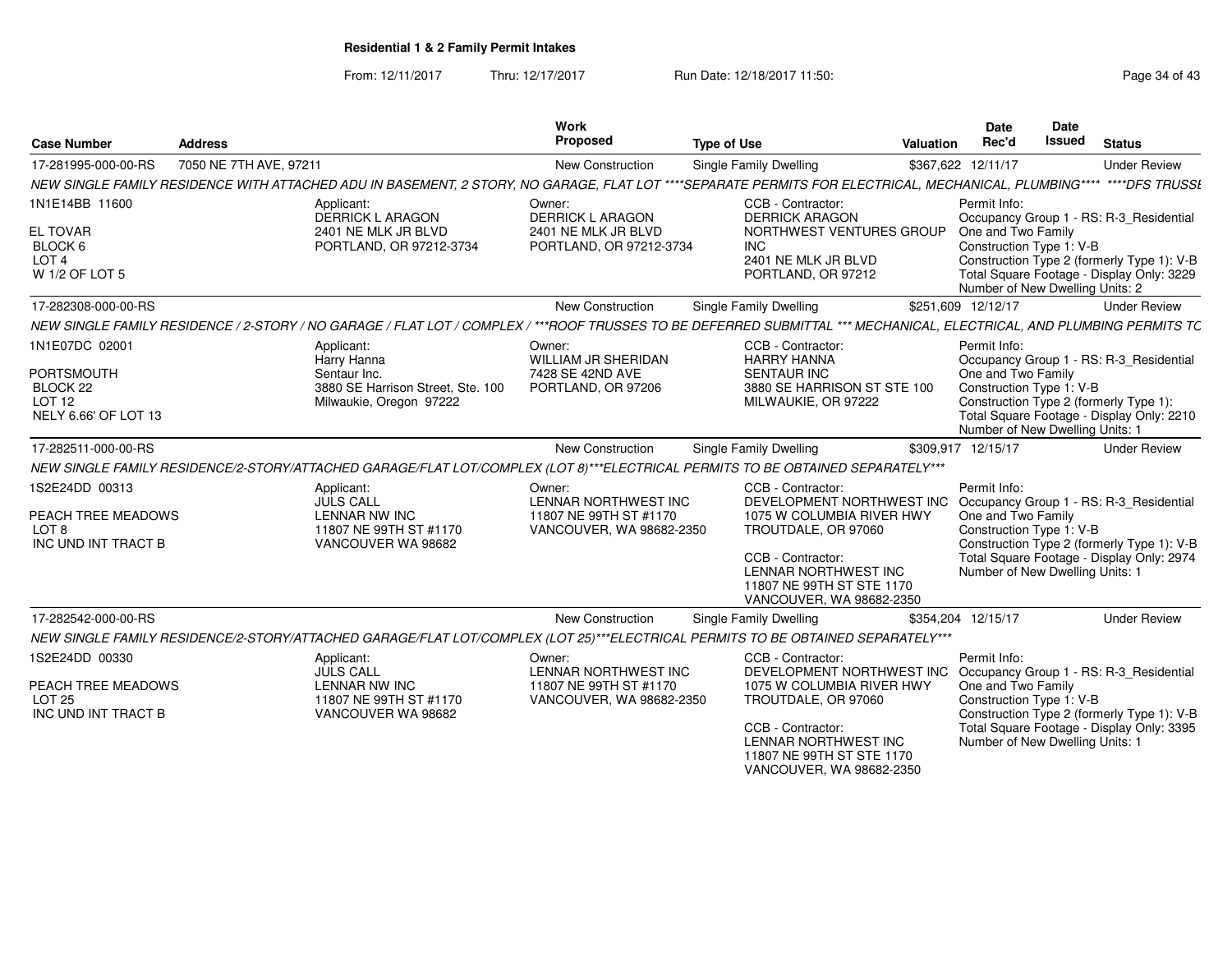From: 12/11/2017Thru: 12/17/2017 **Run Date: 12/18/2017 11:50:** Christian Page 35 of 43

| <b>Case Number</b>                                             | <b>Address</b>     |                                                                                                                                 | <b>Work</b><br>Proposed                                  | <b>Type of Use</b>                                                                                 | Valuation | <b>Date</b><br>Rec'd                                                                                                                                                         | Date<br><b>Issued</b>                          | <b>Status</b>                              |
|----------------------------------------------------------------|--------------------|---------------------------------------------------------------------------------------------------------------------------------|----------------------------------------------------------|----------------------------------------------------------------------------------------------------|-----------|------------------------------------------------------------------------------------------------------------------------------------------------------------------------------|------------------------------------------------|--------------------------------------------|
| 17-282556-000-00-RS                                            |                    |                                                                                                                                 | <b>New Construction</b>                                  | <b>Single Family Dwelling</b>                                                                      |           | \$309,917 12/15/17                                                                                                                                                           |                                                | <b>Under Review</b>                        |
|                                                                |                    | NEW SINGLE FAMILY RESIDENCE/2-STORY/ATTACHED GARAGE/FLAT LOT/COMPLEX (LOT 26)***ELECTRICAL PERMITS TO BE OBTAINED SEPARATELY*** |                                                          |                                                                                                    |           |                                                                                                                                                                              |                                                |                                            |
| 1S2E24DD 00331                                                 |                    | Applicant:<br><b>JULS CALL</b>                                                                                                  | Owner:<br>LENNAR NORTHWEST INC                           | CCB - Contractor:<br>DEVELOPMENT NORTHWEST INC Occupancy Group 1 - RS: R-3_Residential             |           | Permit Info:                                                                                                                                                                 |                                                |                                            |
| PEACH TREE MEADOWS<br>LOT <sub>26</sub><br>INC UND INT TRACT B |                    | LENNAR NW INC<br>11807 NE 99TH ST #1170<br>VANCOUVER WA 98682                                                                   | 11807 NE 99TH ST #1170<br>VANCOUVER, WA 98682-2350       | 1075 W COLUMBIA RIVER HWY<br>TROUTDALE, OR 97060                                                   |           | One and Two Family<br>Construction Type 1: V-B                                                                                                                               |                                                | Construction Type 2 (formerly Type 1): V-B |
|                                                                |                    |                                                                                                                                 |                                                          | CCB - Contractor:<br>LENNAR NORTHWEST INC<br>11807 NE 99TH ST STE 1170<br>VANCOUVER, WA 98682-2350 |           | Number of New Dwelling Units: 1                                                                                                                                              | Total Square Footage - Display Only: 2974      |                                            |
| 17-282572-000-00-RS                                            |                    |                                                                                                                                 | New Construction                                         | Single Family Dwelling                                                                             |           | \$354,204 12/15/17                                                                                                                                                           |                                                | <b>Under Review</b>                        |
|                                                                |                    | NEW SINGLE FAMILY RESIDENCE/2-STORY/ATTACHED GARAGE/FLAT LOT/COMPLEX (LOT 27)***ELECTRICAL PERMITS TO BE OBTAINED SEPARATELY*** |                                                          |                                                                                                    |           |                                                                                                                                                                              |                                                |                                            |
| 1S2E24DD 00332<br>PEACH TREE MEADOWS                           |                    | Applicant:<br><b>JULS CALL</b><br><b>LENNAR NW INC</b>                                                                          | Owner:<br>LENNAR NORTHWEST INC<br>11807 NE 99TH ST #1170 | CCB - Contractor:<br>1075 W COLUMBIA RIVER HWY                                                     |           | Permit Info:<br>DEVELOPMENT NORTHWEST INC Occupancy Group 1 - RS: R-3_Residential<br>One and Two Family                                                                      |                                                |                                            |
| <b>LOT 27</b>                                                  |                    | 11807 NE 99TH ST #1170                                                                                                          | VANCOUVER, WA 98682-2350                                 | TROUTDALE, OR 97060                                                                                |           | Construction Type 1: V-B                                                                                                                                                     |                                                |                                            |
| INC UND INT TRACT B                                            | VANCOUVER WA 98682 |                                                                                                                                 |                                                          | CCB - Contractor:<br>LENNAR NORTHWEST INC<br>11807 NE 99TH ST STE 1170<br>VANCOUVER, WA 98682-2350 |           | Construction Type 2 (formerly Type 1): V-B<br>Total Square Footage - Display Only: 3395<br>Number of New Dwelling Units: 1                                                   |                                                |                                            |
| 17-282589-000-00-RS                                            |                    |                                                                                                                                 | <b>New Construction</b>                                  | <b>Single Family Dwelling</b>                                                                      |           | \$309,917 12/15/17                                                                                                                                                           |                                                | <b>Under Review</b>                        |
|                                                                |                    | NEW SINGLE FAMILY RESIDENCE/2-STORY/ATTACHED GARAGE/FLAT LOT/COMPLEX (LOT 29)***ELECTRICAL PERMITS TO BE OBTAINED SEPARATELY*** |                                                          |                                                                                                    |           |                                                                                                                                                                              |                                                |                                            |
| 1S2E24DD 00334                                                 |                    | Applicant:<br><b>JULS CALL</b>                                                                                                  | Owner:<br>LENNAR NORTHWEST INC                           | CCB - Contractor:<br>DEVELOPMENT NORTHWEST INC                                                     |           | Permit Info:                                                                                                                                                                 |                                                | Occupancy Group 1 - RS: R-3_Residential    |
| PEACH TREE MEADOWS<br>LOT <sub>29</sub><br>INC UND INT TRACT B |                    | <b>LENNAR NW INC</b><br>11807 NE 99TH ST #1170<br>VANCOUVER WA 98682                                                            | 11807 NE 99TH ST #1170<br>VANCOUVER, WA 98682-2350       | 1075 W COLUMBIA RIVER HWY<br>TROUTDALE, OR 97060                                                   |           | One and Two Family<br>Construction Type 1: V-B<br>Construction Type 2 (formerly Type 1): V-B<br>Total Square Footage - Display Only: 2974<br>Number of New Dwelling Units: 1 |                                                |                                            |
|                                                                |                    |                                                                                                                                 |                                                          | CCB - Contractor:<br>LENNAR NORTHWEST INC<br>11807 NE 99TH ST STE 1170<br>VANCOUVER, WA 98682-2350 |           |                                                                                                                                                                              |                                                |                                            |
| 17-282597-000-00-RS                                            |                    |                                                                                                                                 | New Construction                                         | <b>Single Family Dwelling</b>                                                                      |           | \$354,204 12/15/17                                                                                                                                                           |                                                | <b>Under Review</b>                        |
|                                                                |                    | NEW SINGLE FAMILY RESIDENCE/2-STORY/ATTACHED GARAGE/FLAT LOT/COMPLEX (LOT 30)***ELECTRICAL PERMITS TO BE OBTAINED SEPARATELY*** |                                                          |                                                                                                    |           |                                                                                                                                                                              |                                                |                                            |
| 1S2E24DD 00335                                                 |                    | Applicant:<br><b>JULS CALL</b>                                                                                                  | Owner:<br>LENNAR NORTHWEST INC                           | CCB - Contractor:<br>DEVELOPMENT NORTHWEST INC                                                     |           | Permit Info:                                                                                                                                                                 |                                                | Occupancy Group 1 - RS: R-3_Residential    |
| PEACH TREE MEADOWS<br>LOT <sub>30</sub><br>INC UND INT TRACT B |                    | <b>LENNAR NW INC</b><br>11807 NE 99TH ST #1170<br>VANCOUVER WA 98682                                                            | 11807 NE 99TH ST #1170<br>VANCOUVER, WA 98682-2350       | 1075 W COLUMBIA RIVER HWY<br>TROUTDALE, OR 97060                                                   |           |                                                                                                                                                                              | One and Two Family<br>Construction Type 1: V-B | Construction Type 2 (formerly Type 1): V-B |
|                                                                |                    |                                                                                                                                 |                                                          | CCB - Contractor:<br>LENNAR NORTHWEST INC<br>11807 NE 99TH ST STE 1170<br>VANCOUVER, WA 98682-2350 |           | Number of New Dwelling Units: 1                                                                                                                                              |                                                | Total Square Footage - Display Only: 3395  |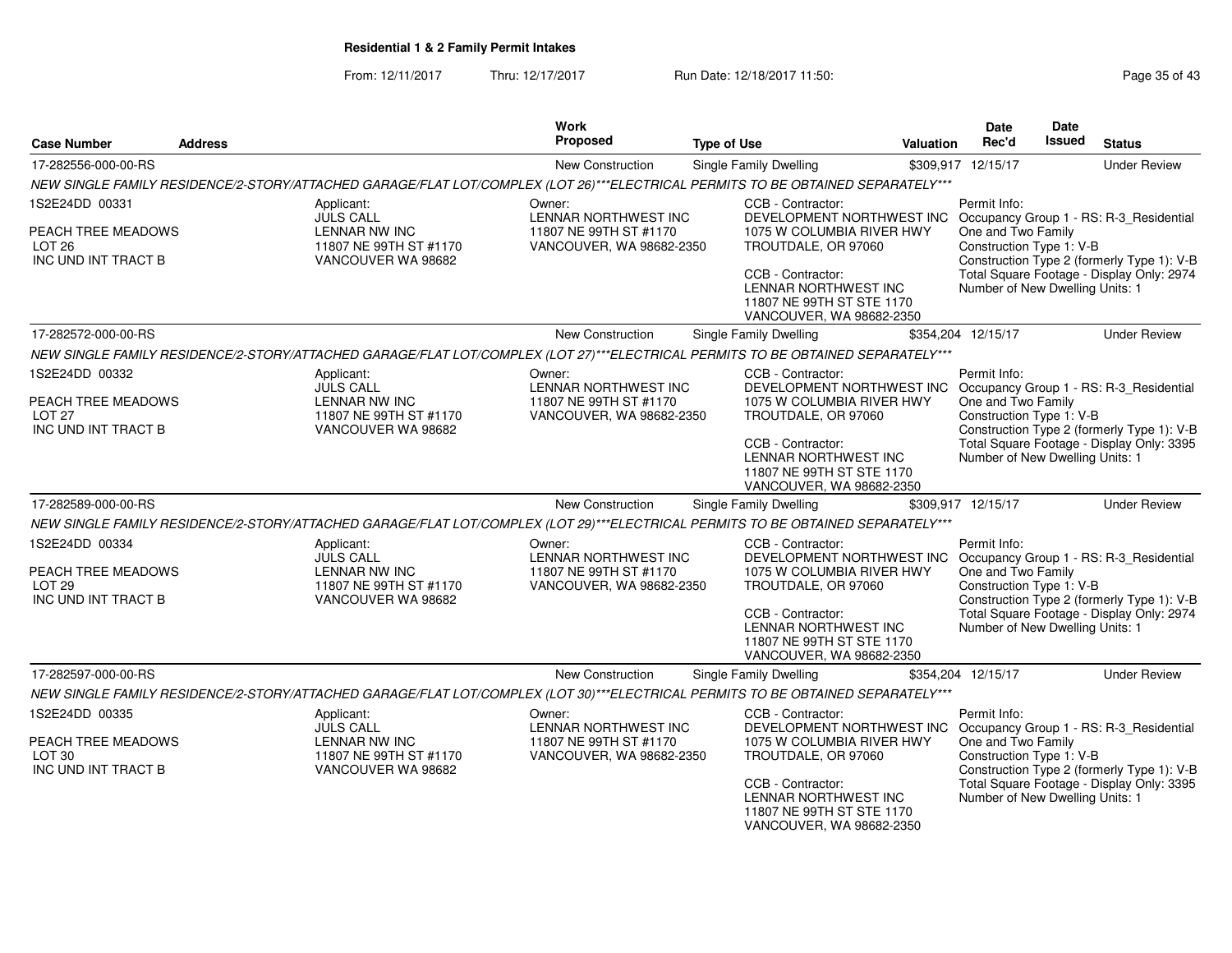From: 12/11/2017Thru: 12/17/2017 **Run Date: 12/18/2017 11:50: Page 36 of 43** 

| <b>Case Number</b>                                                               | <b>Address</b>                    |                                                                                                                                                                     | <b>Work</b><br>Proposed                                                                                                                                 | <b>Type of Use</b> |                                                                                                                                                                              | Valuation | Date<br>Rec'd                      | Date<br><b>Issued</b>                                       | <b>Status</b>                                                                                                                      |
|----------------------------------------------------------------------------------|-----------------------------------|---------------------------------------------------------------------------------------------------------------------------------------------------------------------|---------------------------------------------------------------------------------------------------------------------------------------------------------|--------------------|------------------------------------------------------------------------------------------------------------------------------------------------------------------------------|-----------|------------------------------------|-------------------------------------------------------------|------------------------------------------------------------------------------------------------------------------------------------|
| 17-282605-000-00-RS                                                              |                                   |                                                                                                                                                                     | New Construction                                                                                                                                        |                    | Single Family Dwelling                                                                                                                                                       |           | \$309,917 12/15/17                 |                                                             | <b>Under Review</b>                                                                                                                |
|                                                                                  |                                   | NEW SINGLE FAMILY RESIDENCE/2-STORY/ATTACHED GARAGE/FLAT LOT/COMPLEX (LOT 32)***ELECTRICAL PERMITS TO BE OBTAINED SEPARATELY***                                     |                                                                                                                                                         |                    |                                                                                                                                                                              |           |                                    |                                                             |                                                                                                                                    |
| 1S2E24DD 00337<br>PEACH TREE MEADOWS<br>LOT <sub>32</sub><br>INC UND INT TRACT B |                                   | Applicant:<br>JULS CALL<br><b>LENNAR NW INC</b><br>11807 NE 99TH ST #1170<br>VANCOUVER WA 98682                                                                     | Owner:<br>LENNAR NORTHWEST INC<br>11807 NE 99TH ST #1170<br>VANCOUVER, WA 98682-2350                                                                    |                    | CCB - Contractor:<br>DEVELOPMENT NORTHWEST INC<br>1075 W COLUMBIA RIVER HWY<br>TROUTDALE, OR 97060<br>CCB - Contractor:<br>LENNAR NORTHWEST INC<br>11807 NE 99TH ST STE 1170 |           | Permit Info:<br>One and Two Family | Construction Type 1: V-B<br>Number of New Dwelling Units: 1 | Occupancy Group 1 - RS: R-3_Residential<br>Construction Type 2 (formerly Type 1): V-B<br>Total Square Footage - Display Only: 2974 |
| 17-283640-000-00-RS                                                              | 3254 SW EVERGREEN LN, 97201       |                                                                                                                                                                     | New Construction                                                                                                                                        |                    | VANCOUVER, WA 98682-2350<br>Single Family Dwelling                                                                                                                           |           | \$202,253 12/14/17                 |                                                             | <b>Under Review</b>                                                                                                                |
|                                                                                  |                                   | NEW SINGLE FAMILY RESIDENCE/2 STORY/1 CAR GARAGE/ 20% SLOPED LOT/COMPLEX/ ***TRUSSES DFS ***ELECTRICAL, MECHANICAL. PLUMBING PERMIT TO BE OBTAINED SEPERATELY***    |                                                                                                                                                         |                    |                                                                                                                                                                              |           |                                    |                                                             |                                                                                                                                    |
| 1S1E05AC 00800                                                                   |                                   | Applicant:                                                                                                                                                          | Owner:                                                                                                                                                  |                    | <b>Primary Contractor:</b>                                                                                                                                                   |           | Permit Info:                       |                                                             |                                                                                                                                    |
| WESTWOOD HILLS<br>BLOCK 6<br>LOT 3&4&16&17 TL 800                                |                                   | <b>GREG PHILLIPS</b><br>618 NW 12TH AVE #407<br>PORTLAND, OR 97209                                                                                                  | <b>GREG PHILLIPS</b><br>381 E STRAWBERRY DR<br>MILL VALLEY, CA 94941<br>Owner:<br>MARIE-NOELLE PHILLIPS<br>381 E STRAWBERRY DR<br>MILL VALLEY, CA 94941 |                    | <b>TO BID</b>                                                                                                                                                                |           | One and Two Family                 | Construction Type 1: V-B<br>Number of New Dwelling Units: 1 | Occupancy Group 1 - RS: R-3_Residential<br>Construction Type 2 (formerly Type 1): V-B<br>Total Square Footage - Display Only: 1916 |
| 17-283684-000-00-RS                                                              |                                   |                                                                                                                                                                     | New Construction                                                                                                                                        |                    | Single Family Dwelling                                                                                                                                                       |           | \$339,387 12/14/17                 |                                                             | <b>Under Review</b>                                                                                                                |
|                                                                                  |                                   | NEW SINGLE FAMILY RESIDENCE/2-STORY/1-CAR TUCK UNDER GARAGE/FLAT LOT/COMPLEX *** ELECTRICAL, MECHANICAL AND PLUMBING PERMITS TO BE OBTAINED SEPARATELY *** APOT *   |                                                                                                                                                         |                    |                                                                                                                                                                              |           |                                    |                                                             |                                                                                                                                    |
| 1S1E12AC 14601<br><b>WAVERLEIGH HTS</b><br>BLOCK 33<br>LOT <sub>28</sub>         |                                   | Applicant:<br><b>RYAN PICKREL</b><br><b>FASTER PERMITS</b><br>2000 SW 1ST AVE #420<br>PORTLAND OR 97201                                                             | Owner:<br>ANTONIO P CANOSA<br>3362 SE TIBBETTS ST<br>PORTLAND, OR 97202-1951                                                                            |                    | CCB - Contractor:<br>OREGON HOMEWORKS LLC<br>10200 SW EASTRIDGE STREET<br><b>STE 200</b><br>PORTLAND, OR 97225                                                               |           | Permit Info:<br>One and Two Family | Construction Type 1: V-B<br>Number of New Dwelling Units: 1 | Occupancy Group 1 - RS: R-3 Residential<br>Construction Type 2 (formerly Type 1):<br>Total Square Footage - Display Only: 2981     |
| 17-284351-000-00-RS                                                              | 16038 NE 162ND AVE - Lot 3, 97230 |                                                                                                                                                                     | New Construction                                                                                                                                        |                    | Single Family Dwelling                                                                                                                                                       |           | \$327,548 12/15/17                 |                                                             | <b>Under Review</b>                                                                                                                |
|                                                                                  |                                   | NEW SINGLE FAMILY RESIDENCE/2-STORY/2-CAR GARAGE/FLAT LOT/COMPLEX *** ELECTRICAL, MECHANICAL, AND PLUMBING PERMITS TO BE OBTAINED SEPARATELY ****                   |                                                                                                                                                         |                    |                                                                                                                                                                              |           |                                    |                                                             |                                                                                                                                    |
| 1N2E25DA 00500                                                                   |                                   | Applicant:<br><b>NATHAN ARNOLD</b><br><b>FASTER PERMITS</b><br>2000 SW 1ST AVE, SUITE 420<br>PORTLAND OR 97201                                                      | Owner:<br>SILVER V CONSTRUCTION INC<br>10117 SE SUNNYSIDE RD #F1178<br>CLACKAMAS, OR 97015                                                              |                    | CCB - Contractor:<br><b>ROB VENEMA</b><br>SILVER V CONSTRUCTION INC<br>10117 SE SUNNYSIDE RD SUITE F Construction Type 1: V-B<br>1178<br>CLACKAMAS, OR 97015                 |           | Permit Info:<br>One and Two Family |                                                             | Occupancy Group 1 - RS: R-3 Residential<br>Construction Type 2 (formerly Type 1): V-B<br>Total Square Footage - Display Only: 3150 |
| 17-284355-000-00-RS                                                              | 1834 SE SPOKANE ST, 97202         |                                                                                                                                                                     | New Construction                                                                                                                                        |                    | Single Family Dwelling                                                                                                                                                       |           | \$358.808 12/15/17                 |                                                             | <b>Under Review</b>                                                                                                                |
|                                                                                  |                                   | NEW SINGLE FAMILY RESIDENCE / 3-STORY / BASEMENT ADU/TUCK UNDER 1-CAR GARAGE / SLOPED LOT / COMPLEX / **MECHANICAL, ELECTRICAL, AND PLUMBING PERMITS TO BE OBTAINEL |                                                                                                                                                         |                    |                                                                                                                                                                              |           |                                    |                                                             |                                                                                                                                    |
| 1S1E23DD 15200<br>SELLWOOD<br>BLOCK 90<br>E 1/2 OF LOT 1&2                       |                                   | Applicant:<br><b>SERGEY MARANDYUK</b><br>STUDIO SM, LLC<br>141 N. 45TH CIRCLE<br><b>CAMAS WA 98607</b>                                                              | Owner:<br>MODERN HOMES LLC<br>6339 NE 112TH AVE<br>PORTLAND, OR 97220                                                                                   |                    | CCB - Contractor:<br>MODERN NORTHWEST INC<br>6339 NE 112TH AVE<br>PORTLAND, OR 97220                                                                                         |           | Permit Info:<br>One and Two Family | Construction Type 1: V-B<br>Number of New Dwelling Units: 2 | Occupancy Group 1 - RS: R-3_Residential<br>Construction Type 2 (formerly Type 1): V-B<br>Total Square Footage - Display Only: 3520 |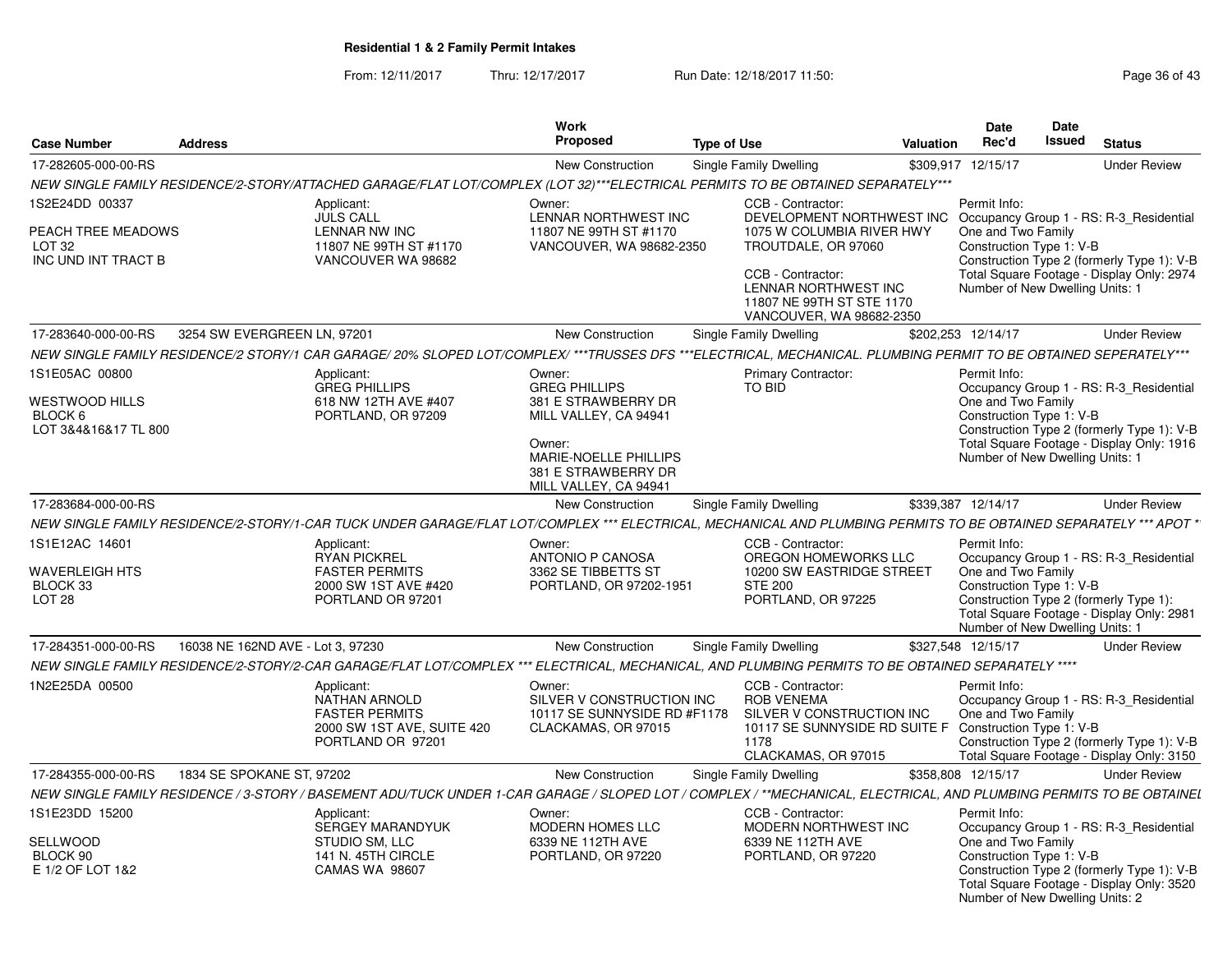From: 12/11/2017Thru: 12/17/2017 **Run Date: 12/18/2017 11:50: Page 37 of 43** 

| <b>Case Number</b>                                                   | <b>Address</b>              |                                                                                                                                                                     | <b>Work</b><br><b>Proposed</b>                                                         | <b>Type of Use</b> |                                                                                                                                                                                                                                                                                                                                                                                                                            | Valuation | <b>Date</b><br>Rec'd                                                                              | Date<br><b>Issued</b> | <b>Status</b>                                                                                                                      |
|----------------------------------------------------------------------|-----------------------------|---------------------------------------------------------------------------------------------------------------------------------------------------------------------|----------------------------------------------------------------------------------------|--------------------|----------------------------------------------------------------------------------------------------------------------------------------------------------------------------------------------------------------------------------------------------------------------------------------------------------------------------------------------------------------------------------------------------------------------------|-----------|---------------------------------------------------------------------------------------------------|-----------------------|------------------------------------------------------------------------------------------------------------------------------------|
| 17-284374-000-00-RS                                                  | 1834 SE SPOKANE ST, 97202   |                                                                                                                                                                     | <b>New Construction</b>                                                                |                    | Single Family Dwelling                                                                                                                                                                                                                                                                                                                                                                                                     |           | \$358,808 12/15/17                                                                                |                       | <b>Under Review</b>                                                                                                                |
|                                                                      |                             | NEW SINGLE FAMILY RESIDENCE / 3-STORY / BASEMENT ADU/TUCK UNDER 1-CAR GARAGE / SLOPED LOT / COMPLEX / **MECHANICAL, ELECTRICAL, AND PLUMBING PERMITS TO BE OBTAINEL |                                                                                        |                    |                                                                                                                                                                                                                                                                                                                                                                                                                            |           |                                                                                                   |                       |                                                                                                                                    |
| 1S1E23DD 15200<br>SELLWOOD<br>BLOCK 90<br>E 1/2 OF LOT 1&2           |                             | Applicant:<br><b>SERGEY MARANDYUK</b><br>STUDIO SM, LLC<br>141 N. 45TH CIRCLE<br><b>CAMAS WA 98607</b>                                                              | Owner:<br><b>MODERN HOMES LLC</b><br>6339 NE 112TH AVE<br>PORTLAND, OR 97220           |                    | CCB - Contractor:<br>MODERN NORTHWEST INC<br>6339 NE 112TH AVE<br>PORTLAND, OR 97220                                                                                                                                                                                                                                                                                                                                       |           | Permit Info:<br>One and Two Family<br>Construction Type 1: V-B<br>Number of New Dwelling Units: 2 |                       | Occupancy Group 1 - RS: R-3 Residential<br>Construction Type 2 (formerly Type 1): V-B<br>Total Square Footage - Display Only: 3520 |
| 17-169091-REV-02-RS                                                  | 4133 SE EVERGREEN ST. 97202 |                                                                                                                                                                     | New Construction                                                                       |                    | Townhouse (2 Units)                                                                                                                                                                                                                                                                                                                                                                                                        |           | \$12/11/17                                                                                        |                       | <b>Under Review</b>                                                                                                                |
|                                                                      |                             | REVISION TO INCREASE ROOF HEIGHT, ASSOCIATED CHANGES TO FLOOR AND ROOF JOISTS. REDUCE SIZE OF WINDOWS IN MEDIA ROOM IN BASEMENT.                                    |                                                                                        |                    |                                                                                                                                                                                                                                                                                                                                                                                                                            |           |                                                                                                   |                       |                                                                                                                                    |
| 1S1E24AA 01900<br><b>DOVER</b><br><b>BLOCK4</b><br>LOT <sub>23</sub> |                             | Applicant:<br><b>DAN WILLIAMS</b><br><b>FASTER PERMITS</b><br>2000 SW 1ST AVE SUITE 420<br>PORTLAND OR 97201                                                        | Owner:<br>EVERETT CUSTOM HOMES INC<br>3330 NW YEON AVE #100<br>PORTLAND, OR 97210-1531 |                    | CCB - Contractor:<br>PHILLIS CONSTRUCTION CO<br>9409 NE COLFAX ST<br>PORTLAND, OR 97220<br>CCB - Contractor:<br><b>LANTIL LLC</b><br>11490 SE JENNIFER STREET<br>CLACKAMAS, OR 97015<br>CCB - Contractor:<br>DEVELOPMENT NORTHWEST INC<br>1075 W COLUMBIA RIVER HWY<br>TROUTDALE, OR 97060<br>CCB - Contractor:<br><b>VIC REMMERS</b><br><b>EVERETT CUSTOM HOMES INC</b><br>3330 NW YEON AVENUE #100<br>PORTLAND, OR 97210 |           | Permit Info:<br>One and Two Family<br>Construction Type 1: V-B                                    |                       | Occupancy Group 1 - RS: R-3 Residential<br>Construction Type 2 (formerly Type 1): V-B<br>Total Square Footage - Display Only: 2683 |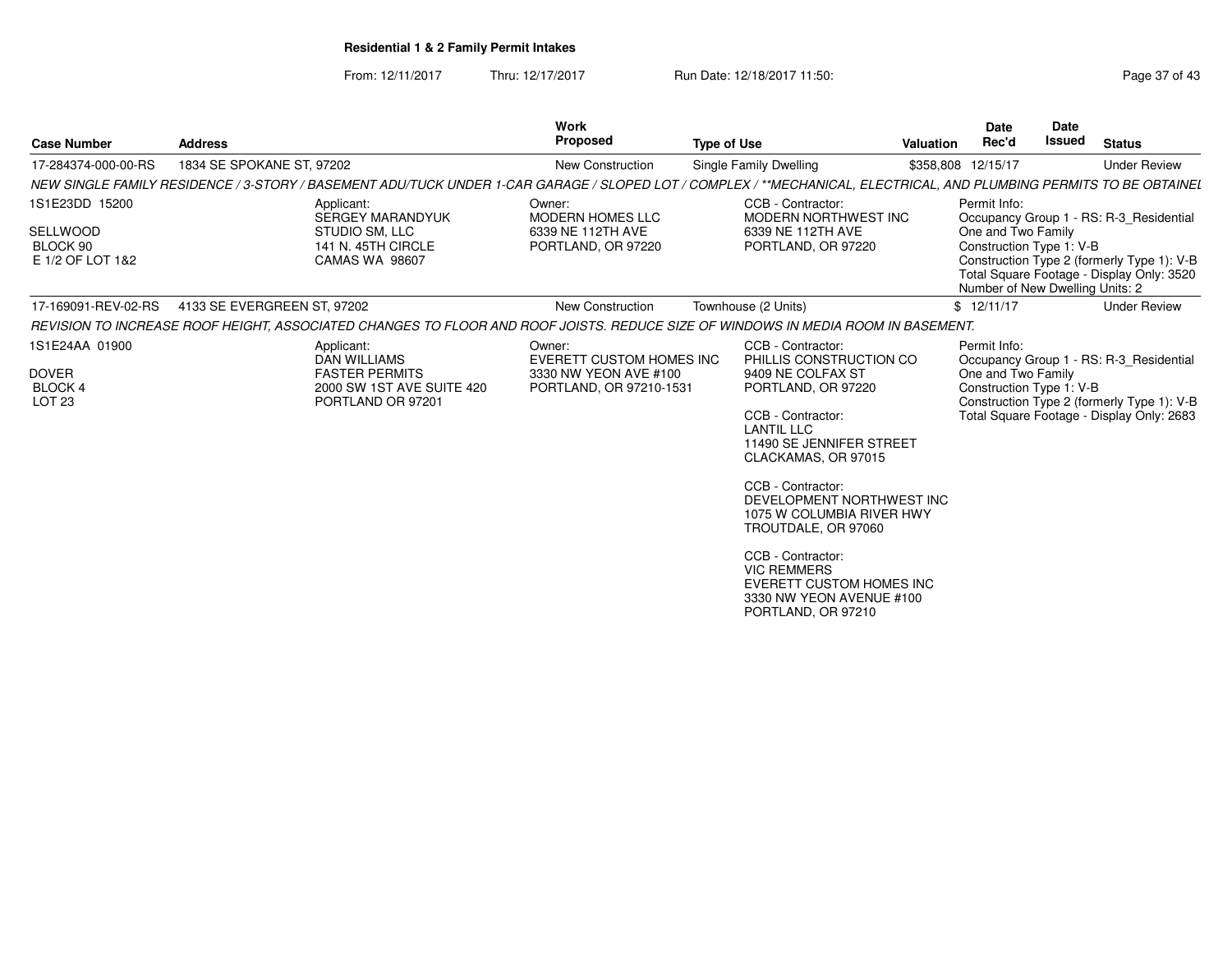**S** Proposed

**Case Number**

17-169155-REV-02-RS

**Address**

From: 12/11/2017Thru: 12/17/2017 **Run Date: 12/18/2017 11:50: Page 38 of 43** Page 38 of 43

> **Work** Proposed

**Type of Use**

| 17-169155-REV-02-RS<br>4129 SE EVERGREEN ST                                                                                                                          |                                                                                                                | New Construction                                                                                 | Townhouse (2 Units)                                                                                                                                                                                                                                                                                                                                                                                                 | \$12/11/17                                                                                        | Under Review                                                                                                                       |
|----------------------------------------------------------------------------------------------------------------------------------------------------------------------|----------------------------------------------------------------------------------------------------------------|--------------------------------------------------------------------------------------------------|---------------------------------------------------------------------------------------------------------------------------------------------------------------------------------------------------------------------------------------------------------------------------------------------------------------------------------------------------------------------------------------------------------------------|---------------------------------------------------------------------------------------------------|------------------------------------------------------------------------------------------------------------------------------------|
| REVISION TO INCREASE ROOF HEIGHT, ASSOCIATED CHANGES TO FLOOR AND ROOF JOISTS. REDUCE SIZE OF WINDOWS IN MEDIA ROOM IN BASEMENT.                                     |                                                                                                                |                                                                                                  |                                                                                                                                                                                                                                                                                                                                                                                                                     |                                                                                                   |                                                                                                                                    |
| 1S1E24AA 01901<br><b>DOVER</b><br>BLOCK 4<br>LOT <sub>22</sub>                                                                                                       | Applicant:<br><b>DAN WILLIAMS</b><br><b>FASTER PERMITS</b><br>2000 SW 1ST AVE SUITE 420<br>PORTLAND OR 97201   | Owner:<br>EVERETT CUSTOM HOMES INC<br>3330 NW YEON AVE #100<br>PORTLAND, OR 97210-1531           | CCB - Contractor:<br>PHILLIS CONSTRUCTION CO<br>9409 NE COLFAX ST<br>PORTLAND, OR 97220<br>CCB - Contractor:<br><b>LANTIL LLC</b><br>11490 SE JENNIFER STREET<br>CLACKAMAS, OR 97015<br>CCB - Contractor:<br>DEVELOPMENT NORTHWEST INC<br>1075 W COLUMBIA RIVER HWY<br>TROUTDALE, OR 97060<br>CCB - Contractor:<br><b>VIC REMMERS</b><br>EVERETT CUSTOM HOMES INC<br>3330 NW YEON AVENUE #100<br>PORTLAND, OR 97210 | Permit Info:<br>One and Two Family<br>Construction Type 1: V-B                                    | Occupancy Group 1 - RS: R-3_Residential<br>Construction Type 2 (formerly Type 1): V-B<br>Total Square Footage - Display Only: 2683 |
| 2306 SE CLINTON ST<br>17-282543-000-00-RS                                                                                                                            |                                                                                                                | <b>New Construction</b>                                                                          | Townhouse (2 Units)                                                                                                                                                                                                                                                                                                                                                                                                 | \$232,937 12/12/17                                                                                | <b>Under Review</b>                                                                                                                |
| NEW 1 OF 2 UNIT TOWNHOUSE ON INDIVIDUAL TAX LOTS/3-STORY/1-CAR GARAGE (THIS UNIT ONLY)/FLAT LOT/COMPLEX *** ELECTRICAL, MECHANICAL AND PLUMBING PERMITS TO BE OBTAII |                                                                                                                |                                                                                                  |                                                                                                                                                                                                                                                                                                                                                                                                                     |                                                                                                   |                                                                                                                                    |
| 1S1E11AA 08001<br>PARTITION PLAT 2008-75<br>LOT <sub>1</sub>                                                                                                         | Applicant:<br><b>NATHAN ARNOLD</b><br><b>FASTER PERMITS</b><br>2000 SW 1ST AVE, SUITE 420<br>PORTLAND OR 97201 | Owner:<br>DEZ DEVELOPMENT LLC<br>PMB 1123 10117 SE SUNNYSIDE<br>RD#F<br>CLACKAMAS, OR 97015-7708 | CCB - Contractor:<br>Vira Gavrishov<br>UKA CONSTRUCTION LLC<br>11016 SE HAPPY VALLEY DR<br>HAPPY VALLEY, OR 97086                                                                                                                                                                                                                                                                                                   | Permit Info:<br>One and Two Family<br>Construction Type 1: V-B<br>Number of New Dwelling Units: 1 | Occupancy Group 1 - RS: R-3_Residential<br>Construction Type 2 (formerly Type 1): V-B<br>Total Square Footage - Display Only: 2046 |
| 2708 SE 23RD AVE<br>17-282557-000-00-RS                                                                                                                              |                                                                                                                | New Construction                                                                                 | Townhouse (2 Units)                                                                                                                                                                                                                                                                                                                                                                                                 | \$203,108 12/12/17                                                                                | <b>Under Review</b>                                                                                                                |
| NEW 2 OF 2 UNIT TOWNHOUSE ON INDIVIDUAL TAX LOTS/3-STORY/NO GARAGE (THIS UNIT ONLY)/FLAT LOT/COMPLEX *** ELECTRICAL, MECHANICAL AND PLUMBING PERMITS TO BE OBTAINEL  |                                                                                                                |                                                                                                  |                                                                                                                                                                                                                                                                                                                                                                                                                     |                                                                                                   |                                                                                                                                    |
| 1S1E11AA 08002<br>PARTITION PLAT 2008-75<br>LOT <sub>2</sub>                                                                                                         | Applicant:<br><b>NATHAN ARNOLD</b><br><b>FASTER PERMITS</b><br>2000 SW 1ST AVE, SUITE 420<br>PORTLAND OR 97201 | Owner:<br>DEZ DEVELOPMENT LLC<br>PMB 1123 10117 SE SUNNYSIDE<br>RD#F<br>CLACKAMAS, OR 97015-7708 | CCB - Contractor:<br>Vira Gavrishov<br>UKA CONSTRUCTION LLC<br>11016 SE HAPPY VALLEY DR<br>HAPPY VALLEY, OR 97086                                                                                                                                                                                                                                                                                                   | Permit Info:<br>One and Two Family<br>Construction Type 1: V-B<br>Number of New Dwelling Units: 1 | Occupancy Group 1 - RS: R-3_Residential<br>Construction Type 2 (formerly Type 1):<br>Total Square Footage - Display Only: 1784     |

**Status**

**DateIssued** 

**DateRec'd Issued**

 $$12/11/17$ 

**Valuation**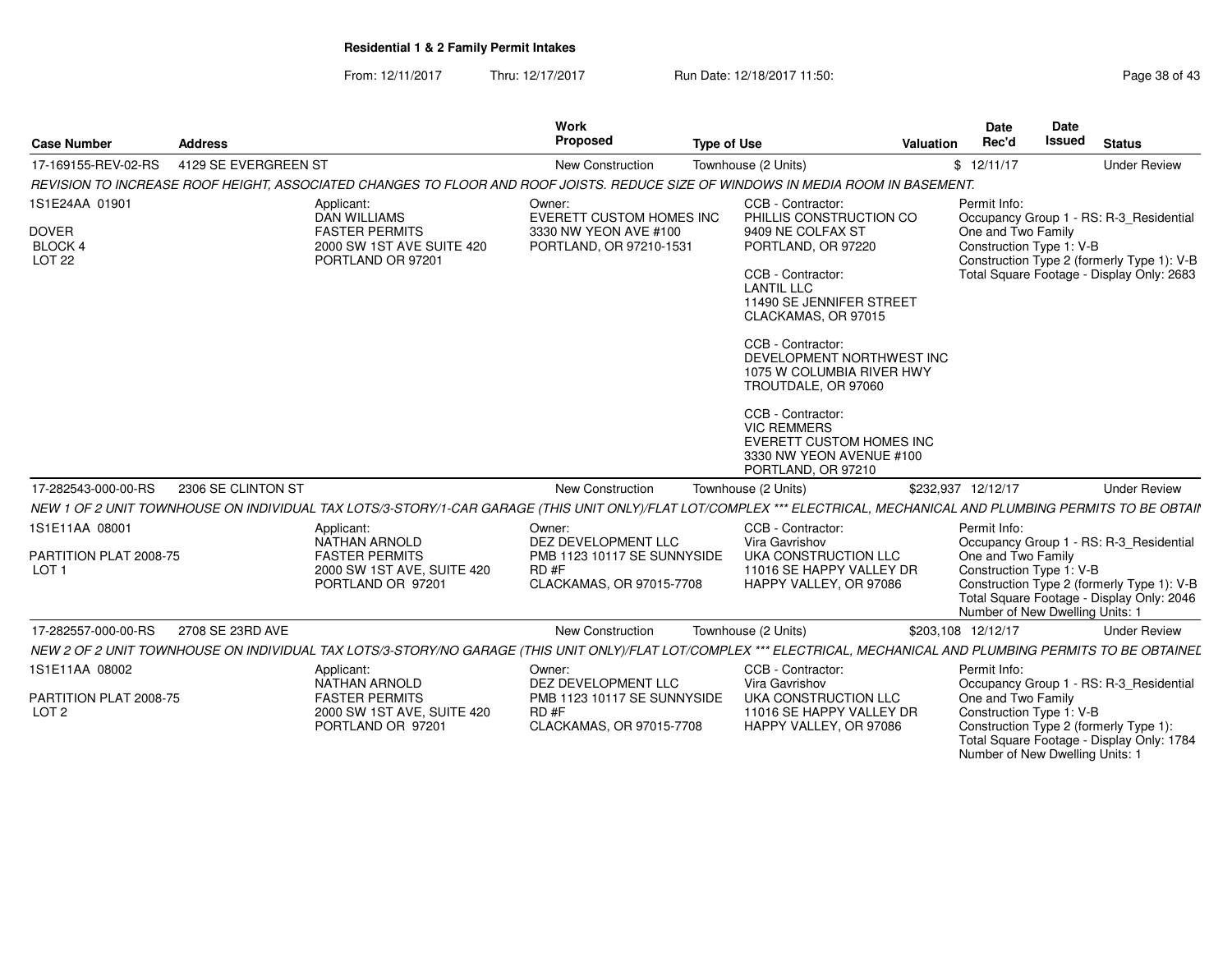From: 12/11/2017Thru: 12/17/2017 **Run Date: 12/18/2017 11:50: Page 39 of 43** 

| <b>Address</b> |                                                                          | <b>Work</b><br>Proposed                                                                                             |                                                                                  |                                                                                                                                                                      | Date<br>Rec'd                                                                                                                                                                                                                                                                                                                                                            | Date<br>Issued                                                                                                     | <b>Status</b>                                                                                                                                                                                                                                                                                                                                                                                                                                                                                                                                                                                                                                                                                                                                                               |  |
|----------------|--------------------------------------------------------------------------|---------------------------------------------------------------------------------------------------------------------|----------------------------------------------------------------------------------|----------------------------------------------------------------------------------------------------------------------------------------------------------------------|--------------------------------------------------------------------------------------------------------------------------------------------------------------------------------------------------------------------------------------------------------------------------------------------------------------------------------------------------------------------------|--------------------------------------------------------------------------------------------------------------------|-----------------------------------------------------------------------------------------------------------------------------------------------------------------------------------------------------------------------------------------------------------------------------------------------------------------------------------------------------------------------------------------------------------------------------------------------------------------------------------------------------------------------------------------------------------------------------------------------------------------------------------------------------------------------------------------------------------------------------------------------------------------------------|--|
|                |                                                                          |                                                                                                                     |                                                                                  |                                                                                                                                                                      |                                                                                                                                                                                                                                                                                                                                                                          |                                                                                                                    | <b>Under Review</b>                                                                                                                                                                                                                                                                                                                                                                                                                                                                                                                                                                                                                                                                                                                                                         |  |
|                |                                                                          |                                                                                                                     |                                                                                  |                                                                                                                                                                      |                                                                                                                                                                                                                                                                                                                                                                          |                                                                                                                    |                                                                                                                                                                                                                                                                                                                                                                                                                                                                                                                                                                                                                                                                                                                                                                             |  |
|                | Applicant:                                                               |                                                                                                                     | CCB - Contractor:                                                                |                                                                                                                                                                      |                                                                                                                                                                                                                                                                                                                                                                          |                                                                                                                    |                                                                                                                                                                                                                                                                                                                                                                                                                                                                                                                                                                                                                                                                                                                                                                             |  |
|                | <b>CLASSIC IMAGE HOMES LLC</b><br>1441 SE 148TH AVE<br>PORTLAND OR 97233 |                                                                                                                     | CCB - Contractor:<br><b>MIKE KOVAL</b><br>1441 SE 148TH AVE<br>CCB - Contractor: |                                                                                                                                                                      |                                                                                                                                                                                                                                                                                                                                                                          |                                                                                                                    |                                                                                                                                                                                                                                                                                                                                                                                                                                                                                                                                                                                                                                                                                                                                                                             |  |
|                |                                                                          |                                                                                                                     | 1719 SE 270TH PL<br>CAMAS, WA 98607                                              |                                                                                                                                                                      |                                                                                                                                                                                                                                                                                                                                                                          |                                                                                                                    |                                                                                                                                                                                                                                                                                                                                                                                                                                                                                                                                                                                                                                                                                                                                                                             |  |
|                |                                                                          | New Construction                                                                                                    | Townhouse (2 Units)                                                              |                                                                                                                                                                      |                                                                                                                                                                                                                                                                                                                                                                          |                                                                                                                    | <b>Under Review</b>                                                                                                                                                                                                                                                                                                                                                                                                                                                                                                                                                                                                                                                                                                                                                         |  |
|                |                                                                          |                                                                                                                     |                                                                                  |                                                                                                                                                                      |                                                                                                                                                                                                                                                                                                                                                                          |                                                                                                                    |                                                                                                                                                                                                                                                                                                                                                                                                                                                                                                                                                                                                                                                                                                                                                                             |  |
|                | Applicant:<br><b>MIKE</b>                                                | Owner:<br><b>KOVAL DESIGN</b>                                                                                       | CCB - Contractor:                                                                |                                                                                                                                                                      | Permit Info:<br>Occupancy Group 1 - RS: R-3 Residential                                                                                                                                                                                                                                                                                                                  |                                                                                                                    |                                                                                                                                                                                                                                                                                                                                                                                                                                                                                                                                                                                                                                                                                                                                                                             |  |
|                | <b>CLASSIC IMAGE HOMES LLC</b><br>1441 SE 148TH AVE                      | PO BOX 302                                                                                                          |                                                                                  |                                                                                                                                                                      | One and Two Family<br>Construction Type 1: V-B<br>Construction Type 2 (formerly Type 1): V-B<br>Total Square Footage - Display Only: 2672<br>Number of New Dwelling Units: 2                                                                                                                                                                                             |                                                                                                                    |                                                                                                                                                                                                                                                                                                                                                                                                                                                                                                                                                                                                                                                                                                                                                                             |  |
|                |                                                                          | Owner:<br><b>BUILD LLC</b><br>PO BOX 302                                                                            | CCB - Contractor:<br><b>MIKE KOVAL</b><br>1441 SE 148TH AVE                      |                                                                                                                                                                      |                                                                                                                                                                                                                                                                                                                                                                          |                                                                                                                    |                                                                                                                                                                                                                                                                                                                                                                                                                                                                                                                                                                                                                                                                                                                                                                             |  |
|                |                                                                          |                                                                                                                     | CCB - Contractor:<br><b>LLC</b><br>1719 SE 270TH PL<br>CAMAS, WA 98607           |                                                                                                                                                                      |                                                                                                                                                                                                                                                                                                                                                                          |                                                                                                                    |                                                                                                                                                                                                                                                                                                                                                                                                                                                                                                                                                                                                                                                                                                                                                                             |  |
|                |                                                                          | New Construction                                                                                                    | Townhouse (3 or more units)                                                      |                                                                                                                                                                      |                                                                                                                                                                                                                                                                                                                                                                          |                                                                                                                    | <b>Under Review</b>                                                                                                                                                                                                                                                                                                                                                                                                                                                                                                                                                                                                                                                                                                                                                         |  |
|                |                                                                          |                                                                                                                     |                                                                                  |                                                                                                                                                                      |                                                                                                                                                                                                                                                                                                                                                                          |                                                                                                                    |                                                                                                                                                                                                                                                                                                                                                                                                                                                                                                                                                                                                                                                                                                                                                                             |  |
|                | Applicant:<br><b>MELLISSA BERG</b>                                       | Owner:<br><b>ELI SPEVAK</b>                                                                                         | CCB - Contractor:                                                                |                                                                                                                                                                      |                                                                                                                                                                                                                                                                                                                                                                          |                                                                                                                    |                                                                                                                                                                                                                                                                                                                                                                                                                                                                                                                                                                                                                                                                                                                                                                             |  |
|                | <b>FASTER PERMITS</b><br>2000 SW 1ST AVE, STE 420<br>PORTLAND, OR 97201  | 4757 NE GOING ST<br>Owner:<br>4757 NE GOING ST                                                                      | 4751 NE GOING ST                                                                 |                                                                                                                                                                      | Construction Type 1: V-B<br>Construction Type 2 (formerly Type 1):<br>Total Square Footage - Display Only: 1574<br>Number of New Dwelling Units: 1                                                                                                                                                                                                                       |                                                                                                                    |                                                                                                                                                                                                                                                                                                                                                                                                                                                                                                                                                                                                                                                                                                                                                                             |  |
|                |                                                                          | 3824 NE GRAND AVE, 97212<br><b>MIKE</b><br>3824 NE GRAND AVE, 97212<br>PORTLAND OR 97233<br>4752 NE GOING ST, 97218 | New Construction                                                                 | <b>Type of Use</b><br>Townhouse (2 Units)<br><b>LLC</b><br>MARYLHURST, OR 97036-0302<br>MARYLHURST, OR 97036-0302<br>PORTLAND, OR 97218-2001<br>NOELLE STUDER-SPEVAK | <b>DELTA PLUMBING INC</b><br>12205 SE 108TH AVE<br>HAPPY VALLEY, OR 97086<br><b>CLASSIC IMAGE HOMES LLC</b><br>PORTLAND, OR 97233<br>WASHOUGAL HEATING AND AC<br><b>DELTA PLUMBING INC</b><br>12205 SE 108TH AVE<br>HAPPY VALLEY, OR 97086<br><b>CLASSIC IMAGE HOMES LLC</b><br>PORTLAND, OR 97233<br>WASHOUGAL HEATING AND AC<br>ORANGE SPLOT LLC<br>PORTLAND, OR 97218 | <b>Valuation</b><br>\$304,207 12/14/17<br>Permit Info:<br>\$304,207 12/14/17<br>\$179,200 12/14/17<br>Permit Info: | NEW 1 OF 2 UNIT TOWNHOUSE W/ADU on individual tax lots / 3-STORY / NO GARAGE / FLAT LOT / COMPLEX / *** ELECTRICAL PERMIT TO BE OBTAINED SEPARATELY***<br>Occupancy Group 1 - RS: R-3_Residential<br>One and Two Family<br>Construction Type 1: V-B<br>Construction Type 2 (formerly Type 1): V-B<br>Total Square Footage - Display Only: 2672<br>Number of New Dwelling Units: 2<br>NEW 2 OF 2 UNIT TOWNHOUSE W/ADU on individual tax lots / 3-STORY / NO GARAGE / FLAT LOT / COMPLEX / *** ELECTRICAL PERMIT TO BE OBTAINED SEPARATELY***<br>NEW. BLDG A. UNIT 1: 1 OF 3-UNIT TOWNHOUSE on shared tax lot/2-STORY/NO GARAGE/FLAT LOT/COMPLEX***MECH. ELEC. PLUMBING PERMITS TO BE OBTAINED SEPARATELY***<br>Occupancy Group 1 - RS: R-3_Residential<br>One and Two Family |  |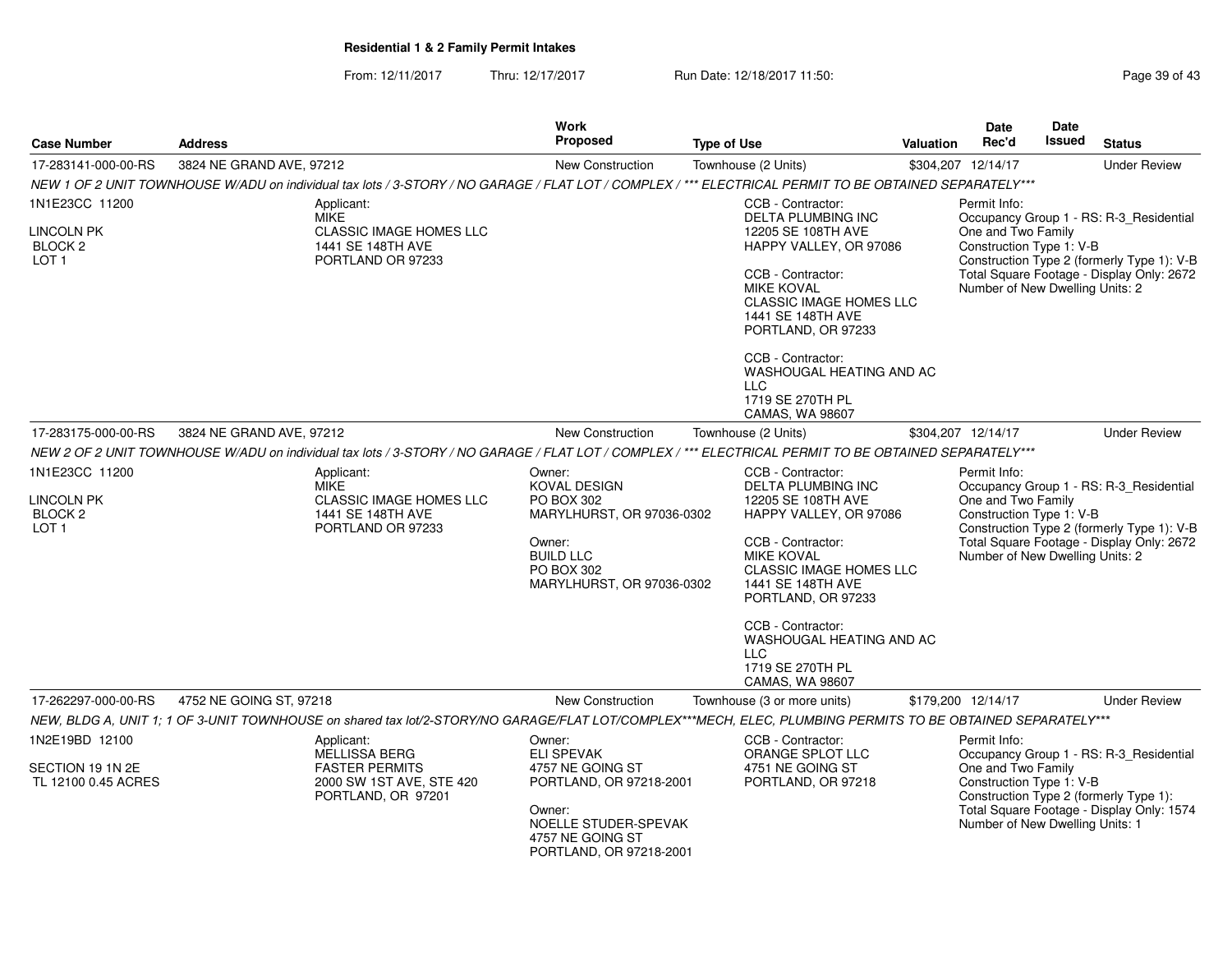From: 12/11/2017Thru: 12/17/2017 **Run Date: 12/18/2017 11:50: Page 40 of 43** 

|                                                           |                                                                                                                                                             | <b>Work</b>                                                                                                                                                 |                                                                                 | Date                               | Date                                                                                                                                                                                          |
|-----------------------------------------------------------|-------------------------------------------------------------------------------------------------------------------------------------------------------------|-------------------------------------------------------------------------------------------------------------------------------------------------------------|---------------------------------------------------------------------------------|------------------------------------|-----------------------------------------------------------------------------------------------------------------------------------------------------------------------------------------------|
| <b>Case Number</b>                                        | <b>Address</b>                                                                                                                                              | <b>Proposed</b>                                                                                                                                             | <b>Type of Use</b>                                                              | Rec'd<br><b>Valuation</b>          | <b>Issued</b><br><b>Status</b>                                                                                                                                                                |
| 17-262313-000-00-RS                                       | 4752 NE GOING ST, 97218                                                                                                                                     | New Construction                                                                                                                                            | Townhouse (3 or more units)                                                     | \$115,216 12/14/17                 | <b>Under Review</b>                                                                                                                                                                           |
|                                                           | NEW, BLDG A, UNIT 2; 2 OF 3-UNIT TOWNHOUSE on shared tax lot/2-STORY/NO GARAGE/FLAT LOT/COMPLEX***MECH, ELEC, PLUMBING PERMITS TO BE OBTAINED SEPARATELY*** |                                                                                                                                                             |                                                                                 |                                    |                                                                                                                                                                                               |
| 1N2E19BD 12100                                            | Applicant:<br><b>MELLISSA BERG</b>                                                                                                                          | Owner:<br><b>ELI SPEVAK</b>                                                                                                                                 | CCB - Contractor:<br>ORANGE SPLOT LLC                                           | Permit Info:                       | Occupancy Group 1 - RS: R-3_Residential                                                                                                                                                       |
| SECTION 19 1N 2E<br>TL 12100 0.45 ACRES                   | <b>FASTER PERMITS</b><br>2000 SW 1ST AVE, STE 420<br>PORTLAND, OR 97201                                                                                     | 4757 NE GOING ST<br>PORTLAND, OR 97218-2001<br>Owner:<br>NOELLE STUDER-SPEVAK<br>4757 NE GOING ST<br>PORTLAND, OR 97218-2001                                | 4751 NE GOING ST<br>PORTLAND, OR 97218                                          | One and Two Family                 | Construction Type 1: V-B<br>Construction Type 2 (formerly Type 1):<br>Total Square Footage - Display Only: 1012<br>Number of New Dwelling Units: 1                                            |
| 17-262314-000-00-RS                                       | 4752 NE GOING ST, 97218                                                                                                                                     | <b>New Construction</b>                                                                                                                                     | Townhouse (3 or more units)                                                     | \$158,593 12/14/17                 | <b>Under Review</b>                                                                                                                                                                           |
|                                                           | NEW, BLDG A, UNIT 3; 3 OF 3-UNIT TOWNHOUSE on shared tax lot/2-STORY/NO GARAGE/FLAT LOT/COMPLEX***MECH, ELEC, PLUMBING PERMITS TO BE OBTAINED SEPARATELY*** |                                                                                                                                                             |                                                                                 |                                    |                                                                                                                                                                                               |
| 1N2E19BD 12100                                            | Applicant:                                                                                                                                                  | Owner:                                                                                                                                                      | CCB - Contractor:                                                               | Permit Info:                       |                                                                                                                                                                                               |
| SECTION 19 1N 2E<br>TL 12100 0.45 ACRES                   | MELLISSA BERG<br><b>FASTER PERMITS</b><br>2000 SW 1ST AVE, STE 420<br>PORTLAND, OR 97201                                                                    | <b>ELI SPEVAK</b><br>4757 NE GOING ST<br>PORTLAND, OR 97218-2001<br>Owner:<br>NOELLE STUDER-SPEVAK<br>4757 NE GOING ST<br>PORTLAND, OR 97218-2001           | ORANGE SPLOT LLC<br>4751 NE GOING ST<br>PORTLAND, OR 97218                      | One and Two Family                 | Occupancy Group 1 - RS: R-3_Residential<br>Construction Type 1: V-B<br>Construction Type 2 (formerly Type 1):<br>Total Square Footage - Display Only: 1393<br>Number of New Dwelling Units: 1 |
| 17-262316-000-00-RS                                       | 4752 NE GOING ST, 97218                                                                                                                                     | New Construction                                                                                                                                            | Townhouse (3 or more units)                                                     | \$179,200 12/14/17                 | <b>Under Review</b>                                                                                                                                                                           |
|                                                           | NEW, BLDG B, UNIT 4; 1 OF 3-UNIT TOWNHOUSE on shared tax lot/2-STORY/NO GARAGE/FLAT LOT/COMPLEX***MECH, ELEC, PLUMBING PERMITS TO BE OBTAINED SEPARATELY*** |                                                                                                                                                             |                                                                                 |                                    |                                                                                                                                                                                               |
| 1N2E19BD 12100<br>SECTION 19 1N 2E<br>TL 12100 0.45 ACRES | Applicant:<br>MELLISSA BERG<br><b>FASTER PERMITS</b><br>2000 SW 1ST AVE, STE 420<br>PORTLAND, OR 97201                                                      | Owner:<br><b>ELI SPEVAK</b><br>4757 NE GOING ST<br>PORTLAND, OR 97218-2001<br>Owner:<br>NOELLE STUDER-SPEVAK<br>4757 NE GOING ST<br>PORTLAND, OR 97218-2001 | CCB - Contractor:<br>ORANGE SPLOT LLC<br>4751 NE GOING ST<br>PORTLAND, OR 97218 | Permit Info:<br>One and Two Family | Occupancy Group 1 - RS: R-3_Residential<br>Construction Type 1: V-B<br>Construction Type 2 (formerly Type 1):<br>Total Square Footage - Display Only: 1574<br>Number of New Dwelling Units: 1 |
| 17-262318-000-00-RS                                       | 4752 NE GOING ST, 97218                                                                                                                                     | New Construction                                                                                                                                            | Townhouse (3 or more units)                                                     | \$115,216 12/14/17                 | <b>Under Review</b>                                                                                                                                                                           |
|                                                           | NEW, BLDG B, UNIT 5; 2 OF 3-UNIT TOWNHOUSE on shared tax lot/2-STORY/NO GARAGE/FLAT LOT/COMPLEX***MECH, ELEC, PLUMBING PERMITS TO BE OBTAINED SEPARATELY*** |                                                                                                                                                             |                                                                                 |                                    |                                                                                                                                                                                               |
| 1N2E19BD 12100                                            | Applicant:<br>MELLISSA BERG                                                                                                                                 | Owner:<br><b>ELI SPEVAK</b>                                                                                                                                 | CCB - Contractor:<br>ORANGE SPLOT LLC                                           | Permit Info:                       | Occupancy Group 1 - RS: R-3_Residential                                                                                                                                                       |
| SECTION 19 1N 2E<br>TL 12100 0.45 ACRES                   | <b>FASTER PERMITS</b><br>2000 SW 1ST AVE, STE 420<br>PORTLAND, OR 97201                                                                                     | 4757 NE GOING ST<br>PORTLAND, OR 97218-2001<br>Owner:<br>NOELLE STUDER-SPEVAK<br>4757 NE GOING ST<br>PORTLAND, OR 97218-2001                                | 4751 NE GOING ST<br>PORTLAND, OR 97218                                          | One and Two Family                 | Construction Type 1: V-B<br>Construction Type 2 (formerly Type 1):<br>Total Square Footage - Display Only: 1012<br>Number of New Dwelling Units: 1                                            |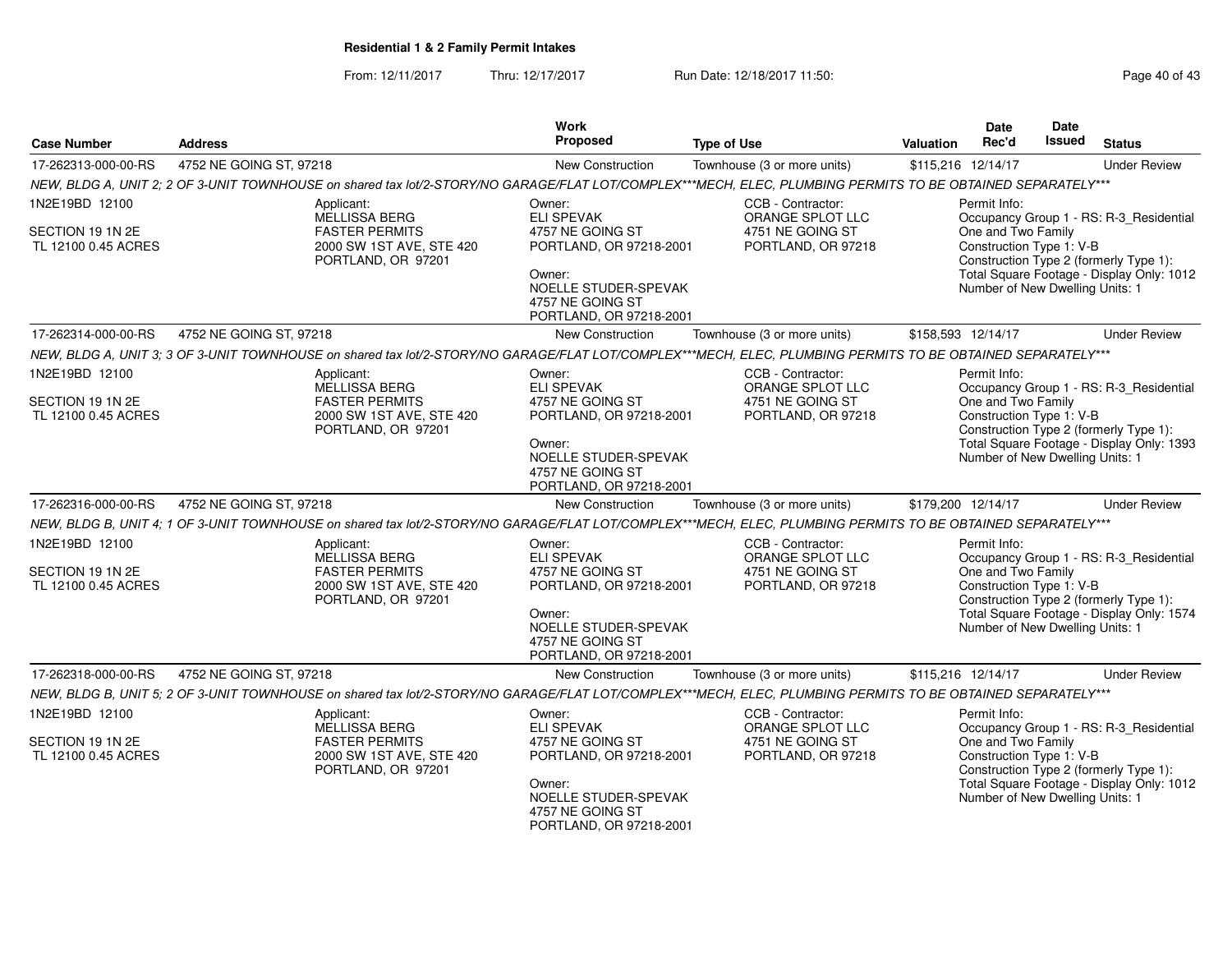From: 12/11/2017Thru: 12/17/2017 **Run Date: 12/18/2017 11:50: Page 41 of 43** 

| <b>Case Number</b>                                        | <b>Address</b>                                                                                                                                                           | Work<br>Proposed                                                                                                                                            | <b>Type of Use</b>                                                              | Valuation          | <b>Date</b><br>Rec'd                                                                              | Date<br><b>Issued</b> | <b>Status</b>                                                                                                                  |
|-----------------------------------------------------------|--------------------------------------------------------------------------------------------------------------------------------------------------------------------------|-------------------------------------------------------------------------------------------------------------------------------------------------------------|---------------------------------------------------------------------------------|--------------------|---------------------------------------------------------------------------------------------------|-----------------------|--------------------------------------------------------------------------------------------------------------------------------|
| 17-262320-000-00-RS                                       | 4752 NE GOING ST, 97218                                                                                                                                                  | New Construction                                                                                                                                            | Townhouse (3 or more units)                                                     | \$158,593 12/14/17 |                                                                                                   |                       | <b>Under Review</b>                                                                                                            |
|                                                           | NEW, BLDG B, UNIT 6; 3 OF 3-UNIT TOWNHOUSE on shared tax lot/2-STORY/NO GARAGE/FLAT LOT/COMPLEX***MECH, ELEC, PLUMBING PERMITS TO BE OBTAINED SEPARATELY***              |                                                                                                                                                             |                                                                                 |                    |                                                                                                   |                       |                                                                                                                                |
| 1N2E19BD 12100                                            | Applicant:                                                                                                                                                               | Owner:                                                                                                                                                      | CCB - Contractor:                                                               |                    | Permit Info:                                                                                      |                       |                                                                                                                                |
| SECTION 19 1N 2E<br>TL 12100 0.45 ACRES                   | MELLISSA BERG<br><b>FASTER PERMITS</b><br>2000 SW 1ST AVE, STE 420<br>PORTLAND, OR 97201                                                                                 | <b>ELI SPEVAK</b><br>4757 NE GOING ST<br>PORTLAND, OR 97218-2001<br>Owner:<br>NOELLE STUDER-SPEVAK<br>4757 NE GOING ST<br>PORTLAND, OR 97218-2001           | ORANGE SPLOT LLC<br>4751 NE GOING ST<br>PORTLAND, OR 97218                      |                    | One and Two Family<br>Construction Type 1: V-B<br>Number of New Dwelling Units: 1                 |                       | Occupancy Group 1 - RS: R-3_Residential<br>Construction Type 2 (formerly Type 1):<br>Total Square Footage - Display Only: 1393 |
| 17-262327-000-00-RS                                       | 4752 NE GOING ST, 97218                                                                                                                                                  | <b>New Construction</b>                                                                                                                                     | Townhouse (3 or more units)                                                     | \$179,200 12/14/17 |                                                                                                   |                       | <b>Under Review</b>                                                                                                            |
|                                                           | NEW, BLDG C, UNIT 7; 1 OF 3-UNIT TOWNHOUSE on shared tax lot/2-STORY/NO GARAGE/FLAT LOT/COMPLEX***MECH, ELEC, PLUMBING PERMITS TO BE OBTAINED SEPARATELY***FIRE SPRINKLI |                                                                                                                                                             |                                                                                 |                    |                                                                                                   |                       |                                                                                                                                |
| 1N2E19BD 12100<br>SECTION 19 1N 2E<br>TL 12100 0.45 ACRES | Applicant:<br>MELLISSA BERG<br><b>FASTER PERMITS</b><br>2000 SW 1ST AVE, STE 420<br>PORTLAND, OR 97201                                                                   | Owner:<br><b>ELI SPEVAK</b><br>4757 NE GOING ST<br>PORTLAND, OR 97218-2001<br>Owner:<br>NOELLE STUDER-SPEVAK<br>4757 NE GOING ST<br>PORTLAND, OR 97218-2001 | CCB - Contractor:<br>ORANGE SPLOT LLC<br>4751 NE GOING ST<br>PORTLAND, OR 97218 |                    | Permit Info:<br>One and Two Family<br>Construction Type 1: V-B<br>Number of New Dwelling Units: 1 |                       | Occupancy Group 1 - RS: R-3_Residential<br>Construction Type 2 (formerly Type 1):<br>Total Square Footage - Display Only: 1574 |
| 17-262330-000-00-RS                                       | 4752 NE GOING ST, 97218                                                                                                                                                  | New Construction                                                                                                                                            | Townhouse (3 or more units)                                                     | \$115.216 12/14/17 |                                                                                                   |                       | <b>Under Review</b>                                                                                                            |
|                                                           | NEW, BLDG C, UNIT 8; 2 OF 3-UNIT TOWNHOUSE on shared tax lot/2-STORY/NO GARAGE/FLAT LOT/COMPLEX***MECH, ELEC, PLUMBING PERMITS TO BE OBTAINED SEPARATELY***FIRE SPRINKLI |                                                                                                                                                             |                                                                                 |                    |                                                                                                   |                       |                                                                                                                                |
| 1N2E19BD 12100<br>SECTION 19 1N 2E<br>TL 12100 0.45 ACRES | Applicant:<br><b>MELLISSA BERG</b><br><b>FASTER PERMITS</b><br>2000 SW 1ST AVE, STE 420<br>PORTLAND, OR 97201                                                            | Owner:<br><b>ELI SPEVAK</b><br>4757 NE GOING ST<br>PORTLAND, OR 97218-2001<br>Owner:<br>NOELLE STUDER-SPEVAK<br>4757 NE GOING ST<br>PORTLAND, OR 97218-2001 | CCB - Contractor:<br>ORANGE SPLOT LLC<br>4751 NE GOING ST<br>PORTLAND, OR 97218 |                    | Permit Info:<br>One and Two Family<br>Construction Type 1: V-B<br>Number of New Dwelling Units: 1 |                       | Occupancy Group 1 - RS: R-3_Residential<br>Construction Type 2 (formerly Type 1):<br>Total Square Footage - Display Only: 1012 |
| 17-262331-000-00-RS                                       | 4752 NE GOING ST, 97218                                                                                                                                                  | <b>New Construction</b>                                                                                                                                     | Townhouse (3 or more units)                                                     | \$158,593 12/14/17 |                                                                                                   |                       | <b>Under Review</b>                                                                                                            |
|                                                           | NEW, BLDG C, UNIT 9; 3 OF 3-UNIT TOWNHOUSE on shared tax lot/2-STORY/NO GARAGE/FLAT LOT/COMPLEX***MECH, ELEC, PLUMBING PERMITS TO BE OBTAINED SEPARATELY***FIRE SPRINKLI |                                                                                                                                                             |                                                                                 |                    |                                                                                                   |                       |                                                                                                                                |
| 1N2E19BD 12100<br>SECTION 19 1N 2E<br>TL 12100 0.45 ACRES | Applicant:<br>MELLISSA BERG<br><b>FASTER PERMITS</b><br>2000 SW 1ST AVE, STE 420<br>PORTLAND, OR 97201                                                                   | Owner:<br><b>ELI SPEVAK</b><br>4757 NE GOING ST<br>PORTLAND, OR 97218-2001<br>Owner:<br>NOELLE STUDER-SPEVAK                                                | CCB - Contractor:<br>ORANGE SPLOT LLC<br>4751 NE GOING ST<br>PORTLAND, OR 97218 |                    | Permit Info:<br>One and Two Family<br>Construction Type 1: V-B<br>Number of New Dwelling Units: 1 |                       | Occupancy Group 1 - RS: R-3_Residential<br>Construction Type 2 (formerly Type 1):<br>Total Square Footage - Display Only: 1393 |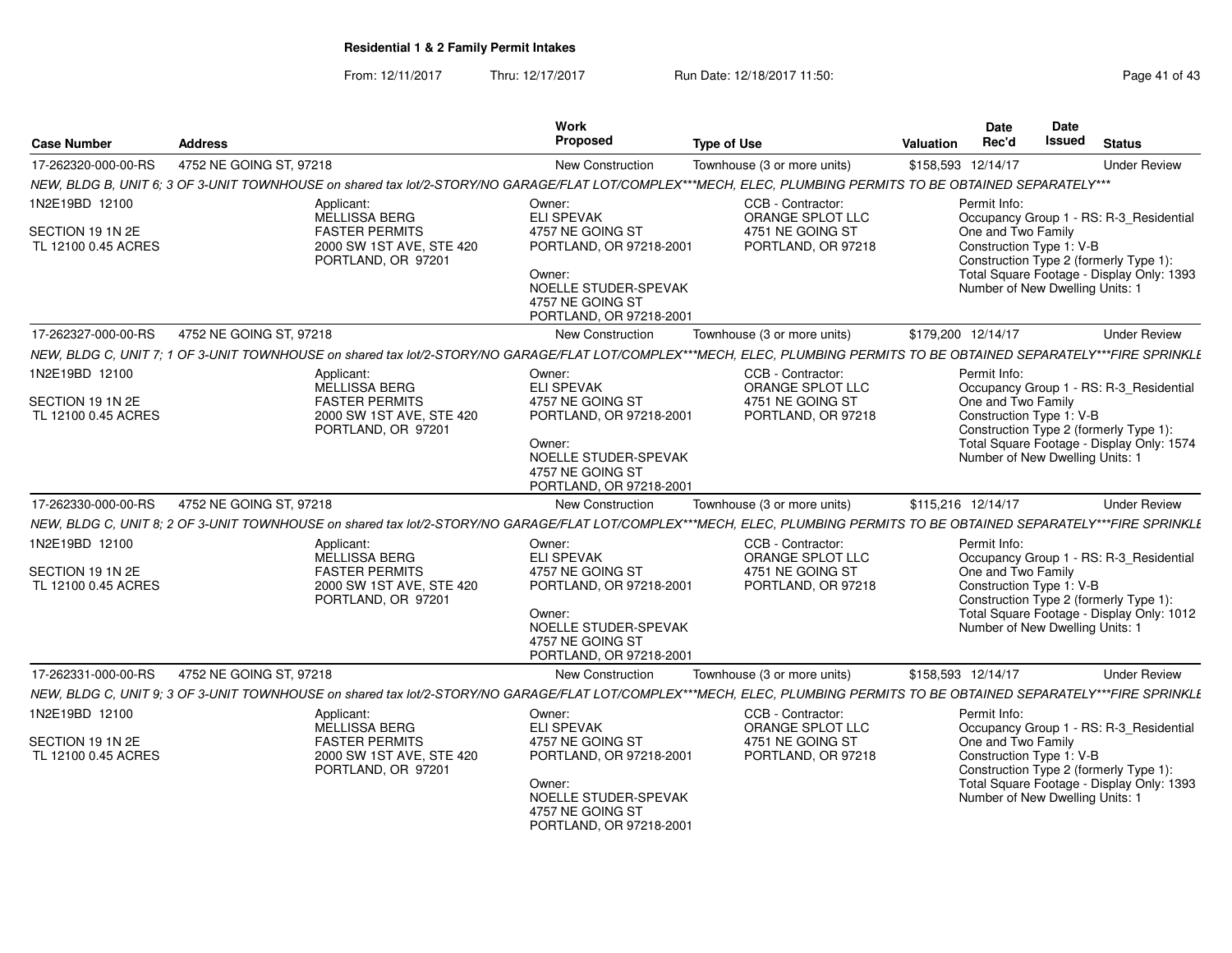From: 12/11/2017Thru: 12/17/2017 **Run Date: 12/18/2017 11:50: Page 42 of 43** 

|                                                           |                                                                                                                                                              | Work<br>Proposed                       |                                                                                 | Date<br><b>Date</b><br><b>Issued</b>                                                                                                                                                                                                |
|-----------------------------------------------------------|--------------------------------------------------------------------------------------------------------------------------------------------------------------|----------------------------------------|---------------------------------------------------------------------------------|-------------------------------------------------------------------------------------------------------------------------------------------------------------------------------------------------------------------------------------|
| <b>Case Number</b>                                        | <b>Address</b>                                                                                                                                               |                                        | <b>Type of Use</b>                                                              | Rec'd<br><b>Status</b><br>Valuation                                                                                                                                                                                                 |
| 17-262344-000-00-RS                                       | 4540 NE 47TH AVE, 97218                                                                                                                                      | New Construction                       | Townhouse (3 or more units)                                                     | \$179,200 12/14/17<br><b>Under Review</b>                                                                                                                                                                                           |
|                                                           | NEW, BLDG F, UNIT 12; 1 OF 3-UNIT TOWNHOUSE on shared tax lot/2-STORY/NO GARAGE/FLAT LOT/COMPLEX***MECH, ELEC, PLUMBING PERMITS TO BE OBTAINED SEPARATELY*** |                                        |                                                                                 |                                                                                                                                                                                                                                     |
| 1N2E19BD 12600                                            | Applicant:<br><b>MELLISSA BERG</b>                                                                                                                           | Owner:<br><b>ELI SPEVAK</b>            | CCB - Contractor:<br>ORANGE SPLOT LLC                                           | Permit Info:<br>Occupancy Group 1 - RS: R-3 Residential                                                                                                                                                                             |
| SECTION 19 1N 2E<br>TL 12600 0.49 ACRES                   | <b>FASTER PERMITS</b><br>2000 SW 1ST AVE, STE 420<br>PORTLAND, OR 97201                                                                                      | 4757 NE GOING ST<br>PORTLAND, OR 97218 | 4751 NE GOING ST<br>PORTLAND, OR 97218                                          | One and Two Family<br>Construction Type 1: V-B<br>Construction Type 2 (formerly Type 1):<br>Total Square Footage - Display Only: 1574<br>Number of New Dwelling Units: 1                                                            |
| 17-262347-000-00-RS                                       | 4540 NE 47TH AVE, 97218                                                                                                                                      | New Construction                       | Townhouse (3 or more units)                                                     | \$115,216 12/14/17<br><b>Under Review</b>                                                                                                                                                                                           |
|                                                           | NEW, BLDG F, UNIT 13; 2 OF 3-UNIT TOWNHOUSE on shared tax lot/2-STORY/NO GARAGE/FLAT LOT/COMPLEX***MECH, ELEC, PLUMBING PERMITS TO BE OBTAINED SEPARATELY*** |                                        |                                                                                 |                                                                                                                                                                                                                                     |
| 1N2E19BD 12600                                            | Applicant:<br>MELLISSA BERG                                                                                                                                  | Owner:<br><b>ELI SPEVAK</b>            | CCB - Contractor:<br>ORANGE SPLOT LLC                                           | Permit Info:<br>Occupancy Group 1 - RS: R-3_Residential                                                                                                                                                                             |
| SECTION 19 1N 2E<br>TL 12600 0.49 ACRES                   | <b>FASTER PERMITS</b><br>2000 SW 1ST AVE, STE 420<br>PORTLAND, OR 97201                                                                                      | 4757 NE GOING ST<br>PORTLAND, OR 97218 | 4751 NE GOING ST<br>PORTLAND, OR 97218                                          | One and Two Family<br>Construction Type 1: V-B<br>Construction Type 2 (formerly Type 1):<br>Total Square Footage - Display Only: 1012<br>Number of New Dwelling Units: 1                                                            |
| 17-262350-000-00-RS                                       | 4540 NE 47TH AVE, 97218                                                                                                                                      | <b>New Construction</b>                | Townhouse (3 or more units)                                                     | \$158,593 12/14/17<br><b>Under Review</b>                                                                                                                                                                                           |
|                                                           | NEW, BLDG F, UNIT 14; 3 OF 3-UNIT TOWNHOUSE on shared tax lot/2-STORY/NO GARAGE/FLAT LOT/COMPLEX***MECH, ELEC, PLUMBING PERMITS TO BE OBTAINED SEPARATELY*** |                                        |                                                                                 |                                                                                                                                                                                                                                     |
| 1N2E19BD 12600                                            | Applicant:<br>MELLISSA BERG                                                                                                                                  | Owner:<br><b>ELI SPEVAK</b>            | CCB - Contractor:<br>ORANGE SPLOT LLC                                           | Permit Info:<br>Occupancy Group 1 - RS: R-3_Residential                                                                                                                                                                             |
| SECTION 19 1N 2E<br>TL 12600 0.49 ACRES                   | <b>FASTER PERMITS</b><br>2000 SW 1ST AVE, STE 420<br>PORTLAND, OR 97201                                                                                      | 4757 NE GOING ST<br>PORTLAND, OR 97218 | 4751 NE GOING ST<br>PORTLAND, OR 97218                                          | One and Two Family<br>Construction Type 1: V-B<br>Construction Type 2 (formerly Type 1):<br>Total Square Footage - Display Only: 1393<br>Number of New Dwelling Units: 1                                                            |
| 17-262354-000-00-RS                                       | 4736 NE GOING ST, 97218                                                                                                                                      | <b>New Construction</b>                | Townhouse (3 or more units)                                                     | \$179,200 12/14/17<br><b>Under Review</b>                                                                                                                                                                                           |
|                                                           | NEW, BLDG H, UNIT 16; 1 OF 3-UNIT TOWNHOUSE on shared tax lot/2-STORY/NO GARAGE/FLAT LOT/COMPLEX***MECH, ELEC, PLUMBING PERMITS TO BE OBTAINED SEPARATELY*** |                                        |                                                                                 |                                                                                                                                                                                                                                     |
| 1N2E19BD 12200<br>SECTION 19 1N 2E<br>TL 12200 0.45 ACRES | Applicant:<br>MELLISSA BERG<br><b>FASTER PERMITS</b><br>2000 SW 1ST AVE, STE 420<br>PORTLAND, OR 97201                                                       |                                        | CCB - Contractor:<br>ORANGE SPLOT LLC<br>4751 NE GOING ST<br>PORTLAND, OR 97218 | Permit Info:<br>Occupancy Group 1 - RS: R-3_Residential<br>One and Two Family<br>Construction Type 1: V-B<br>Construction Type 2 (formerly Type 1):<br>Total Square Footage - Display Only: 1574<br>Number of New Dwelling Units: 1 |
| 17-262355-000-00-RS                                       | 4736 NE GOING ST, 97218                                                                                                                                      | <b>New Construction</b>                | Townhouse (3 or more units)                                                     | \$115,216 12/14/17<br><b>Under Review</b>                                                                                                                                                                                           |
|                                                           | NEW, BLDG H, UNIT 17; 2 OF 3-UNIT TOWNHOUSE on shared tax lot/2-STORY/NO GARAGE/FLAT LOT/COMPLEX***MECH, ELEC, PLUMBING PERMITS TO BE OBTAINED SEPARATELY*** |                                        |                                                                                 |                                                                                                                                                                                                                                     |
| 1N2E19BD 12200                                            | Applicant:<br>MELLISSA BERG                                                                                                                                  |                                        | CCB - Contractor:<br>ORANGE SPLOT LLC                                           | Permit Info:<br>Occupancy Group 1 - RS: R-3_Residential                                                                                                                                                                             |
| SECTION 19 1N 2E<br>TL 12200 0.45 ACRES                   | <b>FASTER PERMITS</b><br>2000 SW 1ST AVE, STE 420<br>PORTLAND, OR 97201                                                                                      |                                        | 4751 NE GOING ST<br>PORTLAND, OR 97218                                          | One and Two Family<br>Construction Type 1: V-B<br>Construction Type 2 (formerly Type 1):<br>Total Square Footage - Display Only: 1012<br>Number of New Dwelling Units: 1                                                            |